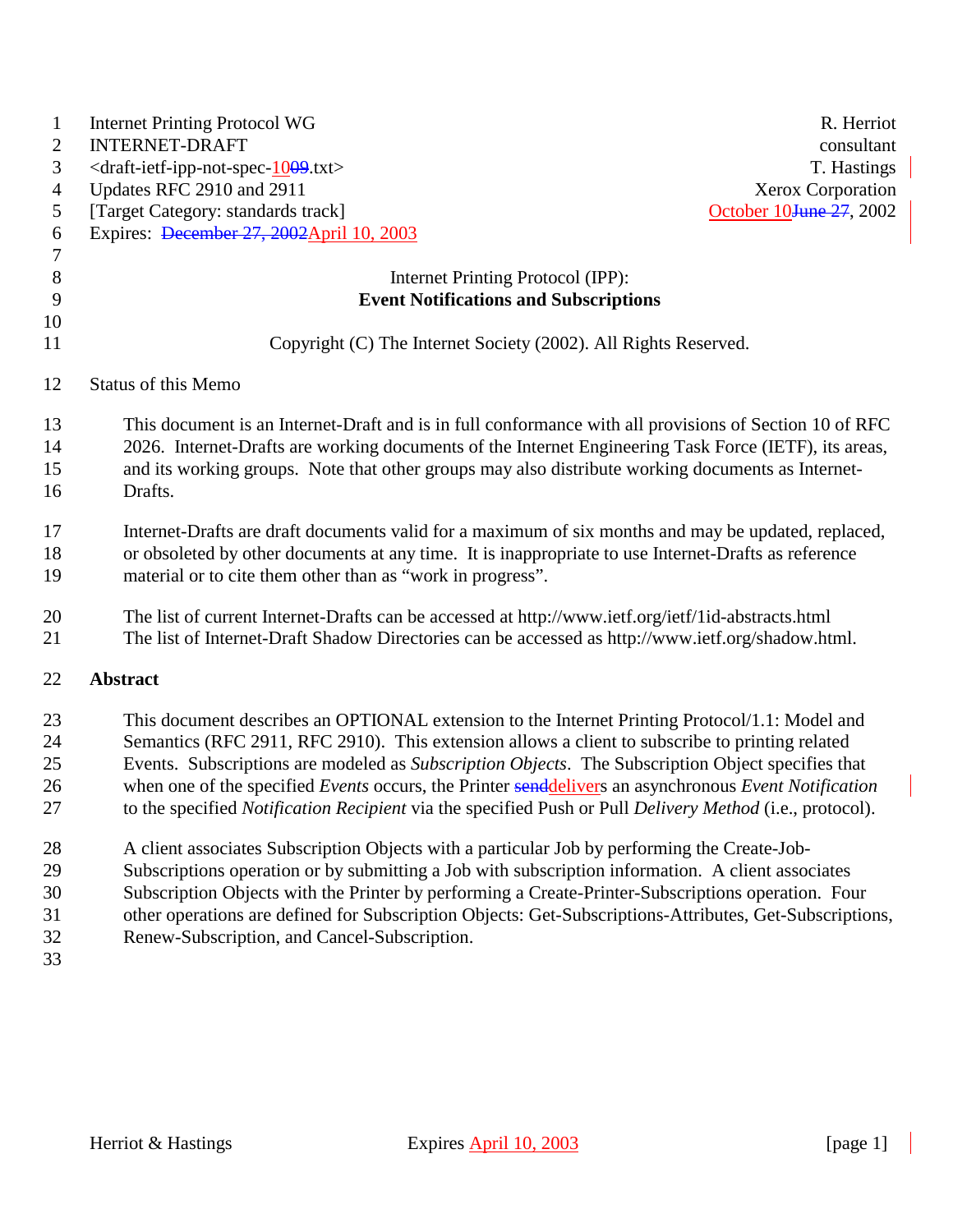#### 33 **Table of Contents**

| 34 |  |
|----|--|
| 35 |  |
| 36 |  |
| 37 |  |
| 38 |  |
| 39 |  |
| 40 |  |
| 41 |  |
| 42 |  |
| 43 |  |
| 44 |  |
| 45 |  |
| 46 |  |
| 47 |  |
| 48 |  |
| 49 |  |
| 50 |  |
| 51 |  |
| 52 |  |
| 53 |  |
| 54 |  |
| 55 |  |
| 56 |  |
| 57 |  |
| 58 |  |
| 59 |  |
| 60 |  |
| 61 |  |
| 62 |  |
| 63 |  |
| 64 |  |
| 65 |  |
| 66 |  |
| 67 |  |
| 68 |  |
| 69 |  |
| 70 |  |
| 71 |  |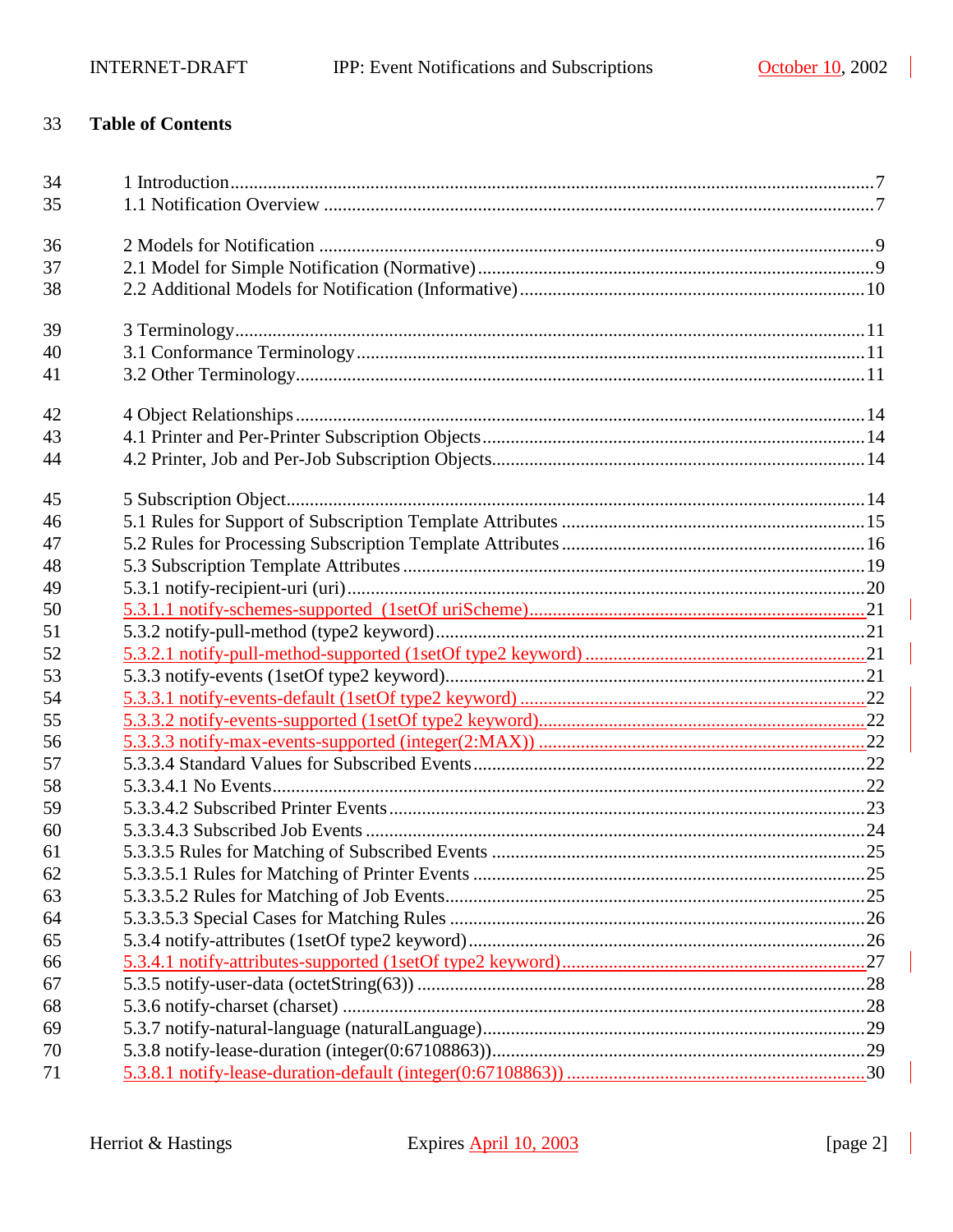| 72       | 5.3.8.2 notify-lease-duration-supported (1setOf (integer(0: 67108863)   rangeOfInteger(0:67108863))) |  |
|----------|------------------------------------------------------------------------------------------------------|--|
| 73       | 30                                                                                                   |  |
| 74       |                                                                                                      |  |
| 75       |                                                                                                      |  |
| 76       |                                                                                                      |  |
| 77       |                                                                                                      |  |
| 78       |                                                                                                      |  |
| 79       |                                                                                                      |  |
| 80       |                                                                                                      |  |
| 81<br>82 |                                                                                                      |  |
|          |                                                                                                      |  |
| 83       |                                                                                                      |  |
| 84       |                                                                                                      |  |
| 85       |                                                                                                      |  |
| 86       |                                                                                                      |  |
| 87       |                                                                                                      |  |
|          |                                                                                                      |  |
| 88       |                                                                                                      |  |
| 89       |                                                                                                      |  |
| 90       |                                                                                                      |  |
| 91       |                                                                                                      |  |
| 92       |                                                                                                      |  |
| 93       |                                                                                                      |  |
| 94       |                                                                                                      |  |
| 95       |                                                                                                      |  |
| 96       |                                                                                                      |  |
| 97       |                                                                                                      |  |
| 98       |                                                                                                      |  |
| 99       |                                                                                                      |  |
| 100      |                                                                                                      |  |
| 101      |                                                                                                      |  |
| 102      |                                                                                                      |  |
| 103      |                                                                                                      |  |
| 104      |                                                                                                      |  |
| 105      |                                                                                                      |  |
| 106      |                                                                                                      |  |
| 107      |                                                                                                      |  |
| 108      |                                                                                                      |  |
| 109      |                                                                                                      |  |
| 110      |                                                                                                      |  |
| 111      |                                                                                                      |  |

 $\mathbb{R}$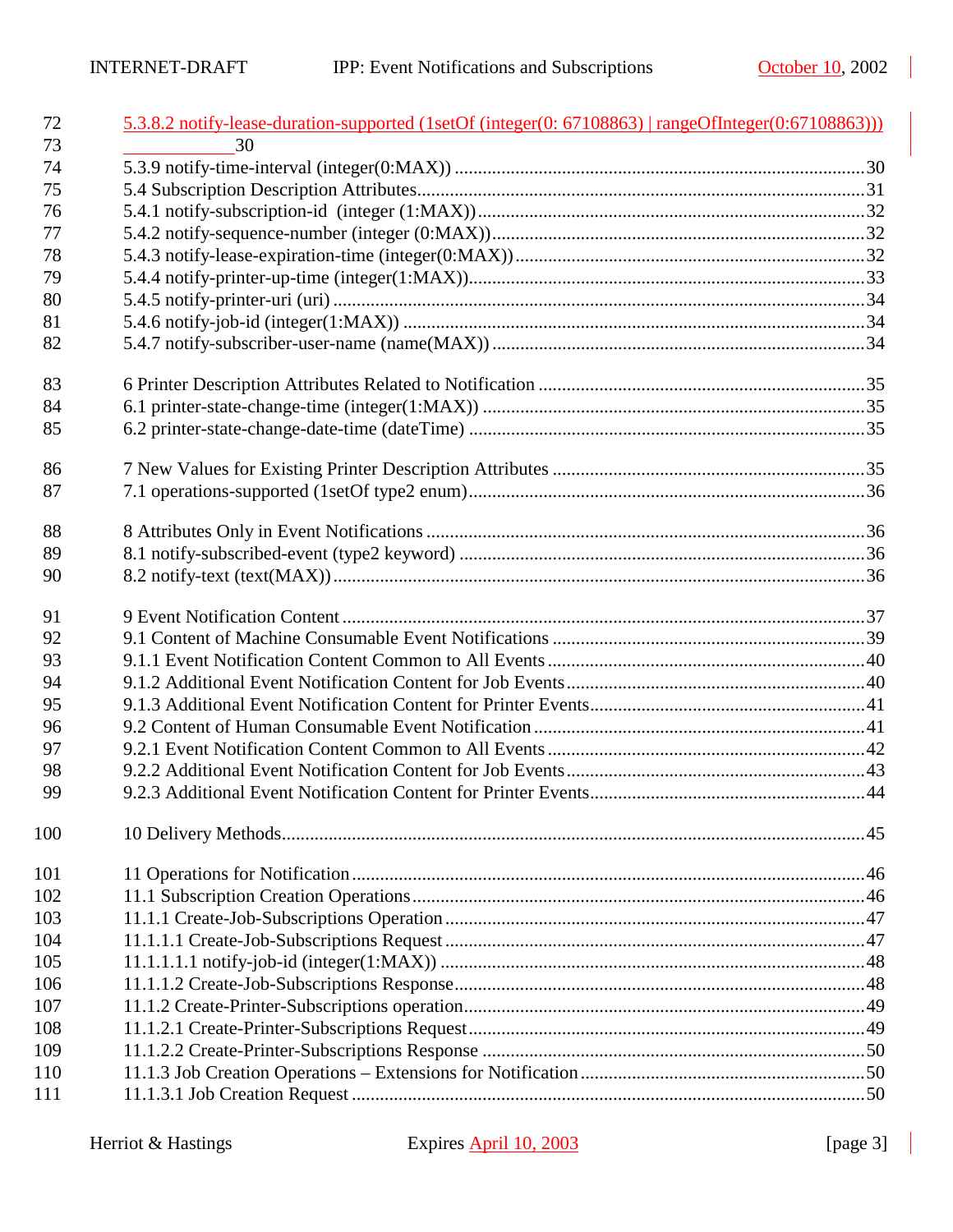$\blacksquare$ 

| 112 |                    |                        |             |  |
|-----|--------------------|------------------------|-------------|--|
| 113 |                    |                        |             |  |
| 114 |                    |                        |             |  |
| 115 |                    |                        |             |  |
| 116 |                    |                        |             |  |
| 117 |                    |                        |             |  |
| 118 |                    |                        |             |  |
| 119 |                    |                        |             |  |
| 120 |                    |                        |             |  |
| 121 |                    |                        |             |  |
| 122 |                    |                        |             |  |
| 123 |                    |                        |             |  |
| 124 |                    |                        |             |  |
| 125 |                    |                        |             |  |
| 126 |                    |                        |             |  |
| 127 |                    |                        |             |  |
| 128 |                    |                        |             |  |
| 129 |                    |                        |             |  |
| 130 |                    |                        |             |  |
| 131 |                    |                        |             |  |
| 132 |                    |                        |             |  |
| 133 |                    |                        |             |  |
| 134 |                    |                        |             |  |
| 135 |                    |                        |             |  |
| 136 |                    |                        |             |  |
| 137 |                    |                        |             |  |
| 138 |                    |                        |             |  |
| 139 |                    |                        |             |  |
| 140 |                    |                        |             |  |
| 141 |                    |                        |             |  |
| 142 |                    |                        |             |  |
| 143 |                    |                        |             |  |
| 144 |                    |                        |             |  |
| 145 |                    |                        |             |  |
| 146 |                    |                        |             |  |
| 147 |                    |                        |             |  |
| 148 |                    |                        |             |  |
| 149 |                    |                        |             |  |
| 150 |                    |                        |             |  |
| 151 |                    |                        |             |  |
| 152 |                    |                        |             |  |
|     | Herriot & Hastings | Expires April 10, 2003 | [page $4$ ] |  |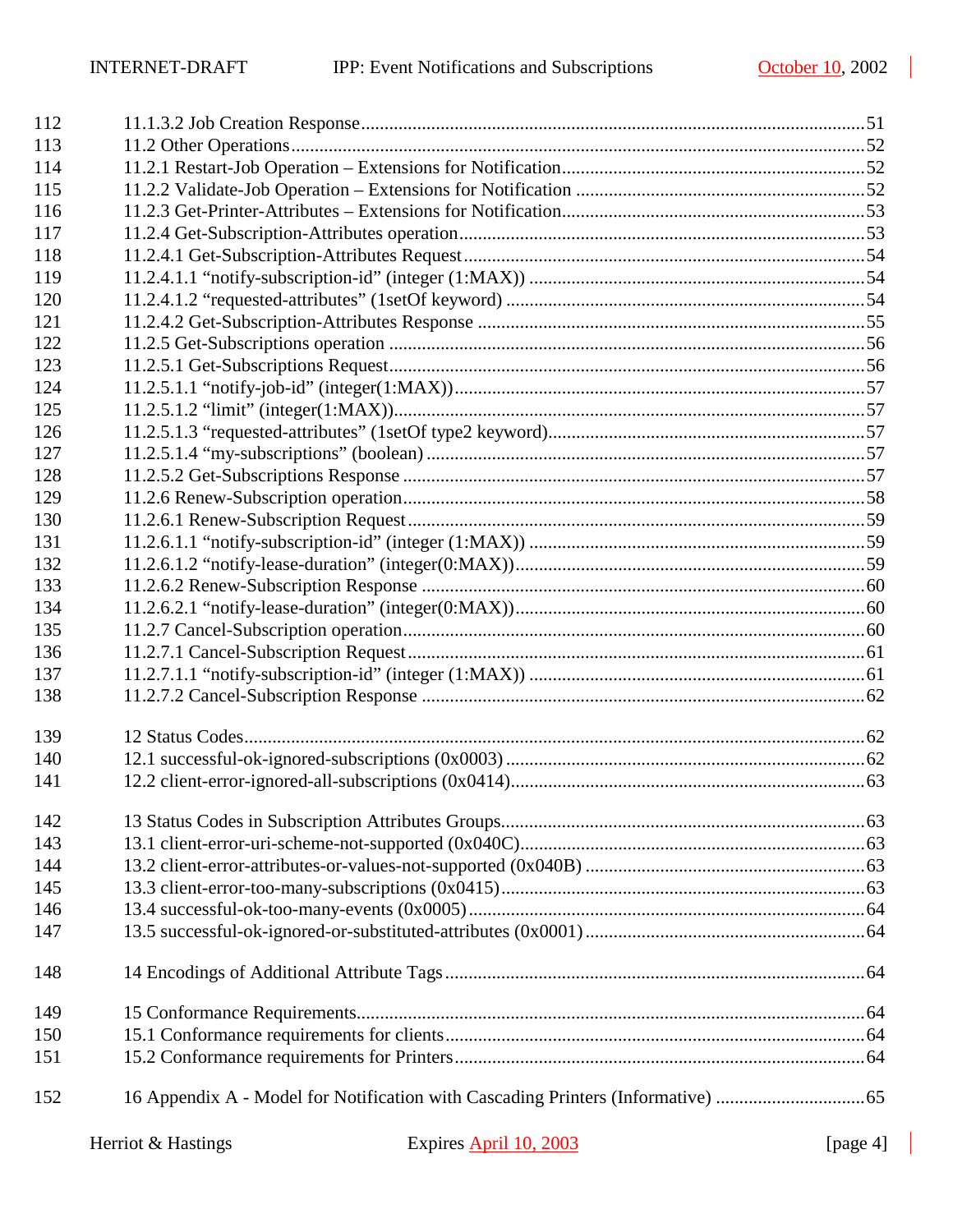| 153 |                                                                                |  |
|-----|--------------------------------------------------------------------------------|--|
| 154 |                                                                                |  |
| 155 |                                                                                |  |
| 156 |                                                                                |  |
| 157 |                                                                                |  |
| 158 |                                                                                |  |
| 159 |                                                                                |  |
| 160 | 21 Appendix F - Per-Job versus Per-Printer Subscription Objects (Normative)70  |  |
| 161 |                                                                                |  |
| 162 |                                                                                |  |
| 163 |                                                                                |  |
| 164 |                                                                                |  |
| 165 |                                                                                |  |
| 166 |                                                                                |  |
| 167 |                                                                                |  |
| 168 |                                                                                |  |
| 169 |                                                                                |  |
| 170 |                                                                                |  |
| 171 | 24.7.1 Requirements for Registration of Event Notification Delivery Methods 76 |  |
| 172 |                                                                                |  |
| 173 |                                                                                |  |
| 174 |                                                                                |  |
| 175 |                                                                                |  |
| 176 |                                                                                |  |
| 177 |                                                                                |  |
| 178 |                                                                                |  |
| 179 |                                                                                |  |
| 180 |                                                                                |  |
| 181 |                                                                                |  |
| 182 |                                                                                |  |
| 183 |                                                                                |  |
| 184 |                                                                                |  |
| 185 |                                                                                |  |
| 186 |                                                                                |  |
| 187 |                                                                                |  |
| 188 |                                                                                |  |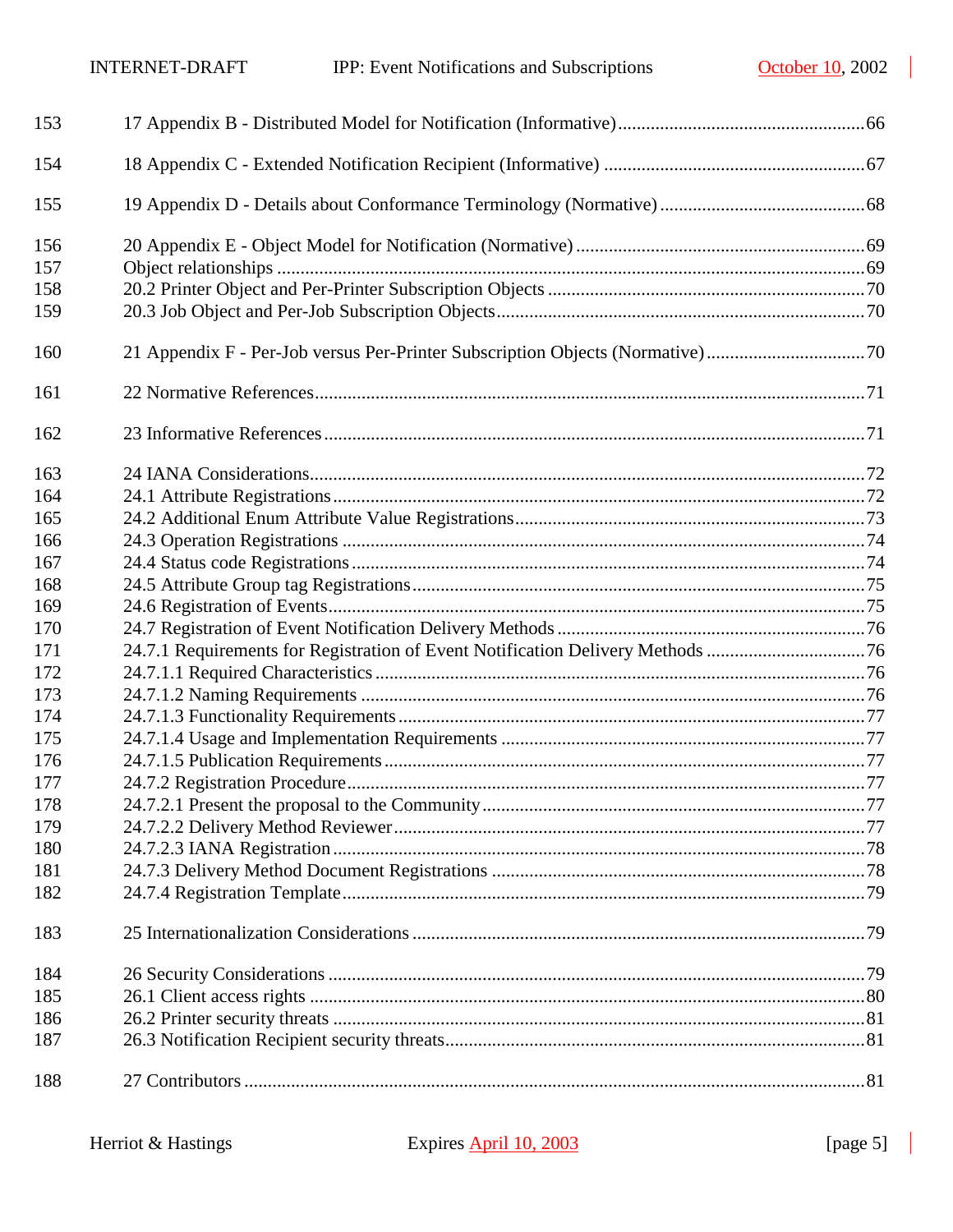$\mathbb{R}^2$ 

| 189 |                                                                                          |  |
|-----|------------------------------------------------------------------------------------------|--|
| 190 |                                                                                          |  |
| 191 |                                                                                          |  |
| 192 |                                                                                          |  |
| 193 | <b>Tables</b>                                                                            |  |
| 194 |                                                                                          |  |
| 195 |                                                                                          |  |
| 196 |                                                                                          |  |
| 197 |                                                                                          |  |
| 198 |                                                                                          |  |
| 199 |                                                                                          |  |
| 200 | Table 7 – Combinations of Events and Subscribed Events for "job-impressions-completed"41 |  |
| 201 |                                                                                          |  |
| 202 |                                                                                          |  |
| 203 |                                                                                          |  |
| 204 |                                                                                          |  |
| 205 |                                                                                          |  |
| 206 |                                                                                          |  |
| 207 |                                                                                          |  |
| 208 |                                                                                          |  |
| 209 |                                                                                          |  |
| 210 |                                                                                          |  |
| 211 | <b>Figures</b>                                                                           |  |
| 212 |                                                                                          |  |
| 213 |                                                                                          |  |
| 214 |                                                                                          |  |
| 215 |                                                                                          |  |
| 216 |                                                                                          |  |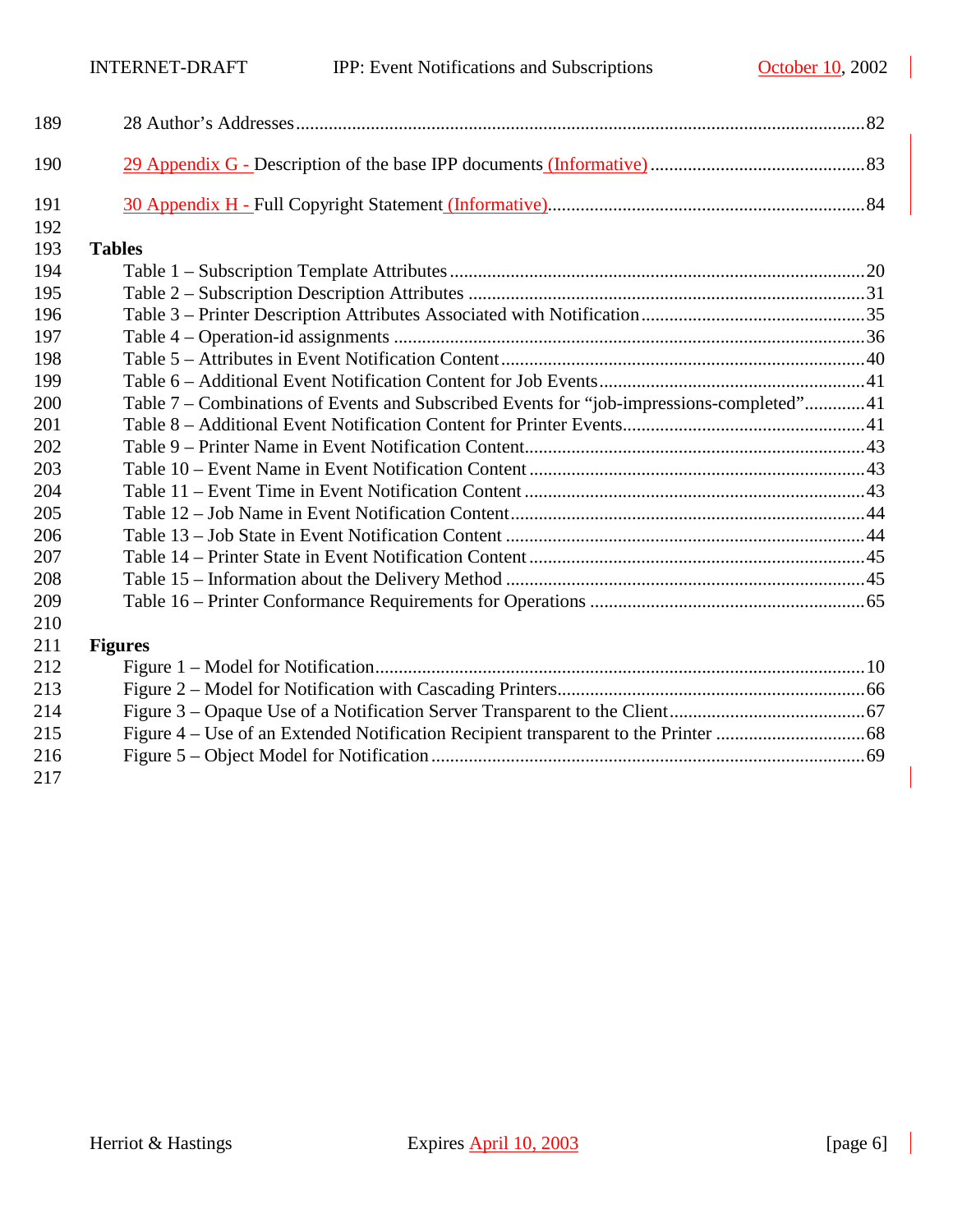#### <span id="page-6-0"></span>218 **1 Introduction**

219 This IPP notification specification is an OPTIONAL extension to Internet Printing Protocol/1.1: Model 220 and Semantics [RFC2911, RFC2910]. See Appendix [29](#page-82-0) for a description of the base IPP documents. 221 This document in combination with the following documents is intended to meet the most important 222 notification requirements described in [ipp-not-req]:

223 Internet Printing Protocol (IPP): "Job Progress Attributes" [ipp-progRFC3381] 224 Internet Printing Protocol (IPP): "The 'ippget' Delivery Method for Event Notifications" [ipp-225 get-method]

226

227 This specification REQUIRES that clients and Printers support the 'ippget' Pull Delivery Method [ipp-228 get-method]. Conforming client and Printer implementations MAY support additional Push or Pull 229 Delivery Methods as well. Note: this document does not define any Delivery Methods itself, but it 230 does define the rules for conformance for Delivery Method Documents and their registration with 231 IANA (see section [24.7.3\)](#page-77-0).

232 Refer to the Table of Contents for the layout of this document.

#### 233 **1.1 Notification Overview**

234 This document defines operations that a client can perform in order to create *Subscription Objects* in a 235 Printer and carry out other operations on them. A Subscription Object represents a Subscription 236 abstraction. The Subscription Object specifies that when one of the specified *Events* occurs, the Printer 237 senddelivers an asynchronous *Event Notification* to the specified *Notification Recipient* via the 238 specified *Delivery Method* (i.e., protocol).

239 When a client (called a *Subscribing Client*) performs an operation that creates a Subscription Object, 240 the operation contains one or more *Subscription Template Attributes Group*s. Each such group holds 241 information used by the Printer to initialize a newly created Subscription Object. The Printer creates 242 one Subscription Object for each Subscription Template Attributes Group in the operation. This group 243 is like the Job Template Attributes group defined in [RFC2911]. The following is an example of the 244 information included in a Subscription Template Attributes Group (see section [5](#page-13-0) for details on the 245 Subscription Object attributes):

- 246 1. The names of Subscribed Events that are of interest to the Notification Recipient.
- 247 2. The address (URL) of one Notification Recipient for a Push Delivery Method or the method for 248 a Pull Delivery Method.
- 249 3. The Delivery Method (i.e., the protocol) which the Printer uses to send deliver the Event 250 Notification.
- 251 4. Some opaque data that the Printer senddelivers to the Notification Recipient in the Event 252 Notification. For example, The Notification Recipient might use this opaque data as a 253 forwarding address for the Event Notification.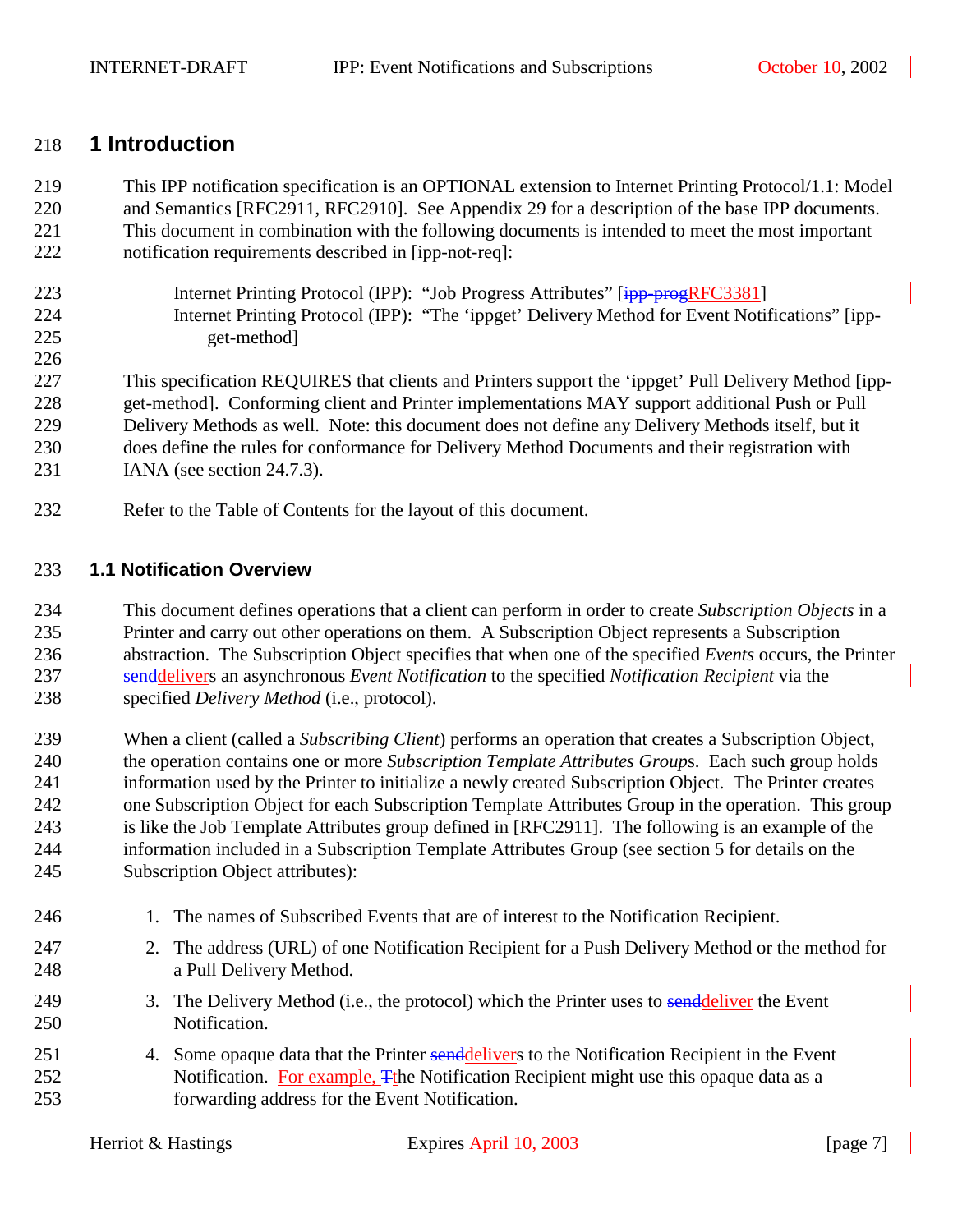- 254 5. The charset to use in text fields within an Event Notification
- 255 6. The natural language to use in the text fields of the Event Notification
- 256 7. The requested lease time in seconds for the Subscription Object
- 257 An operation that creates a Subscription Object is called a *Subscription Creation Operation*. These 258 operations include the following operations (see section [11.1](#page-45-0) for further details):
- 259 **Job Creation operation**: When a client performs such an operation (Print-Job, Print-URI, 260 and Create-Job), a client can include zero or more Subscription Template Attributes Groups in 261 the request. The Printer creates one Subscription Object for each Subscription Template 262 Attributes Group in the request, and the Printer associates each such Subscription Object with 263 the newly created Job. This document extends these operations' definitions in [RFC2911] by 264 adding Subscription Template Attributes Groups in the request and Subscription Attributes 265 Groups in the response.
- 266 **Create-Job-Subscriptions operation:** A client can include one or more Subscription 267 Template Attributes Groups in the request. The Printer creates one Subscription Object for 268 each Subscription Template Attributes Group and associates each with the job that is the 269 target of this operation.
- 270 **Create-Printer-Subscriptions operation:** A client can include one or more Subscription 271 Template Attributes Groups in the request. The Printer creates one Subscription Object for 272 each Subscription Template Attributes Group and associates each with the Printer that is the 273 target of this operation.
- 274 For each of the above operations:
- 275 the Printer associates a Subscription Object with the Printer or a specific Job. When a 276 Subscription Object is associated with a Job Object, it is called a *Per-Job Subscription Object*. 277 When a Subscription Object is associated with a Printer Object, it is called a *Per-Printer*  278 *Subscription Object*.
- 279 the response contains one Subscription Attributes Group for each Subscription Template 280 Attributes Group in the request and in the same order. When the Printer successfully creates a 281 Subscription Object, its corresponding Subscription Attributes Group contains the "notify-282 subscription-id" attribute. This attribute uniquely identifies the Subscription Object and is 283 analogous to a "job-id" for a Job object. Some operations described below use the "notify-284 subscription-id" to identify the target Subscription Object.
- 285 This document defines the following additional operations (see section [11.2](#page-51-0) for further details):
- 286 **Restart-Job operation:** When a client performs the Restart-Job operation [RFC2911], the 287 Printer re-uses the same Job and its Subscription Objects.
- 288 **Validate-Job operation:** When a client performs this operation, a client can include zero or 289 more Subscription Template Attributes Groups in the request. The Printer determines if it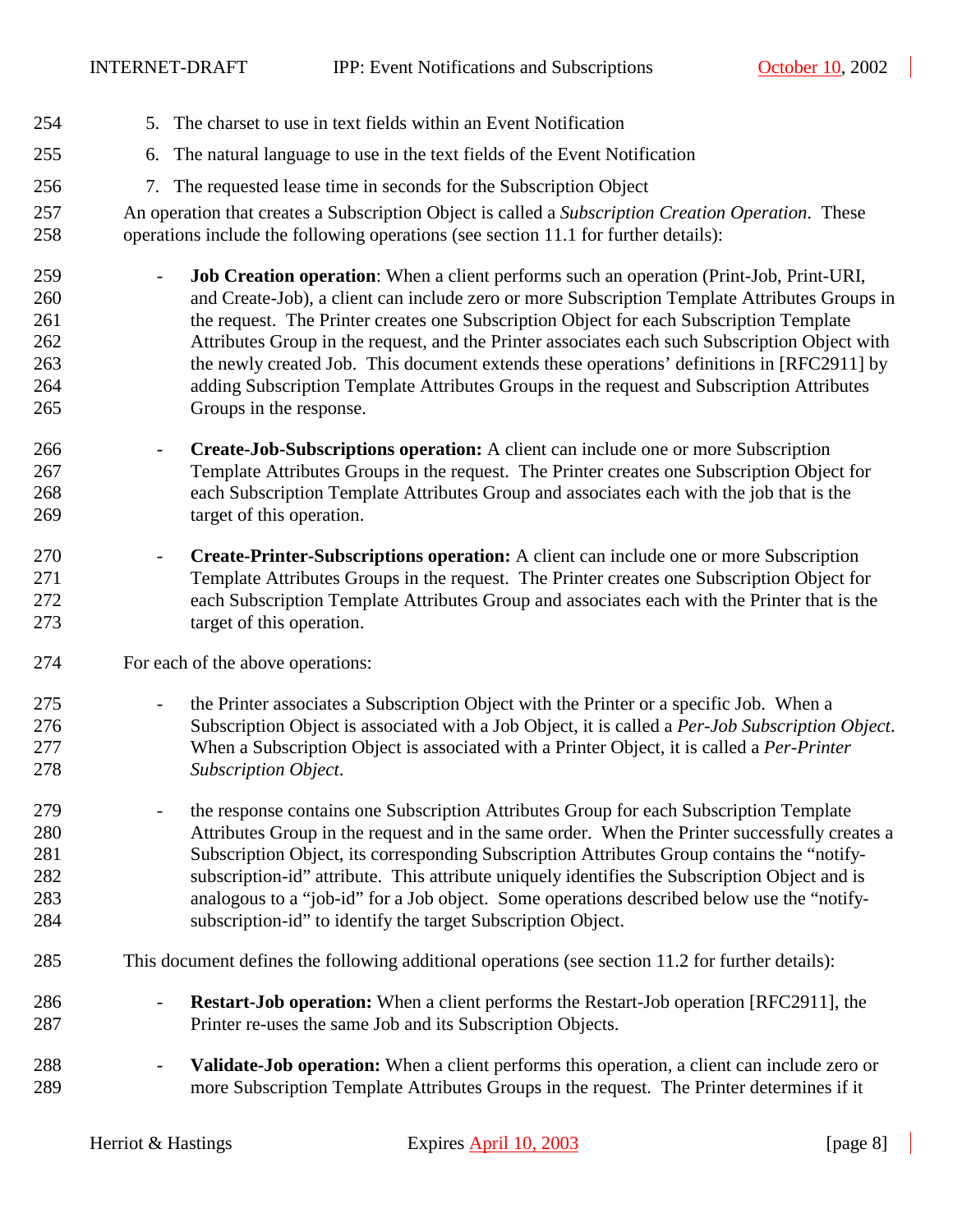- <span id="page-8-0"></span>290 could create one Subscription Object for each Subscription Template Attributes Group in the 291 request. This document extends this operation's definition in [RFC2911] by adding 292 Subscription Template Attributes Groups in the request and Subscription Attributes Groups in 293 the response.
- 294 **Get-Subscription-Attributes operation:** This operation allows a client to obtain the 295 specified attributes of a target Subscription Object.
- 296 **Get-Subscriptions operation:** This operation allows a client to obtain the specified attributes 297 of all Subscription Objects associated with the Printer or a specified Job.
- 298 **Renew-Subscription operation:** This operation renews the lease on the target Per-Printer 299 Subscription Object before it expires. A newly created Per-Printer Subscription Object 300 receives an initial lease. It is the duty of the client to use this operation frequently enough to 301 preserve a Per-Printer Subscription Object. The Printer deletes a Per-Printer Subscription 302 Object when its lease expires. A Per-Job Subscription Object last exactly as long as its 303 associated Job Object and thus doesn't have a lease.
- 304 **Cancel-Subscription operation:** This operation (1) cancels the lease on the specified Per-305 Printer Subscription Object and thereby deletes the Per-Printer Subscription Object or (2) 306 deletes the Per-Job Subscription Object.
- 307 When an Event occurs, the Printer finds all Subscription Objects listening for the Event (see section [9](#page-36-0)  308 for details on finding such Subscription Objects). For each such Subscription Object, the Printer:
- 309 a) generates an Event Notification with information specified in section [9,](#page-36-0) AND
- 310 b) either:
- 311 i) If the Delivery Method is a Push Delivery Method as indicated by the presence of the 312 Subscription Object's "notify-recipient-uri" attribute, delivers the Event Notification 313 using the Delivery Method and target address identified in the Subscription Object's 314 "notify-recipient-uri" attribute, OR
- 315 ii) If the Delivery Method is a Pull Delivery Method as indicated by the presence of the 316 Subscription Object's "notify-pull-method" attribute, saves Event Notification for a time 317 period called the Event Life defined by the Delivery Method, i.e., the Notification 318 Recipient is expected to fetch the Event Notifications.
- 319 **2 Models for Notification**

# 320 **2.1 Model for Simple Notification (Normative) (Simple Case)**

- 321 As part of a Subscription Creation Operation, an IPP Printer (i.e., located in an output device or a
- 322 server) creates one or more Subscription Objects. In a Subscription Creation Operation, the client
- 323 specifies the Notification Recipient to which the Printer is to deliver Event Notifications. A
- 324 Notification Recipient can be the Subscribing Client or a third party.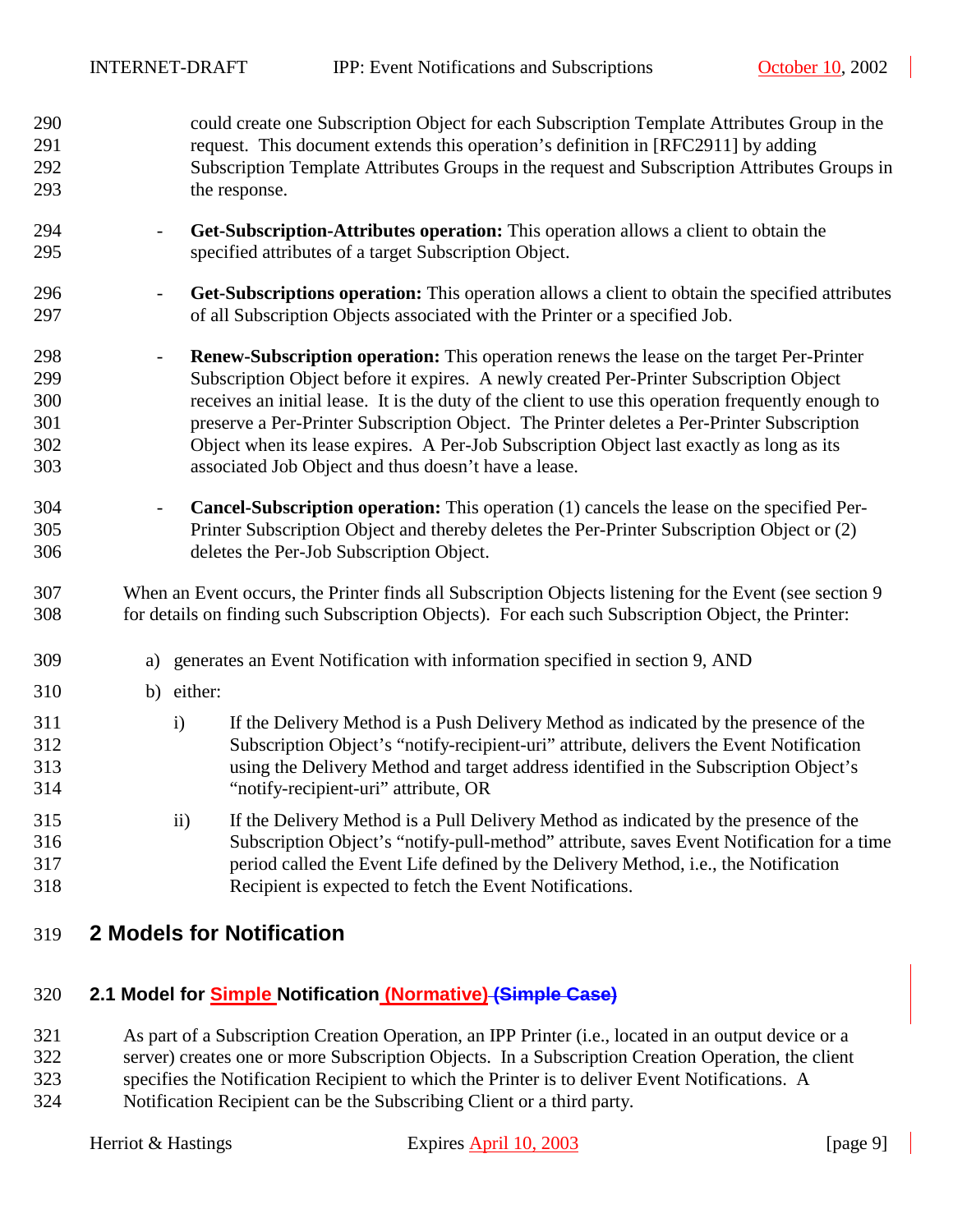$\mathcal{L}$ 

<span id="page-9-0"></span>

| 325                                                                              | Figure 1 shows the Notification model for a simple Client-Printer relationship.                                                                                                                                                                                                                                                                                                                                               |  |  |
|----------------------------------------------------------------------------------|-------------------------------------------------------------------------------------------------------------------------------------------------------------------------------------------------------------------------------------------------------------------------------------------------------------------------------------------------------------------------------------------------------------------------------|--|--|
| 326<br>327<br>328<br>329<br>330<br>331<br>332<br>333<br>334<br>335<br>336<br>337 | embedded printer:<br>output device or server<br>PDA, desktop, or server<br>  ###########<br>+--------+<br>  client  -----Subscription ---------># Printer #<br>+--------+ Creation Operation   # Object #<br>$+ - - - - - - - - - - +$<br> Notification <br>Recipient  <----IPP Event Notifications----+<br>$+$ ------------+ (Job and/or Printer Events)<br><b>Figure 1 – Model for Notification</b>                         |  |  |
| 338                                                                              | 2.2 Additional Models for Notification (Informative)                                                                                                                                                                                                                                                                                                                                                                          |  |  |
| 339                                                                              | <u>Additional models have been proposed (see Appendices 16, 17, and 18).</u>                                                                                                                                                                                                                                                                                                                                                  |  |  |
| 340                                                                              | <b>2.3Model for Notification with Cascading Printers</b>                                                                                                                                                                                                                                                                                                                                                                      |  |  |
| 341<br>342<br>343                                                                | With this model, there is an intervening Print server between the human user and the Printer in the<br>output device. If the Printer in the output device generates an Event, the system can be configured to<br>send Event Notification either                                                                                                                                                                               |  |  |
| 344                                                                              | -directly to the Notification Recipient specified by the Subscribing Client or                                                                                                                                                                                                                                                                                                                                                |  |  |
| 345                                                                              | -via the Print Server to the Notification Recipient specified by the Subscribing Client.                                                                                                                                                                                                                                                                                                                                      |  |  |
| 346                                                                              | See Appendix 16 for more details.                                                                                                                                                                                                                                                                                                                                                                                             |  |  |
| 347                                                                              | 2.4Distributed Model for Notification                                                                                                                                                                                                                                                                                                                                                                                         |  |  |
| 348<br>349<br>350                                                                | The preceding sections (2.1 and 2.2) assume that the Notification software resides in the same device<br>or Server box as the rest of the Printer software. In many implementations, the assumption is correct.<br>However, the Notification model also permits a distributed implementation.                                                                                                                                 |  |  |
| 351<br>352<br>353<br>354<br>355                                                  | For example, the software that supports both Subscription Creation Operations and sending of Event<br>Notifications could be on hardware that is separate from the output device. To make this work, there<br>must be a symbiotic relationship between the output device software and the remote Notification<br>software. Without the remote Notification software, the output device software is not a complete<br>Printer. |  |  |
| 356<br>357                                                                       | The term "Printer" in this document includes the software on the output device or server box as well as<br>Notification software that is local to or remote from the output device.                                                                                                                                                                                                                                           |  |  |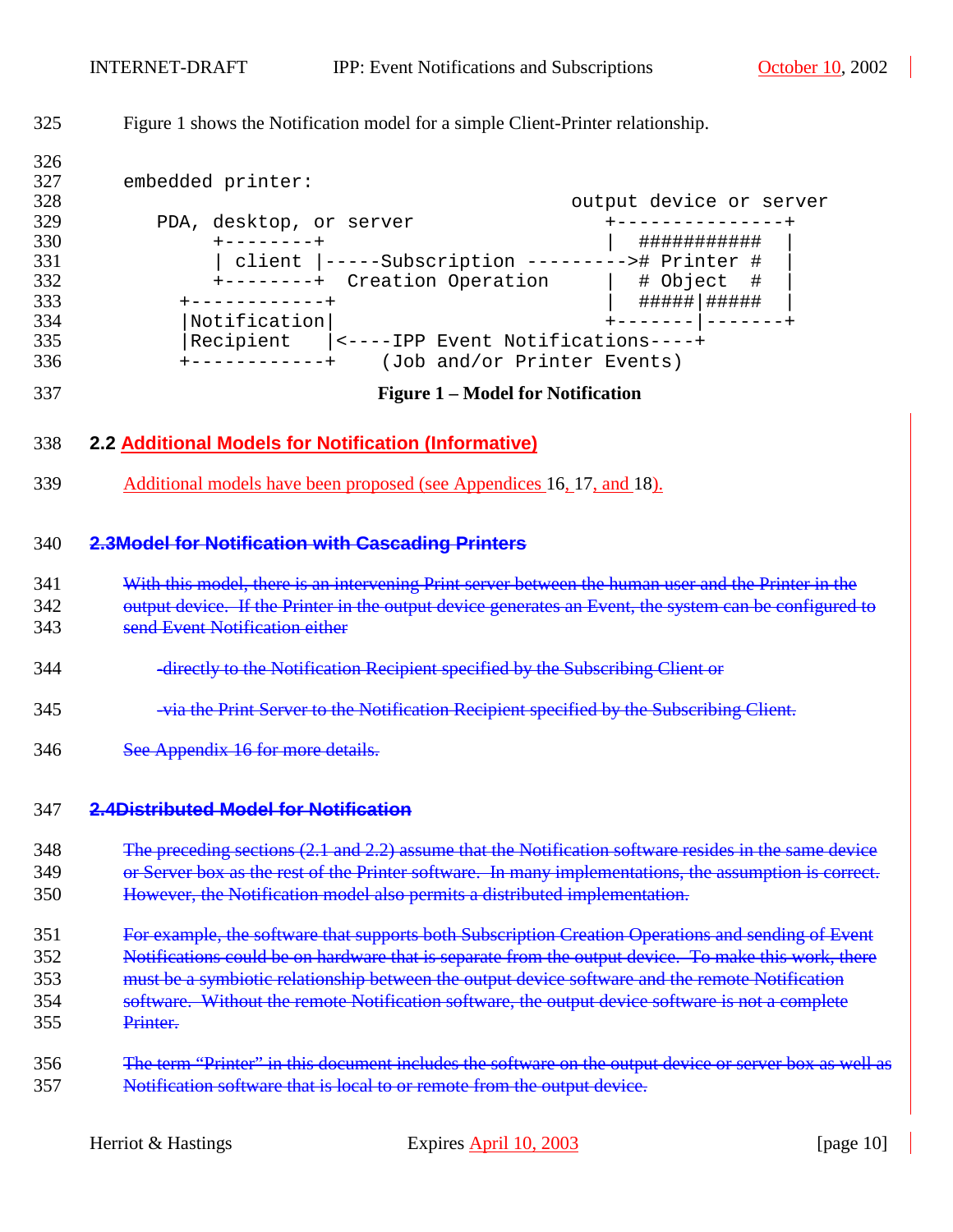<span id="page-10-0"></span>358 Appendix [17](#page-65-0) describes this example in detail.

#### 359 **2.5Extended Notification Recipient**

- 360 The model allows for an extended Notification Recipient that is itself a Notification service that
- 361 forwards each Event Notification to another recipient. The client contacts this Notification Recipient
- 362 to arrange for forwarding by means outside the scope of this document. The Printer need not be aware
- 363 that the Notification Recipient forwards Event Notifications.
- 364 Appendix [18](#page-66-0) describes this example in detail.

# 365 **3 Terminology**

366 This section defines terminology used throughout this document. Other terminology is defined in 367 [RFC2911].

# 368 **3.1 Conformance Terminology**

- 369 Capitalized terms, such as **MUST, MUST NOT, REQUIRED, SHOULD, SHOULD NOT, MAY,**  370 **NEED NOT,** and **OPTIONAL**, have special meaning relating to conformance as defined in RFC 2119 371 [RFC2119] and [RFC2911] section 12.1. If an implementation supports the extension defined in this 372 document, then these terms apply; otherwise, they do not. These terms define conformance to *this*  373 *document only*; they do not affect conformance to other documents, unless explicitly stated otherwise. 374 See Appendix [19](#page-67-0) for complete details.
- 375 Note: a feature that is OPTIONAL in this document becomes REQUIRED if the Printer implements a 376 Delivery Method that REQUIRES the feature.
- 377 **READ-ONLY** an adjective used in an attribute definition to indicate that an IPP Printer MUST NOT 378 allow the attribute's value to be modified.

# 379 **3.2 Other Terminology**

- 380 This document uses the same terminology as [RFC2911], such as "**client**", "**Printer**", "**attribute**", 381 "**attribute value**", "**keyword**", "**operation**", "**request**", "**response**", "**administrator**", "**operator**", 382 and "**support**". In addition, the following terms are defined for use in this document and the Delivery 383 Method Documents:
- 384 **Administrator –** A human user who establishes policy for and configures the print system.

385 **Compound Event Notification –** two or more Event Notifications that a Printer senddelivers together 386 as a single entityrequest or response. The Delivery Method Document specifies whether the Delivery 387 Method supports Compound Event Notifications.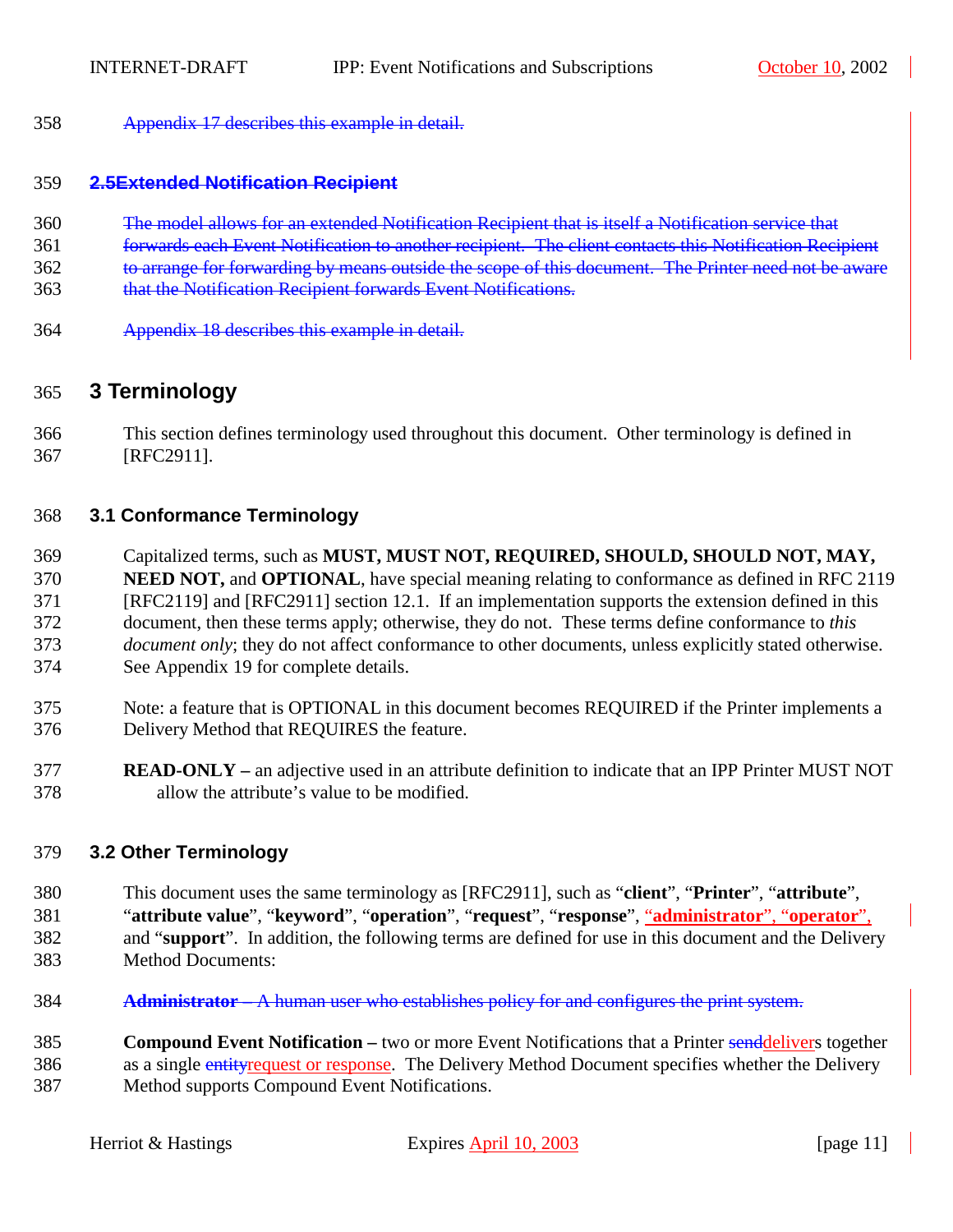- 388 **Delivery Method** the mechanism by which the Printer delivers the an Event Notification, e.g., via 389 email or via an Event Notification Delivery Method protocol defined for delivering IPP Event 390 Notifications.
- 391 **Delivery Method Document** a document, separate from this document, that defines a Delivery 392 Method.
- 393 **Event** some occurrence (either expected or unexpected) within the printing system of a change of 394 state, condition, or configuration of a Job or Printer object. An Event occurs only at one instant in time 395 and does not span the time the physical Event takes place. For example, jam-occurred and jam-cleared 396 are two distinct, instantaneous Events, even though the jam may last for a while.
- 397 **Event Life** For a Pull Delivery Method, the length of time in seconds after an Event occurs during 398 which the Printer will return retain that Event in response to a request for delivery in an Event 399 Notifications. After the Event Life expires, the Printer will no longer return deliver an Event 400 Notification for that Event in such a response.
- 401 **Event Notification** the information about an Event that the Printer senddelivers when an Event 402 occurs.
- 403 **Event Notification Attributes Group** The attributes group which is used to deliver an Event 404 Notification in a request (Push Delivery Methods) or a response (Pull Delivery Methods).
- 405 **Human Consumable Event Notification** localized text for human consumption only. There is no 406 standardized format and thus programs should not try to parse this text.
- 407 **IPP Client (or client) –** The software component (PDA, desktop, or server) that performs an IPP 408 operation directed at an IPP Printer (located in a server or output device).
- 409 **Job Creation operation** One of the operations that creates a Job object: Print-Job, Print-URI and 410 Create-Job. The Restart-Job operation [RFC2911] is not considered a Job Creation operation, since the 411 Printer re-uses the existing Job object. The Validate-Job operation is not considered a Job Creation 412 operation because no Job object is created. Therefore, when a statement also applies to either the 413 Restart-Job and/or the Validate-Job operation, they are mentioned explicitly.
- 414 **Job Event** an Event caused by some change in a particular job on the Printer, e.g., 'job-completed'.
- 415 **Machine Consumable Event Notification** bytes for program consumption. The bytes are formatted 416 according to the Delivery Method document.
- 417 **Notification –** when not in the phrases 'Event Notification' and 'Notification Recipient' the 418 concepts of this specification, i.e., Events, Subscription Objects, and Event Notifications.

| 419 | <b>Notification Recipient</b> – the entity to which the Printer sends-delivers an Event Notification. For Push |
|-----|----------------------------------------------------------------------------------------------------------------|
| 420 | Delivery Methods, the IPP Printer sends the Notifications to a Notification Recipient. For Pull                |
| 421 | Delivery Methods, the Notification Recipient is acting in the role of an IPP client and requests Event         |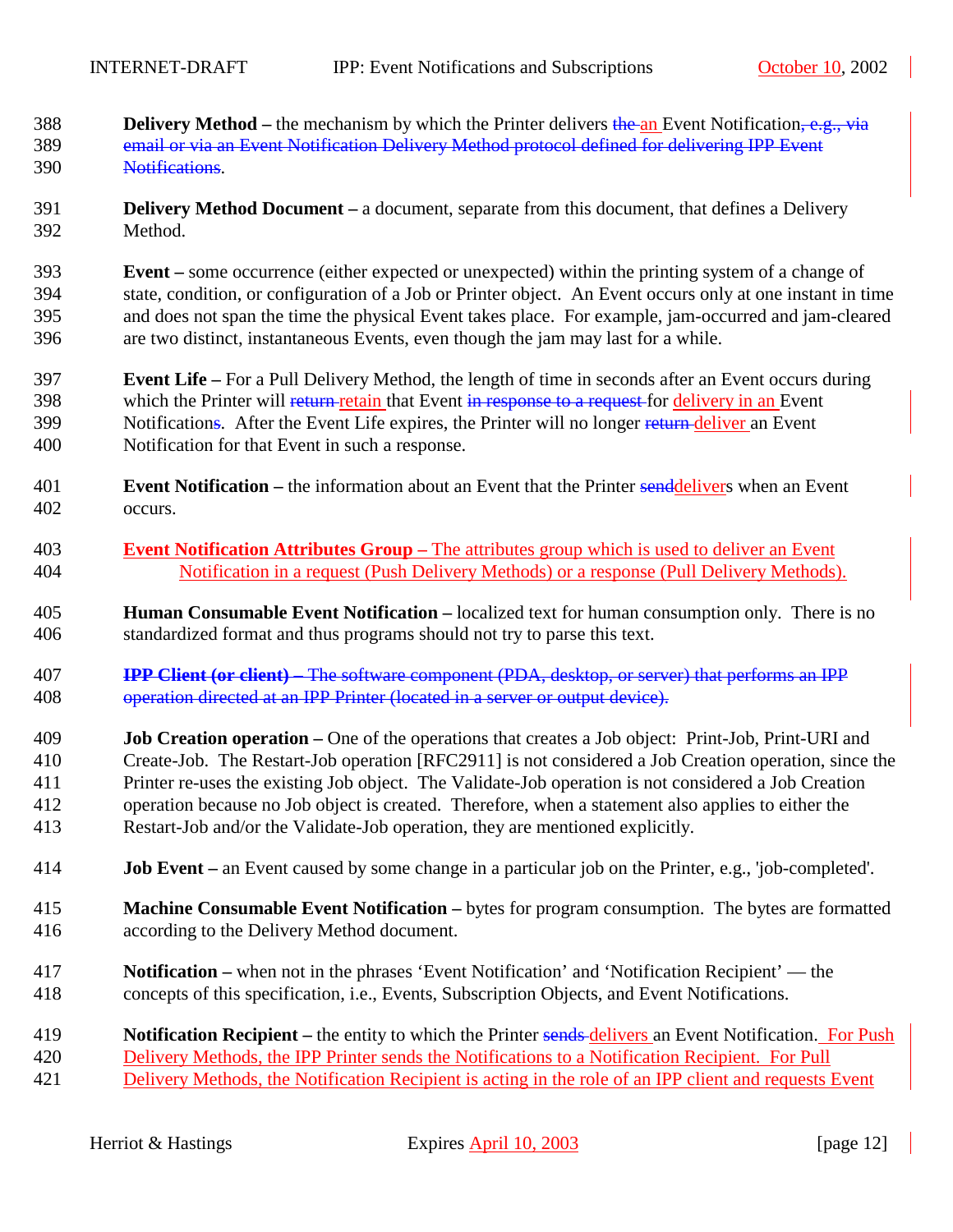- 422 Notifications and so the terms "client" and "Notification Recipient" are used interchangeably with such 423 Delivery Methods. For example, see [ipp-get-method].
- 424 **Operator –** A human user who carries out the policy established by the Administrator and controls the 425 day to day running of the print system.
- 426 **Per-Job Subscription Object** A Subscription Object that is associated with a single Job. The 427 Create-Job-Subscriptions operation and Job Creation operations create such an object.
- 428 **Per-Printer Subscription Object** A Subscription Object that is associated with the Printer as a 429 whole. The Create-Printer-Subscriptions operation creates such an object.
- 430 **Printer –** the software that supports an output device or print server (see IPP/1.1 [RFC2911] which 431 uses the terms Printer and Printer object interchangeably). This document extends the IPP/1.1 Printer 432 definition to include the software that implements Subscription Creation Operations and the sending of 433 Event Notifications, even if the software for such a Printer would be distributed across a network (see 434 section [2.3\)](#page-9-0).
- 435 **Printer Event** an Event caused by some change in the Printer that is not specific to a job, e.g., 436 'printer-state-changed'.
- 437 **Pull Delivery Method** The Printer saves Event Notifications for some event life time and expects the 438 Notification Recipient to request Event Notifications. The Printer returns-delivers the Event 439 Notifications in a response to such a request.
- 440 **Push Delivery Method –**The Printer senddelivers the Event Notification shortly after an Event occurs. 441 For some Push Delivery Methods, the Notification Recipient MUST send a response; for others it 442 MUST NOT send a response.
- 443 **Subscribed Event** an Event that the Subscribing Client expresses interest in by making it a value of 444 the "notify-events" attribute on a Subscription Object.
- 445 **Subscribed Job Event** a Subscribed Event that is a Job Event.
- 446 **Subscribed Printer Event** a Subscribed Event that is a Printer Event.
- 447 **Subscribing Client** The client that creates the Subscription Object.
- 448 **Subscription Attributes Group** The attributes group in a response that contains Subscription Object 449 attributes.
- 450 **Subscription Creation Operation** An operation that creates a Subscription Object: Job Creation 451 operations, Create-Job-Subscriptions operation, Create-Printer-Subscriptions operation. In the context 452 of a Job Creation operation, a Subscription Creation Operation is the part of the Job Creation operation 453 that creates aone or more Subscription objects. The Restart-Job operation [RFC2911] is not considered 454 a Subscription Creation Operation, since the Printer re-uses the Job's existing Subscription Objects, 455 rather than creating any new Subscription Objects.
	-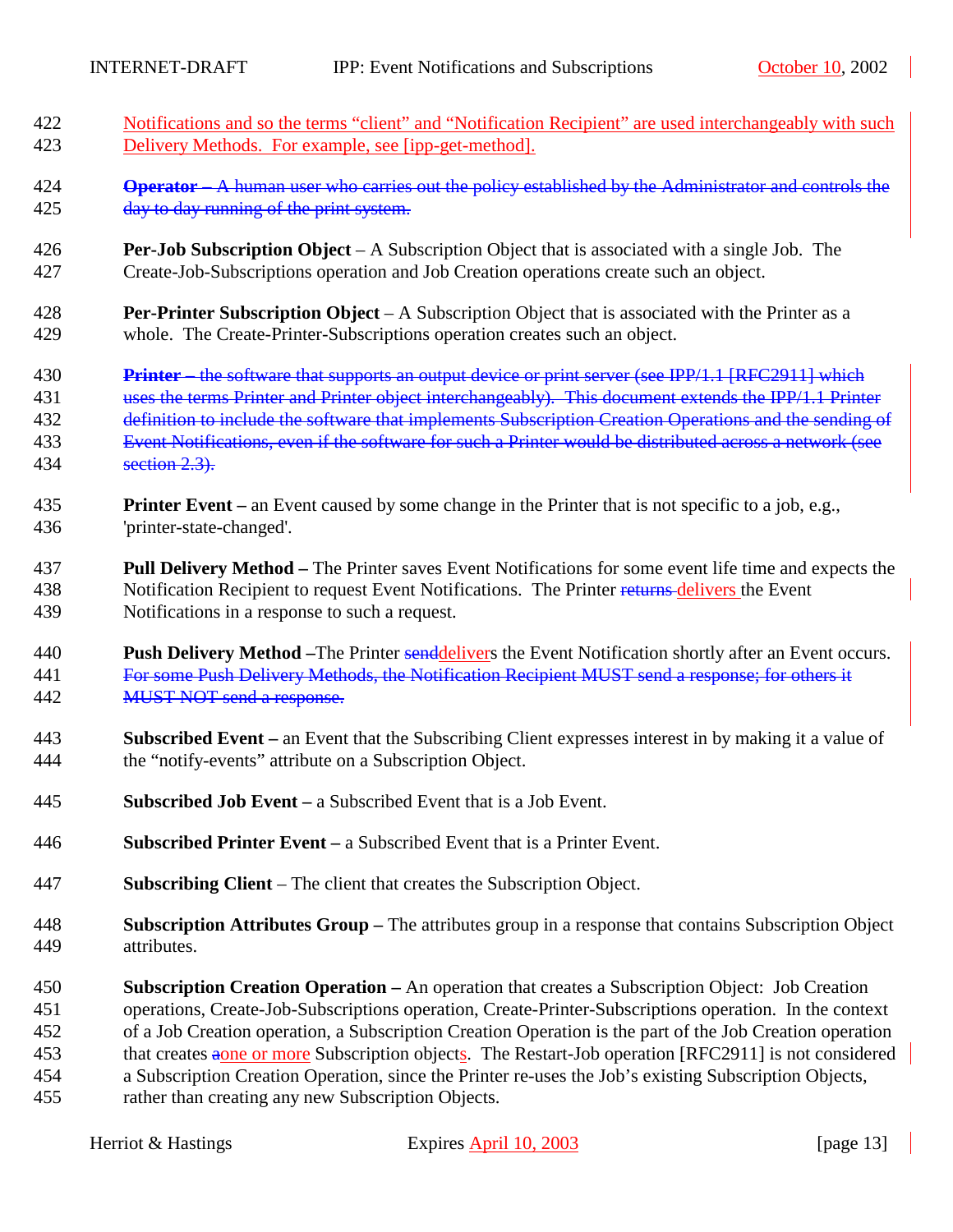- <span id="page-13-0"></span>456 **Subscription Creation Request –** The request portion of a Subscription Creation Operation.
- 457 **Subscription Description Attributes** Subscription Object attributes that a Printer supplies during a 458 Subscription Creation Operation.
- 459 **Subscription Object** An object containing a set of attributes that indicate: the Notification Recipient 460 (for Push Delivery Method only), the Delivery Method, the Subscribed Events that cause the Printer to 461 senddeliver an Event Notification, and the information to send-include in an Event Notification.
- 462 **Subscription Template Attributes** Subscription Object attributes that a client can supply in a 463 Subscription Creation Operation and associated Printer Object attributes that specify supported and 464 default values for the Subscription Object attributes.
- 465 **Subscription Template Attributes Group**  The attributes group in a request that contains 466 Subscription Object attributes that are Subscription Template Attributes.

# 467 **4 Object Relationships**

468 This section defines the object relationships between the Printer, Job, and Subscription Objects. It does 469 not define the implementation. For an illustration of these relationships, see Appendix [20.](#page-68-0)

#### 470 **4.1 Printer and Per-Printer Subscription Objects**

- 471 1. A Printer object can be associated with zero or more Per-Printer Subscription Objects.
- 472 2. Each Per-Printer Subscription Object is associated with exactly one Printer object.

#### 473 **4.2 Printer, Job and Per-Job Subscription Objects**

- 474 1. A Printer object is associated with zero or more Job objects.
- 475 2. Each Job object is associated with exactly one Printer object.
- 476 3. A Job object is associated with zero or more Per-Job Subscription Objects.
- 477 4. Each Per-Job Subscription Object is associated with exactly one Job object.

# 478 **5 Subscription Object**

479 A Subscribing Client creates a Subscription Object with a Subscription Creation Operation in order to 480 indicate its interest in certain Events. See section [11](#page-45-0) for a description of these operations. When an 481 Event occurs, the Subscription Object specifies to the Printer where to senddeliver Event Notifications 482 for Push Delivery Methods only, how to senddeliver them, and what to put include in them. See

483 section [9](#page-36-0) for details on the contents of an Event Notification.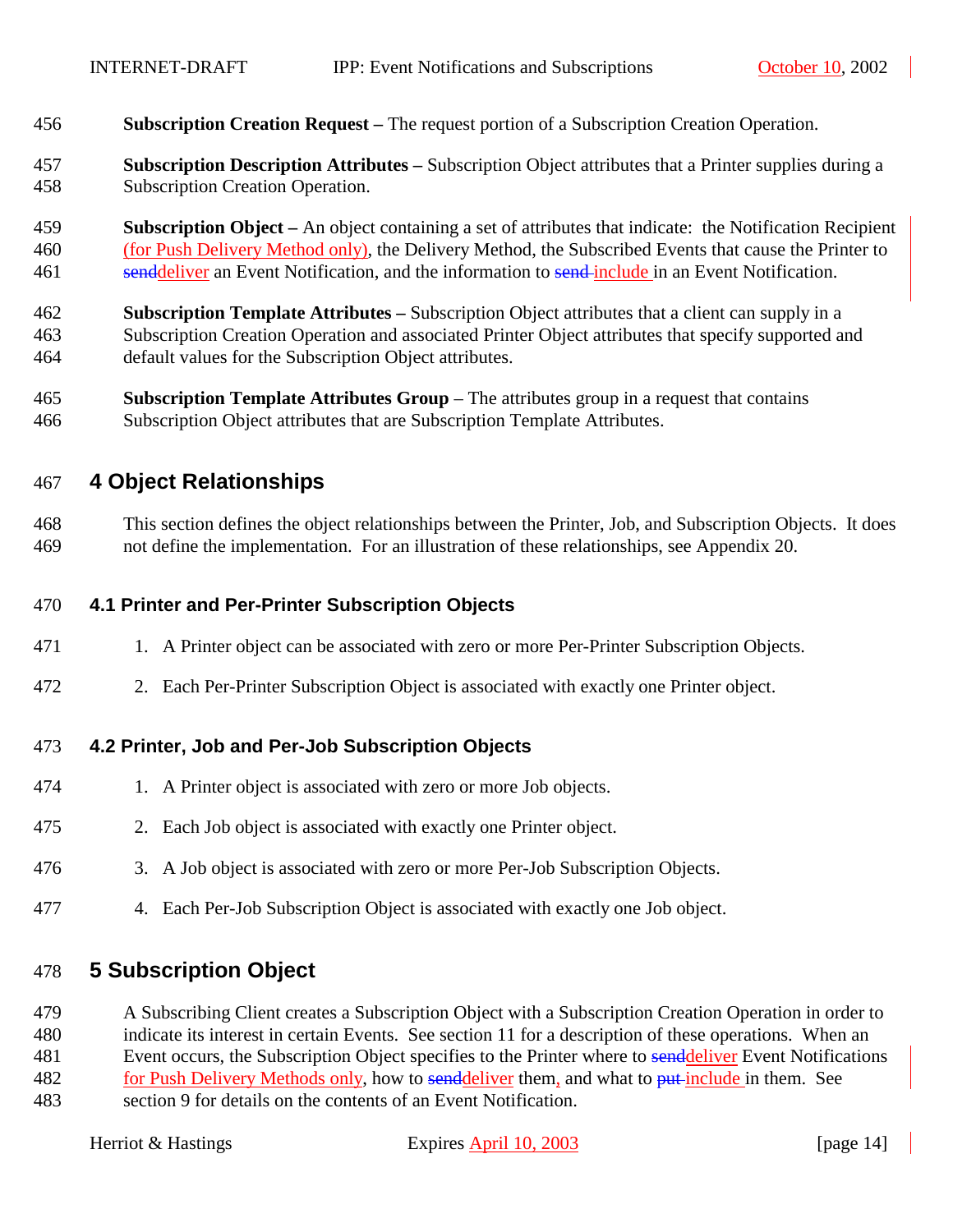<span id="page-14-0"></span>484 Using the IPP Job Template attributes as a model (see [RFC2911] section 4.2), the attributes of a 485 Subscription Object are divided into two categories: Subscription Template Attributes and Subscription

- 486 Description Attributes.
- 487 Subscription Template attributes are, in turn, like the Job Template attributes, divided into
- 488 1. Subscription Object attributes that a client can supply in a Subscription Creation Request and
- 489 2. their associated Printer Object attributes that specify supported and default values for the 490 Subscription Object attributes
- 491 The remainder of this section specifies general rules for Subscription Template Attributes and 492 describes each attribute in a Subscription Object.

#### 493 **5.1 Rules for Support of Subscription Template Attributes**

494 Subscription Template Attributes are fundamental to the Notification model described in this 495 specification. The client supplies these attributes in Subscription Creation Operations and the Printer 496 uses these attributes to populate a newly created Subscription Object.

- 497 Subscription Objects attributes that are Subscription Template Attributes conform to the following 498 rules:
- 499 1. Each attribute's name starts with the prefix string "notify-" and this document calls such 500 attributes "notify-xxx".
- 501 2. For each "notify-xxx" Subscription Object attribute defined in column 1 of [Table 1](#page-19-0) in section 502 [5.3,](#page-18-0) [Table 1](#page-19-0) specifies corresponding Printer attributes: "notify-xxx-default", "notify-xxx-503 supported", "yyy-supported" and "notify-max-xxx-supported" defined in column 2 of [Table 1.](#page-19-0) 504 Note "xxx" stands for the same string in each case and "yyy" stands for some other string.
- 505 3. If a Printer supports "notify-xxx" in column 1 of [Table 1,](#page-19-0) then the Printer MUST support all 506 associated attributes specified in column 2 of [Table 1.](#page-19-0) For example, [Table 1](#page-19-0) shows that if the 507 Printer supports "notify-events", it MUST support "notify-events-default", "notify-events-508 supported" and "notify-max-events-supported".
- 509 4. If a Printer does not support "notify-xxx" in column 1 of [Table 1,](#page-19-0) then the Printer MUST NOT 510 support any associated "notify-yyy" attributes specified in column 2 of [Table 1.](#page-19-0) For example, 511 [Table 1](#page-19-0) shows that if the Printer doesn't support "notify-events", it MUST NOT support "notify-512 events-default", "notify-events-supported" and "notify-max-events-supported". Note this rule 513 does not apply to attributes whose names do not start with the string "notify-" and are thus 514 defined in another object and used by other attributes.
- 515 5. Most "notify-xxx" attributes have a corresponding "yyy-supported" attribute that specifies the 516 supported values for "notify-xxx". Column 2 of [Table 1](#page-19-0) specifies the name of each "yyy-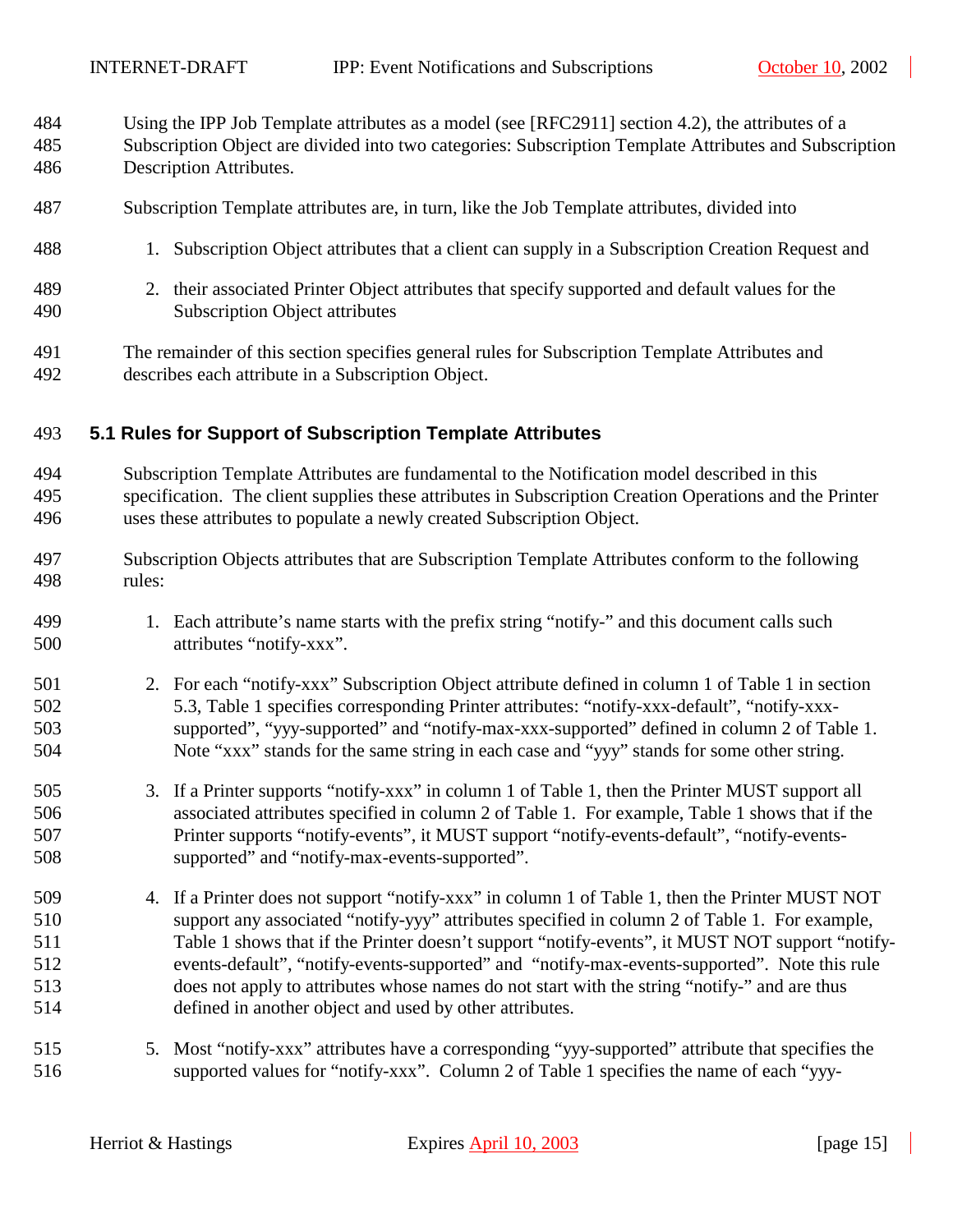- <span id="page-15-0"></span>517 supported" attribute. The naming rules of IPP/1.1 (see [RFC2911]) are used when "yyy-518 supported" is "notify-xxx-supported".
- 519 6. Some "notify-xxx" attributes have a corresponding "notify-xxx-default" attribute that specifies 520 the value for "notify-xxx" if the client does not supply it. Column 2 of [Table 1](#page-19-0) specifies the 521 name of each "notify-xxx-default" attribute. The naming rules of IPP/1.1 (see [RFC2911]) are 522 used.

523 If a client wishes to present an end user with a list of supported values from which to choose, the client 524 SHOULD query the Printer for its supported value attributes. The client SHOULD also query the 525 default value attributes. If the client then limits selectable values to only those values that are 526 supported, the client can guarantee that the values supplied by the client in the create request all fall 527 within the set of supported values at the Printer. When querying the Printer, the client MAY enumerate 528 each attribute by name in the Get-Printer-Attributes Request, or the client MAY just supply the 529 'subscription-template' group name in order to get the complete set of supported attributes (both 530 supported and default attributes – see section [11.2.3\)](#page-52-0).

#### 531 **5.2 Rules for Processing Subscription Template Attributes**

532 This section defines a detailed set of rules that a Printer follows when it processes Subscription 533 Template Attributes in a Subscription Creation Request. These rules are similar to the rules for 534 processing Operation attributes in [RFC2911]. That is, the Printer may or may not support an attribute 535 and a client may or may not supply the attribute. Some combinations of these cases are OK. Others 536 return warnings or errors, and perhaps a list of unsupported attributes.

- 537 A Printer MUST implement the following behavior for processing Subscription Template Attributes in 538 a Subscription Creation Request:
- 539 1. If a client supplies a "notify-xxx" attribute from column 1 of [Table 1](#page-19-0) and the Printer supports it and 540 its value, the Printer MUST populate the attribute on the created Subscription Object.
- 541 2. If a client supplies a "notify-xxx" attribute from column 1 of [Table 1](#page-19-0) and the Printer doesn't 542 support it or its value, the Printer MUST NOT populate the attribute on the created Subscription 543 Object with it. The Printer MUST do one of the following:
- 544 a) If the value of the "notify-xxx" attribute is unsupported, the Printer MUST return the attribute 545 with its value in the Subscription Attributes Group of the response.
- 546 b) If "notify-xxx" is an unsupported attribute, the Printer MUST return the attribute in the 547 Subscription Attributes Group of the response with the 'unsupported' out-of-band value.
- 548 Note: The rules of this step are the same as for Unsupported Attributes [RFC2911] section 3.1.7. 549 except that the unsupported attributes are returned in the Subscription Attributes Group rather than 550 the Unsupported Attributes Group because Subscription Creation Operations can create more than 551 one Subscription Object).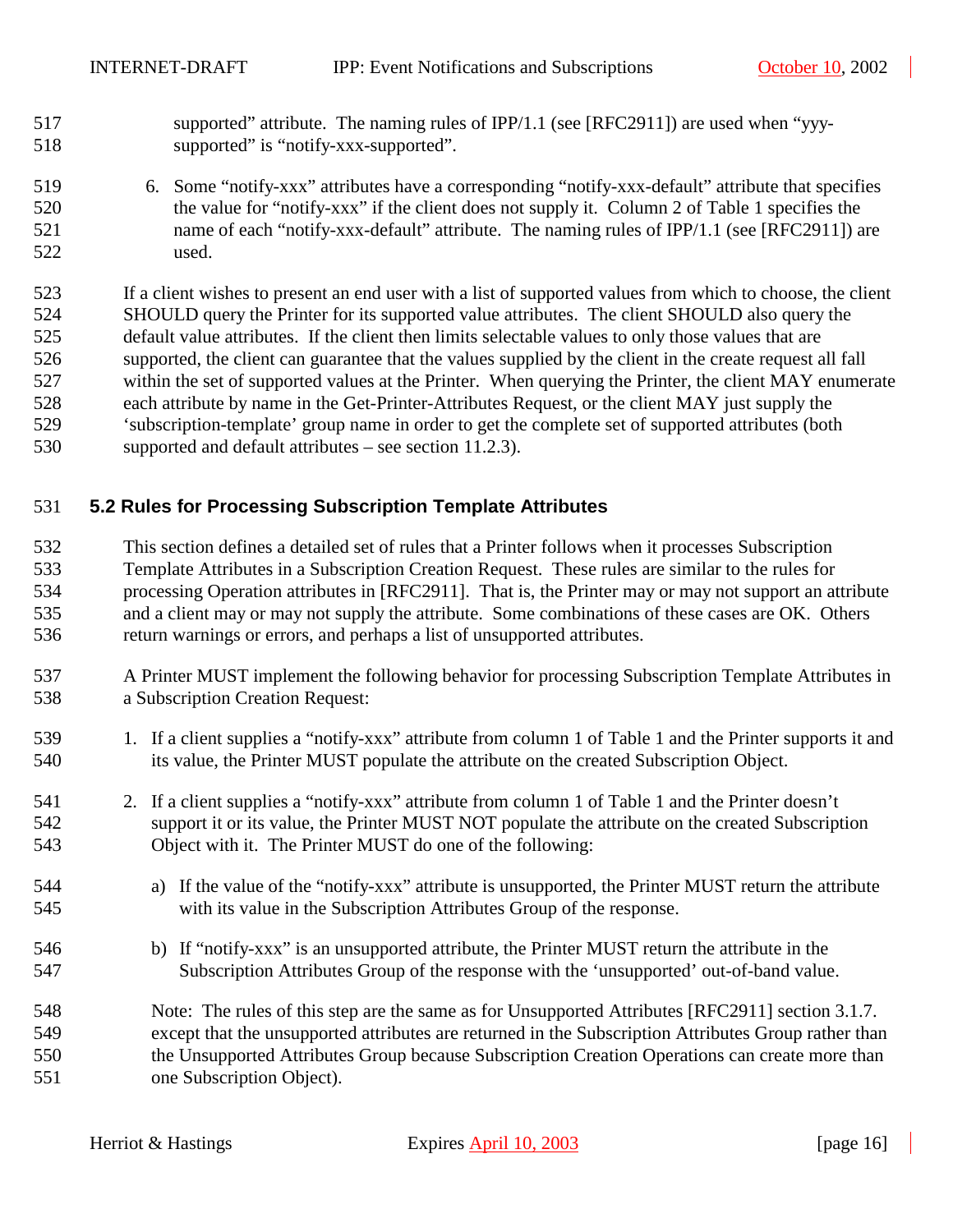- <span id="page-16-0"></span>552 3. If a client is REQUIRED to supply a "notify-xxx" attribute from column 1 of [Table 1](#page-19-0) and the 553 Printer doesn't support the supplied value, the Printer MUST NOT create a Subscription Object. 554 The rules for Unsupported Attributes in step [#2](#page-15-0) still apply.
- 555 4. If a client does not supply a "notify-xxx" attribute from column 1 of [Table 1](#page-19-0) and the attribute is 556 REQUIRED for the client to supply, the Printer MUST reject the Subscription Creation Operation 557 (including Job Creation operations) without creating a Subscription Object, and MUST return in 558 the response:
- 559 c) the status code 'client-error-bad-request' AND
- 560 d) no Subscription Attribute Groups.
- 561 5. If a client does not supply a "notify-xxx" attribute from column 1 of [Table 1](#page-19-0) that is OPTIONAL for 562 the client to supply, and column 2 of [Table 1](#page-19-0) either:
- 563 a) specifies a "notify-xxx-default" attribute, the Printer MUST behave as if the client had supplied 564 the "notify-xxx-default" attribute (see step [#1\)](#page-15-0) and populate the Subscription object with the 565 value of the "notify-xxx-default" attribute as part of the Subscription Creation operation (unlike 566 Job Template attributes where the Printer does not populate the Job object with defaults – see 567 [RFC2911]) OR
- 568 b) does not specify a "notify-xxx-default" attribute, the Printer MUST populate the "notify-xxx" 569 attribute on the Subscription Object according to the definition of the "notify-xxx" attribute in a 570 section [5.3.](#page-18-0) For some attributes, the "notify-xxx" is populated with the value of some other 571 attribute, and for others, the "notify-xxx" is NOT populated on the Subscription object at all.
- 572 6. A Printer MUST create a Subscription Object for each Subscription Template Attributes group in a 573 request unless the Printer:
- 574 a) encounters some attributes in a Subscription Template Attributes Group that require the Printer 575 not to create the Subscription Object OR
- 576 b) would create a Per-Job Subscription Object when it doesn't have space for another Per-Job 577 Subscription Object OR
- 578 c) would create a Per-Printer Subscription Object when it doesn't have space for another Per-579 Printer Subscription Object.
- 580 7. A response MUST contain one Subscription Attributes Group for each Subscription Template 581 Attributes Group in the request (and in the same order) whether the Printer creates a Subscription 582 Object from the Subscription Template Attributes Group or not. However, the attributes in each 583 Subscription Attributes Group can be in any order.
- 584 8. The Printer MUST populate each Subscription Attributes Group of the response such that each 585 contains: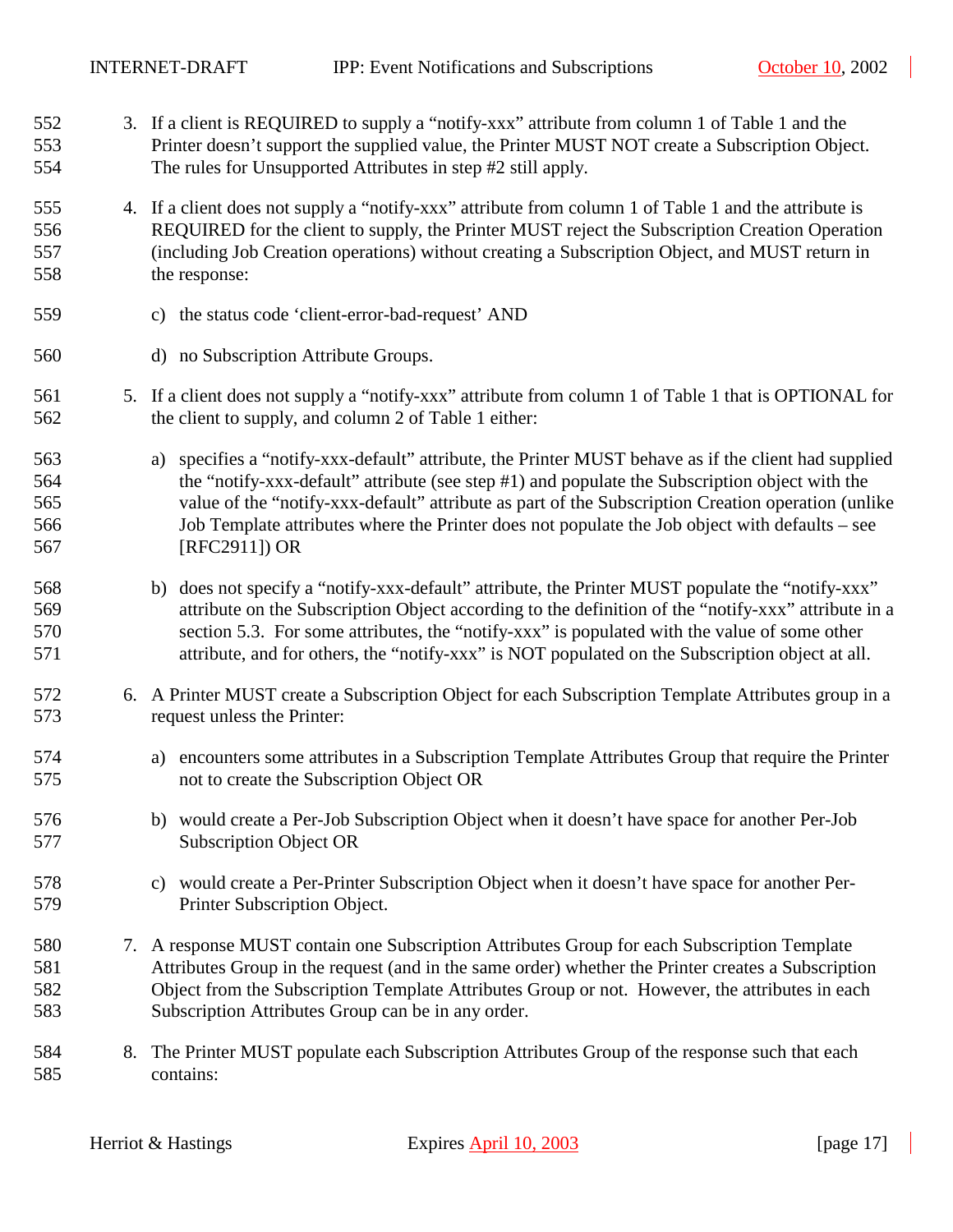| 586<br>587                             | a) the "notify-subscription-id" attribute (see section 5.4.1), if and only if the Printer creates a<br>Subscription Object.                                                                                                                                                                                                                                                                                                                                                                                                                                               |
|----------------------------------------|---------------------------------------------------------------------------------------------------------------------------------------------------------------------------------------------------------------------------------------------------------------------------------------------------------------------------------------------------------------------------------------------------------------------------------------------------------------------------------------------------------------------------------------------------------------------------|
| 588<br>589<br>590<br>591<br>592<br>593 | b) the "notify-lease-duration" attribute (see section 5.3.8), if and only if the Printer creates a Per-<br>Printer Subscription Object. The value of this attribute is the value of the Subscription Object's<br>"notify-lease-duration" attribute. This value MAY be different from the client-supplied value<br>(see section 5.3.8). If a client supplies this attribute in the creation of a Per-Job Subscription<br>Object, it MUST appear in this group with the out-of-band value 'unsupported' to indicate that<br>the Printer doesn't support it in this context. |
| 594<br>595<br>596                      | c) all of the unsupported Subscription Template Attributes from step #2. Note, they are not<br>returned in the Unsupported Attributes Group in order to separate the unsupported attributes for<br>each Subscription Object.                                                                                                                                                                                                                                                                                                                                              |
| 597<br>598<br>599<br>600               | d) the "notify-status-code" attribute if the Printer does not create the Subscription Object or if<br>there are unsupported attributes from step #2. The possible values of the "notify-status-code"<br>attribute are shown below (see section 13 for more details). The Printer returns the first value<br>in the list below that describes the status.                                                                                                                                                                                                                  |
| 601<br>602<br>603<br>604<br>605        | 'client-error-uri-scheme-not-supported': the Subscription Object was not created because<br>the scheme of the "notify-recipient-uri" attribute is not supported. See section 13.1 for<br>more details about this status code. See step #3 in this section for the case that causes<br>this error, and the resulting step #6a) that causes the Printer not to create the<br>Subscription Object.                                                                                                                                                                           |
| 606<br>607<br>608<br>609<br>610        | 'client-error-attributes-or-values-not-supported': the Subscription Object was not created<br>because the method of the "notify-pull-method" attribute is not supported. See section<br>13.1 for more details about this status code. See step #3 in this section for the case that<br>causes this error, and the resulting step #6a) that causes the Printer not to create the<br>Subscription Object.                                                                                                                                                                   |
| 611<br>612<br>613<br>614               | 'client-error-too-many-subscriptions': the Subscription Object was not created because the<br>Printer has no space for additional Subscription Objects. The client SHOULD try again<br>later. See section 13.3 for more details about this status code. See steps #6b) and #6c)<br>in this section for the cases that causes this error.                                                                                                                                                                                                                                  |
| 615<br>616<br>617<br>618<br>619        | 'successful-ok-too-many-events': the Subscription Object was created without the "notify-<br>events" values included in this Subscription Attributes Group because the "notify-<br>events" attribute contains too many values. See section 13.4 for more details about this<br>status code. See step #2 in this section and section 5.3.3 for the cases that cause this<br>status code.                                                                                                                                                                                   |
| 620<br>621<br>622<br>623<br>624        | 'successful-ok-ignored-or-substituted-attributes' : the Subscription Object was created but<br>some supplied Subscription Template Attributes are unsupported. These unsupported<br>attributes are also in the Subscription Attributes Group. See section 13.5 for more<br>details about this status code. See step #2 in this section for the cases that cause this<br>status code.                                                                                                                                                                                      |

 $\overline{\phantom{a}}$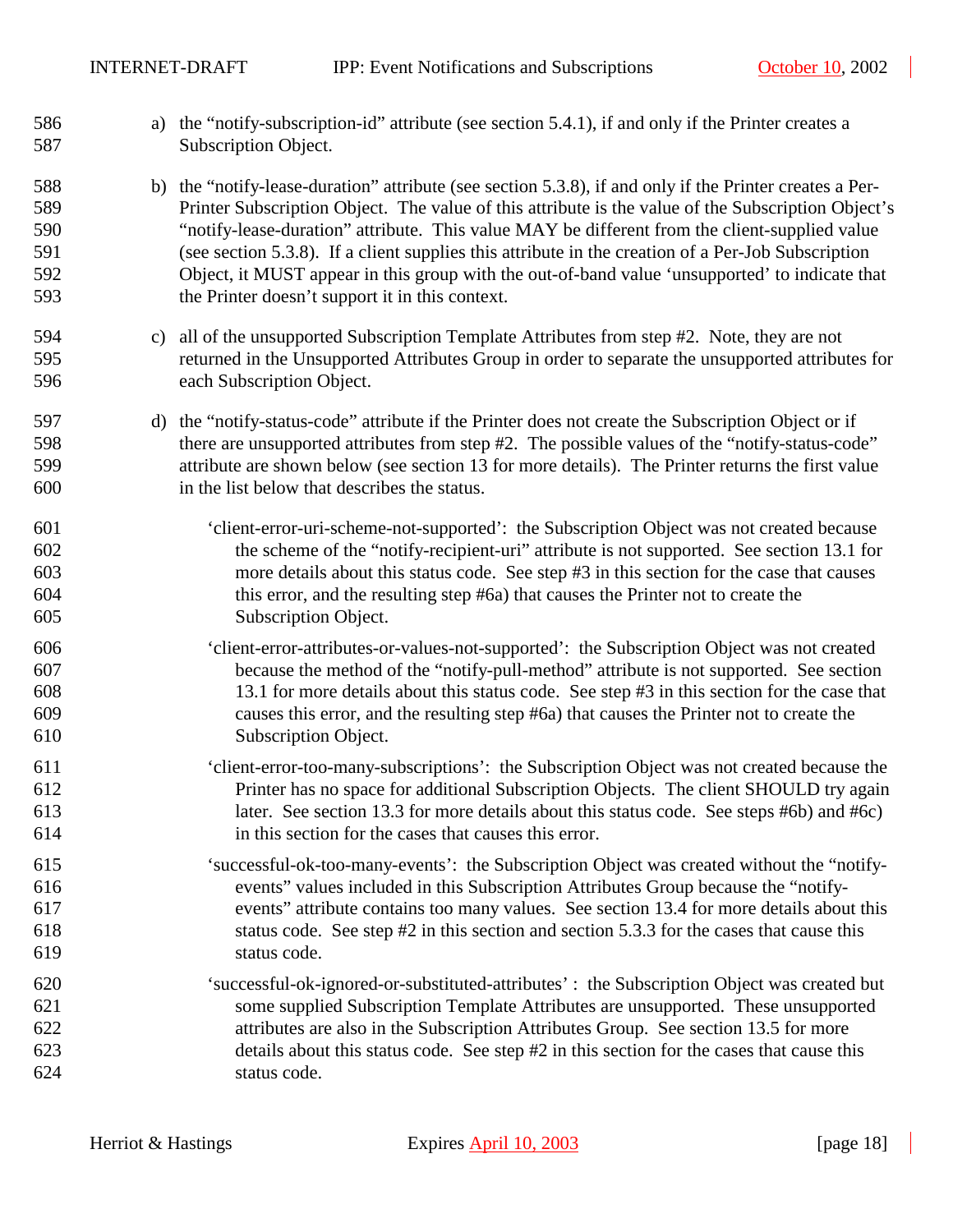<span id="page-18-0"></span>625 9. The Printer MUST validate all Subscription Template Attributes and MUST return all unsupported 626 attributes and values in the corresponding Subscription Attributes Group of the response (see step 627 #[2\)](#page-15-0) unless it determines that it could not create additional Subscription Objects because of 628 condition [#6b\)](#page-16-0) or condition #[6c\).](#page-16-0) Then, the Printer NEED NOT validate these additional 629 Subscription Template Attributes and the client MUST NOT expect to find unsupported attributes 630 from step #[2](#page-15-0) in such additional Subscription Attribute Groups.

#### 631 **5.3 Subscription Template Attributes**

- 632 This section contains the Subscription Template Attributes defined for the Subscription and Printer 633 objects.
- 634 [Table 1](#page-19-0) below shows the Subscription Template Attributes and has two columns:
- 635 **Attribute in Subscription Object:** the name and attribute syntax of each Subscription Object 636 Attribute that is a Subscription Template Attribute
- 637 **Default and Supported Printer Attributes:** the default attribute and supported Printer 638 attributes that are associated with the attribute in column 1.
- 639 The "notify-recipient-uri" attribute is for use with Push Delivery Methods. The "notify-pull-method" 640 attribute is for use with Pull Delivery Methods.
- 641 For Push Delivery Methods, a Printer MUST support all attributes in [Table 1](#page-19-0) below except for "notify-642 pull-method" and "notify-attributes" (and "notify-pull-method-supported" and "notify-attributes-643 supported"). For Pull Delivery Methods, a Printer MUST support all attributes in [Table 1](#page-19-0) below 644 except for "notify-recipient-uri" and "notify-attributes" (and "notify-schemes-supported" and "notify-645 attributes-supported"). If a Printer supports both Push and Pull Delivery Methods, then it MUST 646 support both "notify-recipient-uri" and "notify-pull-method" attributes.
- 647 For Pull Delivery Methods, a client MUST supply "notify-recipient-uri" and MAY omit any of the rest 648 of the attributes in column 1 of [Table 1](#page-19-0) in a Subscription Creation Request. For Push Delivery 649 Methods, a client MUST supply "notify-pull-method" and MAY omit any of the rest of the attributes in 650 column 1 of [Table 1](#page-19-0) in a Subscription Creation Request. A client MUST NOT supply both "notify-651 recipient-uri" and "notify-pull-method" attributes in the same Subscription Creation Request.
- 652 Note: The Default and Supported Printer attributes listed in column 2 of [Table 1](#page-19-0) do not have separate 653 sections in this specification defining their semantics. Instead, the section for the corresponding 654 Subscription Object attribute (column 1 of [Table 1\)](#page-19-0) contains the semantics of these Printer attributes. 655 This approach follows the precedence of the Job Template attributes in section 4.2 of [RFC2911] 656 where the corresponding "xxx-default" and "xxx-supported" Printer attributes are defined in the same 657 section as the "xxx" Job attribute.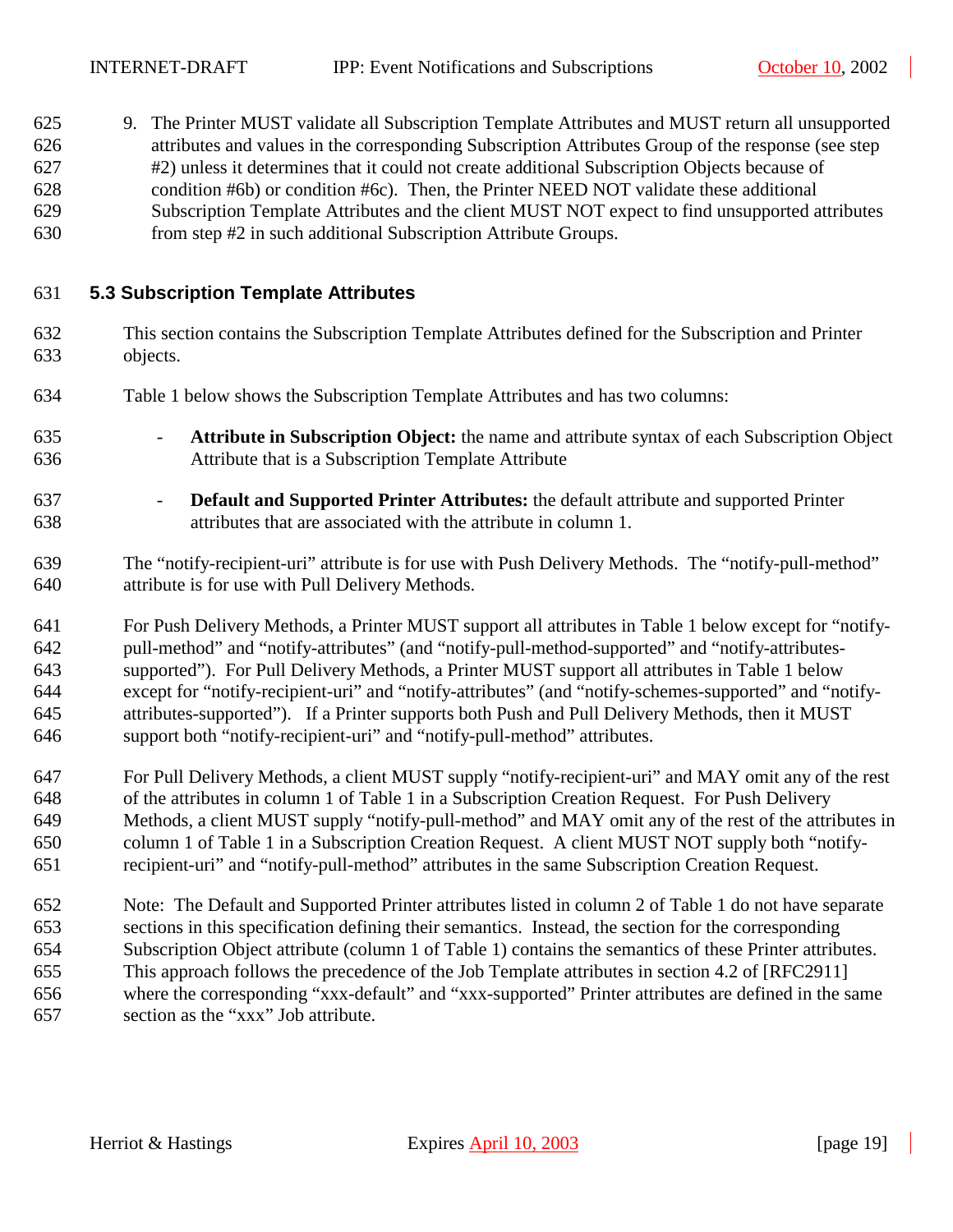<span id="page-19-0"></span>

| 658 | <b>Table 1 – Subscription Template Attributes</b> |
|-----|---------------------------------------------------|

| Attribute in Subscription Object                 | Default and Supported Printer Attributes            |
|--------------------------------------------------|-----------------------------------------------------|
| notify-recipient-uri (uri) *                     | notify-schemes-supported (1setOf uriScheme)         |
| notify-pull-method (type2 keyword) **            | notify-pull-method-supported (1setOf type2 keyword) |
| notify-events (1setOf type2 keyword)             | notify-events-default (1setOf type2 keyword)        |
|                                                  | notify-events-supported (1setOf type2 keyword)      |
|                                                  | notify-max-events-supported (integer(2:MAX))        |
| notify-attributes (1setOf type2 keyword)         | notify-attributes-supported (1setOf type2 keyword)  |
| notify-user-data (octetString $(63)$ )           |                                                     |
| notify-charset (charset)                         | charset-supported (1setOf charset)                  |
| notify-natural-language (naturalLanguage)        | generated-natural-language-supported                |
|                                                  | (1setOf naturalLanguage)                            |
| notify-lease-duration (integer(0:MAX))           | notify-lease-duration-default (integer(0:67108863)) |
|                                                  | notify-lease-duration-supported (1setOf (integer(0: |
|                                                  | 67108863)   rangeOfInteger(0:67108863)))            |
| notify-time-interval (integer( $0. M \Delta Y$ ) |                                                     |

notify-time-interval (integer(0:MAX))

- 659 \* "notify-recipient-uri" is for Push Delivery Methods only.
- 660 \*\* "notify-pull-method" is for Pull Delivery Methods only.

### 661 **5.3.1 notify-recipient-uri (uri)**

662 This attribute's value is a URL, which is a special case of a URI. Its value consists of a scheme and an 663 address. The address specifies the Notification Recipient and the scheme specifies the Push Delivery 664 Method for each Event Notification associated with this Subscription Object.

- 665 If a Printer supports any Push Delivery Methods, a Printer MUST support this attribute and return the 666 value as supplied by the client (no case conversion or other canonicalization) in any operation response 667 that includes this attribute.
- 668 For a Push Delivery Method, a client MUST supply this attribute in a Subscription Creation Operation. 669 Thus there is no need for a default Printer attribute.
- 670 The URI scheme of the value of this attribute on a Subscription object MUST be a value of the "notify-671 schemes-supported (1setOf uriScheme)" Printer attribute (see section [5.3.1.1\)](#page-20-0). Note: According to 672 [RFC2396] the ":" terminates the scheme and so is not part of the scheme. Therefore, values of the 673 "notify-schemes-supported" Printer attribute do not include the ":" character.
- 674 If the client supplies an unsupported scheme in the value of this attribute, then the Printer MUST NOT 675 create the Subscription Object and MUST return the "notify-status-code" attribute with the 'client-676 error-uri-scheme-not-supported' value in the Subscription Attributes Group in the response.
- 677 The Printer MUST treat the address part of this attribute as opaque.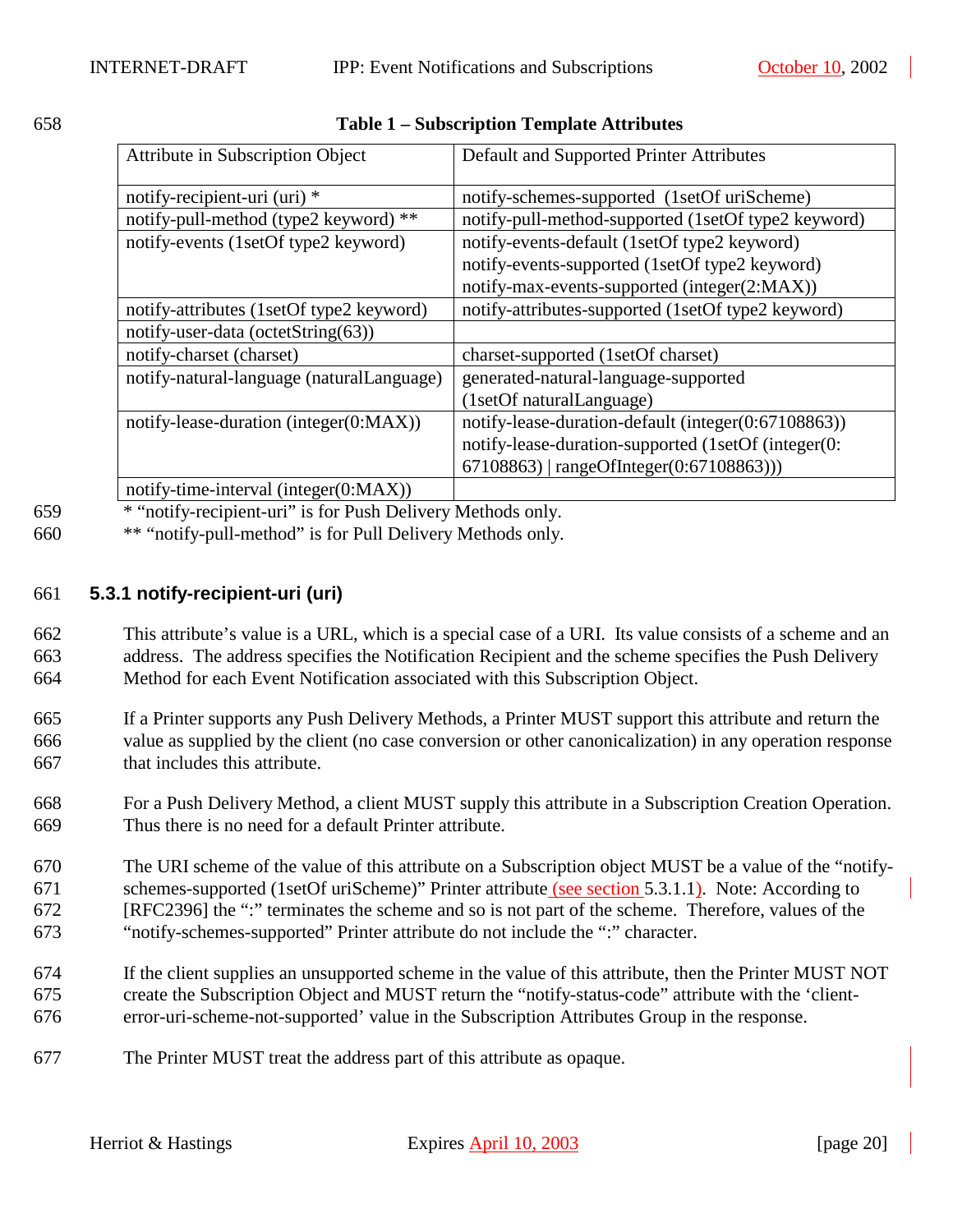#### <span id="page-20-0"></span>678 **5.3.1.1 notify-schemes-supported (1setOf uriScheme)**

679 This attribute contains the URI schemes supported in the "notify-recipient-uri" Subscription Template 680 attribute. See sections [5.1](#page-14-0) and [5.2](#page-15-0) for the behavior of "xxx-supported" Subscription Template Printer 681 attributes.

#### 682 **5.3.2 notify-pull-method (type2 keyword)**

- 683 This attribute's value is a type2 keyword indicating which Pull Delivery Method is to be used.
- 684 Since a Printer MUST support the 'ippget' Pull Delivery Method [ipp-get-method] (see section [15\)](#page-63-0), a 685 Printer MUST support this attribute and return the value as supplied by the client in any operation 686 response that includes this attribute.
- 687 For a Pull Delivery Method, a client MUST supply this attribute in a Subscription Creation Operation. 688 Thus there is no need for a default Printer attribute.
- 689 The keyword value of this attribute on a Subscription object MUST be a value of the "notify-pull-690 method-supported (1setOf type2 keyword)" Printer attribute.
- 691 If the client supplies an unsupported method in the value of this attribute, then the Printer MUST NOT 692 create the Subscription Object and MUST return the "notify-status-code" attribute with the 'client-693 error-attributes-or-values-not-supported' value in the Subscription Attributes Group in the response.

#### 694 **5.3.2.1 notify-pull-method-supported (1setOf type2 keyword)**

695 See sections [5.1](#page-14-0) and [5.2](#page-15-0) for the behavior of "xxx-supported" Subscription Template Printer attributes.

#### 696 **5.3.3 notify-events (1setOf type2 keyword)**

- 697 This attribute contains a set of Subscribed Events. When an Event occurs and it "matches" a value of 698 this attribute, the Printer senddelivers an Event Notification using information in the Subscription 699 Object. The details of "matching" are described subsection [5.3.3.5.](#page-24-0)
- 700 A Printer MUST support this attribute.
- 701 A client MAY supply this attribute in a Subscription Creation Operation. If the client does not supply 702 this attribute in Subscription Creation Operation, the Printer MUST populate this attribute on the 703 Subscription Object with its "notify-events-default" attribute value.
- 704 Each keyword value of this attribute on a Subscription Object MUST be a value of the "notify-events-705 supported (1setOf type2 keyword)" Printer attribute.
- 706 The number of values of this attribute MUST NOT exceed the value of the "notify-max-events-707 supported" attribute. A Printer MUST support at least 2 values per Subscription Object. If the number 708 of values supplied by a client in a Subscription Creation Operation exceeds the value of this attribute,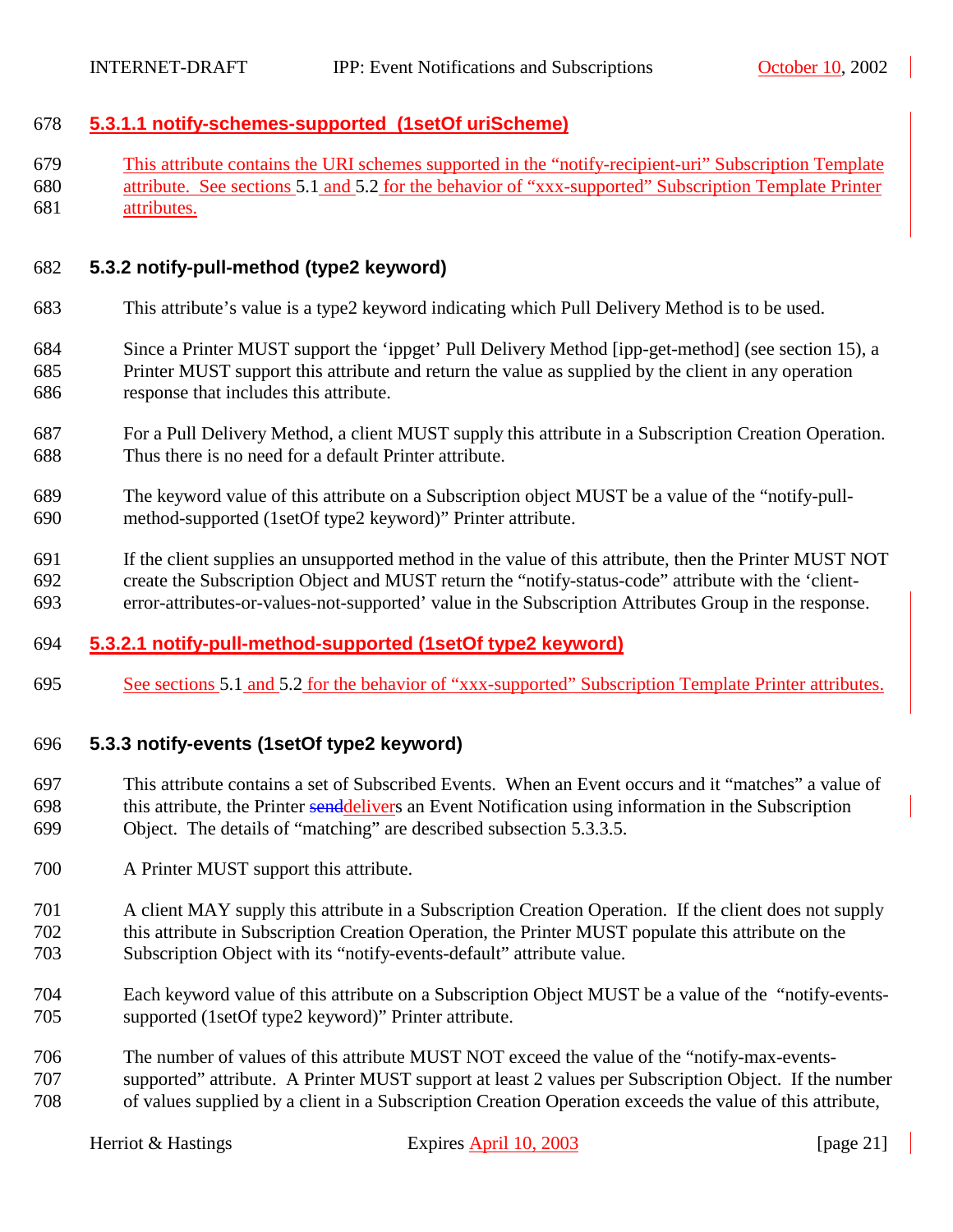<span id="page-21-0"></span>709 the Printer MUST treat extra values as unsupported values and MUST use the value of 'successful-ok-

- 710 too-many-events' for the "notify-status-code" attribute in the Subscription Attributes Group of the
- 711 response.

## 712 **5.3.3.1 notify-events-default (1setOf type2 keyword)**

713 See sections [5.1](#page-14-0) and [5.2](#page-15-0) for the behavior of "xxx-default" Subscription Template Printer attributes.

#### 714 **5.3.3.2 notify-events-supported (1setOf type2 keyword)**

715 See sections [5.1](#page-14-0) and [5.2](#page-15-0) for the behavior of "xxx-supported" Subscription Template Printer attributes.

#### 716 **5.3.3.3 notify-max-events-supported (integer(2:MAX))**

- 717 This attribute specified the maximum number of events that the Printer supports for the "notify-events"
- 718 Subscription Template attribute. See sections [5.1](#page-14-0) and [5.2](#page-15-0) for the behavior of "xxx-supported"
- 719 Subscription Template Printer attributes.

#### 720 **5.3.3.4 Standard Values for Subscribed Events**

721 Each value of this attribute is a keyword and it specifies a Subscribed Event that represents certain 722 changes. Some keywords represent a subset of changes of another keyword, e.g., 'job-completed' is an 723 Event value which is a sub-value of 'job-state-change'. See section [5.3.3.5](#page-24-0) for the case where this 724 attribute contains both a value and a sub-value.

- 725 The values in this section are divided into three categories: No Events, Job Events and Printer Events.
- 726 A Printer MUST support the Events indicated as "REQUIRED" and MAY support the Events 727 indicated as "OPTIONAL".

#### 728 **5.3.3.4.1 No Events**

- 729 The standard and only keyword value for No Events is:
- 730 **'none':** REQUIRED no Event Notifications for any Events. As the sole value of "notify-events-731 supported", this value means that the Printer does not support the sending delivery of Event 732 Notifications. As the sole value of "notify-events-default", this value means that a client MUST 733 specify the "notify-events" attribute in order for a Subscription Creation Operation to succeed. If 734 the Printer receives this value as the sole value of a Subscription Creation Operation, it does not 735 create a Subscription Object. If a Printer receives this value with other values of a Subscription 736 Creation Operation, the Printer MUST treat this value as an unsupported value.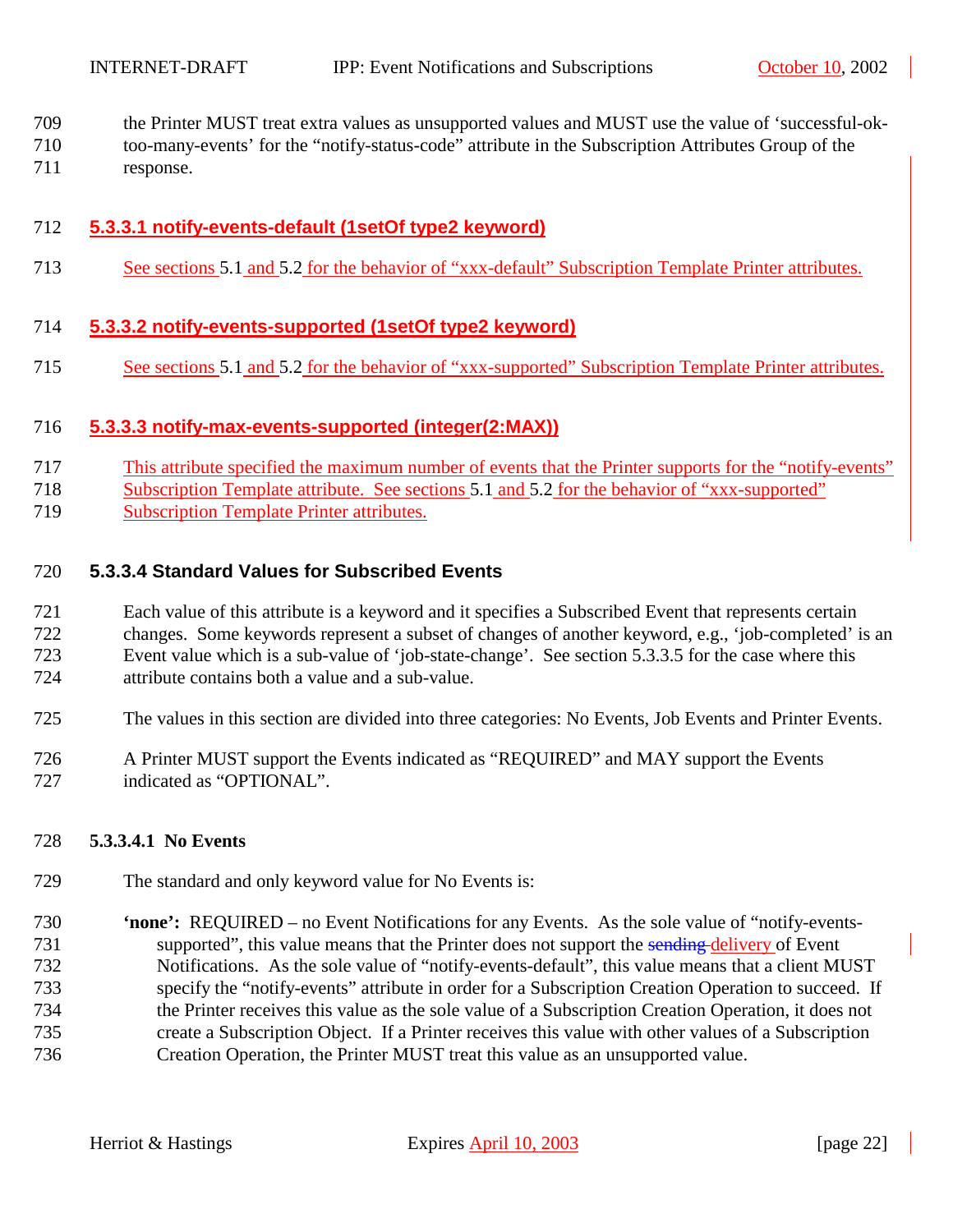<span id="page-22-0"></span>

| 737 | 5.3.3.4.2 Subscribed Printer Events                                                                     |
|-----|---------------------------------------------------------------------------------------------------------|
| 738 | The standard keyword values for Subscribed Printer Events are:                                          |
| 739 | 'printer-state-changed': REQUIRED – the Printer changed state from any state to any other state.        |
| 740 | Specifically, the value of the Printer's "printer-state", "printer-state-reasons" or "printer-is-       |
| 741 | accepting-jobs" attributes changed.                                                                     |
| 742 |                                                                                                         |
| 743 | This Subscribed Event value has the following sub-values: 'printer-restarted' and 'printer-             |
| 744 | shutdown'. A client can listen for any of these sub-values if it doesn't want to listen to all printer- |
| 745 | state changes:                                                                                          |
| 746 | 'printer-restarted': OPTIONAL – when the printer is powered up.                                         |
| 747 | 'printer-shutdown': OPTIONAL - when the device is being powered down.                                   |
| 748 | <b>'printer-stopped:</b> REQUIRED – when the printer stops printing, i.e. the value of the              |
| 749 | "printer-state" Printer attribute becomes 'stopped'.                                                    |
| 750 | 'printer-config-changed': OPTIONAL – when the configuration of a Printer has changed, i.e., the         |
| 751 | value of the "printer-message-from-operator" or any "configuration" Printer attribute has changed.      |
| 752 | A "configuration" Printer attribute is an attribute which can change value because of some human        |
| 753 | interaction either direct or indirect, and which is not covered by one of the other Events in this      |
| 754 | section. Examples of "configuration" Printer attributes are any of the Job Template attributes,         |
| 755 | such as "xxx-supported", "xxx-ready" and "xxx-default". The client has to perform a Get-Printer-        |
| 756 | Attributes to find out the new values of these changed attributes. This Event is useful for GUI         |
| 757 | clients and drivers to update the available printer capabilities to the user.                           |
| 758 |                                                                                                         |
| 759 | This Event value has the following sub-values: 'printer-media-changed' and 'printer-finishings-         |
| 760 | changed'. A client can listen for any of these sub-values if it doesn't want to listen to all printer-  |
| 761 | configuration changes:                                                                                  |
| 762 | 'printer-media-changed': OPTIONAL – when the media loaded on a printer has been                         |
| 763 | changed, i.e., the "media-ready" attribute has changed. This Event includes two cases:                  |
| 764 | an input tray that goes empty and an input tray that receives additional media of the                   |
| 765 | same type or of a different type. The client must check the "media-ready" Printer                       |
| 766 | attribute (see [RFC2911] section 4.2.11) separately to find out what changed.                           |
| 767 | 'printer-finishings-changed': OPTIONAL – when the finisher on a printer has been                        |
| 768 | changed, i.e., the "finishings-ready" attribute has changed. This Event includes two                    |
| 769 | cases: a finisher that goes empty and a finisher that is refilled (even if it is not full). The         |
| 770 | client must check the "finishings-ready" Printer attribute separately to find out what                  |
| 771 | changed.                                                                                                |
| 772 | <b>'printer-queue-order-changed':</b> OPTIONAL – the order of jobs in the Printer's queue has changed,  |
| 773 | so that an application that is monitoring the queue can perform a Get-Jobs operation to determine       |
| 774 | the new order. This Event does not include when a job enters the queue (the 'job-created' Event         |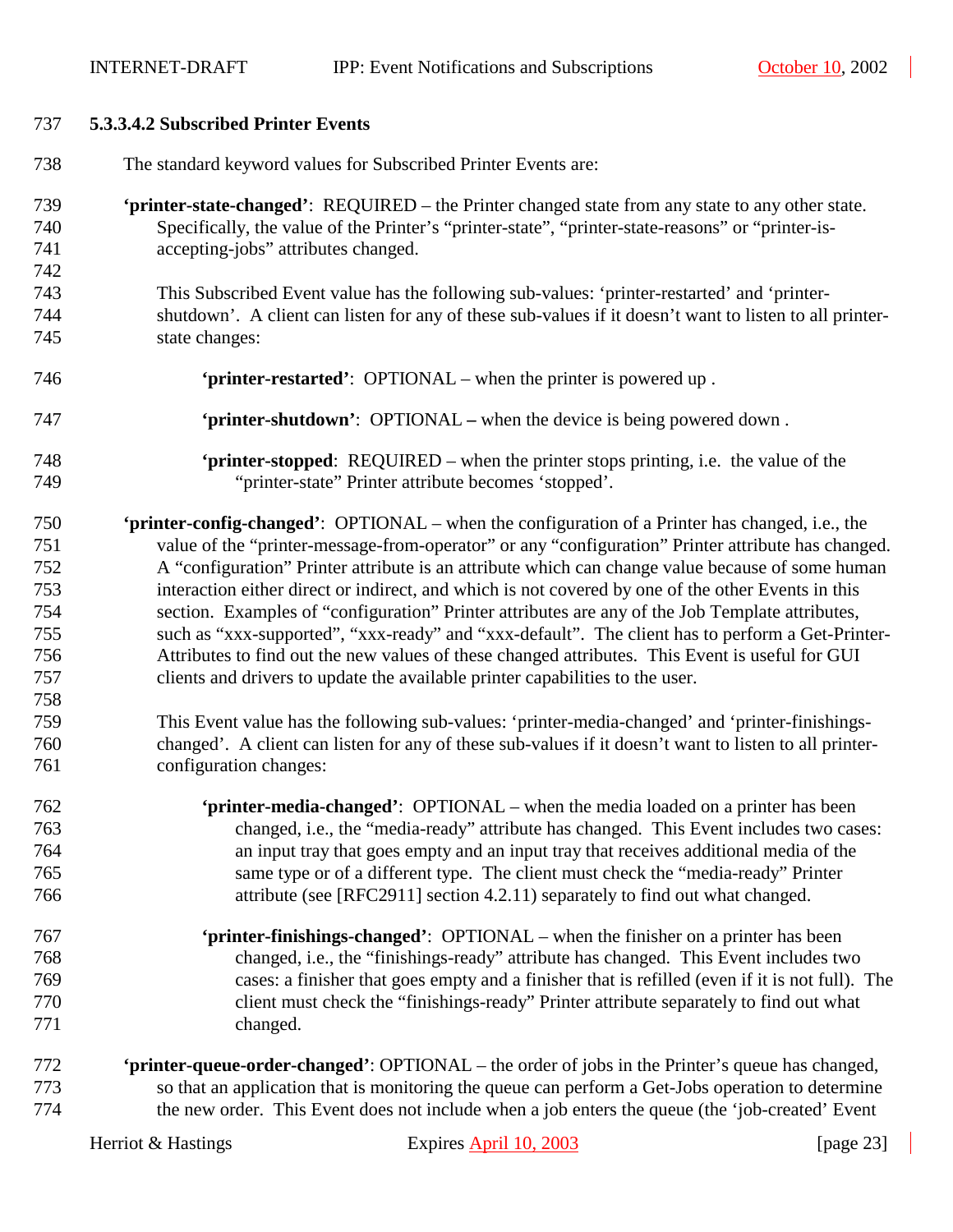<span id="page-23-0"></span>

| 775 | covers that) and does not include when a job leaves the queue (the 'job-completed' Event covers          |
|-----|----------------------------------------------------------------------------------------------------------|
| 776 | that).                                                                                                   |
| 777 | 5.3.3.4.3 Subscribed Job Events                                                                          |
| 778 | The standard keyword values for Subscribed Job Events are:                                               |
| 779 | 'job-state-changed': REQUIRED – the job has changed from any state to any other state.                   |
| 780 | Specifically, the Printer senddelivers this Event whenever the value of the "job-state" attribute or     |
| 781 | "job-state-reasons" attribute changes. When a Job is removed from the Job Retention or Job               |
| 782 | History phases (see [RFC2911] section 4.3.7.1), no Event is generated.                                   |
| 783 |                                                                                                          |
| 784 | This Event value has the following sub-values: 'job-created', 'job-completed' and 'job-stopped'.         |
| 785 | A client can listen for any of these sub-values if it doesn't want to listen to all 'job-state changes'. |
| 786 | 'job-created': REQUIRED – the Printer has accepted a Job Creation operation, a Restart-                  |
| 787 | Job operation [RFC2911], or any job operation that creates a Job object from an existing                 |
| 788 | Job object. The Printer populates the job's "time-at-creation" attribute value (see                      |
| 789 | [RFC2911] section 4.3.14.1). The Printer puts the job in the 'pending', 'pending-held'                   |
| 790 | or 'processing' states.                                                                                  |
| 791 | 'job-completed': REQUIRED – the job has reached one of the completed states, i.e., the                   |
| 792 | value of the job's "job-state" attribute has changed to: 'completed', 'aborted', or                      |
| 793 | 'canceled'. The Job's "time-at-completed" and "date-time-at-completed" (if supported)                    |
| 794 | attributes are set (see [RFC2911] section 4.3.14). When a Job completes, a Notification                  |
| 795 | Recipient MAY query the Job using the Get-Job-Attributes operation. To allow such a                      |
| 796 | query, the Printer retains the Job in the Job Retention and/or the Job History phases (see               |
| 797 | [RFC2911] section 4.3.7.1) for a suitable amount of time that depends on                                 |
| 798 | implementation and the Delivery Methods supported. The Printer also senddelivers this                    |
| 799 | Event when a Job is removed with the Purge-Job operation (see [RFC2911] section                          |
| 800 | 3.2.9). In this case, the Event Notification MUST report the 'job-state' as 'canceled'                   |
| 801 | and the Job object is no longer present for query.                                                       |
| 802 | 'job-stopped: OPTIONAL – when the job stops printing, i.e. the value of the "job-state"                  |
| 803 | Job attribute becomes 'processing-stopped'.                                                              |
| 804 | 'job-config-changed': OPTIONAL – when the configuration of a job has changed, i.e., the value of         |
| 805 | the "job-message-from-operator" or any of the "configuration" Job attributes have changed. A             |
| 806 | "configuration" Job attribute is an attribute that can change value because of some human                |
| 807 | interaction either direct or indirect. Examples of "configuration" Job attributes are any of the job     |
| 808 | template attributes and the "job-name" attribute. The client performs a Get-Job-Attributes to find       |
| 809 | out the new values of the changed attributes. This Event is useful for GUI clients and drivers to        |
| 810 | update the job information to the user.                                                                  |
| Q11 | "ich programs", ODTIONAL when the Printer has completed Printing a sheet. See the separate line          |

811 '**job-progress**'**:** OPTIONAL – when the Printer has completed Printing a sheet. See the separate [ipp-812 **progRFC3381**] specification for additional attributes that a Printer MAY senddeliver in an Event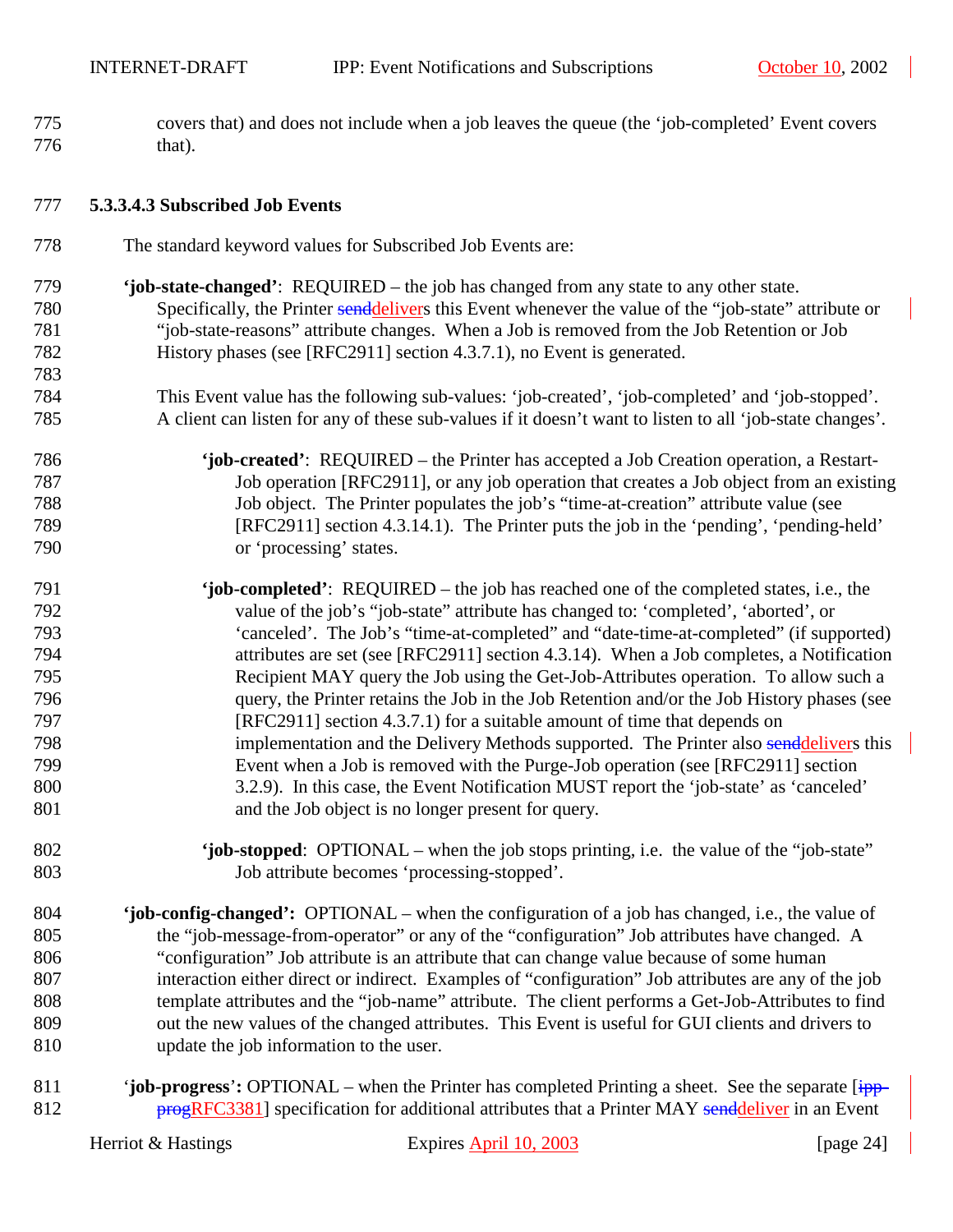<span id="page-24-0"></span>813 Notification caused by this Event. The "notify-time-interval" attribute affects this Event by 814 causing the Printer NOT to senddeliver an Event Notification every time a 'job-progress' Events 815 occurs. See section [5.3.9](#page-29-0) for full details.

#### 816 **5.3.3.5 Rules for Matching of Subscribed Events**

- 817 When an Event occurs, the Printer MUST find each Subscription object whose "notify-events"
- 818 attribute "matches" the Event. The rules for "matching" of Subscribed Events are described separately
- 819 for Printer Events and for Job Events. This section also describes some special cases.

### 820 **5.3.3.5.1 Rules for Matching of Printer Events**

- 821 Suppose Given that the Printer causes Printer Event E to occur,  $\frac{1}{2}$  Ffor each Per-Job or Per-Printer
- 822 Subscription S in the Printer, if E equals a value of this attribute in S or E is a sub-value of a value of
- 823 this attribute in S, the Printer MUST generate an Event Notification.
- 824 Consider the example. There are three Subscription Objects each with the Subscribed Printer Event 825 'printer-state-changed'. Subscription Object A is a Per-Printer Subscription Object. Subscription 826 Object B is a Per-Job Subscription Object for Job 1, and Subscription Object C is a Per-Job 827 Subscription Object for Job 2. When the Printer enters the 'stopped' state, the Printer senddelivers an 828 Event Notification to the Notification Recipients of Subscription Objects A, B, and C because this is a 829 Printer Event. Note if Job 1 has already completed, the Printer would not sendedliver an Event 830 Notification for its Subscription Object, even if Job 1 is retained in the Job Retention and/or the Job 831 History phases (see [RFC2911] section 4.3.7.1).

# 832 **5.3.3.5.2 Rules for Matching of Job Events**

- 
- 833 Suppose Given that Job J causes Job Event E to occur-
- 834 1. For each Per-Printer Subscription S in the Printer, if E equals a value of this attribute in S or E is 835 a sub-value of a value of this attribute in S, the Printer MUST generate an Event Notification.
- 836 2. For each Per-Job Subscription S associated with Job J, if E equals a value of this attribute in S 837 or E is a sub-value of a value of this attribute in S, the Printer MUST generate an Event 838 Notification.
- 839 3. For each Per-Job Subscription S that is NOT associated Job J, if E equals a value of this 840 attribute in S or E is a sub-value of a value of this attribute in, the Printer MUST NOT generate 841 an Event Notification from S.
- 842 Consider the example: There are three Subscription Objects listening for the Job Event 'job-
- 843 completed'. Subscription Object A is a Per-Printer Subscription Object. Subscription Object B is a
- 844 Per-Job Subscription Object for Job 1, and Subscription Object C is a Per-Job Subscription Object for
- 845 Job 2. In addition, Per-Printer Subscription Object D is listening for the Job Event 'job-state-changed'.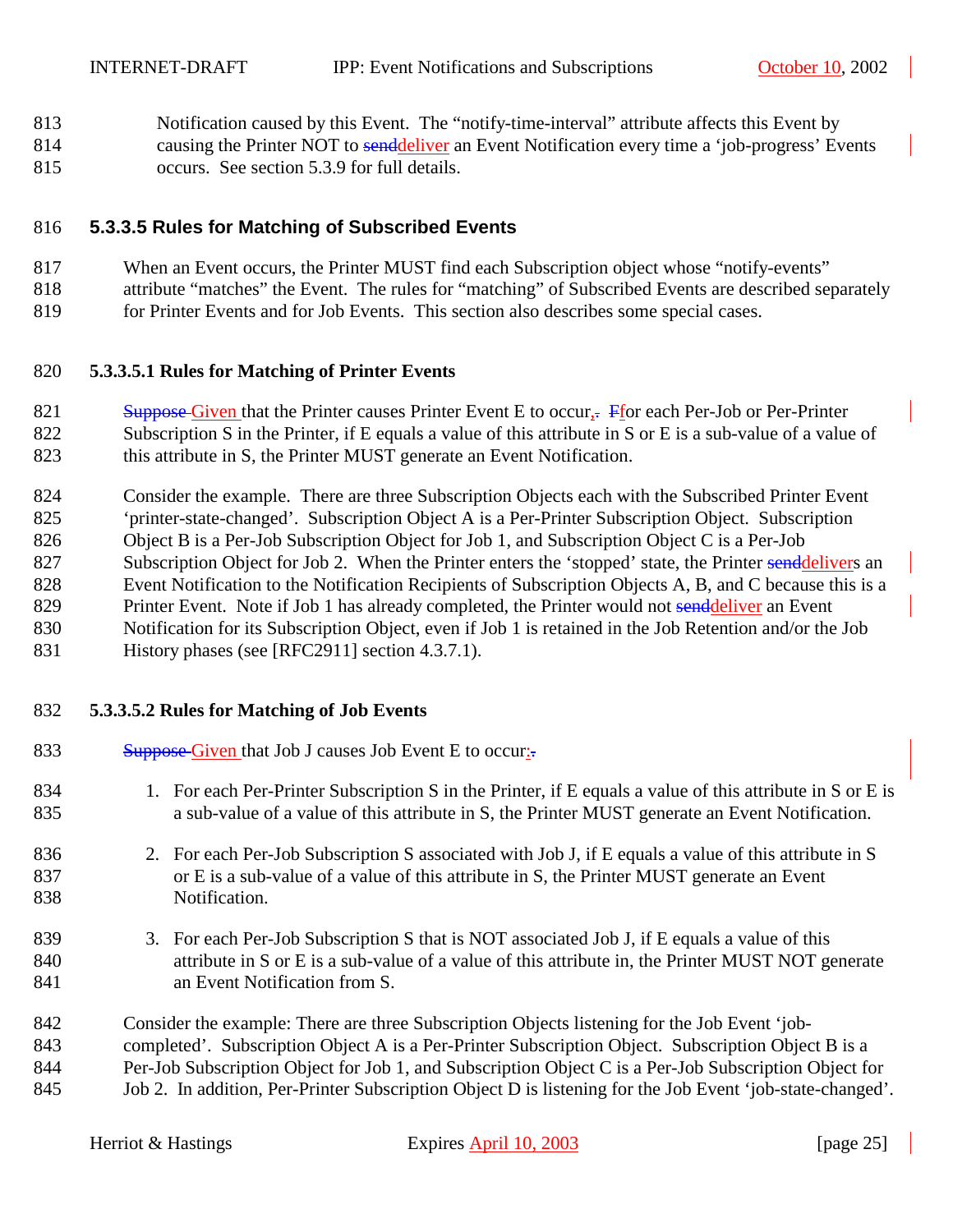<span id="page-25-0"></span>846 When Job 1 completes, the Printer senddelivers an Event Notification to the Notification Recipient of 847 Subscription Object A (because it is Per-Printer) and Subscription Object B because it is a Per-Job 848 Subscription Object associated with the Job generating the Event. The Printer also sendelivers an 849 Event Notification to the Notification Recipient of Subscription Object D because 'job-completed' is a 850 sub-value of 'job-state-changed' – the value that Subscription Object D is listening for. The Printer 851 does not senddeliver an Event Notification to the Notification Recipients of Subscription Object C 852 because it is a Per-Job Subscription Object associated with some Job other than the Job generating the 853 Event.

#### 854 **5.3.3.5.3 Special Cases for Matching Rules**

855 This section contains rule for special cases.

856 If an Event matches Subscribed Events in two different Subscription Objects and the Printer would 857 senddeliver two identical Event Notifications (except for the "notify-subscription-id" attribute) to the 858 same Notification Recipient using the same Delivery Method, the Printer MUST sendeliver both 859 Event Notifications. That is, the Printer MUST NOT try to consolidate seemingly identical Event 860 Notifications that occur in separate Subscription objects. Incidentally, the Printer MUST NOT reject 861 Subscription Creation Operations that would create this scenario.

- 862 If an Event matches two values of this "notify-events" attribute in a single Subscription object (e.g., a 863 value and its sub-value), a Printer MAY senddeliver one Event Notification for each matched value in 864 the Subscription Object or it MAY senddeliver only one Event Notification per Subscription Object. 865 The rules in sections [5.3.3.5.1](#page-24-0) and [5.3.3.5.2](#page-24-0) are purposefully ambiguous flexible about the number of 866 Event Notifications sent when Event E matches two or more values in a Subscription Object.
- 867 Consider the example: There are two Per-Printer Subscription Objects when a Job completes. 868 Subscription Object A has the Subscribed Job Event 'job-state-changed'. Subscription Object B has 869 the Subscribed Job Events 'job-state-changed' and 'job-completed'. The Printer senddelivers an Event 870 Notification to the Notification Recipient of Subscription Object A with the value of 'job-state-871 changed' for the "notify-subscribing-event" attribute. The Printer senddelivers either one or two Event 872 Notifications to the Notification Recipient of Subscription Object B, depending on implementation. If 873 it senddelivers two Event Notifications, one has the value of 'job-state-changed' for the "notify-874 subscribing-event" attribute, and the other has the value of 'job-completed' for the "notify-875 subscribing-event" attribute. If it senddelivers one Event Notification, it has the value of either 'job-876 state-changed' or 'job-completed' for the "notify-subscribing-event" attribute, depending on
- 877 implementation. The algorithm for choosing such a value is implementation dependent.

#### 878 **5.3.4 notify-attributes (1setOf type2 keyword)**

879 This attribute contains a set of attribute names. When a Printer senddelivers a Machine Consumable 880 Event Notification, it includes a fixed set of attributes (see section [9.1\)](#page-38-0). If this attribute is present and 881 the Event Notification is Machine Consumable, the Printer also includes the attributes specified by this 882 attribute.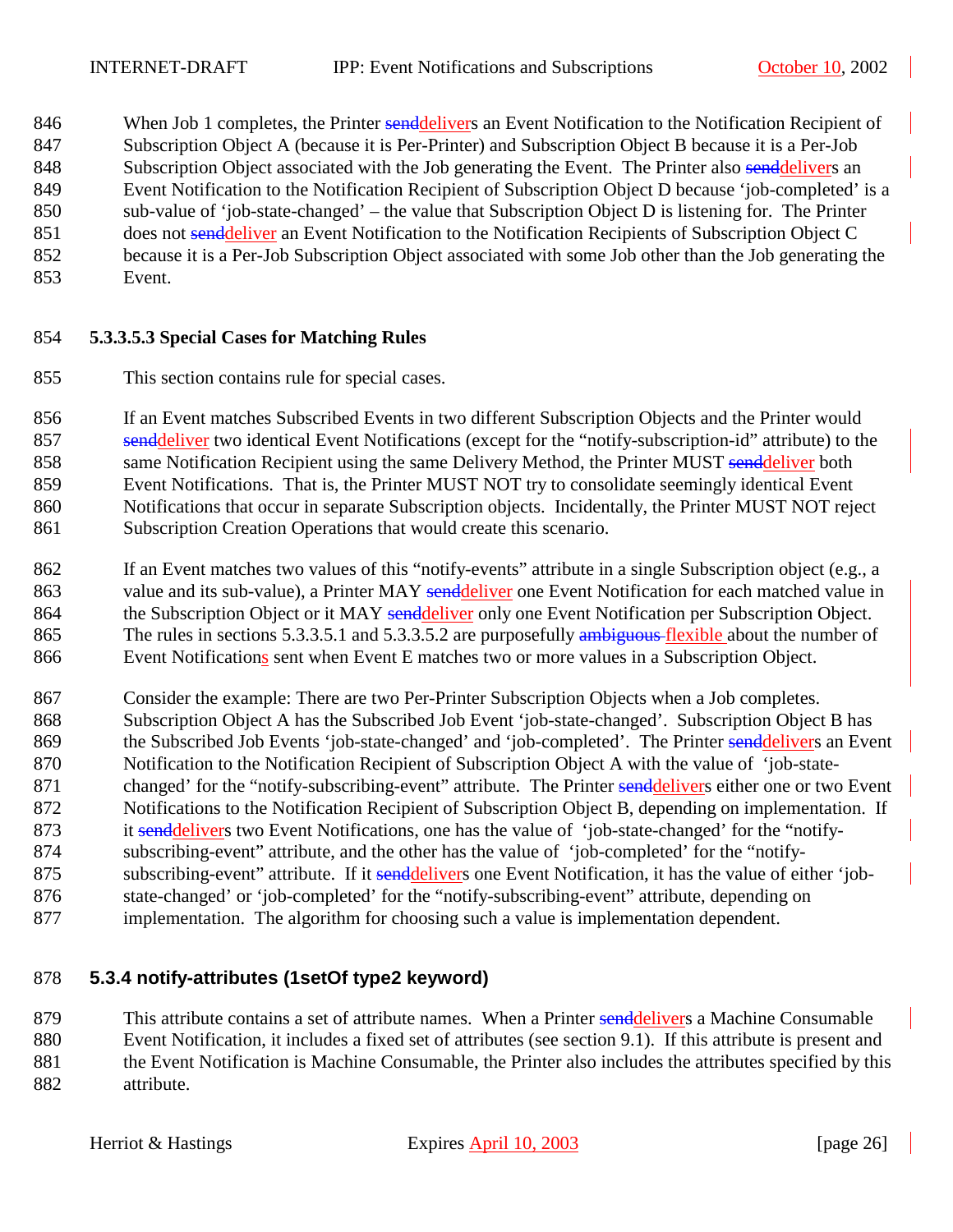<span id="page-26-0"></span>883 A Printer MAY support this attribute.

884 A client MAY supply this attribute in a Subscription Creation Operation. If the client does not supply 885 this attribute in Subscription Creation Operation or the Printer does not support this attribute, the 886 Subscription Object either (1) MAY contain the "notify-attributes" attribute with a 'none' value or (2) 887 NEED NOT contain the attribute at all. There is no "notify-attributes-default" Printer attribute.

888 Each keyword value of this attribute on a Subscription Object MUST be a value of the "notify-889 attributes-supported (1setOf type2 keyword)" Printer attribute (see section 5.3.4.1). The "notify-890 attributes-supported" MAY contain any Printer attribute, Job attribute or Subscription Object attribute 891 that the Printer supports in an Event Notification. It MUST NOT contain any of the attributes in 892 Section [9.1](#page-38-0) that a Printer automatically puts in an Event Notification; it would be redundant. If a client 893 supplies an attribute in Section [9.1,](#page-38-0) the Printer MUST treat it as an unsupported attribute value of the 894 "notify-attributes" attribute.

- 895 The following rules apply to each keyword value N of the "notify-attributes" attribute: If the value N 896 names:
- 897 a) a Subscription attribute, the Printer MUST use the attribute N in the Subscription Object that is 898 being used to generate the Event Notification.
- 899 b) a Job attribute and the Printer is generating an Event Notification from a Per-Job Subscription 900 Object S, the Printer MUST use the attribute N in the Job object associated with S.
- 901 c) a Job attribute and the Printer is generating an Event Notification from a Per-Printer Subscription 902 Object and the Event is:
- 903 a Job Event, the Printer MUST use the attribute N in the Job object that caused the Event.
- 904 a Printer Event, the Printer MUST use the attribute N in the active Job.
- 905 If a Printer supports this attribute and a Subscription Object contains this attribute and the Delivery 906 Method generates a Machine Consumable Event Notification, the Printer MUST include in each Event 907 Notification:
- 908 a) the attributes specified in section [9.1](#page-38-0) and
- 909 b) each attribute named by this attribute.
- 910 The Printer MUST NOT use this attribute to generate a Human Consumable Event Notification.

#### 911 **5.3.4.1 notify-attributes-supported (1setOf type2 keyword)**

912 See sections [5.1](#page-14-0) and [5.2](#page-15-0) for the behavior of "xxx-supported" Subscription Template Printer attributes.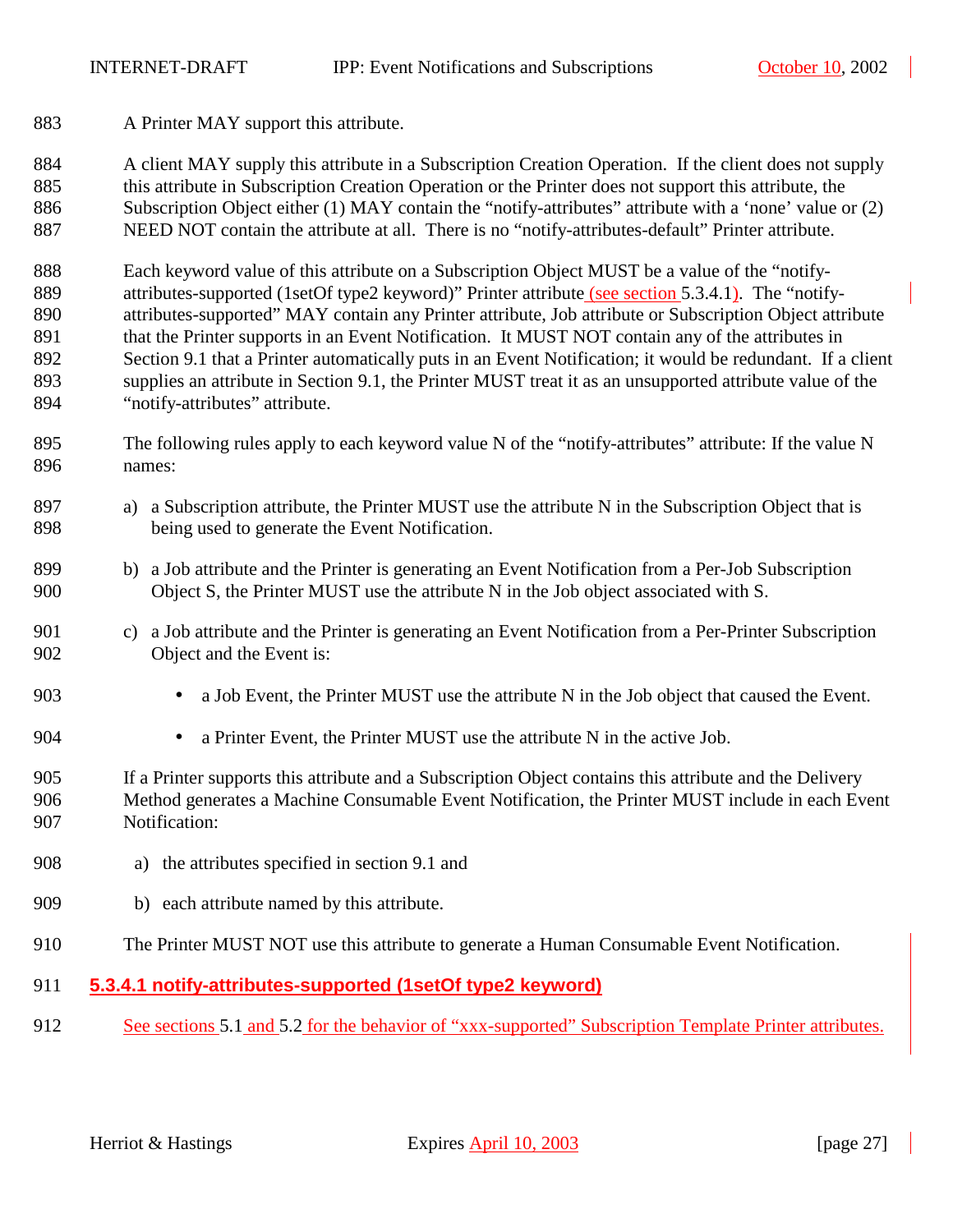#### <span id="page-27-0"></span>913 **5.3.5 notify-user-data (octetString(63))**

- 914 This attribute contains opaque data that some Delivery Methods include in each Machine Consumable 915 Event Notification. The opaque data might contain, for example:
- 916 the identity of the Subscriber
- 917 a path or index to some Subscriber information
- 918 a key that identifies to the Notification Recipient the ultimate recipient of the Event 919 Notification
- 920 the id for a Notification Recipient that had previously registered with an Instant Messaging 921 Service
- 922 A Printer MUST support this attribute.
- 923 A client MAY supply this attribute in a Subscription Creation Operation. If the client does not supply 924 this attribute in the Subscription Creation Operation, the Subscription Object either (1) MAY contain 925 the "notify-user-data" attribute with a zero length value or (2) NEED NOT contain the attribute at all. 926 There is no "notify-user-data-default" Printer attribute.
- 927 There is no "notify-user-data-supported" Printer attribute. Rather, any octetString whose length does 928 not exceed 63 octets is a supported value. If the length exceeds 63 octets, the Printer MUST treat it as 929 an unsupported value.

#### 930 **5.3.6 notify-charset (charset)**

- 931 This attribute specifies the charset to be used in the Event Notification content sent to the Notification 932 Recipient, whether the Event Notification content is Machine Consumable or Human Consumable.
- 933 A Printer MUST support this attribute.

934 A client MAY supply this attribute in a Subscription Creation Operation. If the client does not supply 935 this attribute in Subscription Creation Operation or supplies an unsupported value, the Printer MUST 936 populate this attribute in the Subscription Object with the value of the "attributes-charset" operation 937 attribute, which is a REQUIRED attribute in all IPP requests (see [RFC2911]). If the value of the 938 "attributes-charset" attribute is unsupported, the Printer MUST populate this attribute in the 939 Subscription Object with the value of the Printer's "charset-configured" attribute. There is no "notify-940 charset-default" Printer attribute.

941 The value of this attribute on a Subscription Object MUST be a value of the "charset-supported (1setOf 942 charset)" Printer attribute.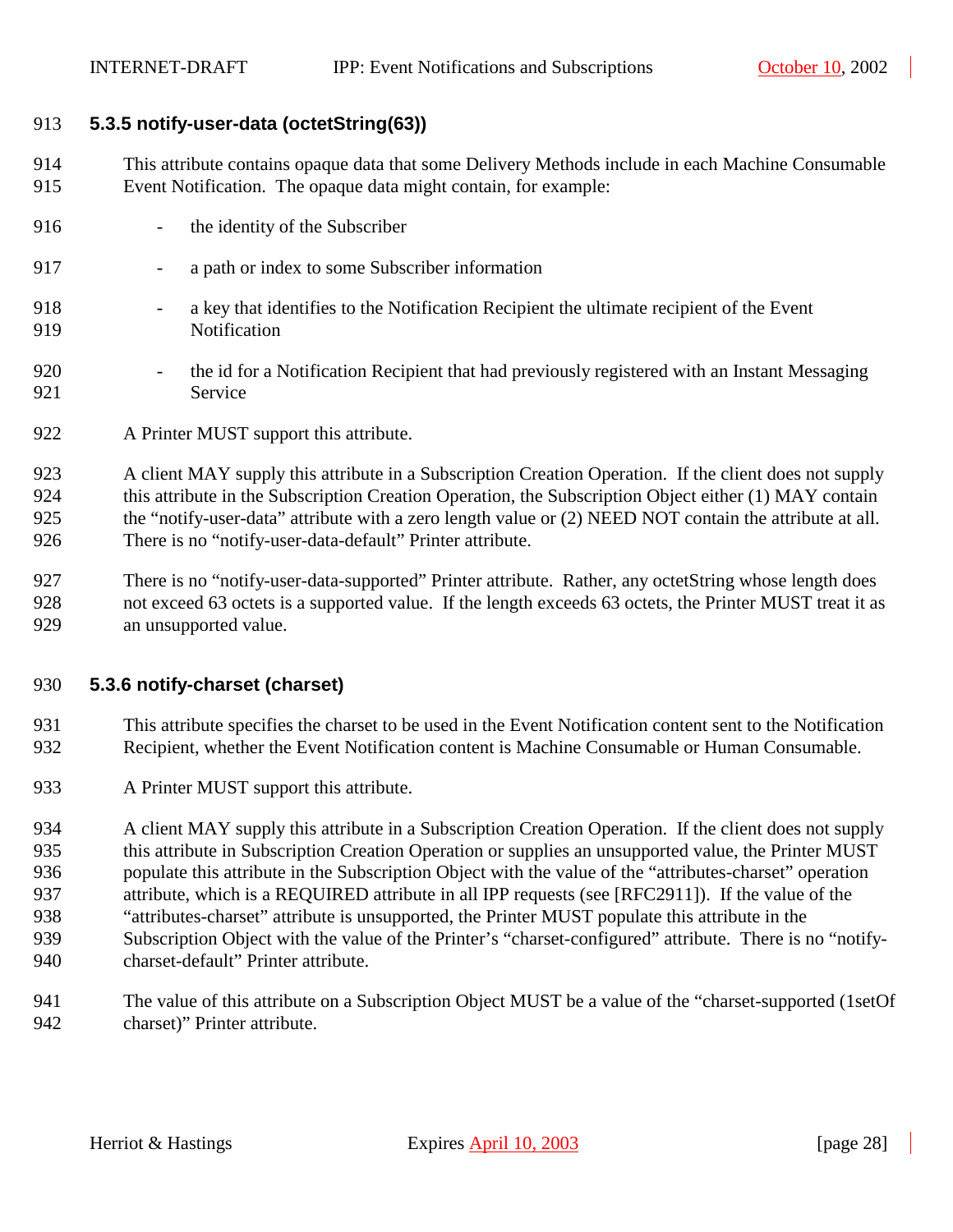#### <span id="page-28-0"></span>943 **5.3.7 notify-natural-language (naturalLanguage)**

944 This attribute specifies the natural language to be used in any human consumable text in the Event 945 Notification content sent to the Notification Recipient, whether the Event Notification content is 946 Machine Consumable or Human Consumable.

947 A Printer MUST support this attribute.

948 A client MAY supply this attribute in a Subscription Creation Operation. If the client does not supply 949 this attribute in Subscription Creation Operation or supplies an unsupported value, the Printer MUST 950 populate this attribute in the Subscription Object with the value of the "attributes-natural-language" 951 operation attribute, which is a REQUIRED attribute in all IPP requests (see [RFC2911] section 3.1.4). 952 If the value of the "attributes-natural-language" attribute is unsupported, the Printer MUST populate 953 this attribute in the Subscription Object with the value of the Printer's "natural-language-configured" 954 attribute (see [RFC2911] section 4.4.19). There is no "notify-natural-language-default" Printer 955 attribute.

956 The value of this attribute on a Subscription Object MUST be a value of the "generated-natural-957 language-supported (1setOf type2 naturalLanguage)" Printer attribute (see [RFC2911] section 4.4.20).

#### 958 **5.3.8 notify-lease-duration (integer(0:67108863))**

959 This attribute specifies the duration of the lease (in seconds) associated with the Per-Printer 960 Subscription Object at the time the Subscription Object was created or the lease was renewed. The 961 duration of the lease is infinite if the value is 0, i.e., the lease never expires. See section [5.4.3](#page-31-0) on 962 "[notify-lease-expiration-time \(integer\(0:MAX\)\)"](#page-31-0) for more details.

- 963 This attribute is not present on a Per-Job Subscription Object because the Subscription Object lasts 964 exactly as long as the associated Job object. See discussion of the 'job-completed' event in section 965 [5.3.3.4.3](#page-23-0) about retention of the Job object after completion.
- 966 A Printer MUST support this attribute.
- 967 For a Subscription Object Creation operation of a Per-Job Subscription Object, the client MUST NOT 968 supply this attribute. If the client does supply this attribute, the Printer MUST treat it as an 969 unsupported attribute.
- 970 For a Subscription Creation Operation of a Per-Printer Subscription Object or a Renew-Subscription 971 operation, a client MAY supply this attribute. If the client does not supply this attribute, the Printer 972 MUST populate this attribute with its "notify-lease-duration-default" (0:67108863) attribute value. If 973 the client supplies this attribute with an unsupported value, the Printer MUST populate this attribute 974 with a supported value, and this value SHOULD be as close as possible to the value requested by the 975 client. Note: this rule implies that a Printer doesn't assign the value of 0 (infinite) unless the client 976 requests it.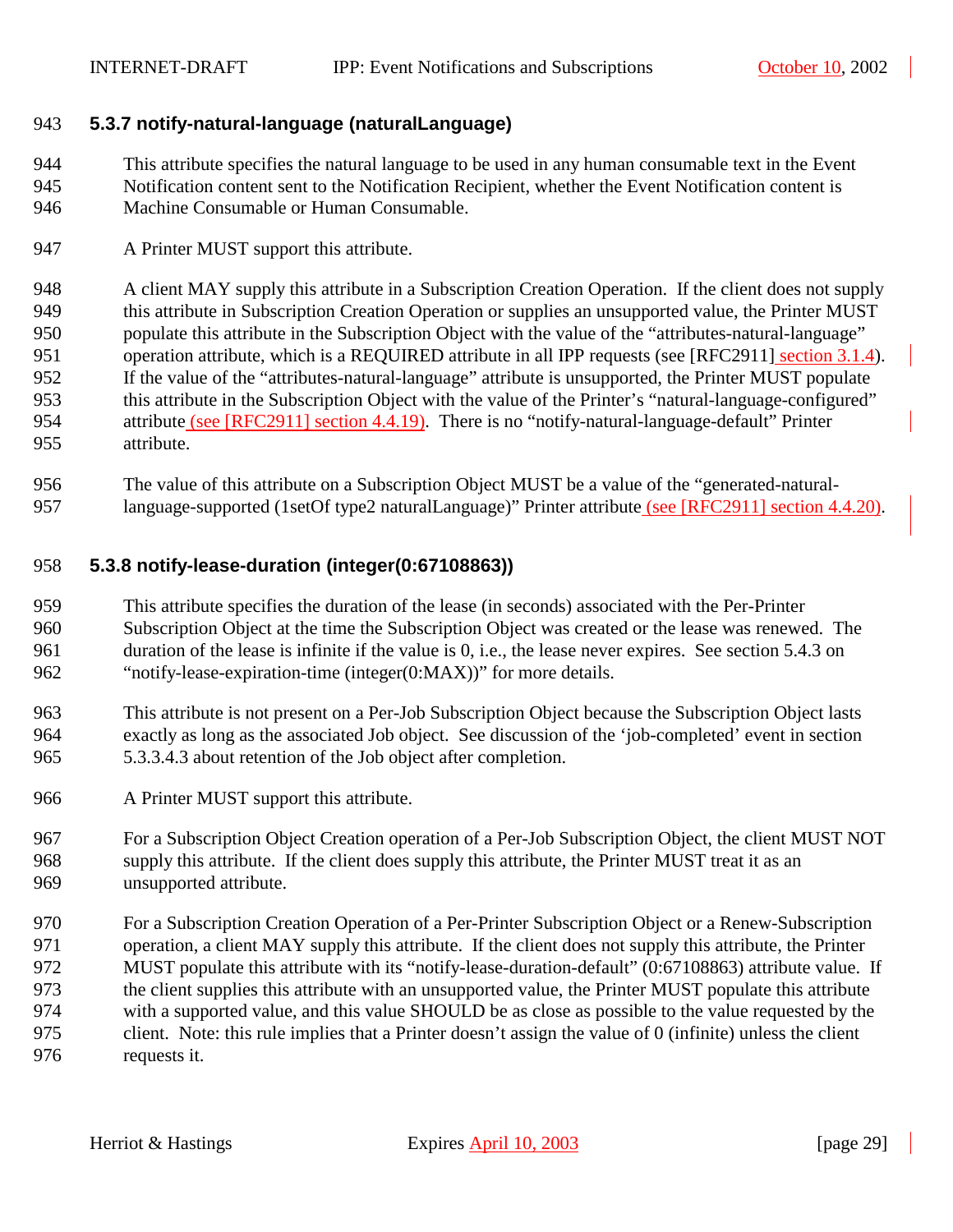<span id="page-29-0"></span>977 After the Printer has populated this attribute with a supported value, the value represents the "granted 978 duration" of the lease in seconds and the Printer updates the value of the Subscription Object's "notify-979 lease-expiration-time" attribute as specified in section [5.4.3.](#page-31-0)

- 980 The value of this attribute on a Subscription Object MUST be a value of the "notify-lease-duration-981 supported" (1setOf (integer(0:67108863) | rangeOfInteger(0:67108863))) Printer attribute.
- 982 A Printer MAY require authentication in order to return the value of 0 (the lease never expires) as one 983 of the values of "notify-lease-duration-supported", and to allow 0 as a value of the "notify-lease-984 duration" attribute.
- 985 Note: The maximum value 67,108,863 is 2 raised to the 26 power minus 1 and is about 2 years in 986 seconds. The value is considerably less than MAX so that there is virtually no chance of an overflow 987 when the Printer adds it is added to the Printer's "printer-up-time" attribute value (see [RFC2911] 988 section 4.4.29) to produce the "notify-lease-expiration-time" Subscription Description attribute value 989 (see section [5.4.3\)](#page-31-0).

#### 990 **5.3.8.1 notify-lease-duration-default (integer(0:67108863))**

991 See sections [5.1](#page-14-0) and [5.2](#page-15-0) for the behavior of "xxx-default" Subscription Template Printer attributes.

#### 992 **5.3.8.2 notify-lease-duration-supported (1setOf (integer(0: 67108863) |**  993 **rangeOfInteger(0:67108863)))**

994 See sections [5.1](#page-14-0) and [5.2](#page-15-0) for the behavior of "xxx-supported" Subscription Template Printer attributes.

#### 995 **5.3.9 notify-time-interval (integer(0:MAX))**

- 996 The 'job-progress' Event occurs each time that a Printer completes a sheet. Some Notification 997 Recipients do not want to receive an Event Notification every time this Event occurs. This attribute 998 allows a Subscribing Client to request how often it wants to receive Event Notifications for 'job-999 progress' Events. The value of this attribute MAY be any nonnegative integer (0,MAX) indicating the 1000 minimum number of seconds between 'job-progress' Event Notifications.
- 1001 The Printer MUST support this attribute if and only if the Printer supports the 'job-progress' Event.
- 1002 A client MAY supply this attribute in a Subscription Creation Operation. If the client does not supply 1003 this attribute in the Subscription Creation Operation, the Subscription Object either (1) MAY contain 1004 the "notify-time-interval" attribute with a '0' value or (2) NEED NOT contain this attribute at all. 1005 There is no "notify-time-interval-default" Printer attribute.
- 1006 There is no "notify-time-interval-supported" Printer attribute.
- 1007 If the 'job-progress' Event occurs and a Subscription Object contains the 'job-progress' Event as a 1008 value of the 'notify-events' attribute, there are two cases to consider: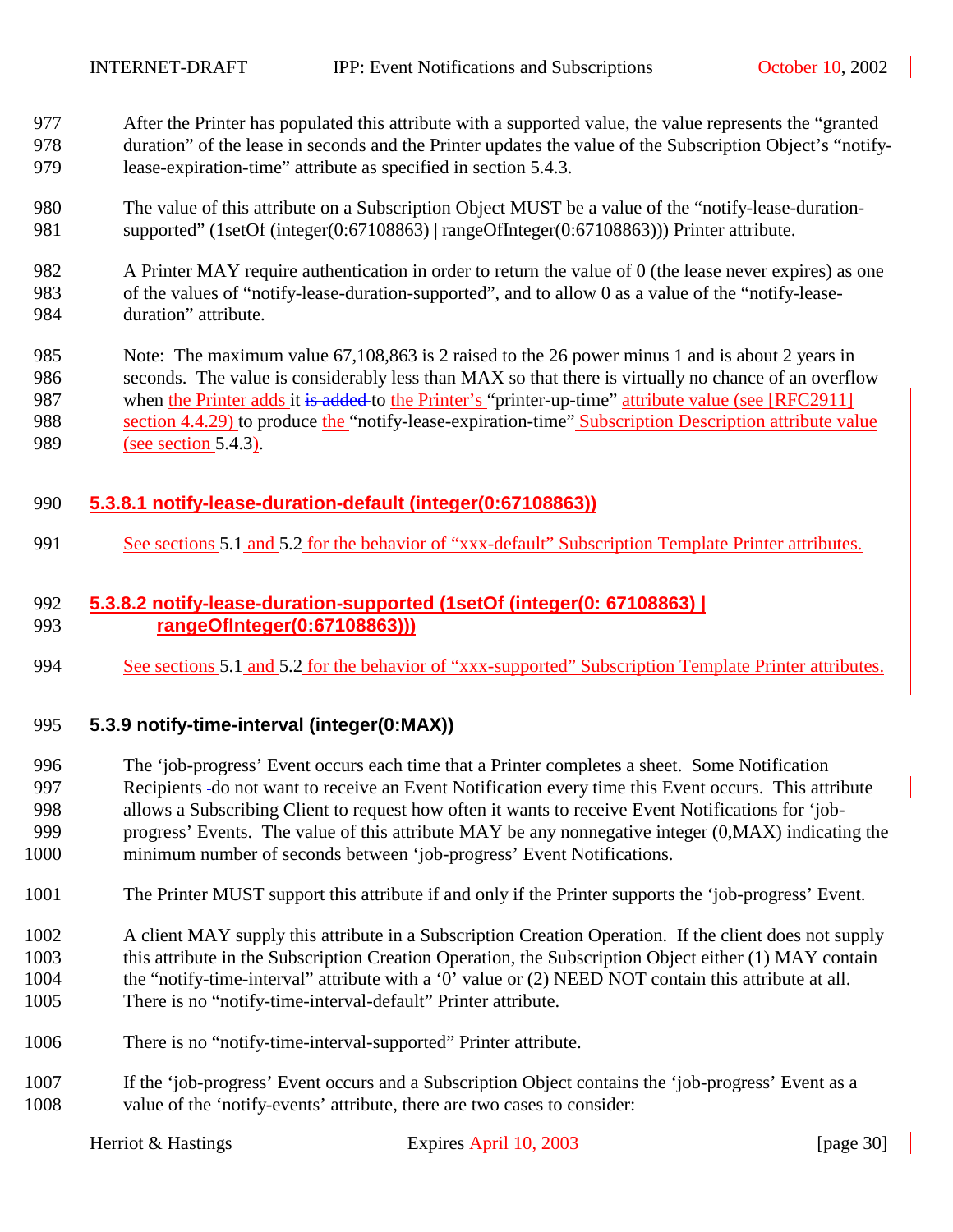- <span id="page-30-0"></span>1009 1. This attribute is not present on the Subscription Object or has the value of 0. The Printer MUST 1010 generate and sendeliver an Event Notification (as is the case with other Events).
- 1011 2. This attribute is present with a nonzero value of N:
- 1012 a) If the Printer has not sent an Event Notification for the 'job-progress' Event for the associated 1013 Subscription Object within the past N seconds, the Printer MUST sendeliver an Event 1014 Notification for the Event that just occurred. Note when the Printer completes the first page of a 1015 Job, this rule implies that the Printer senddelivers an Event Notification for a Per-Job 1016 Subscription Object.
- 1017 b) Otherwise, the Printer MUST NOT generate or senddeliver an Event Notification for the 1018 associated Subscription Object. The Printer MUST NOT increase the value of the "notify-1019 sequence-number" Subscription Object attribute (i.e., the sequence of values of the "notify-1020 sequence-number" attribute counts the Event Notifications that the Printer sent and not the 1021 Events that do not cause an Event Notification to be sent).
- 1022 It is RECOMMENDED that a Subscribing Client use this attribute when it subscribes to the 'job-1023 progress' Event, and that the value be sufficiently large to limit the frequency with which the Printer 1024 senddelivers Event Notifications requests.
- 1025 This attribute MUST NOT effect any Events other than 'job-progress'.

#### 1026 **5.4 Subscription Description Attributes**

- 1027 Subscription Description Attributes are those attributes that a Printer adds to a Subscription Object at 1028 the time of its creation.
- 1029 A Printer MUST support all attributes in this Table 2.
- 1030 A client MUST NOT supply the attributes in Table 2 in a Subscription Template Attributes Group of a 1031 Subscription Creation Operation. There are no corresponding default or supported attributes.
- 

#### 1032 **Table 2 – Subscription Description Attributes**

|                          | <b>Subscription Object attributes:</b>        |  |
|--------------------------|-----------------------------------------------|--|
|                          |                                               |  |
|                          | notify-subscription-id (integer(1:MAX))       |  |
|                          | notify-sequence-number (integer $(0:MAX)$ )   |  |
|                          | notify-lease-expiration-time (integer(0:MAX)) |  |
|                          | notify-printer-up-time (integer $(1:MAX)$ )   |  |
| notify-printer-uri (uri) |                                               |  |
|                          | $notify-job-id (integer(1:MAX))$              |  |
|                          | notify-subscriber-user-name (name(MAX))       |  |

1033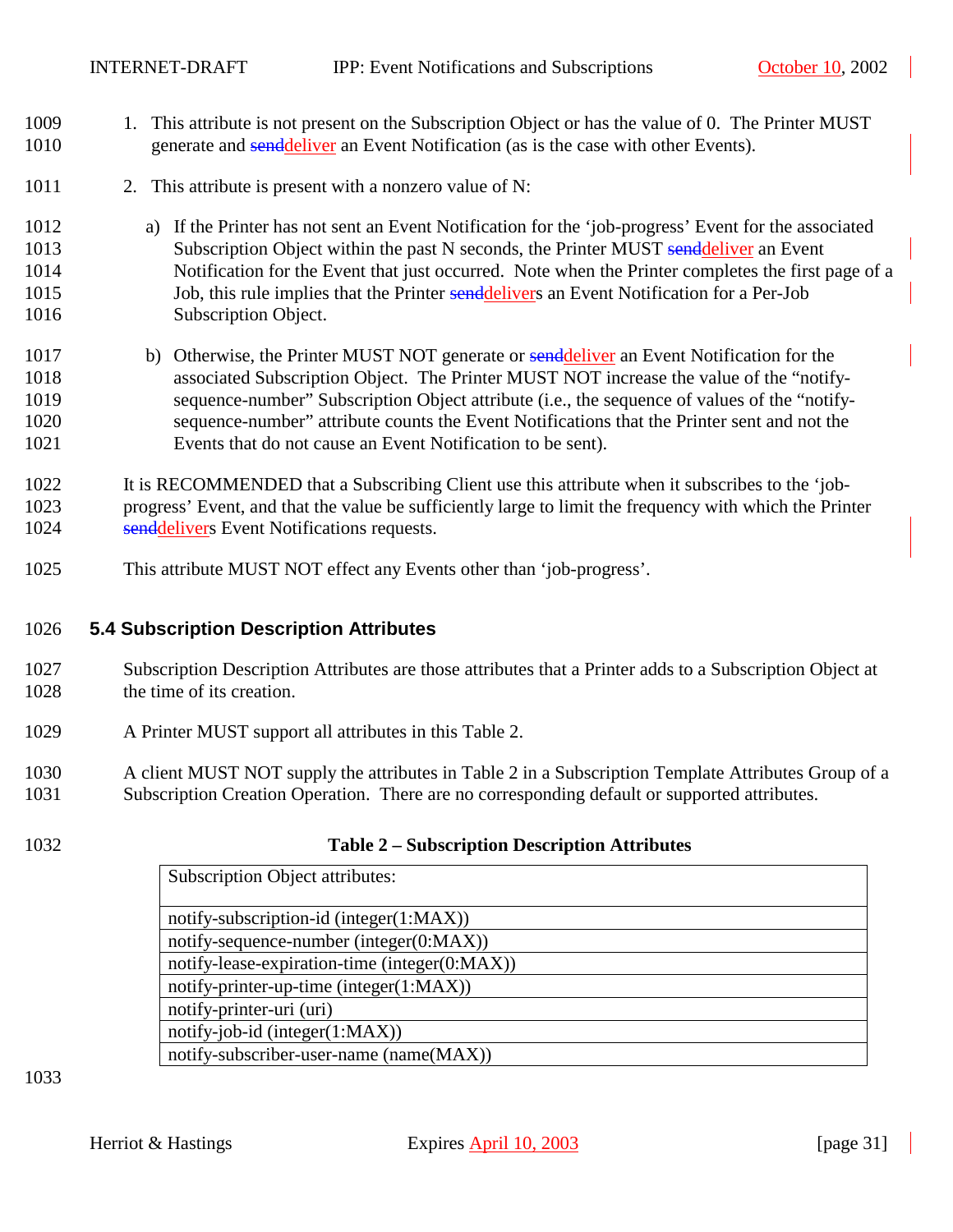#### <span id="page-31-0"></span>1034 **5.4.1 notify-subscription-id (integer (1:MAX))**

- 1035 This attribute identifies a Subscription Object instance with a number that is unique within the context 1036 of the Printer. The Printer generates this value at the time it creates the Subscription Object.
- 1037 A Printer MUST support this attribute.
- 1038 The Printer MAY assign the value of this attribute sequentially as it creates Subscription Objects. 1039 However, if there is no security on Subscription objects, sequential assignment exposes the system to a 1040 passive traffic monitoring threat.
- 1041 The Printer SHOULD avoid re-using recent values of this attribute during continuous operation of the 1042 Printer as well as across power cycles. Then a Subscribing Client is unlikely to find that a stale 1043 reference accesses a new Subscription Object.
- 1044 The 0 value is not permitted in order to allow for compatibility with "job-id" and with SNMP index 1045 values, which also cannot be 0.

#### 1046 **5.4.2 notify-sequence-number (integer (0:MAX))**

- 1047 The value of this attribute indicates the number of times that the Printer has generated and attempted to 1048 senddeliver an Event Notification for this Subscription object. When an Event Notification contains 1049 this attribute, the Notification Recipient can determine whether it missed some Event Notifications 1050 (i.e., numbers skipped) or received duplicates (i.e., same number twice).
- 1051 A Printer MUST support this attribute.
- 1052 When the Printer creates a Subscription Object, it MUST populate this attribute with a value of 0. This 1053 value indicates that the Printer has not sent any Event Notifications for this Subscription Object.
- 1054 Each time the Printer senddelivers a newly generated Event Notification, it MUST increase the value of 1055 this attribute by 1. For some Delivery Methods, the Printer MUST include this attribute in each Event 1056 Notification, and the value MUST be the value after it is increased by 1. That is, the value of this 1057 attribute in the first Event Notification after Subscription object creation MUST be 1, the second 1058 MUST be 2, etc. If a Delivery Method is defined such that the Notification Recipient returns a 1059 response, the Printer can re-try senddelivering an Event Notification a certain number of times with the 1060 same sequence number when the Notification Recipient fails to return a response.
- 1061 If a Subscription Object lasts long enough to reach the value of MAX, its next value MUST be 0, i.e., it 1062 wraps.

#### 1063 **5.4.3 notify-lease-expiration-time (integer(0:MAX))**

1064 This attribute specifies the time in the future when the lease on the Per-Printer Subscription Object will 1065 expire, i.e. the "printer-up-time" value at which the lease will expire. If the value is 0, the lease never 1066 expires.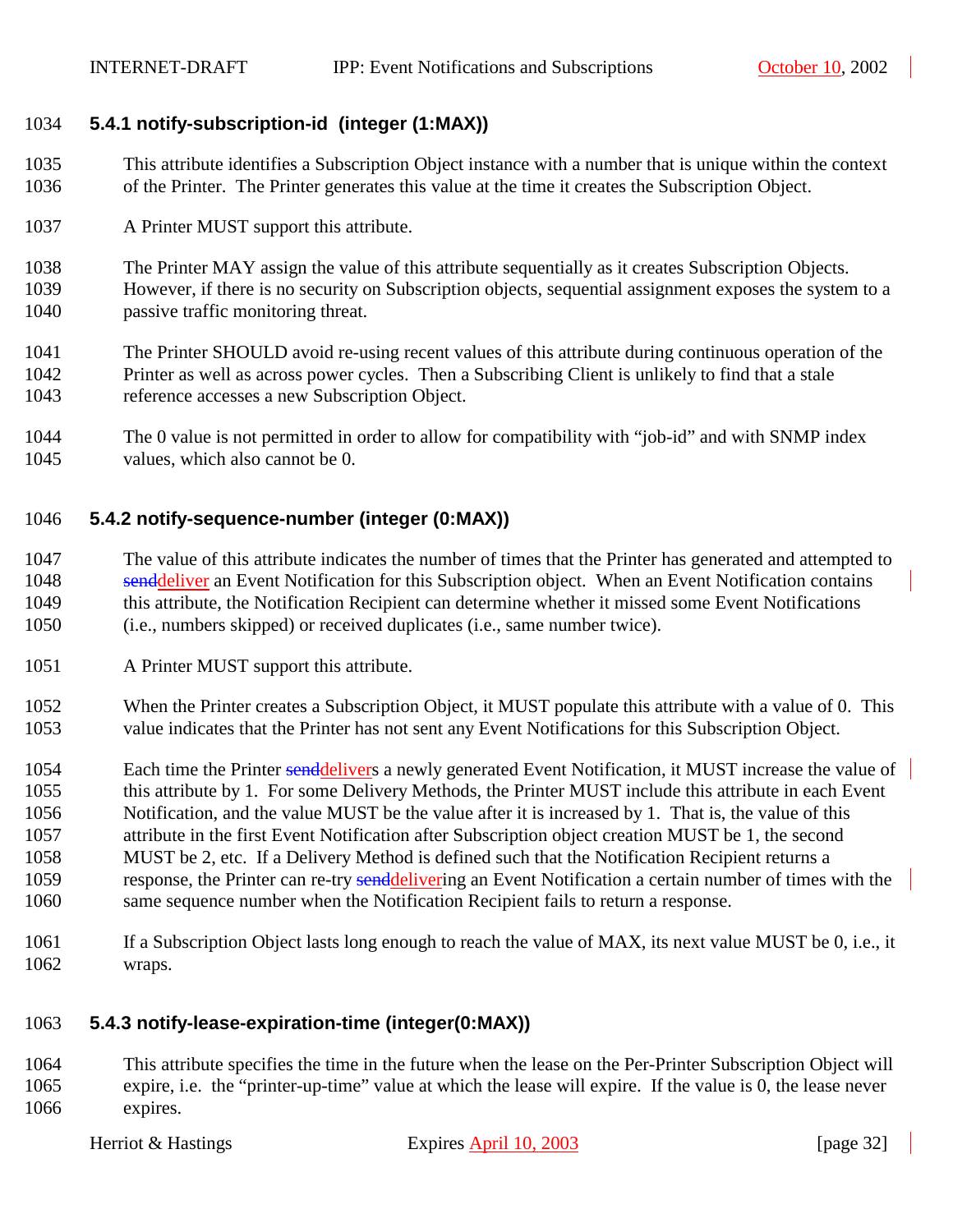<span id="page-32-0"></span>1067 A Printer MUST support this attribute.

1068 When the Printer creates a Per-Job Subscription Object, this attribute MUST NOT be present – the 1069 Subscription Object lasts exactly as long as the associated Job object. See also the discussion of the 1070 'job-completed' event in section [5.3.3.4.3](#page-23-0) about retention of the Job object after completion so that a 1071 Notification Recipient can query the Job object after receiving the 'job-completed' Event Notification.

1072 When the Printer creates a Per-Printer Subscription Object, it populates this attribute with a value that 1073 is the sum of the values of the Printer's "printer-up-time" attribute and the Subscription Object's 1074 "notify-lease-duration" attribute with the following exception. If the value of the Subscription Object's 1075 "notify-lease-duration" attribute is 0 (i.e., no expiration time), then the value of this attribute MUST be 1076 set to 0 (i.e., no expiration time).

1077 When the Printer powers up, it MUST populate this attribute in each persistent Subscription Object 1078 with a value using the algorithm in the previous paragraph.

1079 When the "printer-up-time" equals the value of this attribute, the Printer MUST delete the Subscription 1080 Object. A client can extend a lease of a Per-Printer Subscription Object with the Renew-Subscription 1081 operation (see section [11.2.6\)](#page-57-0).

1082 Note: In order to compute the number of seconds remaining in a lease for a Per-Printer Subscription 1083 Object, a client can subtract the Subscription's "notify-printer-up-time" attribute (see section 5.4.4) 1084 from the Subscription's "notify-lease-expiration-time" attribute.

### 1085 **5.4.4 notify-printer-up-time (integer(1:MAX))**

1086 This attribute is an alias for the Printer's "printer-up-time" attribute " (see [RFC2911] section 4.4.29). 1087 In other words, when this attribute is queried with the Get-Subscriptions or Get-Subscription-Attributes 1088 operations (see sections [11.2.4](#page-52-0) and [11.2.5\)](#page-55-0), the value returned is the current value of the Printer's 1089 "printer-up-time" attribute, rather than the time at which the Subscription Object was created.

- 1090 A Printer MUST support this attribute.
- 1091 When the Printer creates a Per-Job Subscription Object, this attribute MUST NOT be present. When 1092 the Printer creates a Per-Printer Subscription Object, this attribute MUST be present.
- 1093 Note: this attribute exists in a Per-Printer Subscription Object so that a client using the Get-
- 1094 Subscription-Attributes or Get-Subscription operations can convert the Per-Printer Subscription's 1095 "notify-lease-expiration-time" attribute to wall clock time with one request. If the value of the "notify-1096 lease-expiration-time" attribute is not 0 (i.e., no expiration time), then the difference between the 1097 "notify-lease-expiration-time" attribute and the "notify-printer-up-time" is the remaining number of
- 1098 seconds on the lease from the current time.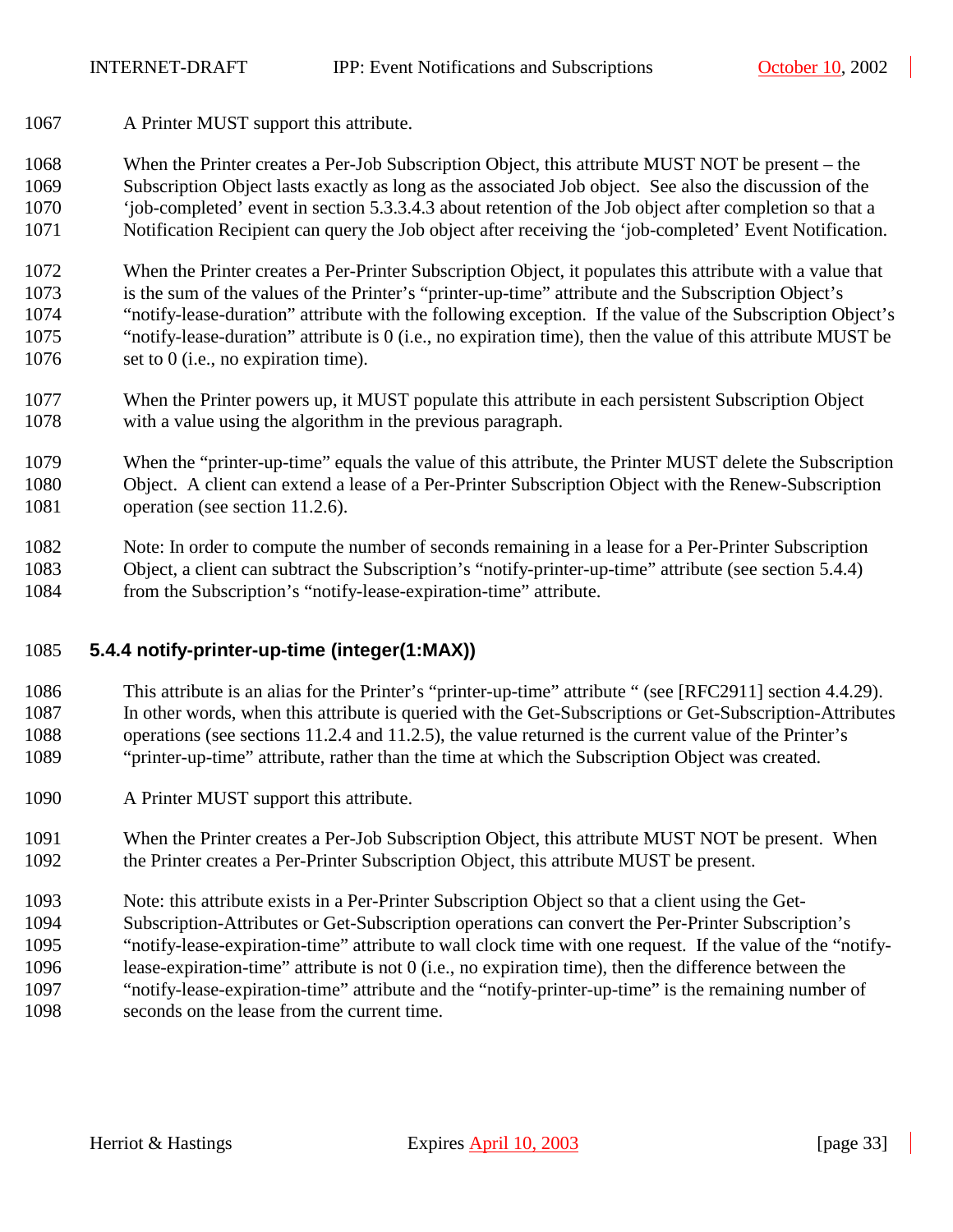#### <span id="page-33-0"></span>1099 **5.4.5 notify-printer-uri (uri)**

- 1100 This attribute identifies the Printer object that created this Subscription Object.
- 1101 A Printer MUST support this attribute.
- 1102 During a Subscription Creation Operation, the Printer MUST populate this attribute with the value of 1103 the "printer-uri" operation attribute in the request. From the Printer URI, the client can, for example,
- 1104 determine what security scheme was used.

#### 1105 **5.4.6 notify-job-id (integer(1:MAX))**

- 1106 This attribute specifies whether the containing Subscription Object is a Per-Job or Per-Printer 1107 Subscription Object, and for Per-Job Subscription Objects, it specifies the associated Job.
- 1108 A Printer MUST support this attribute.
- 1109 If this attribute is not present, the Subscription Object MUST be a Per-Printer Subscription. If this 1110 attribute is present, the Subscription Object MUST be a Per-Job Subscription Object and this attribute 1111 MUST identify the Job with which the Subscription Object is associated.
- 1112 Note: This attribute could be useful to a Notification Recipient that receives an Event Notification 1113 generated from a Per-Job Subscription Object and caused by a Printer Event. The Event Notification 1114 gives access to the Printer and the Subscription Object. The Event Notification gives access to the 1115 associated Job only via this attribute. See discussion of the 'job-completed' event in section [5.3.3.4.3](#page-23-0)  1116 about retention of the Job object after completion so that a Notification Recipient can query the Job 1117 object after receiving the 'job-completed' Event Notification.
- 1118 **5.4.7 notify-subscriber-user-name (name(MAX))**
- 1119 This attribute contains the name of the user who performed the Subscription Creation Operation.
- 1120 A Printer MUST support this attribute.
- 1121 The Printer MUST populates this attribute with the most authenticated printable name that it can obtain
- 1122 from the authentication service over which the Subscription Creation Operation was received. The
- 1123 Printer uses the same mechanism for determining the value of this attribute as it does for a Job's "job-
- 1124 originating-user-name" (see [RFC2911] section 4.3.6).
- 1125 Note: To help with authentication, a Subscription Object may have additional private attributes about 1126 the user, e.g., a credential of a principal. Such private attributes are implementation-dependent and not
- 1127 defined in this document.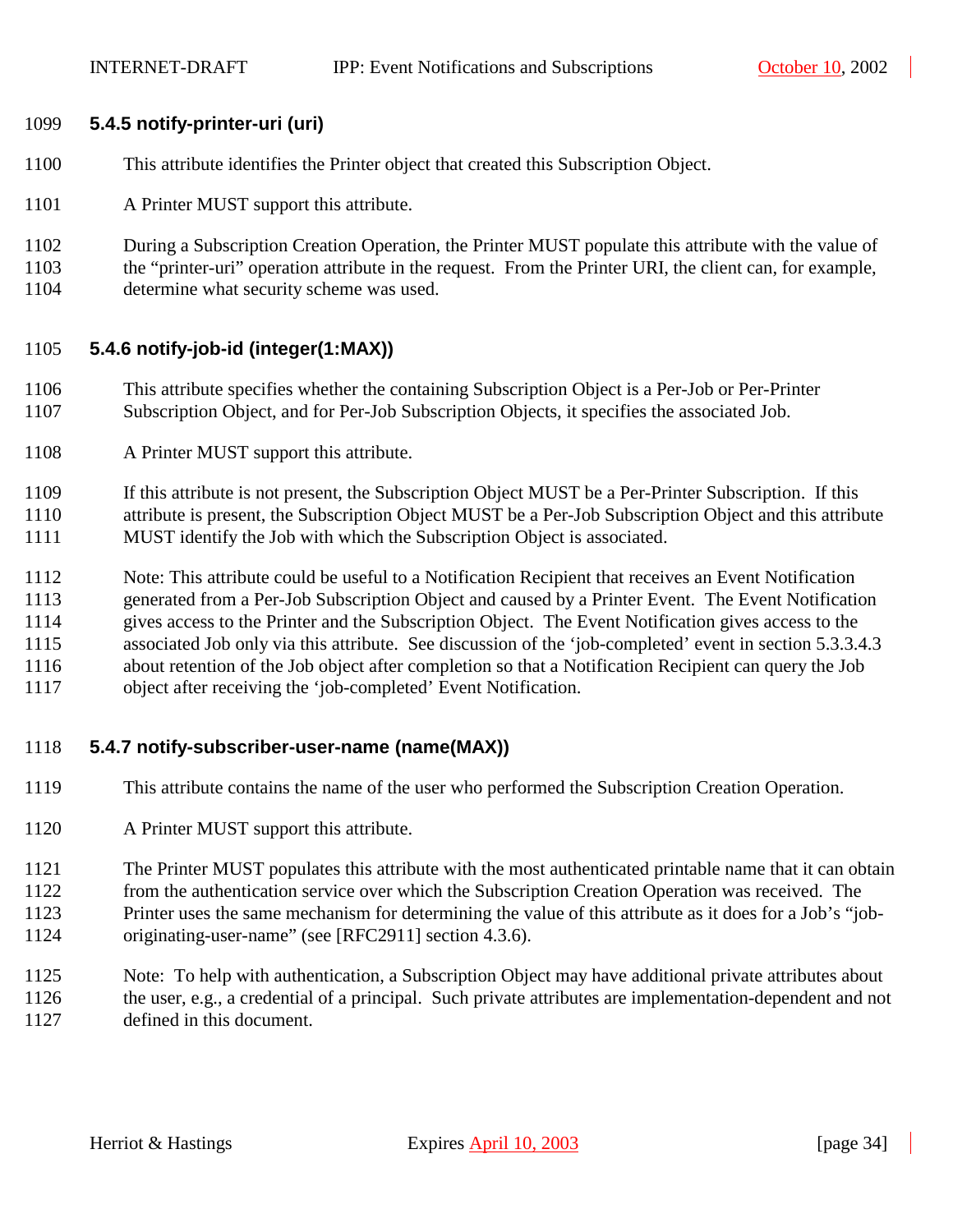# <span id="page-34-0"></span>1128 **6 Printer Description Attributes Related to Notification**

1129 This section defines the Printer Description attributes that are related to Notification. Table 3 lists the 1130 Printer Description attributes, indicates the Printer support required for conformance, and whether or 1131 not the attribute is READ-ONLY (see section [3.1\)](#page-10-0):

#### 1132 **Table 3 – Printer Description Attributes Associated with Notification**

| Printer object attributes:                 | <b>REQUIRED</b> | READ-<br>ONLY |
|--------------------------------------------|-----------------|---------------|
| printer-state-change-time (integer(1:MAX)) | No              | Yes           |
| printer-state-change-date-time (dateTime)  | No              | Yes           |

1133

#### 1134 **6.1 printer-state-change-time (integer(1:MAX))**

| 1135 | This OPTIONAL attribute records the most recent time at which the 'printer-state-changed' Printer    |
|------|------------------------------------------------------------------------------------------------------|
| 1136 | Event occurred whether or not any Subscription objects were listening for this event. This attribute |
| 1137 | helps a client or operator to determine how long the Printer has been in its current state.          |

- 1138 A Printer MAY support this attribute and if so, the attribute MUST be READ-ONLY.
- 1139 On power-up, the Printer MUST populate this attribute with the value of its "printer-up-time" attribute,
- 1140 so that it always has a value. Whenever the **'**printer-state-changed' Printer Event occurs, the Printer
- 1141 MUST update this attribute with the value of the Printer's "printer-up-time" attribute.

#### 1142 **6.2 printer-state-change-date-time (dateTime)**

- 1143 This OPTIONAL attribute records the most recent time at which the **'**printer-state-changed' Printer 1144 Event occurred whether or not there were any Subscription Objects listening for this event. This
- 1145 attribute helps a client or operator to determine how long the Printer has been in its current state.
- 1146 A Printer MAY support this attribute and if so, the attribute MUST be READ-ONLY.
- 1147 On power-up, the Printer MUST populate this attribute with the value of its "printer-current-time"
- 1148 attribute, so that it always has a value (see [RFC2911] section 4.4.30 on "printer-current-time").
- 1149 Whenever the **'**printer-state-changed' Printer Event occurs, the Printer MUST update this attribute with
- 1150 the value of the Printer's "printer-current-time" attribute.

# 1151 **7 New Values for Existing Printer Description Attributes**

1152 This section contains those attributes for which additional values are added.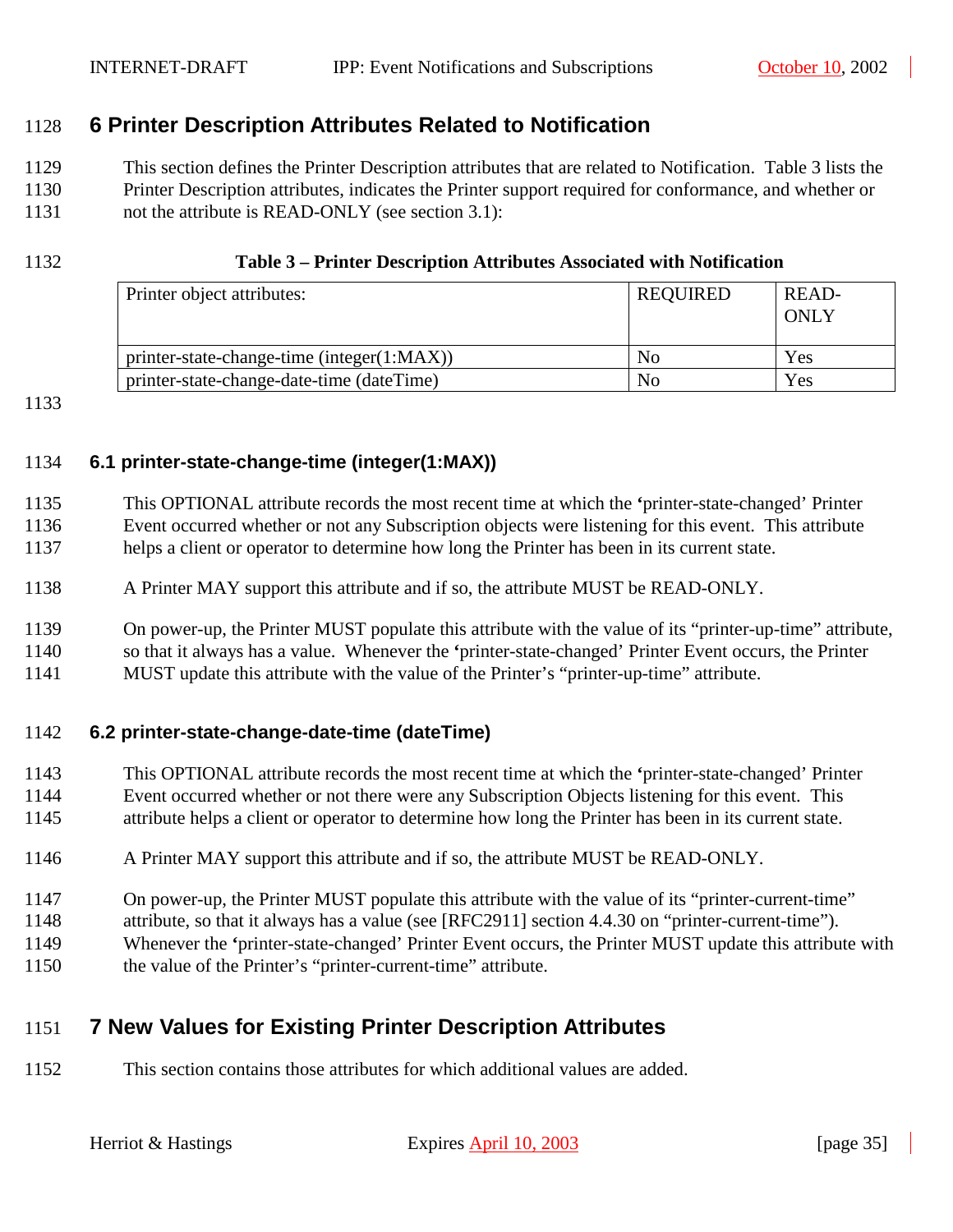#### <span id="page-35-0"></span>1153 **7.1 operations-supported (1setOf type2 enum)**

- 1154 The following "operation-id" values are added in order to support the new operations defined in this 1155 document:
- 

| 1156 | Table 4 – Operation-id assignments |
|------|------------------------------------|
|------|------------------------------------|

| Value  | <b>Operation Name</b>        |
|--------|------------------------------|
|        |                              |
| 0x0016 | Create-Printer-Subscriptions |
| 0x0017 | Create-Job-Subscriptions     |
| 0x0018 | Get-Subscription-Attributes  |
| 0x0019 | Get-Subscriptions            |
| 0x001A | Renew-Subscription           |
| 0x001B | Cancel-Subscription          |

# 1157 **8 Attributes Only in Event Notifications**

1158 This section contains those attributes that exist only in Event Notifications and do not exist in any 1159 objects.

#### 1160 **8.1 notify-subscribed-event (type2 keyword)**

- 1161 This attribute indicates the Subscribed Event that caused the Printer to senddeliver this Event
- 1162 Notification. This attribute exists only in Event Notifications.
- 1163 This attribute MUST contain one of the values of the "notify-events" attribute in the Subscription 1164 Object, i.e., one of the Subscribed Event values. Its value is the Subscribed Event that "matches" the 1165 Event that caused the Printer to senddeliver this Event Notification. This Subscribed Event value may 1166 be identical to the Event or the Event may be a sub-value of the Subscribed Event. For example, the 1167 'job-completed' Event (which is a sub-event of the 'job-state-changed' event) would cause the Printer 1168 to senddeliver an Event Notification for either the 'job-completed' or 'job-state-changed' Subscribed 1169 Events and to senddeliver the 'job-completed' or 'job-state-changed' value for this attribute, 1170 respectively,. See section [5.3.3.5](#page-24-0) for the "matching" rules of Subscribed Events and for additional 1171 examples.
- 1172 The Delivery Method Document specifies whether the Printer includes the value of this attribute in an 1173 Event Notification.

#### 1174 **8.2 notify-text (text(MAX))**

1175 This attribute contains a Human Consumable text message (see section [9.2\)](#page-40-0). This message describes 1176 the Event and is encoded as plain text, i.e., 'text/plain' with the charset specified by Subscription

1177 Object's "notify-charset" attribute.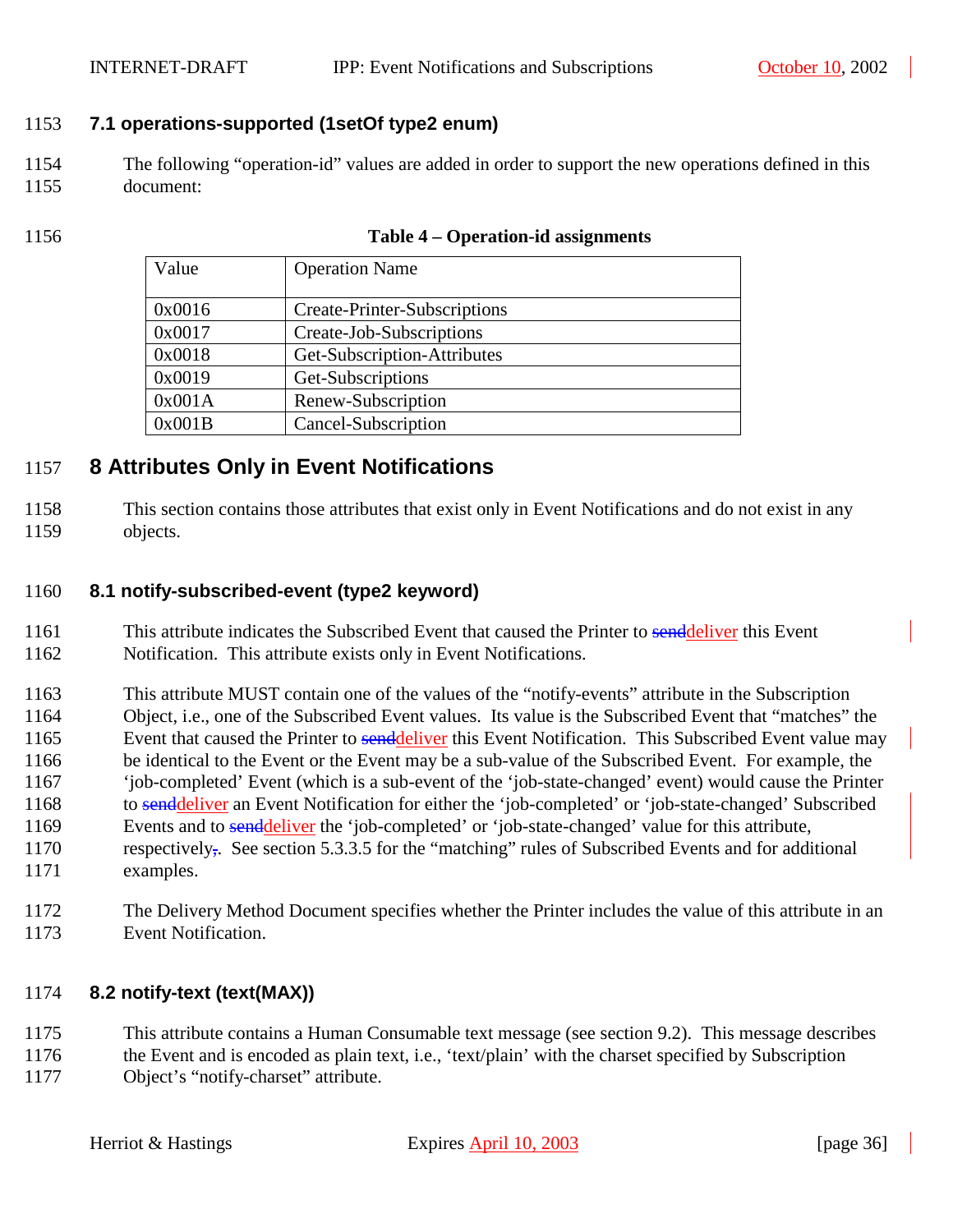<span id="page-36-0"></span>1178 The Delivery Method Document specifies whether the Printer includes this attribute in an Event 1179 Notification.

# 1180 **9 Event Notification Content**

- 1181 This section defines the Event Notification content that the Printer senddelivers when an Event occurs.
- 1182 When an Event occurs, the Printer MUST find each Subscription object whose "notify-events"
- 1183 attribute "matches" the Event. See section [5.3.3.5](#page-24-0) for details on "matching". For each matched 1184 Subscription Object, the Printer MUST create an Event Notification with the content and format that 1185 the Delivery Method Document specifies. The content contains the value of attributes specified by the 1186 Delivery Method Document. The Printer obtains the values immediately after the Event occurs. For 1187 example, if the "printer-state" attribute changes from 'idle' to 'processing', the Event 'printer-state-1188 changed' occurs and the Printer puts various attributes into the Event Notification, including "printer-1189 up-time" and "printer-state" with the values that they have immediately after the Event occurs, i.e., the
- 1190 value of "printer-state" is 'processing'.

#### 1191 **Event Notification Ordering:**

- 1192 When a Printer senddelivers Event Notifications, the Event Notifications from any given Subscription 1193 Object MUST be in time stamp order, i.e., in order of increasing "printer-up-time" attribute value in 1194 the Event Notification (see Table 5). These Event Notifications MAY be interleaved with those from 1195 other Subscription Objects, as long as those others are also in time stamp order. The Printer MUST 1196 observe these ordering requirements whether senddelivering multiple pending Events as multiple 1197 separate Event Notifications or together in a single Compound Event Notification.
- 1198 If a Subscribing Client wants the Printer to send deliver certain Event Notifications in time stamp order, 1199 the Subscribing Client uses a single Subscription Object. Even so, depending on the underlying 1200 transport, the actual order that a Notification Recipient receives separate Event Notifications may differ 1201 from the order sent by the Printer (e.g., email).
- 1202 Example: Consider two Per-Printer Subscription Objects: SO1 and SO2. SO1 requests 'job-state-1203 changed' events and SO2 requests 'printer-state-changed' events. The number in parens is the time 1204 stamp. The following Event Notification sequences are the only ones that conform to the ordering 1205 requirements for the Printer to senddeliver the Event Notifications:
- 1206 (a) SO1: 'job-created' (1000), SO1: 'job-stopped' (1005), SO1: 'job-completed' (1009), SO2: 'printer-1207 stopped' (1005)
- 1208 (b) SO1: 'job-created' (1000), SO1: 'job-stopped' (1005), SO2: 'printer-stopped' (1005), SO1: 'job-1209 completed' (1009)
- 1210 (c) SO1: 'job-created' (1000), SO2: 'printer-stopped' (1005), SO1: 'job-stopped' (1005), SO1: 'job-1211 completed' (1009)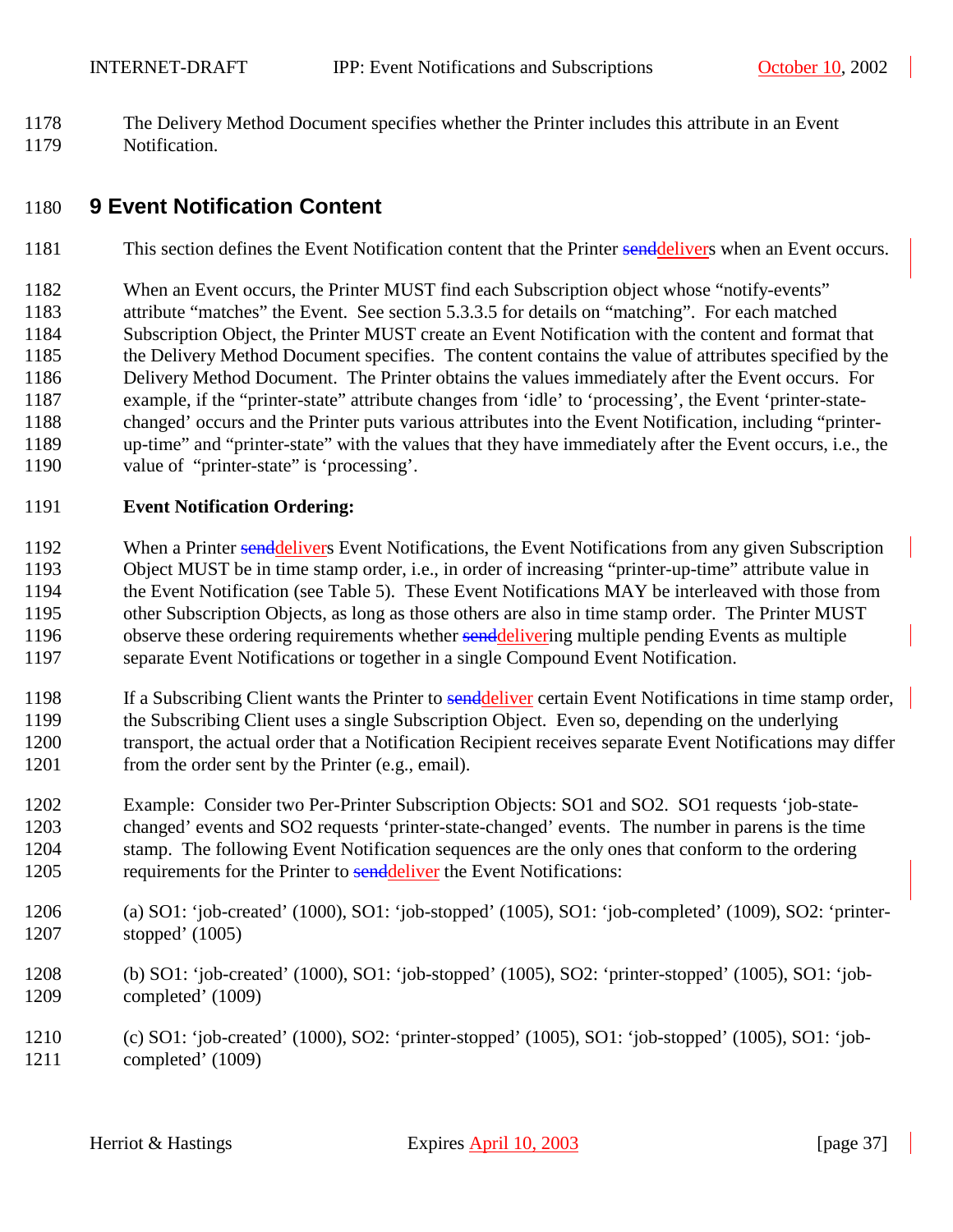- 1212 (d) SO2: 'printer-stopped (1005), SO1: 'job-created' (1000), SO1: 'job-stopped' (1005), SO1: 'job-1213 completed' (1009)
- 1214 Examples (b) and (c) are interleaved; examples (a) and (d) are not interleaved and are not appropriate 1215 for some Delivery Methods.

1216 If two different Events occur simultaneously, or nearly so (e.g., "printer-up-time" has the same value 1217 for both), the Printer MUST create a separate Event Notification for each Event, even if the associated 1218 Subscription Object is the same for both Events. However, the Printer MAY combine these distinct 1219 Event Notifications into a single Compound Event Notification if the Delivery Method supports 1220 Compound Event Notifications. For example, suppose that two nearly-simultaneously Events 1221 represent two successive 'printer-state-changed' Events, one from 'idle' to 'processing' and another 1222 from 'processing' to 'stopped'. These two Events have the same name but are different instances of 1223 the Event. Then the Printer MUST create a separate Event Notification for each Event and SHOULD 1224 accurately report the "printer-state" of the first Event as 'processing' and the second Event as 1225 'stopped'.

1226 If a Subscription Object contains more than one Subscribed Event, and several Events occur in quick 1227 succession each matching a different Subscribed Event in the Subscription Object, the Printer MUST 1228 NOT generate a single Event Notification from several of these Events, but MAY combine distinct 1229 Event Notifications into a single Compound Event Notification if the Delivery Method supports 1230 Compound Event Notifications.

- 1231 After the Printer has created the Event Notification, the Printer delivers it via either a:
- 1232 Push Delivery Method: The Printer senddelivers the Event Notification shortly after an Event 1233 occurs. For some Push Delivery Methods, the Notification Recipient MUST senddeliver a 1234 response; for others it MUST NOT sendeliver a response.
- 1235 Pull Delivery Method: The Printer saves Event Notifications for some Event Life and expects 1236 the Notification Recipient to request Event Notifications. The Printer returns the Event 1237 Notifications in a response to such a request.
- 1238 If an error that meets the following conditions occurs, the Printer MUST cancel the Subscription 1239 Object.
- 1240 a) the error occurs during the senddelivering of an Event Notification generated from Subscription 1241 Object S AND
- 1242 b) the error would continue to occur every time the Printer senddelivers an Event Notification 1243 generated from Subscription Object S in the future.
- 1244 For example, if the address of the "notify-recipient-uri" of Subscription Object A references a non-1245 existent target and the Printer determines this fact, it MUST delete Subscription Object A.
- 1246 The next two sections describe the values that a Printer senddelivers in the content of Machine 1247 Consumable and Human Consumable Event Notifications, respectively.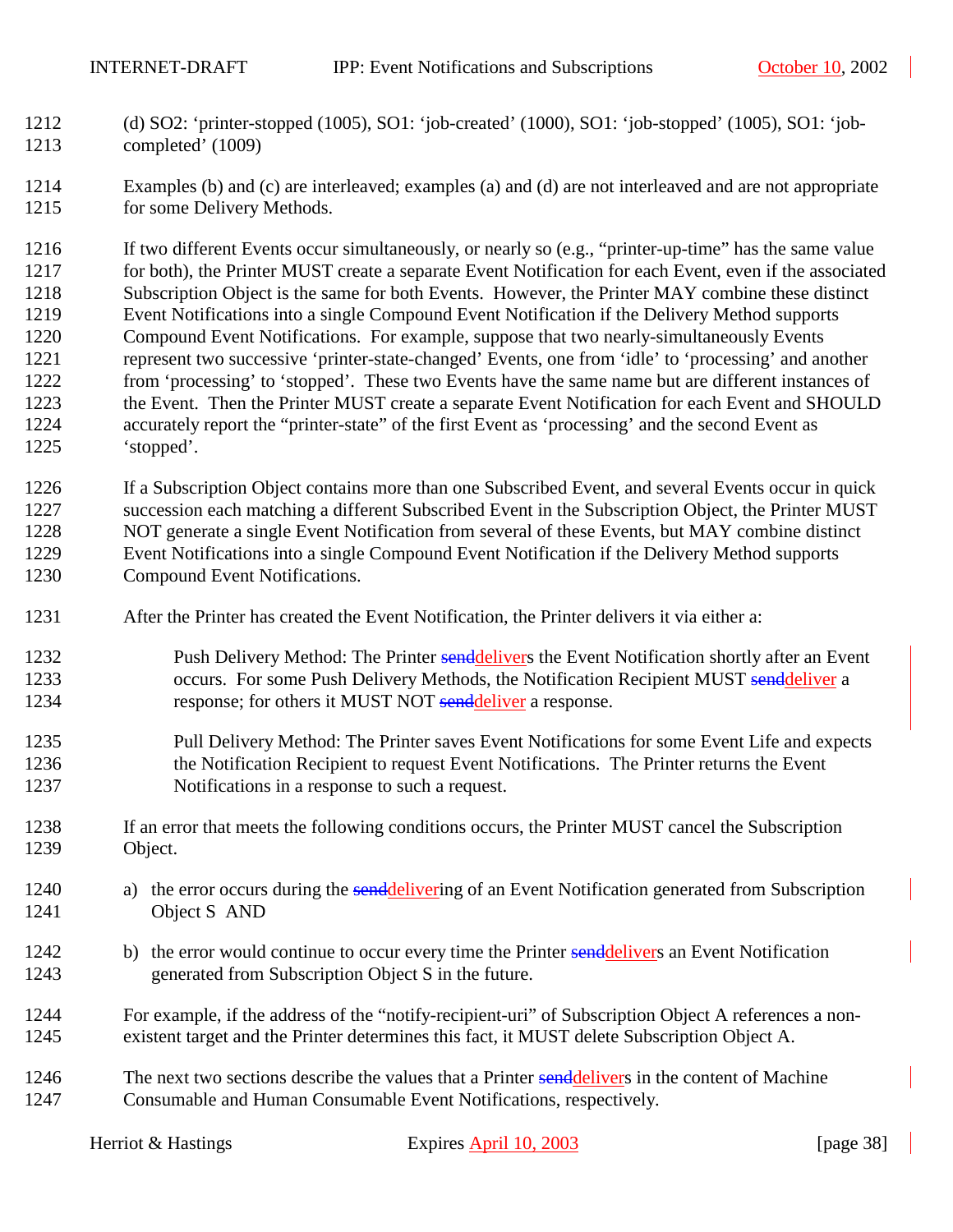$\mathcal{L}$ 

<span id="page-38-0"></span>

| 1248 | The tables in the sub-sections of this section contain the following columns:                             |
|------|-----------------------------------------------------------------------------------------------------------|
| 1249 | a) Source Value: the name of the attribute that supplies the value for the Event Notification.            |
| 1250 | Asterisks in this field refer to a note below the table.                                                  |
| 1251 | b) <b>Send Delivers:</b> if the Printer supports the value (column 1) on the Source Object (column 3) the |
| 1252 | Delivery Method MUST specify:                                                                             |
| 1253 | <b>MUST:</b> that the Printer MUST sendeliver the value.                                                  |
| 1254 | <b>SHOULD:</b> either that the Printer MUST sendeliver the value or that the value is                     |
| 1255 | incompatible with the Delivery Method.                                                                    |
| 1256 | MAY: that the Printer MUST, SHOULD, MAY, MUST NOT, SHOULD NOT, or NEED                                    |
| 1257 | NOT senddeliver the value. The Delivery Method specifies the level of conformance for the                 |
| 1258 | Printer.                                                                                                  |
| 1259 | c) Source Object: the object from which the source value comes. If the object is "Event"                  |
| 1260 | Notification", the Printer fabricates the value when it senddelivers the Event Notification. See          |
| 1261 | section 8.                                                                                                |
| 1262 | 9.1 Content of Machine Consumable Event Notifications                                                     |
| 1263 | This section defines the attributes that a Delivery Method MUST mention in a Delivery Method              |
| 1264 | Document when specifying the Machine Consumable Event Notification's contents.                            |
| 1265 | This document does not define the order of attributes in Event Notifications. However, Delivery           |
| 1266 | Method Documents MAY define the order of some or all of the attributes.                                   |
| 1267 | A Delivery Method Document MUST specify additional attributes (if any) that a Printer                     |
| 1268 | implementation senddelivers in a Machine Consumable Event Notification.                                   |
| 1269 | Notification Recipients MUST be able to accept Event Notifications containing attributes they do not      |
| 1270 | recognize. What a Notification Recipient does with an unrecognized attribute is implementation-           |
| 1271 | dependent. Notification Recipients MAY attempt to display unrecognized attributes anyway or MAY           |
| 1272 | ignore them.                                                                                              |
| 1273 | The next three sections define the attributes in Event Notification Contents that are:                    |
| 1274 | 1. for all Events                                                                                         |
| 1275 | 2. for Job Events only                                                                                    |
| 1276 | 3. for Printer Events only                                                                                |

 $\overline{\phantom{a}}$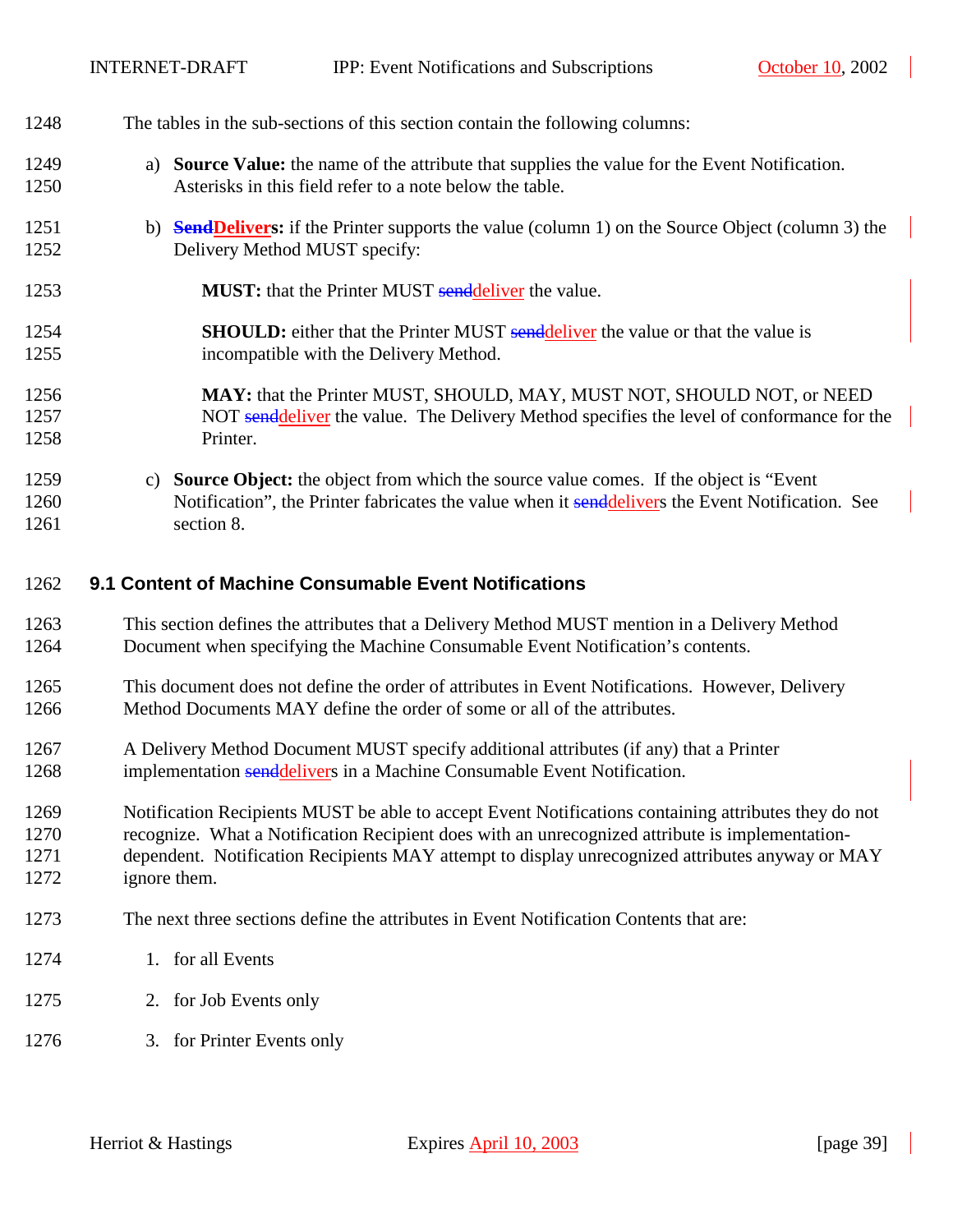#### 1277 **9.1.1 Event Notification Content Common to All Events**

- 1278 This section lists the attributes that a Delivery Method Document MUST specify for all Events.
- 1279 Table 5 lists potential values in each Event Notification.
- 

#### 1280 **Table 5 – Attributes in Event Notification Content**

| Source Value                                          | <b>SendDelivers</b> | Source Object             |
|-------------------------------------------------------|---------------------|---------------------------|
| notify-subscription-id (integer(1:MAX))               | <b>MUST</b>         | Subscription              |
| notify-printer-uri (uri)                              | <b>MUST</b>         | Subscription              |
| notify-subscribed-event (type2 keyword)               | <b>MUST</b>         | <b>Event Notification</b> |
| printer-up-time (integer(MIN:MAX))                    | <b>MUST</b>         | Printer                   |
| printer-current-time (dateTime) *                     | <b>MUST</b>         | Printer                   |
| notify-sequence-number (integer (0:MAX))              | <b>SHOULD</b>       | Subscription              |
| notify-charset (charset)                              | <b>SHOULD</b>       | Subscription              |
| notify-natural-language (naturalLanguage)             | <b>SHOULD</b>       | Subscription              |
| notify-user-data (octetString(63)) **                 | <b>SHOULD</b>       | Subscription              |
| notify-text (text)                                    | <b>SHOULD</b>       | <b>Event Notification</b> |
| attributes from the "notify-attributes" attribute *** | <b>MAY</b>          | Printer                   |
| attributes from the "notify-attributes" attribute *** | <b>MAY</b>          | Job                       |
| attributes from the "notify-attributes" attribute *** | <b>MAY</b>          | Subscription              |

1281

- <sup>\*</sup>A Printer MUST senddeliver this value only if and only if it supports the Printer's "printer-current-1283 time" attribute.
- 1284 \*\* If the Subscription Object does not contain a "notify-user-data" attribute and the Delivery Method 1285 Document REQUIRES the Printer to senddeliver the "notify-user-data" source value in the Event 1286 Notification, the Printer MUST senddeliver an octet-string of length 0.

1287 \*\*\* The last three rows represent additional attributes that a client MAY request via the "notify-1288 attributes" attribute. A Printer MAY support the "notify-attributes" attribute. The Delivery Method 1289 MUST say that the Printer MUST, SHOULD, MAY, MUST NOT, SHOULD NOT, or NEED NOT 1290 support the "notify-attributes" attribute and specific values of this attribute. The Delivery Method 1291 MAY say that support for the "notify-attributes" is conditioned on support of the attribute by the 1292 Printer or it MAY say that Printer MUST support the "notify-attributes" attribute if the Printer supports 1293 the Delivery Method.

#### 1294 **9.1.2 Additional Event Notification Content for Job Events**

1295 This section lists the additional attributes that a Delivery Method Document MUST specify for Job 1296 Events. See [Table 6.](#page-40-0)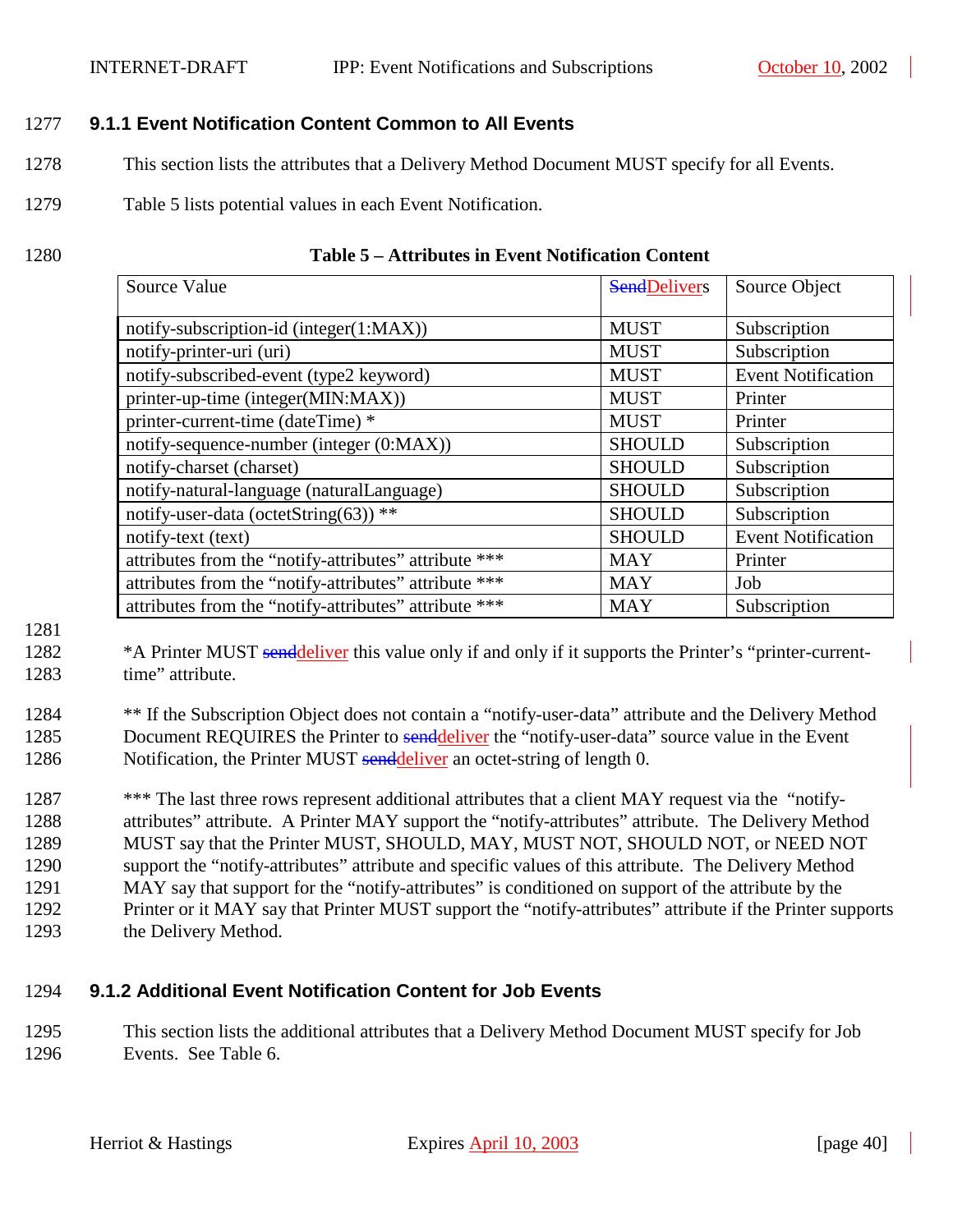<span id="page-40-0"></span>1297 **Table 6 – Additional Event Notification Content for Job Events** 

| Source Value                                     | <b>SendDeli</b><br><u>vers</u> | Source Object |
|--------------------------------------------------|--------------------------------|---------------|
| $job-id$ (integer $(1:MAX)$ )                    | <b>MUST</b>                    | Job           |
| job-state (type1 enum)                           | <b>MUST</b>                    | Job           |
| job-state-reasons (1setOf type2 keyword)         | <b>MUST</b>                    | Job           |
| job-impressions-completed (integer( $0:MAX$ )) * | <b>MUST</b>                    | Job           |

#### 1298

1299 \* The Printer MUST senddeliver the "job-impressions-completed" attribute in an Event Notification 1300 only for the combinations of Events and Subscribed Events shown in Table 7.

#### 1301 **Table 7 – Combinations of Events and Subscribed Events for "job-impressions-completed"**

| <b>Job</b> Event | Subscribed Job Event |
|------------------|----------------------|
| 'job-progress'   | 'iob-progress'       |
| 'iob-completed'  | 'iob-completed'      |
| 'iob-completed'  | 'job-state-changed'  |

1302

#### 1303 **9.1.3 Additional Event Notification Content for Printer Events**

- 1304 This section lists the additional attributes that a Delivery Method Document MUST specify for Printer 1305 Events. See Table 8.
- 

#### 1306 **Table 8 – Additional Event Notification Content for Printer Events**

| Source Value                                 | <b>SendDe</b><br>livers | Source Object |
|----------------------------------------------|-------------------------|---------------|
| printer-state (type1 enum)                   | <b>MUST</b>             | Printer       |
| printer-state-reasons (1setOf type2 keyword) | <b>MUST</b>             | Printer       |
| printer-is-accepting-jobs (boolean)          | <b>MUST</b>             | Printer       |

1307

# 1308 **9.2 Content of Human Consumable Event Notification**

- 1309 This section defines the information that a Delivery Method MUST mention in a Delivery Method 1310 Document when specifying the Human Consumable Event Notifications contents or the value of the 1311 "notify-text" attribute.
- 1312 Such a Delivery Method MUST specify the following information and a Printer SHOULD senddeliver 1313 it: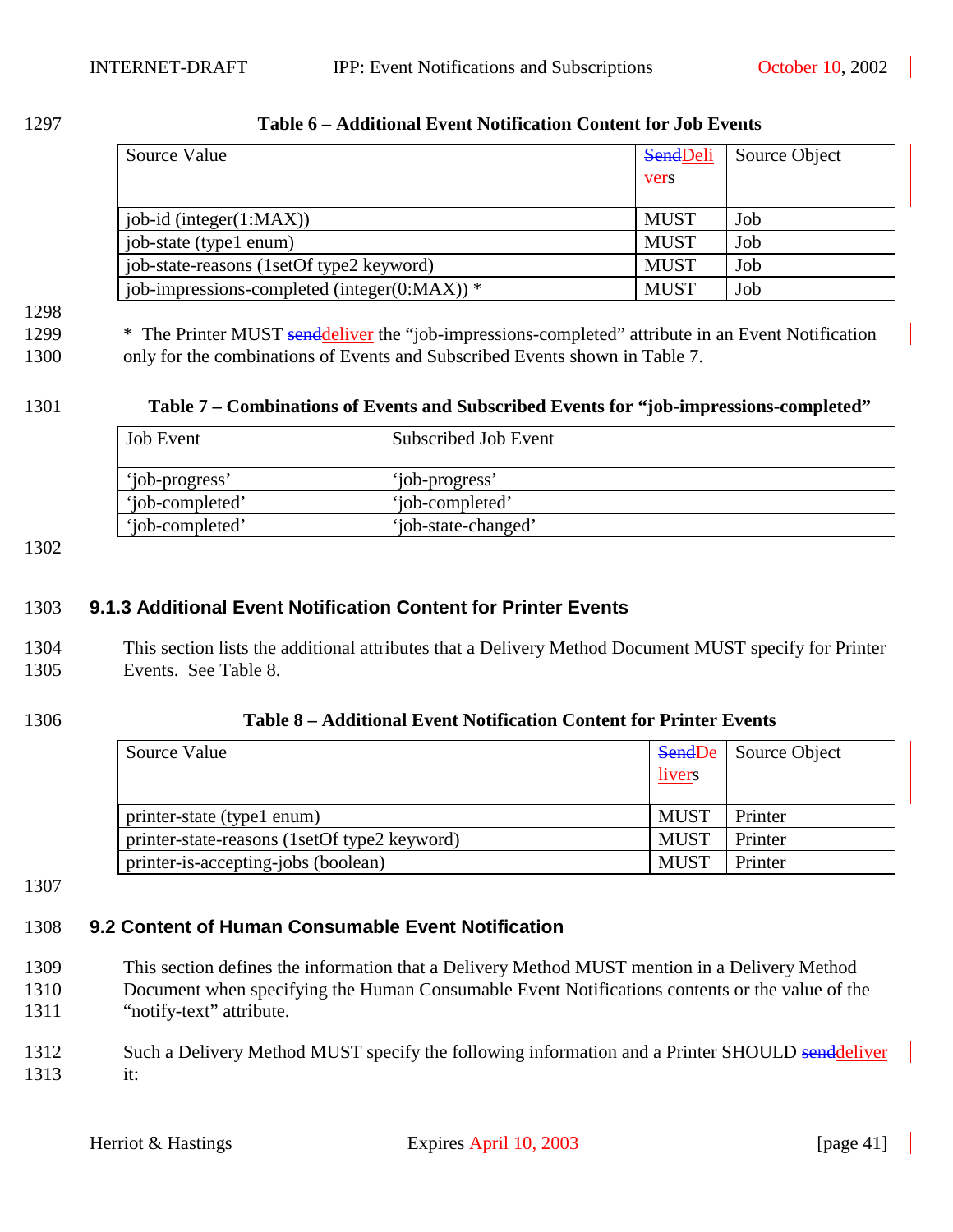INTERNET-DRAFT IPP: Event Notifications and Subscriptions October 10, 2002

| 1314 | a) the Printer name (see Table 9)                                                                           |
|------|-------------------------------------------------------------------------------------------------------------|
| 1315 | b) the time of the Event (see Table 11)                                                                     |
| 1316 | c) for Printer Events only:                                                                                 |
| 1317 | i) the Event (see Table 10) and/or Printer state information (see Table 14)                                 |
| 1318 | d) for Job Events only:                                                                                     |
| 1319 | i) the job identity (see Table 12)                                                                          |
| 1320 | ii) the Event (see Table 10) and/or Job state information (see Table 13)                                    |
| 1321 |                                                                                                             |
| 1322 | The subsections of this section specify the attributes that a Printer MUST use to obtain this               |
| 1323 | information.                                                                                                |
|      |                                                                                                             |
| 1324 | A Delivery Method Document MUST specify additional information (if any) that a Printer                      |
| 1325 | implementation senddelivers in a Human Consumable Event Notification or in the "notify-text"                |
| 1326 | attribute.                                                                                                  |
| 1327 | A client MUST NOT request additional attributes via the "notify-attributes" attribute because this          |
| 1328 | attribute works only for Machine Consumable Event Notifications.                                            |
|      |                                                                                                             |
| 1329 | Notification Recipients MUST NOT expect to be able to parse the Human Consumable Event                      |
| 1330 | Notification contents or the value of the "notify-text" attribute.                                          |
| 1331 | The next three sections define the attributes in Event Notification Contents that are:                      |
| 1332 | a) for all Events                                                                                           |
| 1333 | b) for Job Events only                                                                                      |
| 1334 | for Printer Events only<br>$\mathbf{c}$ )                                                                   |
| 1335 |                                                                                                             |
| 1336 | 9.2.1 Event Notification Content Common to All Events                                                       |
| 1337 | This section lists the source of the information that a Delivery Method MUST specify for all Events.        |
| 1338 | There is a separate table for each piece of information. Each row in the table represents a source value    |
| 1339 | for the information and the values are listed in order of preference, with the first one being the          |
| 1340 | preferred one. An implementation SHOULD use the source value from the earliest row in each table.           |
| 1341 | It MAY use the source value from another row instead, or it MAY combine the source values from              |
| 1342 | several rows. An implementation is free to determine the best way to present this information.              |
| 1343 | In all tables of this section, all rows contain a "MAY" in order to state that the Delivery Method          |
| 1344 | specifies the conformance.                                                                                  |
|      |                                                                                                             |
| 1345 | Table 9 lists the source of the information for the Printer Name. The "printer-name" is more user-          |
| 1346 | friendly unless the Notification Recipient is in a place where the Printer name is not meaningful. For      |
| 1347 | example, an implementation could have the intelligence to send deliver the value of the "printer-name"      |
| 1348 | attribute to a Notification Recipient that can access the Printer via value of the "printer-name" attribute |
| 1349 | and otherwise senddeliver the value of the "notify-printer-uri" attribute.                                  |
|      |                                                                                                             |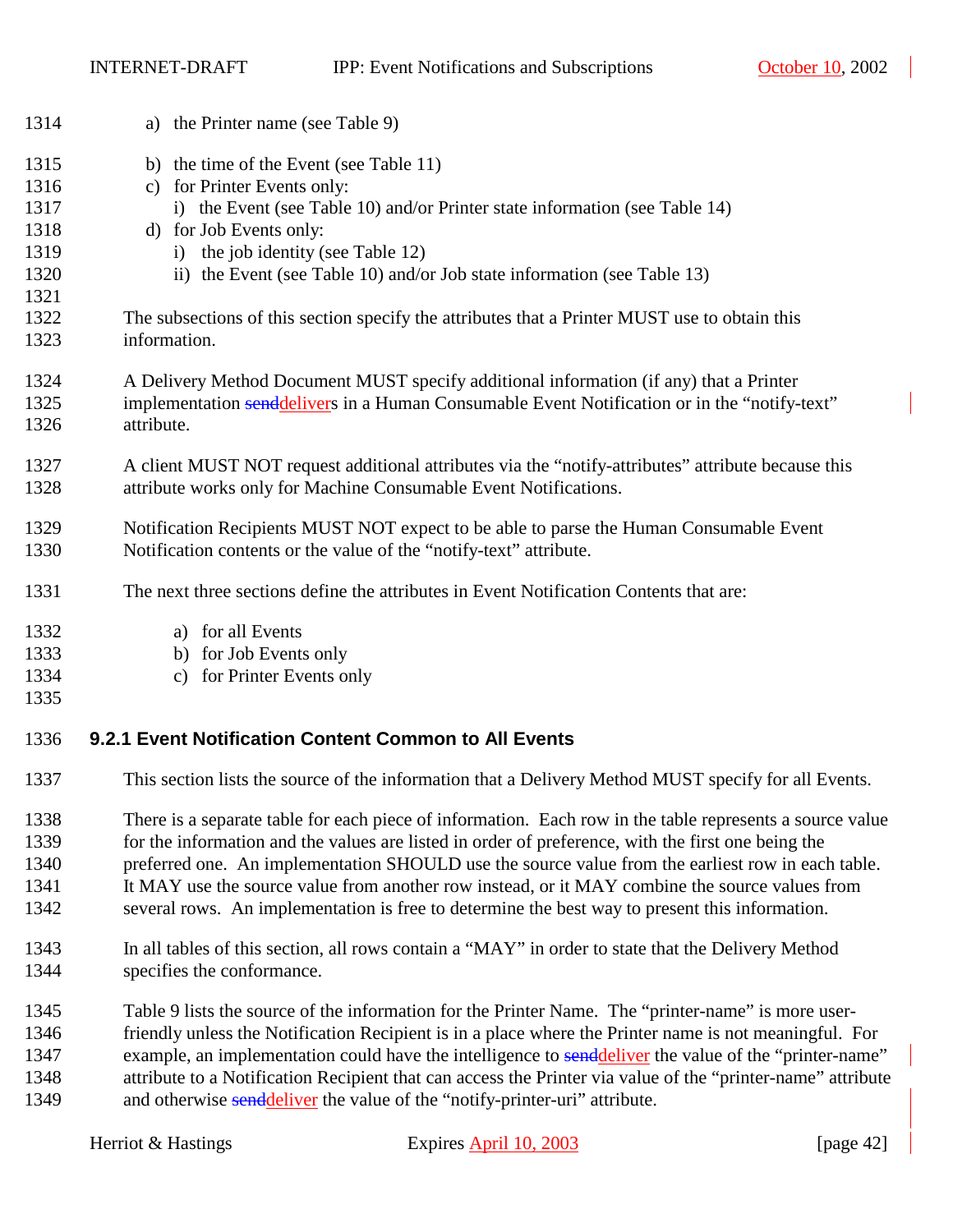<span id="page-42-0"></span>

1350 **Table 9 – Printer Name in Event Notification Content** 

| Source Value                 | <b>SendDelivers</b> | Source Object |
|------------------------------|---------------------|---------------|
| printer-name (name( $127$ )) | <b>MAY</b>          | Printer       |
| notify-printer-uri (uri)     | MAY                 | Subscription  |

#### 1351

#### 1352 Table 10 lists the source of the information for the Event name. A Printer MAY combine this

1353 information with state information described for Jobs in [Table 13](#page-43-0) or for Printers in [Table 14.](#page-44-0)

#### 1354 **Table 10 – Event Name in Event Notification Content**

| Source Value                            |     | <b>SendDeliv</b> Source Object |
|-----------------------------------------|-----|--------------------------------|
|                                         | ers |                                |
| notify-subscribed-event (type2 keyword) | MAY | Subscription                   |

#### 1355

1356 Table 11 lists the source of the information for the time that the Event occurred. A Printer can 1357 senddeliver this value only if it supports the Printer's "printer-current-time" attribute. If a Printer does 1358 not support the "printer-current-time" attribute, it MUST NOT senddeliver the "printer-up-time" value 1359 instead, since it is not an allowed option for human consumable information.

#### 1360 **Table 11 – Event Time in Event Notification Content**

| Source Value                    | ers        | <b>SendDeliv</b> Source Object |
|---------------------------------|------------|--------------------------------|
| printer-current-time (dateTime) | <b>MAY</b> | Printer                        |

#### 1361

#### 1362 **9.2.2 Additional Event Notification Content for Job Events**

1363 This section lists the source of the additional information that a Delivery Method MUST specify for 1364 Job Events.

#### 1365 [Table 12](#page-43-0) lists the source of the information for the job name. The "job-name" is likely more 1366 meaningful to a user than "job-id".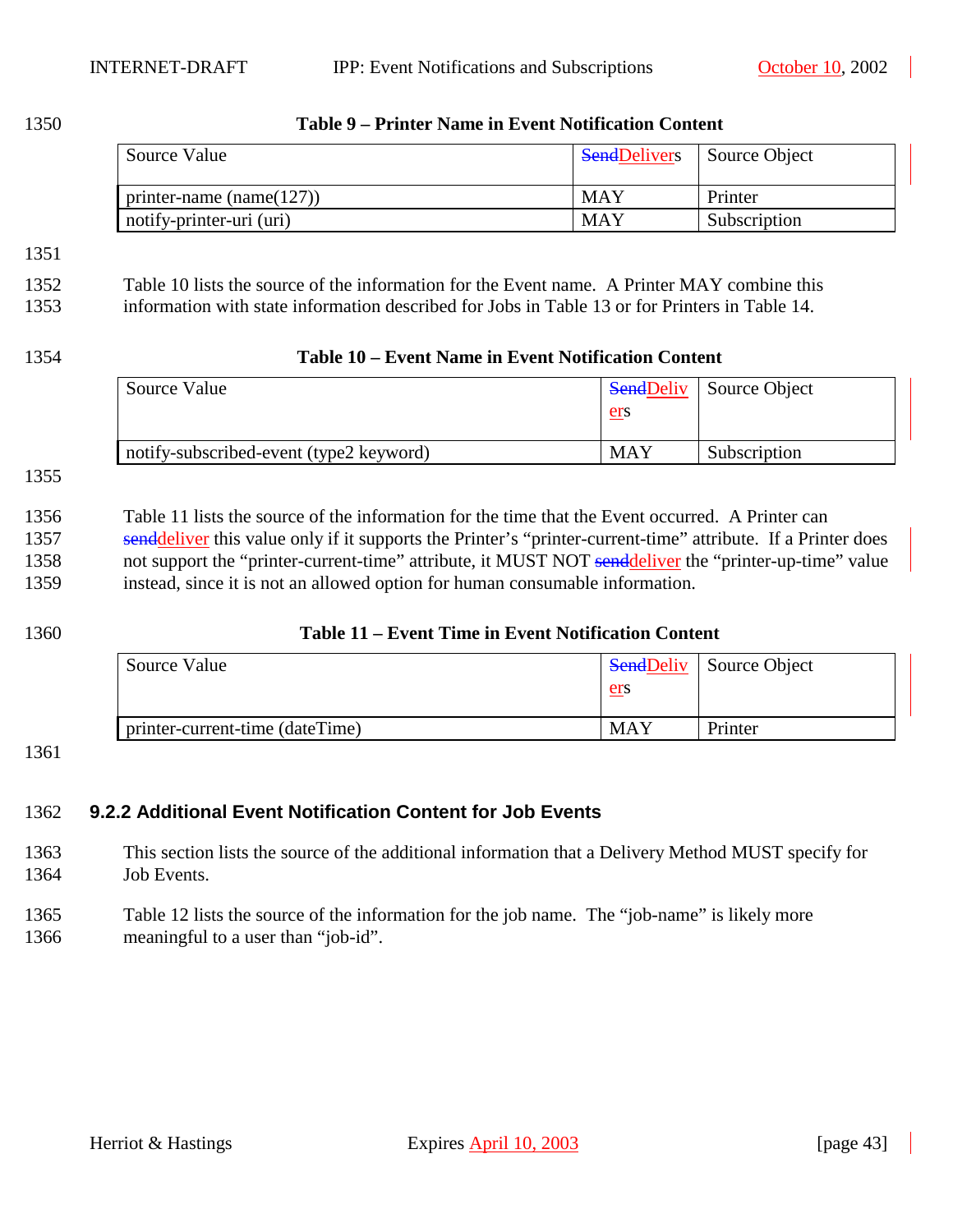<span id="page-43-0"></span>1367 **Table 12 – Job Name in Event Notification Content** 

| Source Value             |            | <b>SendDeliv</b> Source Object |
|--------------------------|------------|--------------------------------|
|                          | ers        |                                |
| job-name (name $(MAX)$ ) | <b>MAY</b> | Job                            |
| job-id (integer(1:MAX))  | <b>MAY</b> | Job                            |

1368

1369 Table 13 lists the source of the information for the job state. If a Printer supports the "job-state-1370 message" and "job-detailed-state-message" attributes, it SHOULD use those attributes for the job state 1371 information, otherwise, it should fabricate such information from the "job-state" and "job-state-1372 reasons". For some Events, a Printer MAY combine this information with Event information.

# 1373 **Table 13 – Job State in Event Notification Content**

| Source Value                                    | <b>SendDelive</b> | Source |
|-------------------------------------------------|-------------------|--------|
|                                                 | rs                | Object |
|                                                 |                   |        |
| job-state-message (text(MAX))                   | <b>MAY</b>        | Job    |
| job-detailed-status-messages (1setOf text(MAX)) | <b>MAY</b>        | Job    |
| job-state (type1 enum)                          | <b>MAY</b>        | Job    |
| job-state-reasons (1setOf type2 keyword)        | <b>MAY</b>        | Job    |

#### 1374

#### 1375 **9.2.3 Additional Event Notification Content for Printer Events**

1376 This section lists the source of the additional information that a Delivery Method MUST specify for 1377 Printer Events.

1378 [Table 14](#page-44-0) lists the source of the information for the printer state. If a Printer supports the "printer-state-1379 message", it SHOULD use that attribute for the job state information, otherwise it SHOULD fabricate 1380 such information from the "printer-state" and "printer-state-reasons". For some Events, a Printer MAY 1381 combine this information with Event information.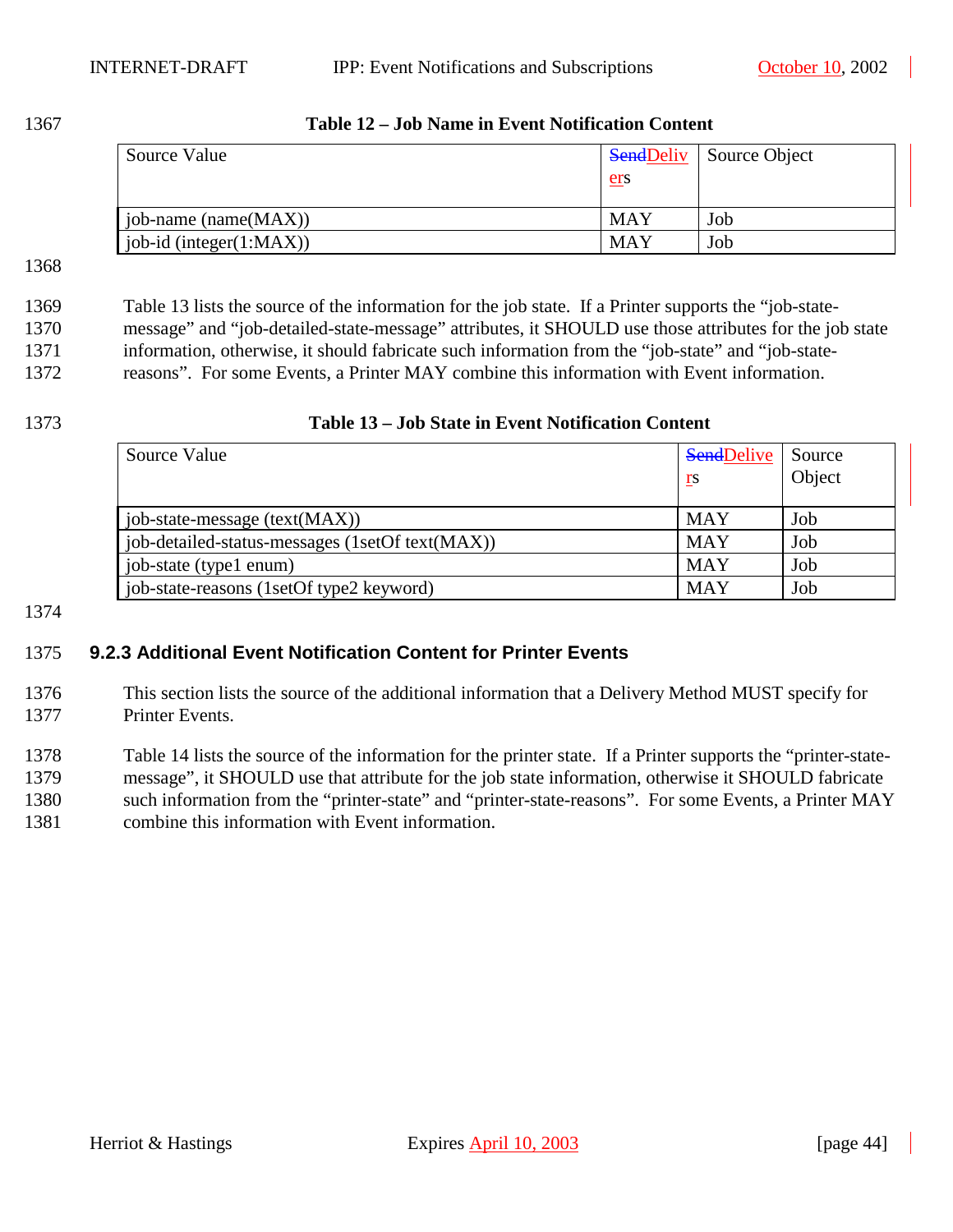<span id="page-44-0"></span>

| 1382 | Table 14 – Printer State in Event Notification Content |
|------|--------------------------------------------------------|
|      |                                                        |

| Source Value                                 | <b>SendDelive</b><br><u>rs</u> | Source<br>Object |
|----------------------------------------------|--------------------------------|------------------|
| printer-state-message (text(MAX))            | <b>MAY</b>                     | Printer          |
| printer-state (type1 enum)                   | <b>MAY</b>                     | Printer          |
| printer-state-reasons (1setOf type2 keyword) | <b>MAY</b>                     | Printer          |
| printer-is-accepting-jobs (boolean)          | <b>MAY</b>                     | Printer          |

### 1383 **10 Delivery Methods**

1384 A Delivery Method is the mechanism, i.e., protocol, by which the Printer delivers an Event Notification 1385 to a Notification Recipient. There are several potential Delivery Methods for Event Notifications, 1386 standardized, as well as proprietary. This specification REQUIRES that the 'ippget' Pull Delivery 1387 Method [ipp-get-method] be supported. Conforming implementations MAY support additional Push 1388 or Pull Delivery Methods as well. This document does not define any of these delivery mechanisms. 1389 Each Delivery Method MUST be defined in a Delivery Method Document that is separate from this 1390 document. New Delivery Methods will be created as needed using an extension to the registration 1391 procedures defined in [RFC2911]. Such documents are registered with IANA (see section [24.7.3\)](#page-77-0).

- 1392 The following sorts of Delivery Methods are possible:
- 1393 The Notification Recipient polls for Event Notifications at intervals directed by the Printer
- 1394 The Printer senddelivers Event Notifications to the Notification Recipient using http as the 1395 transport.
- 1396 The Printer senddelivers an email message.
- 1397 This section specifies how to define a Delivery Method Document and what to put in such a document.

1398 A Delivery Method Document MUST contain an exact copy of the following paragraph, caption and 1399 table. In addition, column 2 of the table in the Delivery Method Document MUST contain answers to 1400 questions in column 1 for the Delivery Method. Also, the Delivery Method document MUST contain a 1401 reference to this document and call that reference [ipp-ntfy] because the table contains an [ipp-ntfy] 1402 reference.

- 1403 If a Printer supports this Delivery Method, the following are its characteristics.
- 

#### 1404 **Table 15 – Information about the Delivery Method**

| Document Method Combiniunce Requirement                                                                         | Denvery internou internation |
|-----------------------------------------------------------------------------------------------------------------|------------------------------|
| 1. What is the URL scheme name for the Push Delivery<br>Method or the keyword method name for the Pull Delivery |                              |
| Method?                                                                                                         |                              |

Document Method Conformance Requirement Delivery Method Realization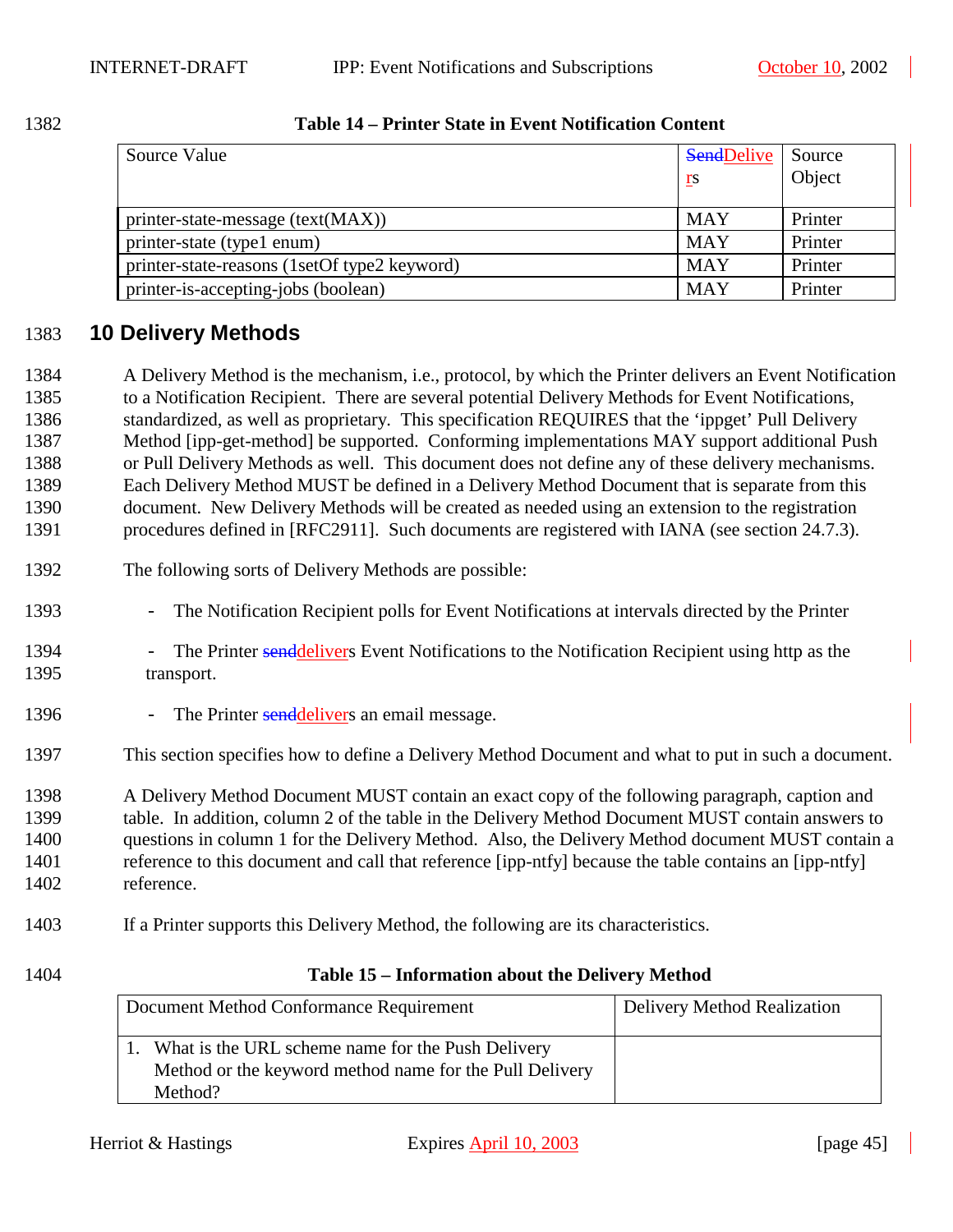<span id="page-45-0"></span>

|    | 2. Is the Delivery Method REQUIRED, RECOMMENDED, or              |  |
|----|------------------------------------------------------------------|--|
|    | OPTIONAL for an IPP Printer to support?                          |  |
| 3. | What transport and delivery protocols does the Printer use       |  |
|    | to deliver the Event Notification Content, i.e., what is the     |  |
|    | entire network stack?                                            |  |
| 4. | Can several Event Notifications be combined into a               |  |
|    | <b>Compound Event Notification?</b>                              |  |
| 5. | Is the Delivery Method initiated by the Notification             |  |
|    | Recipient (pull), or by the Printer (push)?                      |  |
|    | 6. Is the Event Notification content Machine Consumable or       |  |
|    | Human Consumable?                                                |  |
|    | 7. What section in this document answers the following           |  |
|    | question? For a Machine Consumable Event Notification,           |  |
|    | what is the representation and encoding of values defined in     |  |
|    | section 9.1 of [ipp-ntfy] and the conformance requirements       |  |
|    | thereof? For a Human Consumable Event Notification, what         |  |
|    | is the representation and encoding of pieces of information      |  |
|    | defined in section 9.2 of [ipp-ntfy] and the conformance         |  |
|    | requirements thereof?                                            |  |
|    | 8. What are the latency and reliability of the transport and     |  |
|    | delivery protocol?                                               |  |
|    | 9. What are the security aspects of the transport and delivery   |  |
|    | protocol, e.g., how it is handled in firewalls?                  |  |
|    | 10. What are the content length restrictions?                    |  |
|    | 11. What are the additional values or pieces of information that |  |
|    | a Printer senddelivers in an Event Notification content and      |  |
|    | the conformance requirements thereof?                            |  |
|    | 12. What are the additional Subscription Template and/or         |  |
|    | Subscription Description attributes and the conformance          |  |
|    | requirements thereof?                                            |  |
|    | 13. What are the additional Printer Description attributes and   |  |
|    | the conformance requirements thereof?                            |  |
|    |                                                                  |  |

1405

# 1406 **11 Operations for Notification**

1407 This section defines all of the operations for Notification. Section [7.1](#page-35-0) assigns the "operation-id" for 1408 each operation. The following two sub-sections define Subscription Creation Operations, and other 1409 operations.

#### 1410 *11.1* **Subscription Creation Operations**

- 1411 This section defines the Subscription Creation Operations. The first section on Create-Job-
- 1412 Subscriptions gives most of the information. The other Subscription Creation Operations refer to the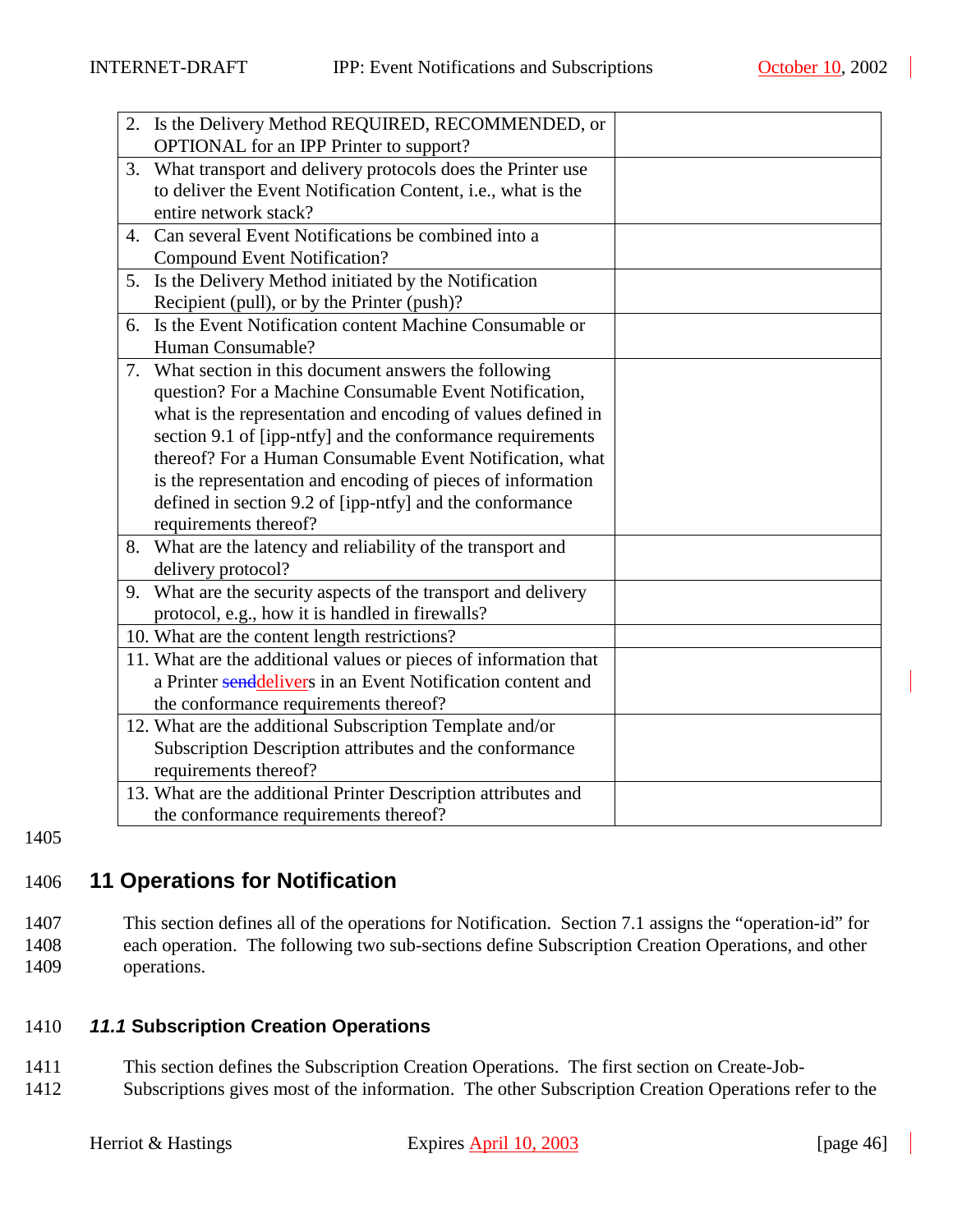- <span id="page-46-0"></span>1413 section on Create-Job-Subscriptions, even though the Create-Job-Subscriptions operation is the only 1414 OPTIONAL operation in this document (see section [12\)](#page-63-0).
- 1415 A Printer MUST support Create-Printer-Subscriptions and the Subscription Template Attributes Group 1416 in Job Creation operations. It MAY support Create-Job-Subscriptions operations.

#### 1417 **11.1.1 Create-Job-Subscriptions Operation**

- 1418 The operation creates one or more Per-Job Subscription Objects. The client supplies one or more 1419 Subscription Template Attributes Groups each containing one or more of Subscription Template 1420 Attributes (defined in section [5.3\)](#page-18-0).
- 1421 Except for errors, the Printer MUST create exactly one Per-Job Subscription Object from each 1422 Subscription Template Attributes Group in the request, even if the newly created Subscription Object 1423 would have identical behavior to some existing Subscription Object. The Printer MUST associate each 1424 newly created Per-Job Subscription Object with the target Job, which is specified by the "notify-job-id" 1425 operation attribute.
- 1426 The Printer MUST accept the request in any of the target job's 'not-completed' states, i.e., 'pending', 1427 'pending-held', 'processing', or 'processing-stopped'. The Printer MUST NOT change the job's "job-1428 state" attribute because of this operation. If the target job is in any of the 'completed' states, i.e., 1429 'completed', 'canceled', or 'aborted, then the Printer MUST reject the request and return the 'client-1430 error-not-possible' status code; the response MUST NOT contain any Subscription Attribute Groups.
- 1431 Access Rights: To create Per-Job Subscription Objects, the authenticated user (see [RFC2911] section 1432 8.3) performing this operation MUST (1) be the job owner, (2) have Operator or Administrator access 1433 rights for this Printer (see [RFC2911] sections 1 and 8.5), or (3) be otherwise authorized by the 1434 Printer's administrator-configured security policy to create Per-Job Subscription Objects for the target 1435 job. Otherwise the Printer MUST reject the operation and return: the 'client-error-forbidden', 'client-1436 error-not-authenticated', or 'client-error-not-authorized' status code as appropriate.
- 1437 **11.1.1.1 Create-Job-Subscriptions Request**
- 1438 The following groups of attributes are part of the Create-Job-Subscriptions Request:
- 1439 Group 1: Operation Attributes
- 1440 Natural Language and Character Set: 1441 The "attributes-charset" and "attributes-natural-language" attributes as described in 1442 [RFC2911] section 3.1.4.1.
- 1443 1444 Target: 1445 The "printer-uri" attribute which defines the target for this operation as described in 1446 **[RFC2911]** section 3.1.5. 1447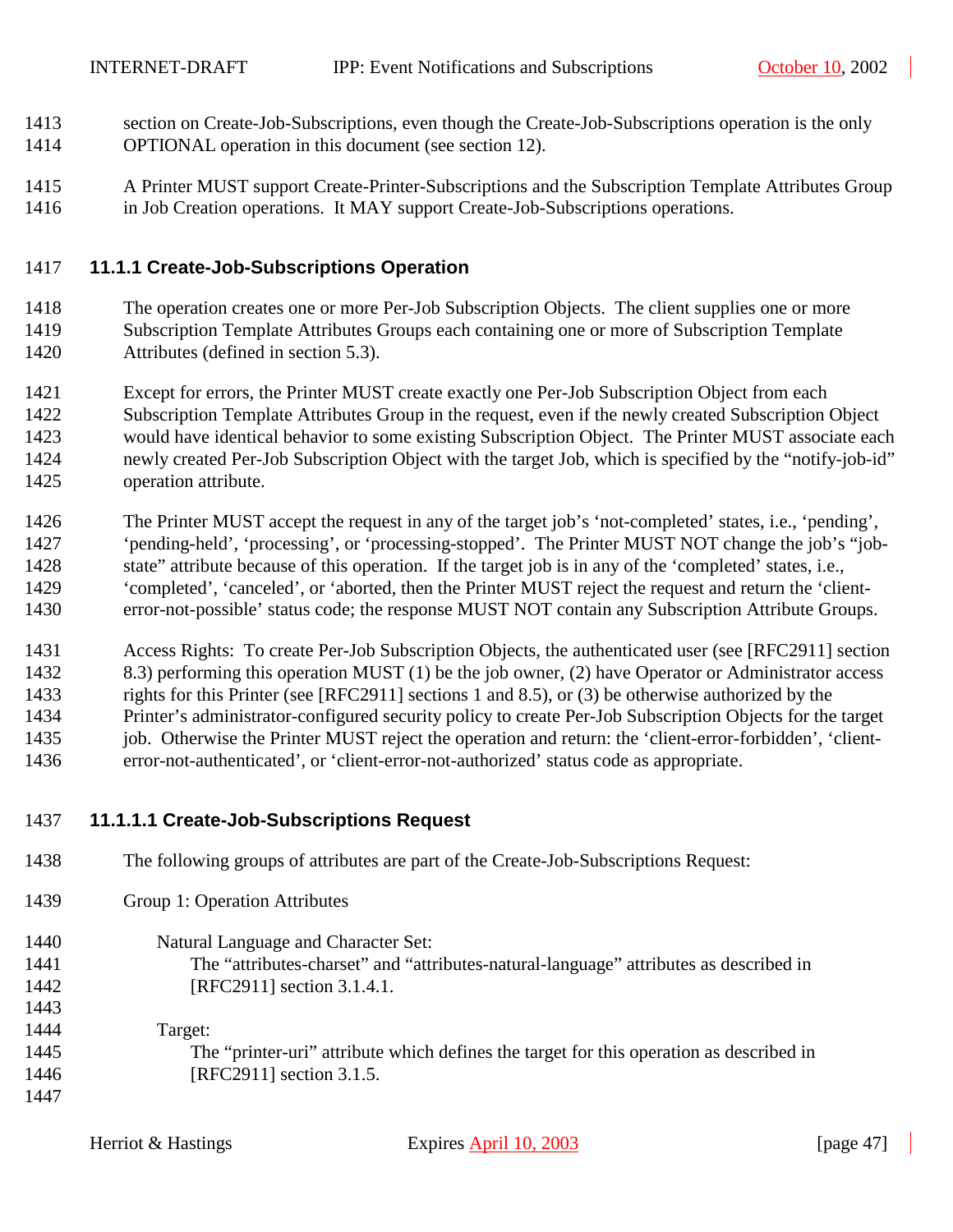<span id="page-47-0"></span>

| 1448 | <b>Requesting User Name:</b>                                                                     |
|------|--------------------------------------------------------------------------------------------------|
| 1449 | The "requesting-user-name" attribute SHOULD be supplied by the client as described in            |
| 1450 | [RFC2911] section 8.3.                                                                           |
| 1451 | 11.1.1.1.1 notify-job-id (integer $(1:MAX)$ )                                                    |
| 1452 | The client MUST supply this attribute and it MUST specify the Job object to associate the        |
| 1453 | Per-Job Subscription with. The value of "notify-job-id" MUST be the value of the "job-id" of     |
| 1454 | the associated Job object. If the client does not supply this attribute, the Printer MUST reject |
| 1455 | this request with a 'client-error-bad-request' status code.                                      |
| 1456 |                                                                                                  |
| 1457 | Group 2-N: Subscription Template Attributes                                                      |
| 1458 | For each occurrence of this group:                                                               |
| 1459 |                                                                                                  |
| 1460 | The client MUST supply one or more Subscription Template Attributes in any order. See            |
| 1461 | section 5.3 for a description of each such attribute. See section 5.2 for details on processing  |
| 1462 | these attributes.                                                                                |
| 1463 | 11.1.1.2 Create-Job-Subscriptions Response                                                       |
| 1464 | The Printer MUST return to the client the following sets of attributes as part of a Create-Job-  |
| 1465 | Subscriptions response:                                                                          |
| 1466 | Group 1: Operation Attributes                                                                    |
| 1467 | <b>Status Message:</b>                                                                           |
| 1468 | In addition to the REQUIRED status code returned in every response, the response                 |
| 1469 | OPTIONALLY includes a "status-message" (text(255)) and/or a "detailed-status-message"            |
| 1470 | (text(MAX)) operation attribute as described in [RFC2911] sections 13 and 3.1.6.                 |
| 1471 |                                                                                                  |
| 1472 | In this group, the Printer can return any status codes defined in [RFC2911] and section 12.      |
| 1473 | The following is a description of the important status codes:                                    |
| 1474 |                                                                                                  |
| 1475 | successful-ok: the Printer created all Subscription Objects requested (see [RFC2911]).           |
| 1476 | successful-ok-ignored-subscriptions: the Printer created some Subscription Objects               |
| 1477 | requested but some failed. The Subscription Attributes Groups with a "notify-status-             |
| 1478 | code" attribute are the ones that failed (see section 12.1).                                     |
| 1479 | client-error-ignored-all-subscriptions: the Printer created no Subscription Objects              |
| 1480 | requested and all failed. The Subscription Attributes Groups with a "notify-status-              |
| 1481 | code" attribute are the ones that failed (see section 12.2).                                     |
| 1482 | client-error-not-possible: For this operation and other Per-Job Subscription operations,         |
| 1483 | this error can occur because the specified Job has already completed (see [RFC2911],             |
| 1484 | whether or not the Job is retained in the Job Retention and/or Job History phases (see           |

1485 [RFC2911] section 4.3.7.1).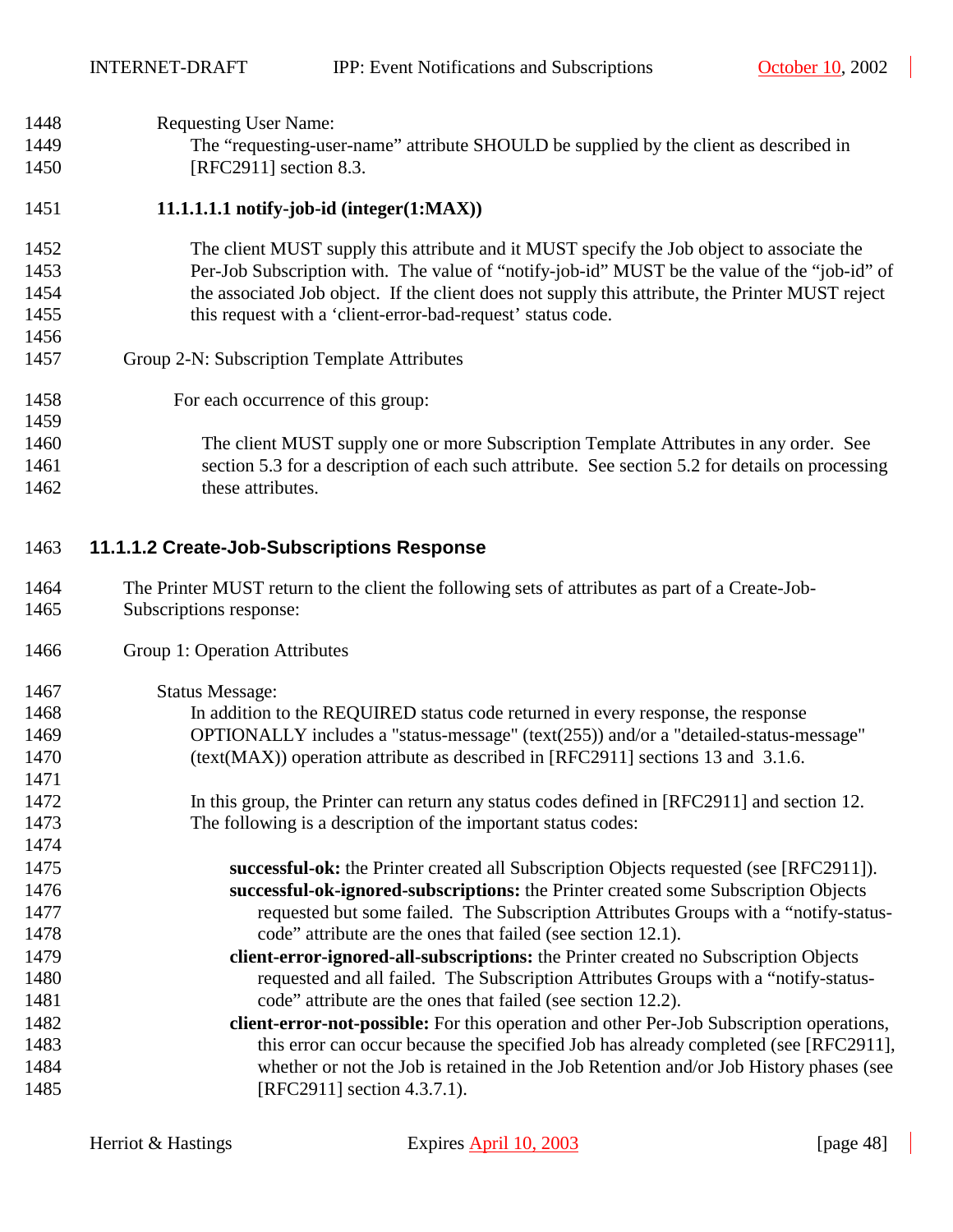<span id="page-48-0"></span>1486

| 1400 |                                                                                                  |
|------|--------------------------------------------------------------------------------------------------|
| 1487 | Natural Language and Character Set:                                                              |
| 1488 | The "attributes-charset" and "attributes-natural-language" attributes as described in            |
| 1489 | [RFC2911] section 3.1.4.2.                                                                       |
| 1490 |                                                                                                  |
| 1491 | Group 2: Unsupported Attributes                                                                  |
| 1492 | See [RFC2911] section 3.1.7 for details on returning Unsupported Attributes. This group          |
| 1493 | does not contain any unsupported Subscription Template Attributes; they are returned in the      |
| 1494 | Subscription Attributes Group (see below).                                                       |
| 1495 |                                                                                                  |
| 1496 | Group 3-N: Subscription Attributes                                                               |
| 1497 | These groups MUST be returned unless the Printer is unable to interpret the entire request,      |
| 1498 | e.g., the "status-code" parameter returned in Group 1 has the value: 'client-error-bad-request'. |
| 1499 |                                                                                                  |
| 1500 | "notify-status-code" (type2 enum):                                                               |
| 1501 | Indicates the status of this subscription (see section 13 for the status code definitions).      |
| 1502 | Section 5.2 defines when this attribute MUST be present in this group.                           |
| 1503 |                                                                                                  |
| 1504 | See section 5.2 for details on the contents of each occurrence of this group.                    |
| 1505 |                                                                                                  |
| 1506 | 11.1.2 Create-Printer-Subscriptions operation                                                    |
|      |                                                                                                  |

- 1507 The operation is identical to Create-Job-Subscriptions with exceptions noted in this section.
- 1508 The operation creates Per-Printer Subscription Objects instead of Per-Job Subscription Objects, and 1509 associates each newly created Per-Printer Subscription Object with the Printer specified by the 1510 operation target rather than with a specific Job.
- 1511 The Printer MUST accept the request in any of its states, i.e., 'idle', 'processing', or 'stopped'. The 1512 Printer MUST NOT change its "printer-state" attribute because of this operation.
- 1513 Access Rights: To create Per-Printer Subscription Objects, the authenticated user (see [RFC2911]
- 1514 section 8.3) performing this operation MUST have (1) Operator or Administrator access rights for this
- 1515 Printer (see [RFC2911] sections 1 and 8.5), or (2) be otherwise authorized by the Printer's
- 1516 administrator-configured security policy to create Per-Printer Subscription Objects for this Printer.
- 1517 Otherwise, the Printer MUST reject the operation and return: the 'client-error-forbidden', 'client-error-
- 1518 not-authenticated', or 'client-error-not-authorized' status code as appropriate.

#### 1519 **11.1.2.1 Create-Printer-Subscriptions Request**

1520 The groups are identical to the Create-Job-Subscriptions (see section [11.1.1.1\)](#page-46-0) except that the 1521 Operation Attributes group MUST NOT contain the "notify-job-id" attribute. If the client does supply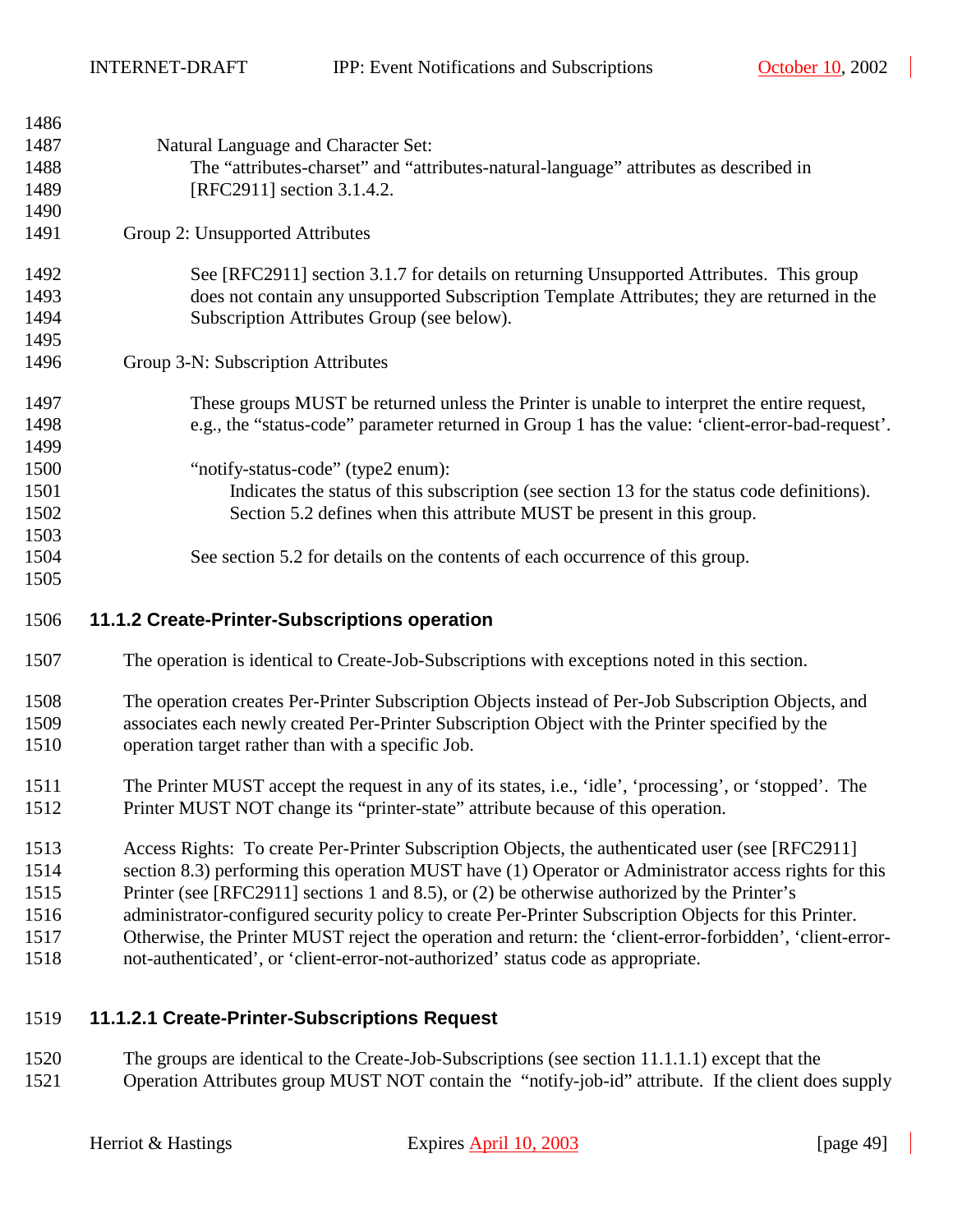<span id="page-49-0"></span>1522 the "notify-job-id" attribute, then the Printer MUST treat it as any other unsupported Operation 1523 attribute and MUST return it in the Unsupported Attributes group.

#### 1524 **11.1.2.2 Create-Printer-Subscriptions Response**

1525 The groups are identical to the Create-Job-Subscriptions (see section [11.1.1.2\)](#page-47-0).

#### 1526 **11.1.3 Job Creation Operations – Extensions for Notification**

- 1527 This document extends the Job Creation operations (see section [3.2\)](#page-10-0) to create Subscription Objects as a 1528 part of the operation.
- 1529 The Job Creation operations are identical to Create-Job-Subscriptions operation with exceptions noted 1530 in this section.

1531 Unlike the Create-Job-Subscriptions operation, a Job Creation operation associates the newly created 1532 Subscription Objects with the Job object created by this operation. The operation succeeds if and only 1533 if the Job creation succeeds. If the Printer does not create some or all of the requested Subscription 1534 Objects, the Printer MUST return a 'successful-ok-ignored-subscriptions' status-code instead of a 1535 'successful-ok' status-code, but the Printer MUST NOT reject the operation because of a failure to 1536 create Subscription Objects.

- 1537 If the Job Creation operation includes a Job Template group, the client MUST supply it after the 1538 Operation Attributes group and before the first Subscription Template Attributes Group.
- 1539 If a Printer does not support this Notification specification, then it MUST treat the Subscription
- 1540 Attributes Group like an unknown group and ignore it (see [RFC2911] section 5.2.2). Because the 1541 Printer ignores the Subscription Attributes Group, it doesn't return them in the response either, thus 1542 indicating to the client that the Printer doesn't support Notification.
- 1543 After completion of a successful Job Creation operation, the Printer generates a 'job-created' event (see 1544 section [5.3.3.4.3\)](#page-23-0).
- 1545 Access Rights: To create Per-Job Subscription Objects, the authenticated user (see [RFC2911] section 1546 8.3) performing this operation MUST either have permission to create Jobs on the Printer or have
- 1547 Operator or Administrator access rights for this Printer (see [RFC2911] sections 1 and 8.5). Otherwise
- 1548 the Printer MUST reject the operation and return: the 'client-error-forbidden', 'client-error-not-
- 1549 authenticated', or 'client-error-not-authorized' status code as appropriate.

#### 1550 **11.1.3.1 Job Creation Request**

1551 The groups for this operation are sufficiently different from the Create-Job-Subscriptions operation that 1552 they are all presented here. The following groups of attributes are supplied as part of a Job Creation 1553 Request: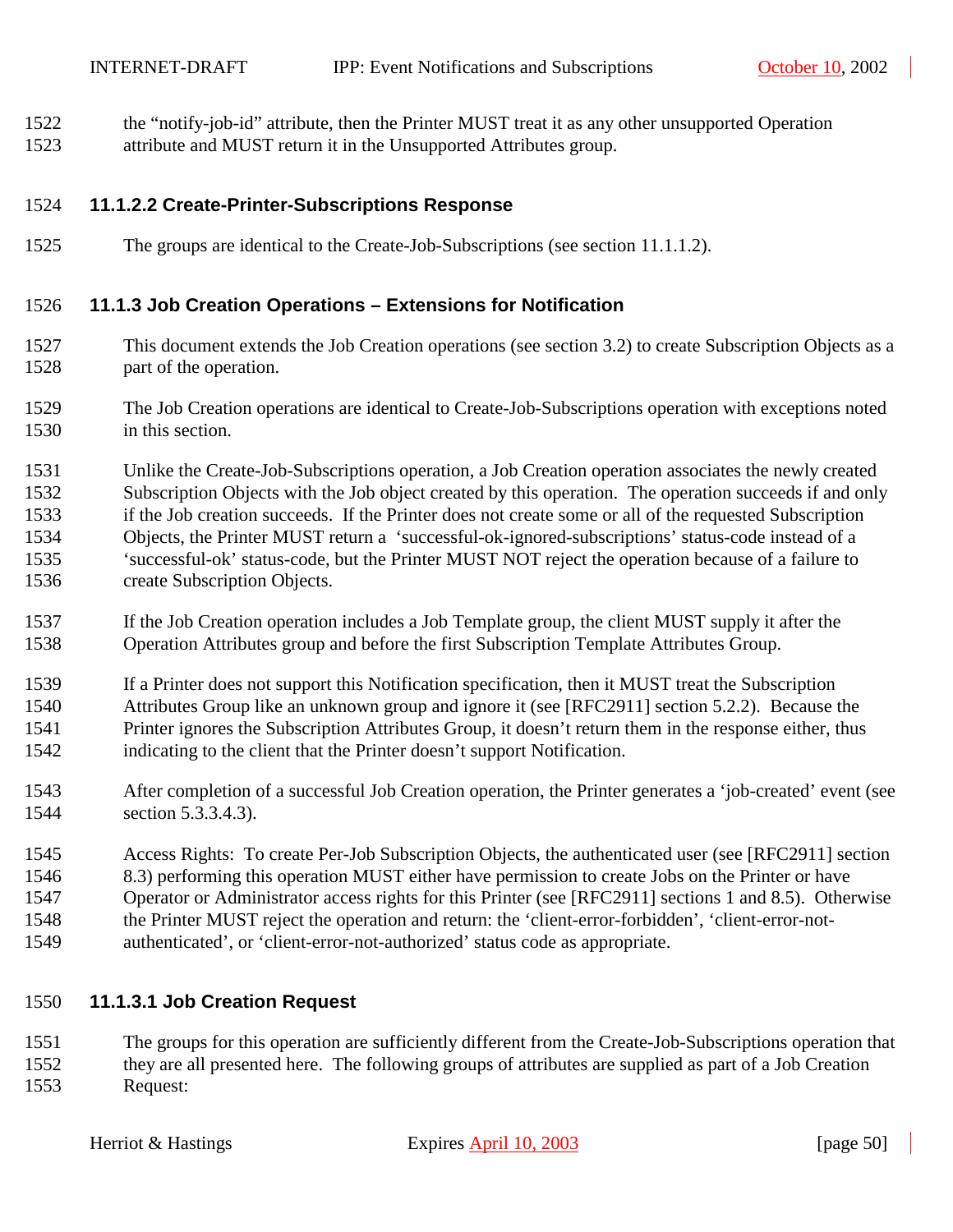| 1554         | Group 1: Operation Attributes                                                                                                                                                 |
|--------------|-------------------------------------------------------------------------------------------------------------------------------------------------------------------------------|
| 1555<br>1556 | Same as defined in [RFC2911] for Print-Job, Print-URI, and Create-Job requests.                                                                                               |
| 1557         | Group 2: Job Template Attributes                                                                                                                                              |
| 1558<br>1559 | The client OPTIONALLY supplies a set of Job Template attributes as defined in [RFC2911]<br>section 4.2.                                                                       |
| 1560         |                                                                                                                                                                               |
| 1561         | Group 3 to N: Subscription Template Attributes                                                                                                                                |
| 1562<br>1563 | The same as Group 2-N in Create-Job-Subscriptions. See section 11.1.1.1.<br>Group N+1: Document Content (Print-Job only)                                                      |
|              |                                                                                                                                                                               |
| 1564         | The client MUST supply the document data to be processed.                                                                                                                     |
| 1565         |                                                                                                                                                                               |
| 1566         | 11.1.3.2 Job Creation Response                                                                                                                                                |
| 1567         | The Printer MUST return to the client the following sets of attributes as part of a Print-Job, Print-URI,                                                                     |
| 1568         | and Create-Job Response:                                                                                                                                                      |
| 1569         | Group 1: Operation Attributes                                                                                                                                                 |
| 1570         | <b>Status Message:</b>                                                                                                                                                        |
| 1571         |                                                                                                                                                                               |
| 1572         | As defined in [RFC2911] for Print-Job, Print-URI, and Create-Job requests.                                                                                                    |
| 1573         |                                                                                                                                                                               |
| 1574         | In this group, the Printer can return any status codes defined in [RFC2911] and section 12.                                                                                   |
| 1575         | The following is a description of the important status codes:                                                                                                                 |
| 1576         |                                                                                                                                                                               |
| 1577         | successful-ok: the Printer created the Job and all Subscription Objects requested (see                                                                                        |
| 1578         | [RFC2911].                                                                                                                                                                    |
| 1579         | successful-ok-ignored-subscriptions: the Printer created the Job and not all of the                                                                                           |
| 1580         | Subscription Objects requested (see section 12.1). This status-code hides                                                                                                     |
| 1581<br>1582 | 'successful-ok-xxx' status-codes that could reveal problems in Job creation. The                                                                                              |
| 1583         | Printer MUST NOT return the 'client-error-ignored-all-subscriptions' status code for<br>Job Creation operations because the Printer returns an error status-code only when it |
| 1584         | fails to create a Job.                                                                                                                                                        |
| 1585         |                                                                                                                                                                               |
|              |                                                                                                                                                                               |
| 1586<br>1587 | Natural Language and Character Set:                                                                                                                                           |
|              | The "attributes-charset" and "attributes-natural-language" attributes as described in                                                                                         |
| 1588         | [RFC2911] section 3.1.4.2.                                                                                                                                                    |
| 1589         |                                                                                                                                                                               |
| 1590         | Group 2: Unsupported Attributes                                                                                                                                               |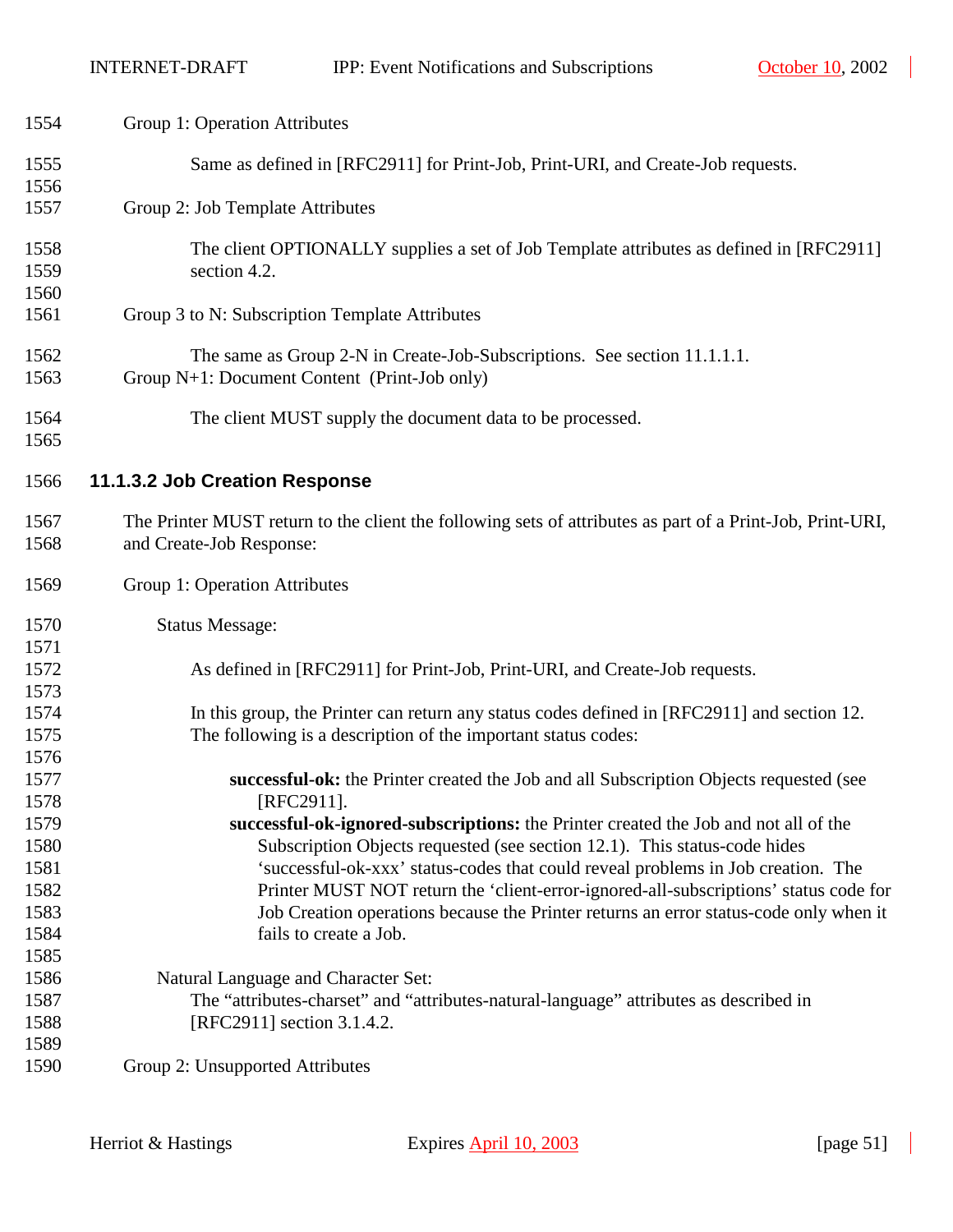| 1591 | See [RFC2911] section 3.1.7 for details on returning Unsupported Attributes. This group          |
|------|--------------------------------------------------------------------------------------------------|
| 1592 | does not contain any unsupported Subscription Template Attributes; they are returned in the      |
| 1593 | Subscription Attributes Group (see below).                                                       |
| 1594 |                                                                                                  |
| 1595 | Group 3: Job Object Attributes                                                                   |
| 1596 | The "job-id" of the Job Object just created, etc., as defined in [RFC2911] for Print-Job, Print- |
| 1597 | URI, and Create-Job requests.                                                                    |
| 1598 |                                                                                                  |
| 1599 | Group 4 to N: Subscription Attributes                                                            |
| 1600 | These groups MUST be returned if and only if the client supplied Subscription Template           |
| 1601 | Attributes and the operation was accepted.                                                       |
| 1602 | See section 5.2 for details on the contents of each occurrence of this group.                    |
| 1603 |                                                                                                  |
|      |                                                                                                  |

#### 1604 **11.2 Other Operations**

1605 This section defines other operations on Subscription objects.

#### 1606 **11.2.1 Restart-Job Operation – Extensions for Notification**

1607 The Restart-Job operation [RFC2911] is neither a Job Creation operation nor a Subscription Creation 1608 operation (see section [3.2\)](#page-10-0). For the Restart-Job operation, the client MUST NOT supply any Job 1609 Subscription Attributes Groups. The Printer MUST treat any supplied Job Subscription Attributes as 1610 unsupported attributes.

1611 For this operation, the Printer does not return a job-id or any Subscription Attributes groups because

1612 the Printer reuses the existing Job object with the same job-id and the existing Per-Job Subscription

- 1613 Objects with the same subscription-ids. However, after successful completion of this operation, the
- 1614 Printer generates a 'job-created' event (see section [5.3.3.4.3\)](#page-23-0).

#### 1615 **11.2.2 Validate-Job Operation – Extensions for Notification**

- 1616 A client can test whether one or more Subscription Objects could be created using the Validate-Job 1617 operation. The client supplies one or more Subscription Template Attributes Groups (defined in 1618 section [5.3\)](#page-18-0), just as in a Job Creation request.
- 1619 A Printer MUST support this extension to this operation.
- 1620 The Printer MUST accept requests that are identical to the Job Creation request defined in section 1621 [11.1.3.1,](#page-49-0) except that the request MUST NOT contain document data.
- 1622 The Printer MUST return the same groups and attributes as the Print-Job operation (section [11.1.3.1\)](#page-49-0) 1623 with the following exceptions. The Printer MUST NOT return a Job Object Attributes Group because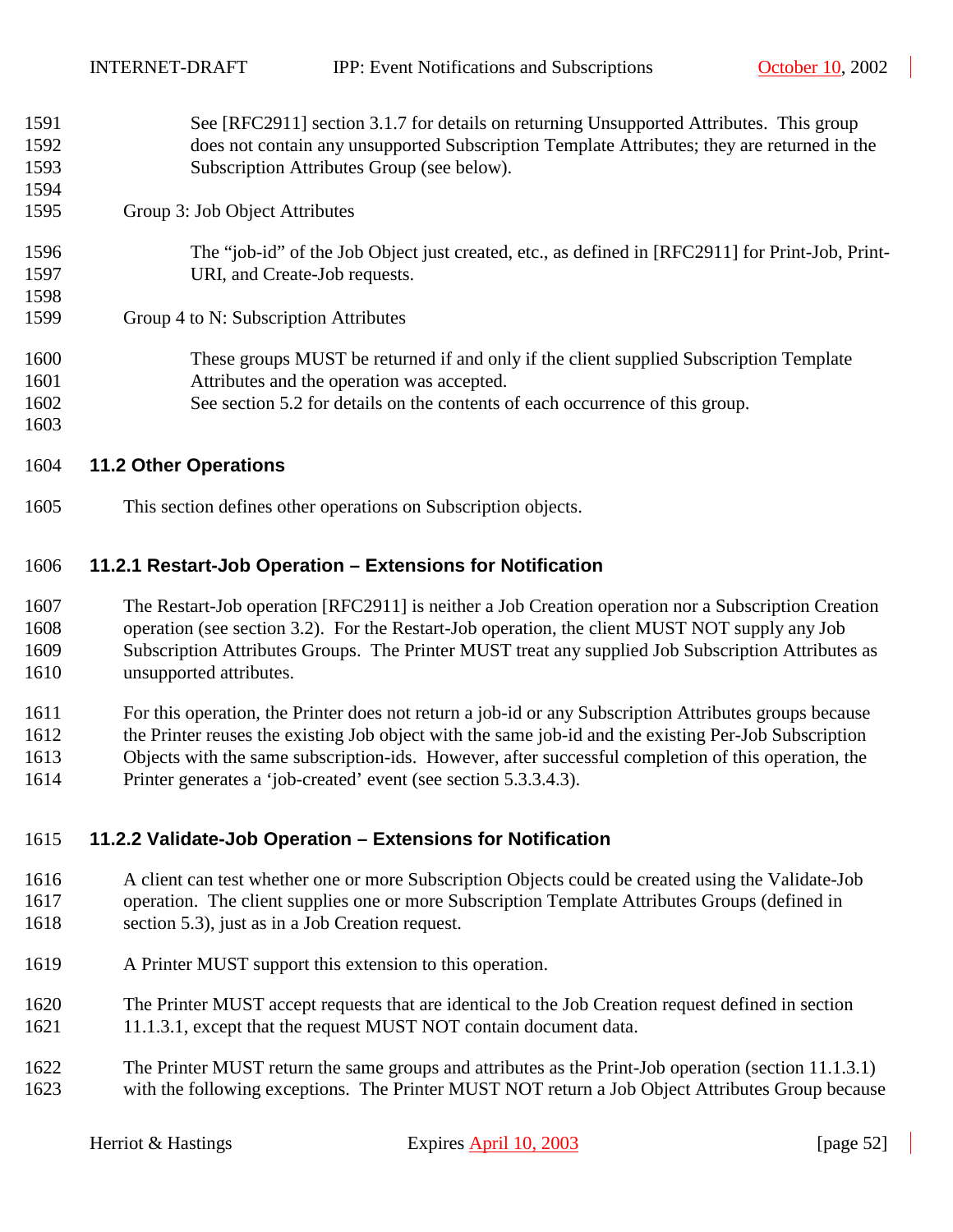- <span id="page-52-0"></span>1624 no Job is created. The Printer MUST NOT return the "notify-subscription-id" attribute in any 1625 Subscription Attribute Group because no Subscription Object is created.
- 1626 If the Printer would succeed in creating a Subscription Object, the corresponding Subscription 1627 Attributes Group either has no 'status-code' attribute or a 'status-code' attribute with a value of 1628 'successful-ok-too-many-events' or 'successful-ok-ignored-or-substituted-attributes' (see sections [5.2](#page-15-0)  1629 and [13\)](#page-62-0). The status-codes have the same meaning as in Job Creation except the results state what
- 1630 "would happen".
- 1631 The Printer MUST validate Subscription Template Attributes Groups in the same manner as the Job 1632 Creation operations.

#### 1633 **11.2.3 Get-Printer-Attributes – Extensions for Notification**

- 1634 This operation is extended so that it returns Printer attributes defined in this document.
- 1635 A Printer MUST support this extension to this operation.
- 1636 In addition to the requirements of [RFC2911] section 3.2.5, a Printer MUST support the following 1637 additional values for the "requested-attributes" Operation attribute in this operation and return such 1638 attributes in the Printer Object Attributes group of its response.
- 1639 1. **Subscription Template Attributes:** Each supported attribute in column 2 of [Table 1.](#page-19-0)
- 1640 2. **New Printer Description Attributes:** Each supported attribute in section [6.](#page-34-0)
- 1641 3. **New Group Name:** The 'subscription-template' group name, which names all supported 1642 Subscription Template Attribute in column 2 of [Table 1.](#page-19-0) This group name is also used in the 1643 Get-Subscription-Attributes and Get-Subscriptions operation with an analogous meaning.
- 1644 4. **Extended Group Name:** The 'all' group name, which names all Printer attributes according to 1645 [RFC2911] section 3.2.5. In this extension 'all' names all attributes specified in [RFC2911] 1646 plus those named in items 1 and 2 of this list.

#### 1647 **11.2.4 Get-Subscription-Attributes operation**

- 1648 This operation allows a client to request the values of the attributes of a Subscription Object.
- 1649 A Printer MUST support this operation.
- 1650 This operation is almost identical to the Get-Job-Attributes operation (see [RFC2911] section 3.3.4).
- 1651 The only differences are that the operation is directed at a Subscription Object rather than a Job object,
- 1652 and the returned attribute group contains Subscription Object attributes rather than Job object 1653 attributes.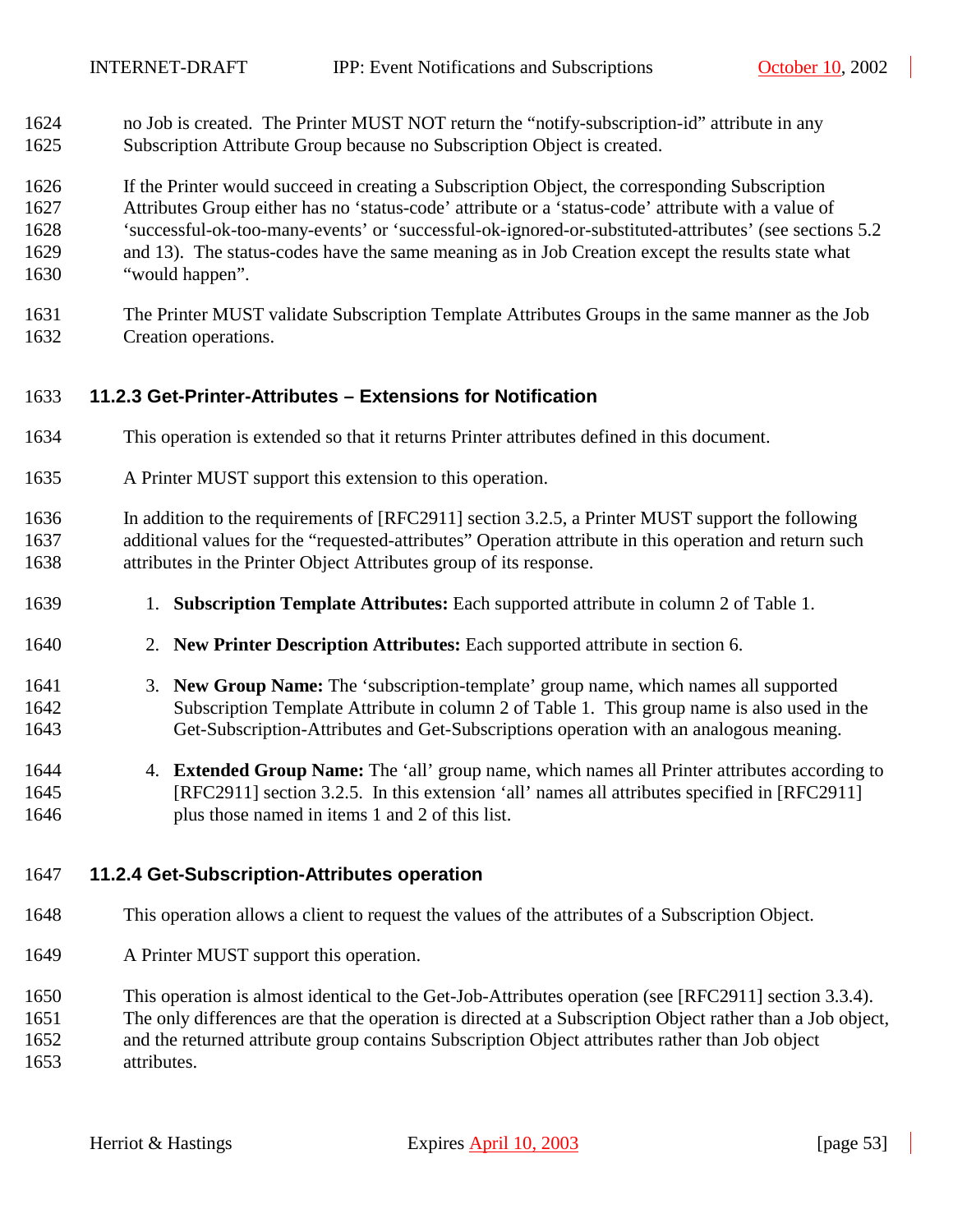<span id="page-53-0"></span>

| 1654 | Access Rights: The authenticated user (see [RFC2911] section 8.3) performing this operation MUST         |
|------|----------------------------------------------------------------------------------------------------------|
| 1655 | (1) be the Subscription Object owner, (2) have Operator or Administrator access rights for this Printer  |
| 1656 | (see [RFC2911] sections 1 and 8.5), or (3) be otherwise authorized by the Printer's administrator-       |
| 1657 | configured security policy to query the Subscription Object for the target job. Otherwise the Printer    |
| 1658 | MUST reject the operation and return: the 'client-error-forbidden', 'client-error-not-authenticated', or |
| 1659 | 'client-error-not-authorized' status code as appropriate. Furthermore, the Printer's security policy     |
| 1660 | MAY limit which attributes are returned, in a manner similar to the Get-Job-Attributes operation (see    |
| 1661 | [RFC2911] end of section 3.3.4.2).                                                                       |

### 1662 **11.2.4.1 Get-Subscription-Attributes Request**

| 1663 | The following groups of attributes are part of the Get-Subscription-Attributes request:            |
|------|----------------------------------------------------------------------------------------------------|
| 1664 | Group 1: Operation Attributes                                                                      |
| 1665 | Natural Language and Character Set:                                                                |
| 1666 | The "attributes-charset" and "attributes-natural-language" attributes as described in section      |
| 1667 | [RFC2911] 3.1.4.1.                                                                                 |
| 1668 |                                                                                                    |
| 1669 | Target:                                                                                            |
| 1670 | The "printer-uri" attribute which defines the target for this operation as described in            |
| 1671 | [RFC2911] section 3.1.5.                                                                           |
| 1672 |                                                                                                    |
| 1673 | <b>Requesting User Name:</b>                                                                       |
| 1674 | The "requesting-user-name" attribute SHOULD be supplied by the client as described in              |
| 1675 | [RFC2911] section 8.3.                                                                             |
| 1676 | 11.2.4.1.1 "notify-subscription-id" (integer (1:MAX))                                              |
| 1677 | The client MUST supply this attribute. The Printer MUST support this attribute. This               |
| 1678 | attribute specifies the Subscription Object from which the client is requesting attributes. If the |
| 1679 | client omits this attribute, the Printer MUST reject this request with the 'client-error-bad-      |
| 1680 | request' status code.                                                                              |
| 1681 | 11.2.4.1.2 "requested-attributes" (1setOf keyword)                                                 |
| 1682 | The client OPTIONALLY supplies this attribute. The Printer MUST support this attribute.            |
| 1683 | This attribute specifies the attributes of the specified Subscription Object that the Printer      |
| 1684 | MUST return in the response. Each value of this attribute is either an attribute name (defined     |
| 1685 | in sections 5.3 and 5.4) or an attribute group name. The attribute group names are:                |
| 1686 |                                                                                                    |
| 1687 | - 'subscription-template': all attributes that are both defined in section 5.3 and present on      |
| 1688 | the specified Subscription Object (column 1 of Table 1).                                           |
| 1689 | - 'subscription-description': all attributes that are both defined in section 5.4 and present      |
| 1690 | on the specified Subscription Object (Table 2).                                                    |
| 1691 | - 'all': all attributes that are present on the specified Subscription Object.                     |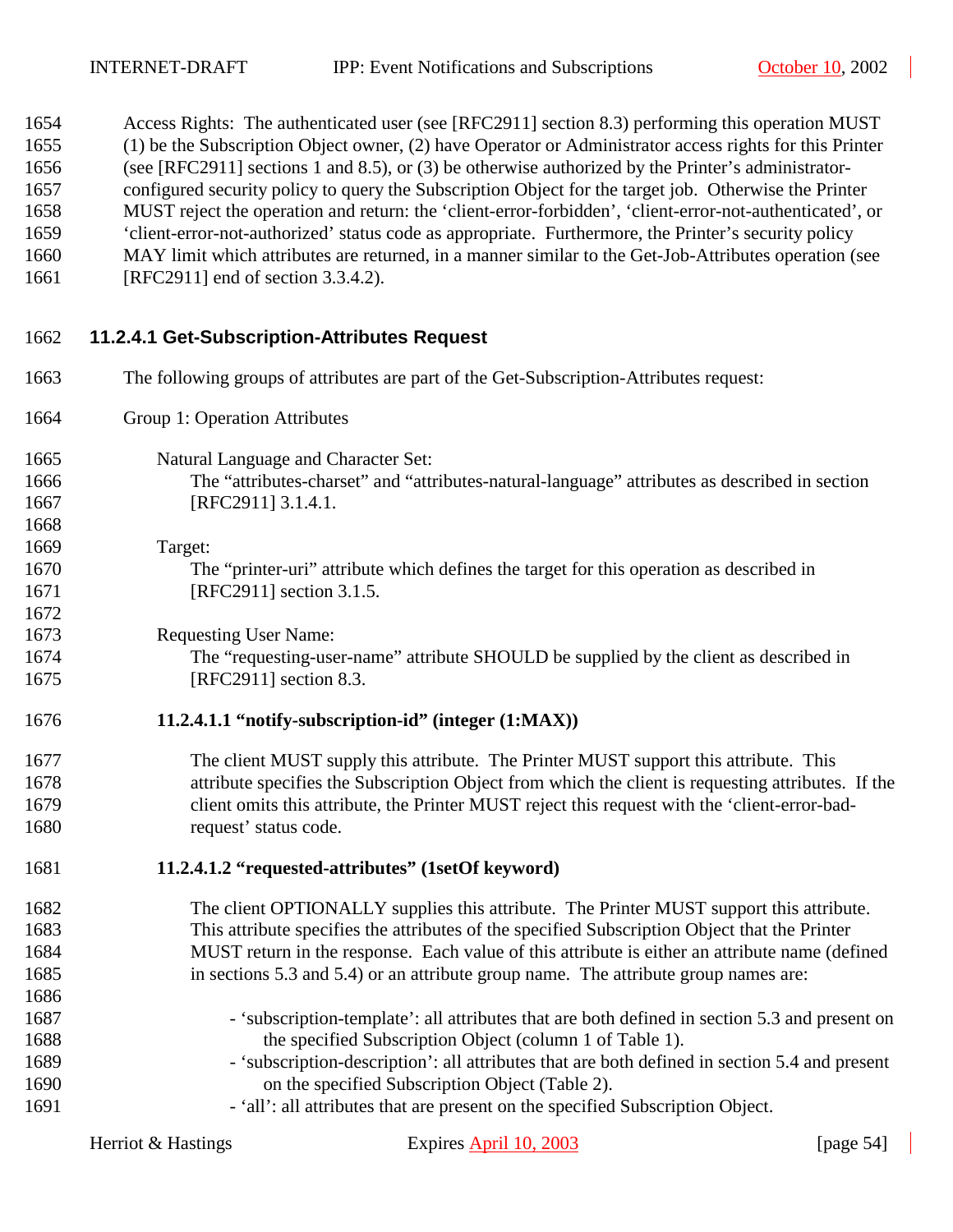$\overline{\phantom{a}}$ 

<span id="page-54-0"></span>

| 1692 |                                                                                                           |
|------|-----------------------------------------------------------------------------------------------------------|
| 1693 | A Printer MUST support all these group names.                                                             |
|      |                                                                                                           |
| 1694 | If the client omits this attribute, the Printer MUST respond as if this attribute had been                |
| 1695 | supplied with a value of 'all'.                                                                           |
| 1696 |                                                                                                           |
| 1697 | 11.2.4.2 Get-Subscription-Attributes Response                                                             |
| 1698 | The Printer returns the following sets of attributes as part of the Get-Subscription-Attributes Response: |
| 1699 | Group 1: Operation Attributes                                                                             |
| 1700 | <b>Status Message:</b>                                                                                    |
| 1701 | Same as [RFC2911].                                                                                        |
| 1702 |                                                                                                           |
| 1703 | Natural Language and Character Set:                                                                       |
| 1704 | The "attributes-charset" and "attributes-natural-language" attributes as described in                     |
| 1705 | [RFC2911] section 3.1.4.2. The "attributes-natural-language" MAY be the natural language                  |
| 1706 | of the Subscription Object, rather than the one requested.                                                |
| 1707 |                                                                                                           |
| 1708 | Group 2: Unsupported Attributes                                                                           |
| 1709 | See [RFC2911] section 3.1.7 and section 3.2.5.2 for details on returning Unsupported                      |
| 1710 | Attributes.                                                                                               |
| 1711 |                                                                                                           |
| 1712 | The response NEED NOT contain the "requested-attributes" operation attribute with any                     |
| 1713 | supplied keyword values that were requested by the client but are not supported by the IPP                |
| 1714 | object. If the Printer object does return unsupported attributes referenced in the "requested-            |
| 1715 | attributes" operation attribute, the values of the "requested-attributes" attribute returned              |
| 1716 | MUST include only the unsupported keywords that were requested by the client. If the client               |
| 1717 | had requested a group name, such as 'all', the resulting unsupported attributes returned MUST             |
| 1718 | NOT include attribute keyword names described in the standard but not supported by the                    |
| 1719 | implementation.                                                                                           |
| 1720 |                                                                                                           |
| 1721 | Group 3: Subscription Attributes                                                                          |
| 1722 | This group contains a set of attributes with their current values. Each attribute returned in this        |
| 1723 | group:                                                                                                    |
| 1724 |                                                                                                           |
| 1725 | MUST be specified by the "requested-attributes" attribute in the request, AND<br>a)                       |
| 1726 | MUST be present on the specified Subscription Object AND<br>b)                                            |
| 1727 | MUST NOT be restricted by the security policy in force. For example, a Printer MAY<br>C)                  |
| 1728 | prohibit a client who is not the creator of a Subscription Object from seeing some or all                 |
| 1729 | of its attributes. See [RFC2911] end of section 3.3.4.2 and section 8.                                    |
|      |                                                                                                           |

 $\blacksquare$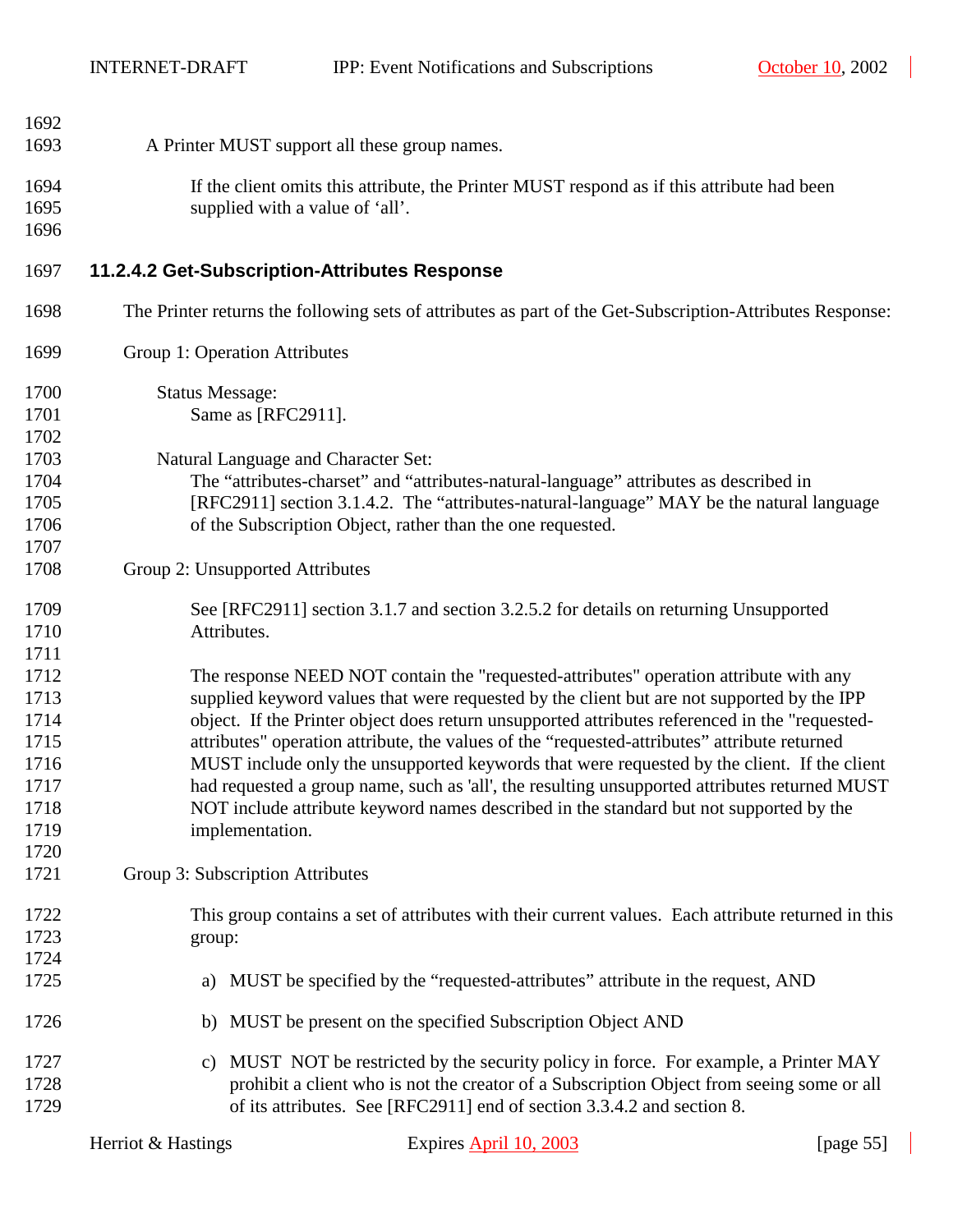- <span id="page-55-0"></span>1730 The Printer can return the attributes of the Subscription Object in any order. The client 1731 MUST accept the attributes in any order.
- 1732

#### 1733 **11.2.5 Get-Subscriptions operation**

- 1734 This operation allows a client to retrieve the values of attributes of all Subscription Objects belonging 1735 to a Job or Printer.
- 1736 A Printer MUST supported this operation.
- 1737 This operation is similar to the Get-Subscription-Attributes operation, except that this Get-1738 Subscriptions operation returns attributes from possibly more than one object.
- 1739 This operation is similar to the Get-Jobs operation (see [RFC2911] section 3.2.6), except that the 1740 operation returns Subscription Objects rather than Job objects.
- 1741 Access Rights: To query Per-Job Subscription Objects of the specified job (client supplied the "notify-1742 job-id" operation attribute - see section [11.2.5.1.1\)](#page-56-0), the authenticated user (see [RFC2911] section 8.3) 1743 performing this operation MUST (1) be the Subscription Object owner, (2) have Operator or 1744 Administrator access rights for this Printer (see [RFC2911] sections 1 and 8.5), or (3) be otherwise 1745 authorized by the Printer's administrator-configured security policy to query the Subscription Object 1746 for the target job. To query Per-Printer Subscription Objects of the Printer (client omits the "notify-1747 job-id" operation attribute - see section [11.2.5.1.1\)](#page-56-0), the authenticated user (see [RFC2911] section 8.3) 1748 performing this operation MUST (1) have Operator or Administrator access rights for this Printer (see 1749 [RFC2911] sections 1 and 8.5), or (2) be otherwise authorized by the Printer's administrator-1750 configured security policy to query Per-Printer Subscription Objects for the target Printer. Otherwise 1751 the Printer MUST reject the operation and return: the 'client-error-forbidden', 'client-error-not-1752 authenticated', or 'client-error-not-authorized' status code as appropriate. Furthermore, the Printer's 1753 security policy MAY limit which attributes are returned, in a manner similar to the Get-Jobs and Get-1754 Printer-Attributes operations (see [RFC2911] end of sections 3.2.6.2 and 3.2.5.2).
- 1755 **11.2.5.1 Get-Subscriptions Request**
- 1756 The following groups of attributes are part of the Get-Subscriptions request:
- 1757 Group 1: Operation Attributes
- 1758 Natural Language and Character Set: 1759 The "attributes-charset" and "attributes-natural-language" attributes as described in
- 1760 [RFC2911] section 3.1.4.1.
- 1761 1762 Target: 1763 The "printer-uri" attribute which defines the target for this operation as described in 1764 [RFC2911] section 3.1.5.
	-

1765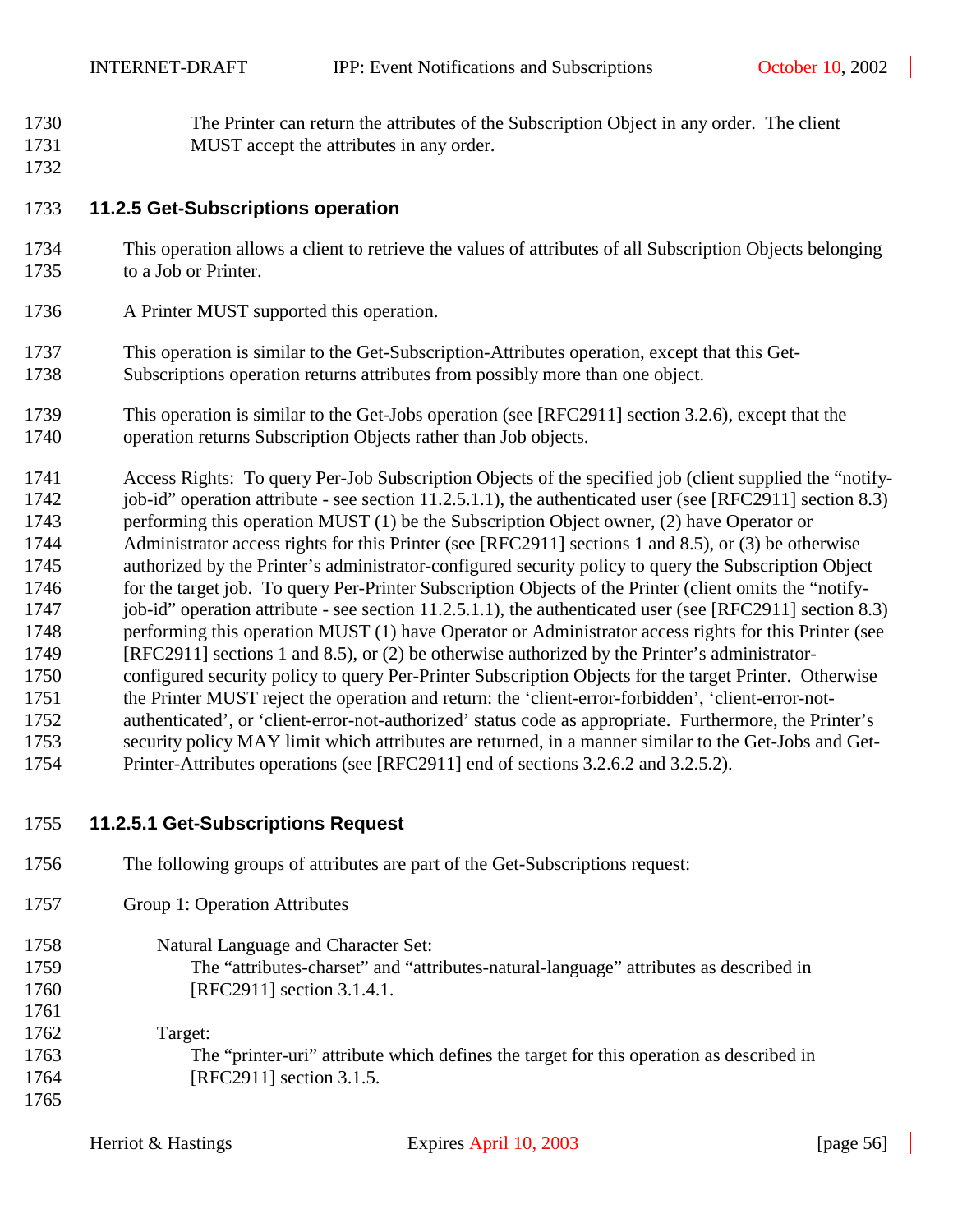#### <span id="page-56-0"></span>1766 Requesting User Name:

1767 The "requesting-user-name" attribute SHOULD be supplied by the client as described in 1768 [RFC2911] section 8.3.

#### 1769 **11.2.5.1.1 "notify-job-id" (integer(1:MAX))**

1770 If the client specifies this attribute, the Printer returns the specified attributes of all Per-Job 1771 Subscription Objects associated with the Job whose "job-id" attribute value equals the value 1772 of this attribute. If the client does not specify this attribute, the Printer returns the specified 1773 attributes of all Per-Printer Subscription Objects. Note: there is no way to get all Per-Job 1774 Subscriptions known to the Printer in a single operation. A Get-Jobs operation followed by a 1775 Get-Subscriptions operation for each Job will return all Per-Job Subscriptions.

#### 1776 **11.2.5.1.2 "limit" (integer(1:MAX))**

1777 The client OPTIONALLY supplies this attribute. The Printer MUST support this attribute. It 1778 is an integer value that determines the maximum number of Subscription Objects that a client 1779 will receive from the Printer even if the "my-subscriptions" attribute constrains which 1780 Subscription Objects are returned. The limit is a "stateless limit" in that if the value supplied 1781 by the client is 'N', then only the first 'N' Subscription Objects are returned in the Get-1782 Subscriptions Response. There is no mechanism to allow for the next 'M' Subscription 1783 Objects after the first 'N' Subscription Objects. If the client does not supply this attribute, the 1784 Printer responds with all applicable Subscription Objects.

#### 1785 **11.2.5.1.3 "requested-attributes" (1setOf type2 keyword)**

#### 1786 The client OPTIONALLY supplies this attribute. The Printer MUST support this attribute. 1787 This attribute specifies the attributes of the specified Subscription Objects that the Printer 1788 MUST return in the response. Each value of this attribute is either an attribute name (defined 1789 in sections [5.3](#page-18-0) and [5.4\)](#page-30-0) or an attribute group name (defined in section [11.2.4.1\)](#page-53-0). If the client 1790 omits this attribute, the Printer MUST respond as if the client had supplied this attribute with 1791 the one value: 'notify-subscription-id'.

#### 1792 **11.2.5.1.4 "my-subscriptions" (boolean)**

- 1793 The client OPTIONALLY supplies this attribute. The Printer MUST support this attribute. If 1794 the value is 'false', the Printer MUST consider the Subscription Objects from all users as 1795 candidates. If the value is 'true', the Printer MUST return the Subscription Objects created by 1796 the requesting user of this request. If the client does not supply this attribute, the Printer 1797 MUST respond as if the client had supplied the attribute with a value of 'false'. The means 1798 for authenticating the requesting user and matching the Subscription Objects is similar to that 1799 for Jobs which is described in [RFC2911] section 8.
- 1800

#### 1801 **11.2.5.2 Get-Subscriptions Response**

1802 The Printer returns the following sets of attributes as part of the Get-Subscriptions Response: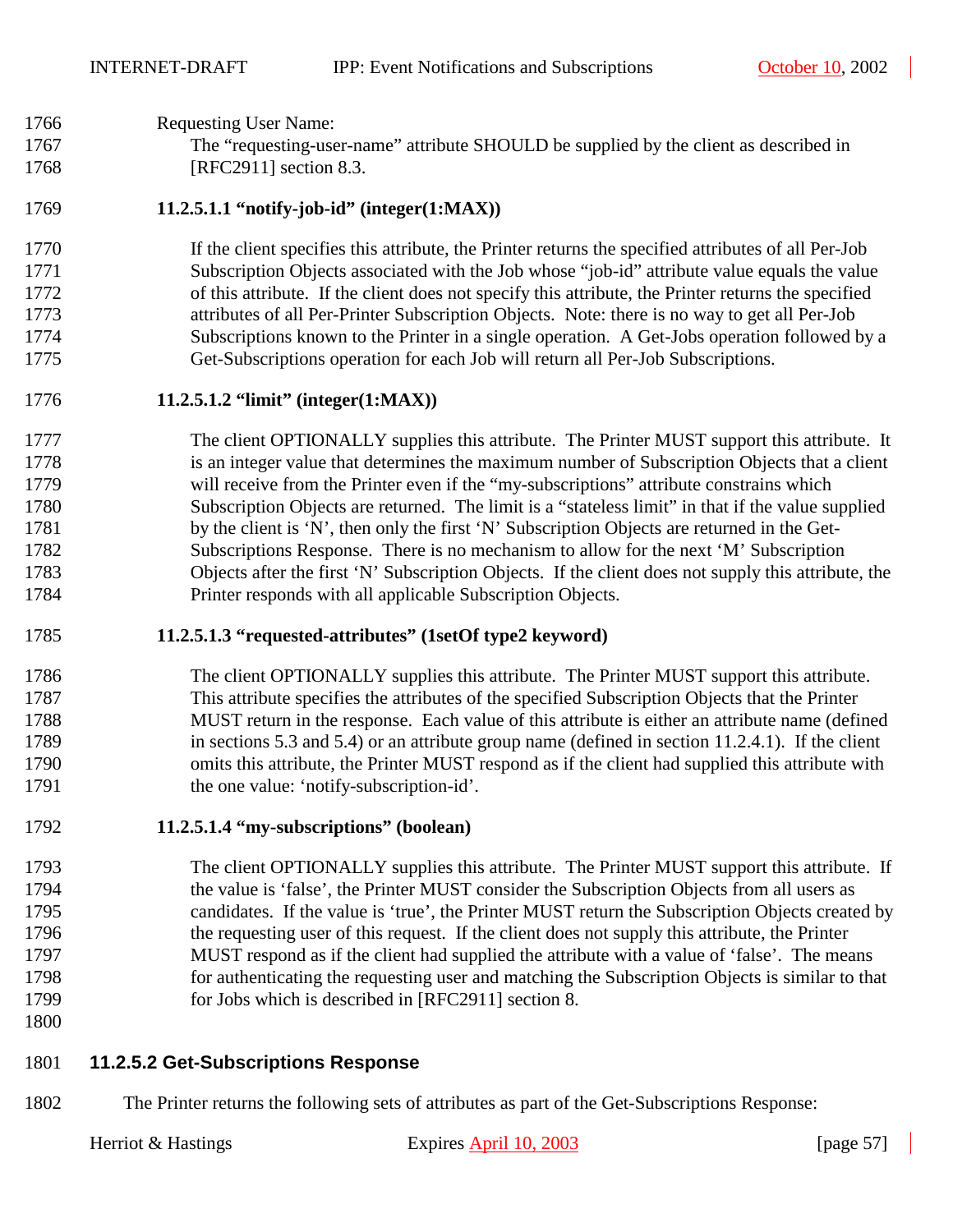<span id="page-57-0"></span>

| 1803                                 | Group 1: Operation Attributes                                                                                                                                                                                                                                                                                             |
|--------------------------------------|---------------------------------------------------------------------------------------------------------------------------------------------------------------------------------------------------------------------------------------------------------------------------------------------------------------------------|
| 1804<br>1805<br>1806                 | <b>Status Message:</b><br>Same as [RFC2911].                                                                                                                                                                                                                                                                              |
| 1807<br>1808<br>1809<br>1810         | Natural Language and Character Set:<br>The "attributes-charset" and "attributes-natural-language" attributes as described in<br>[RFC2911] section 3.1.4.2.                                                                                                                                                                |
| 1811                                 | Group 2: Unsupported Attributes                                                                                                                                                                                                                                                                                           |
| 1812<br>1813                         | Same as for Get-Subscription-Attributes.                                                                                                                                                                                                                                                                                  |
| 1814                                 | Groups 3 to N: Subscription Attributes                                                                                                                                                                                                                                                                                    |
| 1815<br>1816<br>1817                 | The Printer responds with one Subscription Attributes Group for each requested Subscription<br>Object (see the "notify-job-id" attribute in the Operation Attributes Group of this operation).                                                                                                                            |
| 1818<br>1819                         | The Printer returns Subscription Objects in any order.                                                                                                                                                                                                                                                                    |
| 1820<br>1821<br>1822<br>1823         | If the "limit" attribute is present in the Operation Attributes group of the request, the number<br>of Subscription Attributes Groups in the response MUST NOT exceed the value of the "limit"<br>attribute.                                                                                                              |
| 1824<br>1825<br>1826<br>1827<br>1828 | It there are no Subscription Objects associated with the specified Job or Printer, the Printer<br>MUST return zero Subscription Attributes Groups and it MUST NOT treat this case as an<br>error, i.e., the status-code MUST be 'successful-ok' unless something else causes the status<br>code to have some other value. |
| 1829<br>1830<br>1831                 | See the Group 3 response (Subscription Attributes Group) of the Get-Subscription-Attributes<br>operation (section 11.2.4.2) for the attributes that a Printer returns in this group.                                                                                                                                      |
| 1832                                 | 11.2.6 Renew-Subscription operation                                                                                                                                                                                                                                                                                       |
| 1833<br>1834                         | This operation allows a client to request the Printer to extend the lease on a Per-Printer Subscription<br>Object.                                                                                                                                                                                                        |
| 1835                                 | The Printer MUST support this operation.                                                                                                                                                                                                                                                                                  |

- 1836 The Printer MUST accept this request for a Per-Printer Subscription Object in any of the target 1837 Printer's states, i.e., 'idle', 'processing', or 'stopped', but MUST NOT change the Printer's "printer-
- 1838 state" attribute.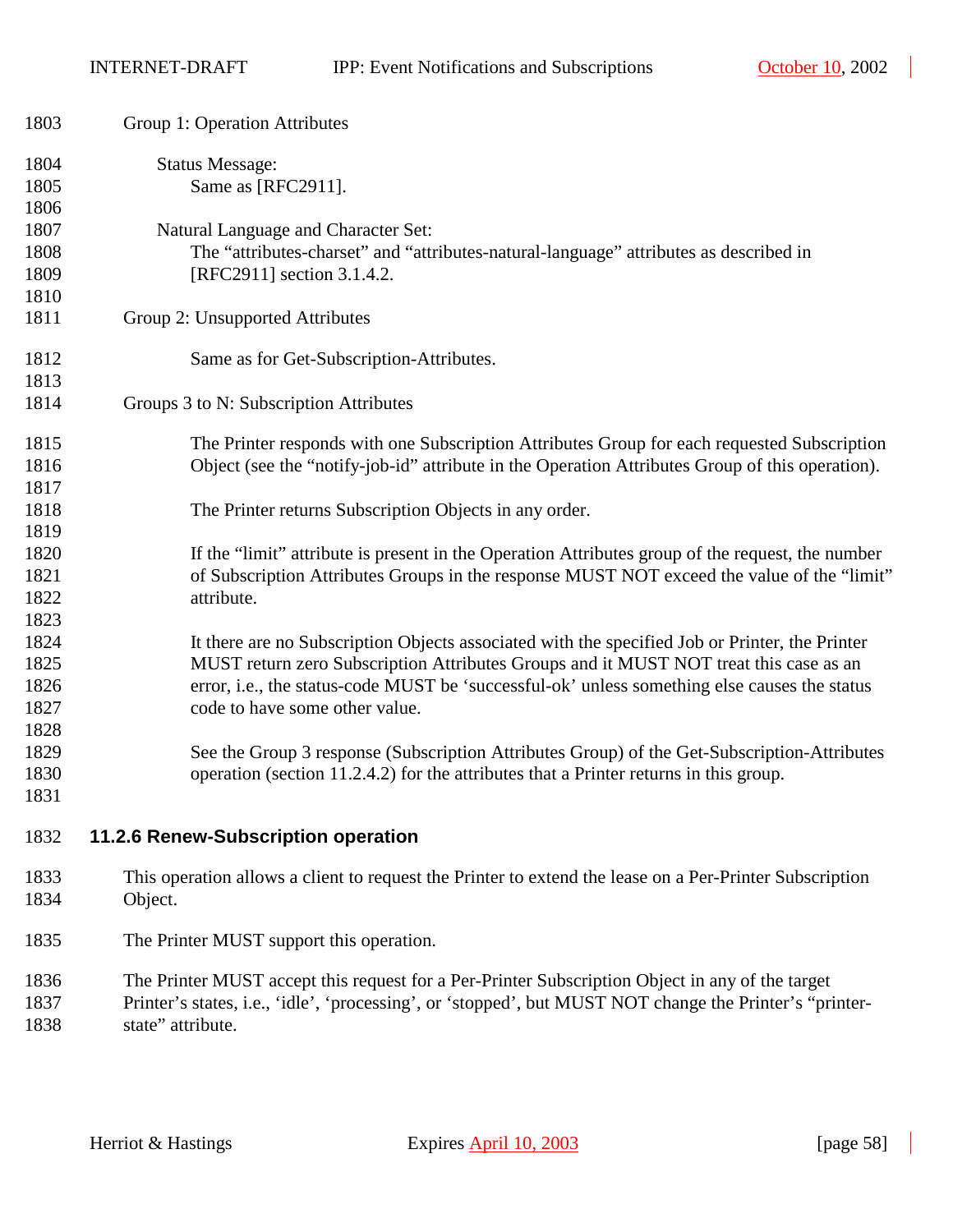- 1839 The Printer MUST reject this request for a Per-Job Subscription Object because it has no lease (see 1840 section [5.4.3\)](#page-31-0). The status code returned MUST be 'client-error-not-possible'.
- 1841 *Access Rights*: The authenticated user (see [RFC2911] section 8.3) performing this operation MUST
- 1842 (1) be the owner of the Per-Printer Subscription Object, (2) have Operator or Administrator access
- 1843 rights for the Printer (see [RFC2911] sections 1 and 8.5), or (3) be otherwise authorized by the
- 1844 Printer's administrator-configured security policy to renew Per-Printer Subscription Objects for the
- 1845 target Printer. Otherwise, the Printer MUST reject the operation and return: the 'client-error-
- 1846 forbidden', 'client-error-not-authenticated', or 'client-error-not-authorized' status code as appropriate.

#### 1847 **11.2.6.1 Renew-Subscription Request**

- 1848 The following groups of attributes are part of the Renew-Subscription Request:
- 1849 Group 1: Operation Attributes
- 1850 Natural Language and Character Set: 1851 The "attributes-charset" and "attributes-natural-language" attributes as described in 1852 [RFC2911] section 3.1.4.1.
- 1854 Target: 1855 The "printer-uri" attribute which defines the target for this operation as described in 1856 [RFC2911] section 3.1.5.
- 1858 Requesting User Name:

1853

1857

1861

1867

- 1859 The "requesting-user-name" (name(MAX)) attribute SHOULD be supplied by the client as 1860 described in [RFC2911] section 8.3.
- 1862 **11.2.6.1.1 "notify-subscription-id" (integer (1:MAX))**
- 1863 The client MUST supply this attribute. The Printer MUST support this attribute. This 1864 attribute specifies the Per-Printer Subscription Object whose lease the Printer MUST renew. 1865 If the client omits this attribute, the Printer MUST reject this request with the 'client-error-1866 bad-request' status code.
- 1868 Group 2: Subscription Template Attributes

#### 1869 **11.2.6.1.2 "notify-lease-duration" (integer(0:MAX))**

1870 The client MAY supply this attribute. It indicates the number of seconds to renew the lease 1871 for the specified Subscription Object. A value of 0 requests an infinite lease (which MAY 1872 require Operator access rights). If the client omits this attribute, the Printer MUST use the 1873 value of the Printer's "notify-lease-duration-default" attribute. See section [5.3.8](#page-28-0) for more 1874 details.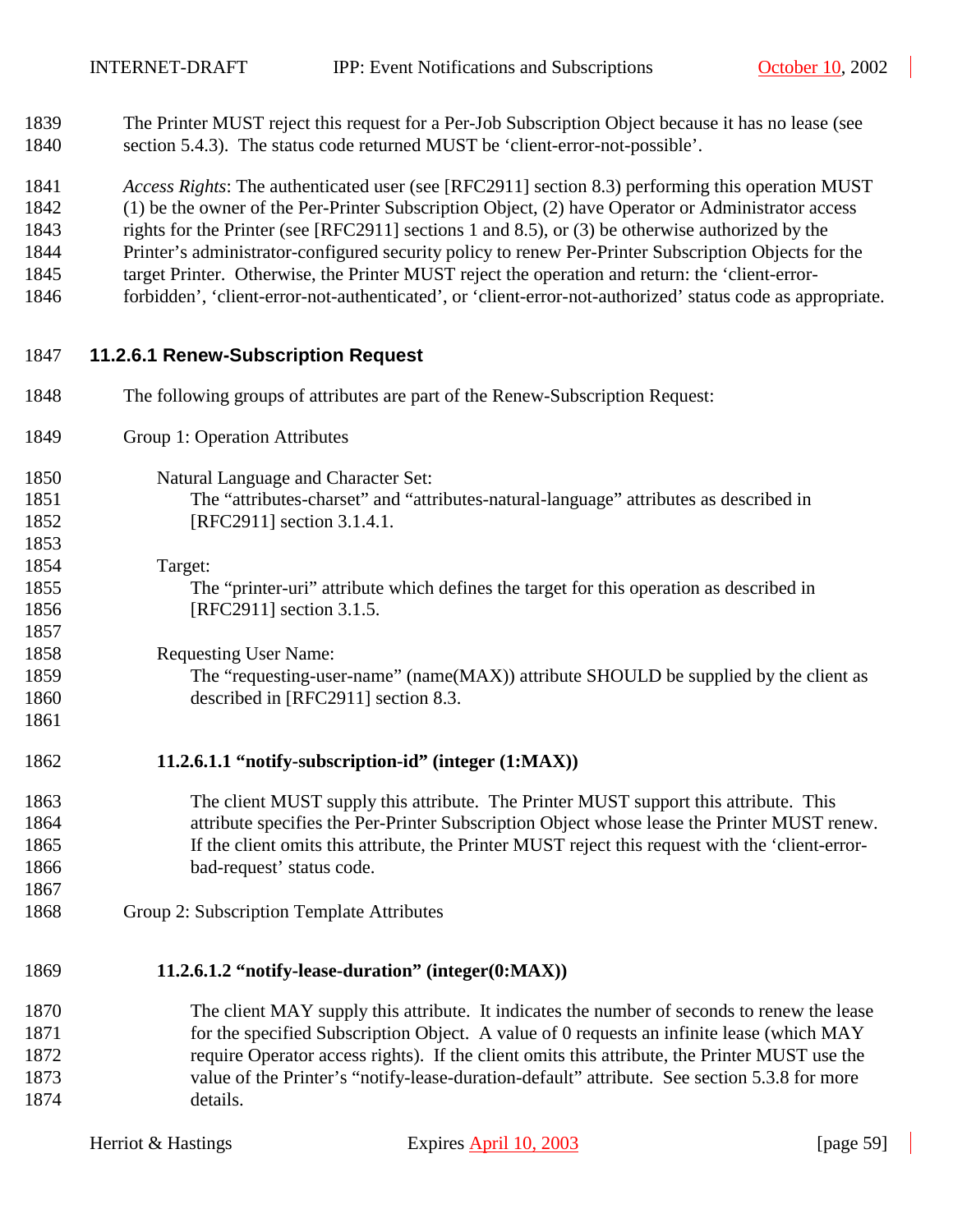<span id="page-59-0"></span>

| 1875 |                                                                                                         |
|------|---------------------------------------------------------------------------------------------------------|
| 1876 | 11.2.6.2 Renew-Subscription Response                                                                    |
| 1877 | The Printer returns the following sets of attributes as part of the Renew-Subscription Response:        |
| 1878 | Group 1: Operation Attributes                                                                           |
| 1879 | <b>Status Message:</b>                                                                                  |
| 1880 | Same as [RFC2911].                                                                                      |
| 1881 |                                                                                                         |
| 1882 | The following are some of the status codes returned (see [RFC2911]:                                     |
| 1883 |                                                                                                         |
| 1884 | successful-ok: The operation successfully renewed the lease on the Subscription Object                  |
| 1885 | for the requested duration.                                                                             |
| 1886 | successful-ok-ignored-or-substituted-attributes: The operation successfully renewed                     |
| 1887 | the lease on the Subscription Object for some duration other than the amount                            |
| 1888 | requested.                                                                                              |
| 1889 | client-error-not-possible: The operation failed because the "notify-subscription-id"                    |
| 1890 | Operation attribute identified a Per-Job Subscription Object.                                           |
| 1891 | client-error-not-found: The operation failed because the "notify-subscription-id"                       |
| 1892 | Operation attribute identified a non-existent Subscription Object.                                      |
| 1893 |                                                                                                         |
| 1894 | Natural Language and Character Set:                                                                     |
| 1895 | The "attributes-charset" and "attributes-natural-language" attributes as described in                   |
| 1896 | [RFC2911] section 3.1.4.2. The "attributes-natural-language" MAY be the natural language                |
| 1897 | of the Subscription Object, rather than the one requested.                                              |
| 1898 |                                                                                                         |
| 1899 | Group 2: Unsupported Attributes                                                                         |
| 1900 | See [RFC2911] section 3.1.7 for details on returning Unsupported Attributes.                            |
| 1901 |                                                                                                         |
| 1902 | Group 3: Subscription Attributes                                                                        |
| 1903 | The Printer MUST return the following Subscription Attribute:                                           |
| 1904 | 11.2.6.2.1 "notify-lease-duration" (integer(0:MAX))                                                     |
| 1905 | The value of this attribute MUST be the number of seconds that the Printer has granted for the          |
| 1906 | lease of the Subscription Object (see section 5.3.8 for details, such as the value of this              |
| 1907 | attribute when the Printer doesn't support the requested value).                                        |
| 1908 | 11.2.7 Cancel-Subscription operation                                                                    |
| 1909 | This operation allows a client to delete a Subscription Object and stop the Printer from senddelivering |
| 1910 | more Event Notifications. Once performed, there is no way to reference the Subscription Object.         |

 $\overline{\phantom{a}}$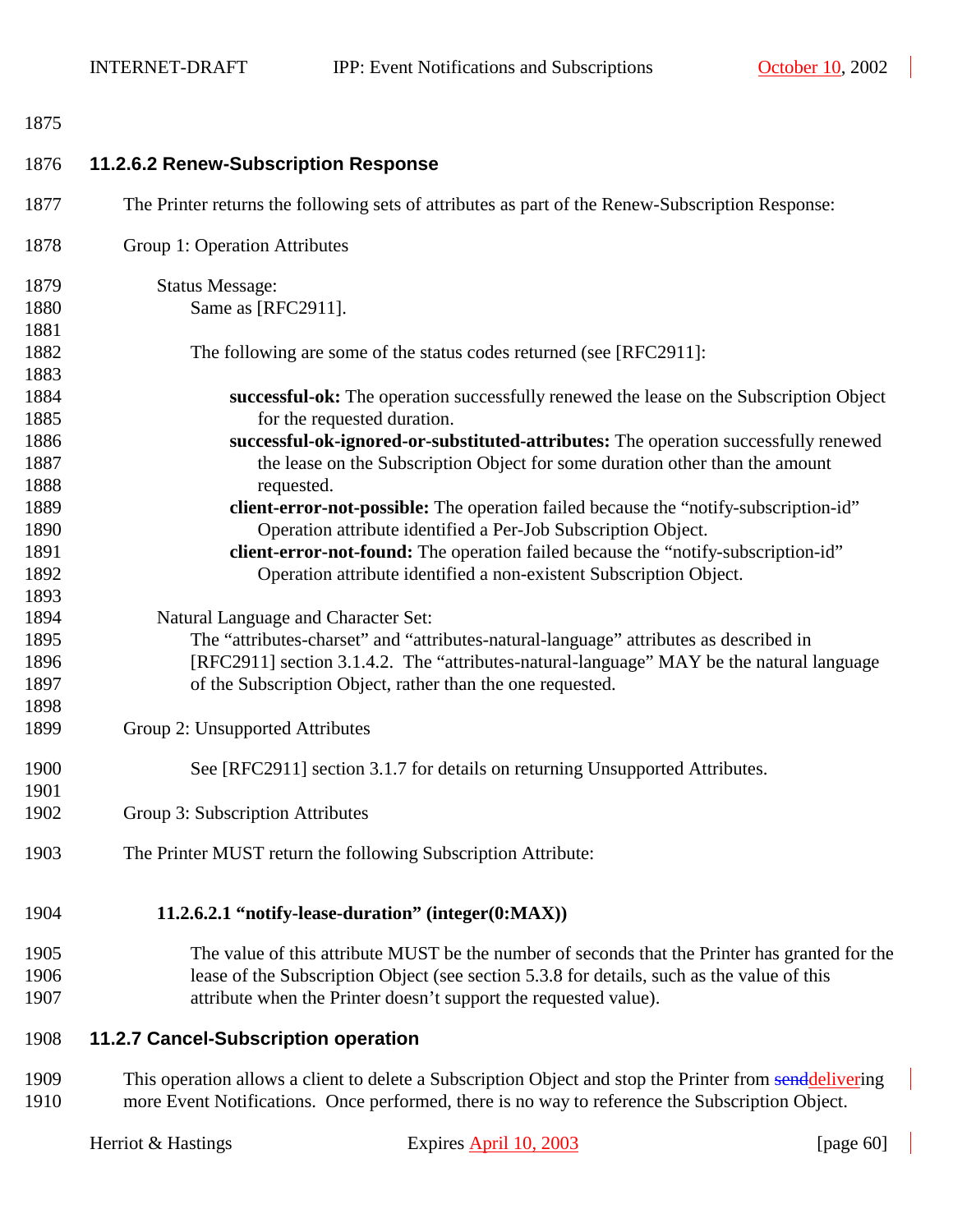- 1911 A Printer MUST supported this operation.
- 1912 The Printer MUST accept this request in any of the target Printer's states, i.e., 'idle', 'processing', or 1913 'stopped', but MUST NOT change the Printer's "printer-state" attribute.
- 1914 If the specified Subscription Object is a Per-Job Subscription Object, the Printer MUST accept this 1915 request in any of the target Job's states, but MUST NOT change the Job's "job-state" attribute or affect 1916 the Job.

1917 Note: There is no way to change any attributes on a Subscription Object, except the "notify-lease-1918 duration" attribute (using the Renew-Subscription operation). In order to change other attributes, a 1919 client performs a Subscription Creation Operation and Cancel-Subscription operation on the old 1920 Subscription Object. If the client wants to avoid missing Event Notifications, it performs the 1921 Subscription Creation Operation first. If this order would create too many Subscription Objects on the 1922 Printer, the client reverses the order.

1923 *Access Rights*: The authenticated user (see [RFC2911] section 8.3) performing this operation MUST 1924 (1) be the owner of the Subscription Object, (2) have Operator or Administrator access rights for the 1925 Printer (see [RFC2911] sections 1 and 8.5), or (3) be otherwise authorized by the Printer's 1926 administrator-configured security policy to cancel the target Subscription Object. Otherwise, the 1927 Printer MUST reject the operation and return: the 'client-error-forbidden', 'client-error-not-1928 authenticated', or 'client-error-not-authorized' status code as appropriate.

#### 1929 **11.2.7.1 Cancel-Subscription Request**

- 1930 The following groups of attributes are part of the Cancel-Subscription Request:
- 1931 Group 1: Operation Attributes
- 1932 Natural Language and Character Set: 1933 The "attributes-charset" and "attributes-natural-language" attributes as described in 1934 [RFC2911] section 3.1.4.1. 1935
- 1936 Target: 1937 The "printer-uri" attribute which defines the target for this operation as described in 1938 [RFC2911] section 3.1.5. 1939
- 1940 Requesting User Name: 1941 The "requesting-user-name" attribute SHOULD be supplied by the client as described in 1942 [RFC2911] section 8.3.

#### 1943 **11.2.7.1.1 "notify-subscription-id" (integer (1:MAX))**

1944 The client MUST supply this attribute. The Printer MUST support this attribute. This 1945 attribute specifies the Subscription Object that the Printer MUST cancel. If the client omits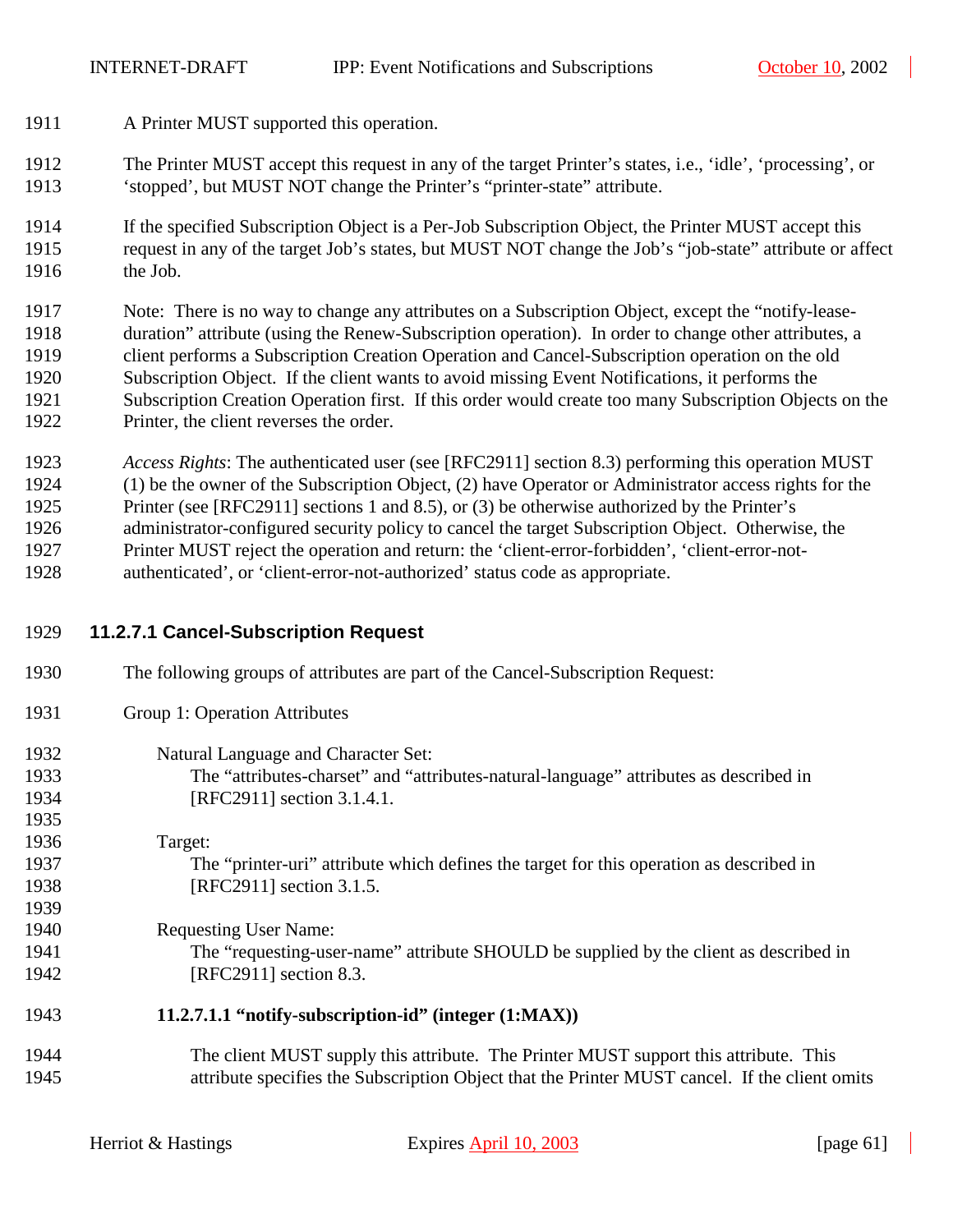<span id="page-61-0"></span>1946 this attribute, the Printer MUST reject this request with the 'client-error-bad-request' status 1947 code. 1948

#### 1949 **11.2.7.2 Cancel-Subscription Response**

| 1950 | The Printer returns the following sets of attributes as part of the Cancel-Subscription Response: |
|------|---------------------------------------------------------------------------------------------------|
| 1951 | Group 1: Operation Attributes                                                                     |
| 1952 | <b>Status Message:</b>                                                                            |
| 1953 | Same as [RFC2911].                                                                                |
| 1954 |                                                                                                   |
| 1955 | The following are some of the status codes returned (see [RFC2911]:                               |
| 1956 |                                                                                                   |
| 1957 | successful-ok: The operation successfully canceled (deleted) the Subscription Object.             |
| 1958 | <b>client-error-not-found:</b> The operation failed because the "notify-subscription-id"          |
| 1959 | Operation attribute identified a non-existent Subscription Object.                                |
| 1960 |                                                                                                   |
| 1961 | Natural Language and Character Set:                                                               |
| 1962 | The "attributes-charset" and "attributes-natural-language" attributes as described in             |
| 1963 | [RFC2911] section 3.1.4.2. The "attributes-natural-language" MAY be the natural language          |
| 1964 | of the Subscription Object, rather than the one requested.                                        |
| 1965 |                                                                                                   |
| 1966 | Group 2: Unsupported Attributes                                                                   |
| 1967 | See [RFC2911] section 3.1.7 for details on returning Unsupported Attributes.                      |
| 1968 |                                                                                                   |

#### 1969 **12 Status Codes**

1970 The following status codes are defined as extensions for Notification and are returned as the value of 1971 the "status-code" parameter in the Operation Attributes Group of a response (see [RFC2911] section 1972 3.1.6.1). Operations in this document can also return the status codes defined in section 13 of 1973 [RFC2911]. The 'successful-ok' status code is an example of such a status code.

# 1974 **12.1 successful-ok-ignored-subscriptions (0x0003)**

- 1975 The Subscription Creation Operation was unable to create all requested Subscription Objects.
- 1976 For a Create-Job-Subscriptions or Create-Printer-Subscriptions operation, this status code means that 1977 the Printer created one or more Subscription Objects, but not all requested Subscription Objects.
- 1978 For a Job Creation operation, this status code means that the Printer created the Job along with zero or 1979 more Subscription Objects. The Printer returns this status code even if other job attributes are 1980 unsupported or in conflict. That is, if an IPP Printer finds a warning that would allow it to return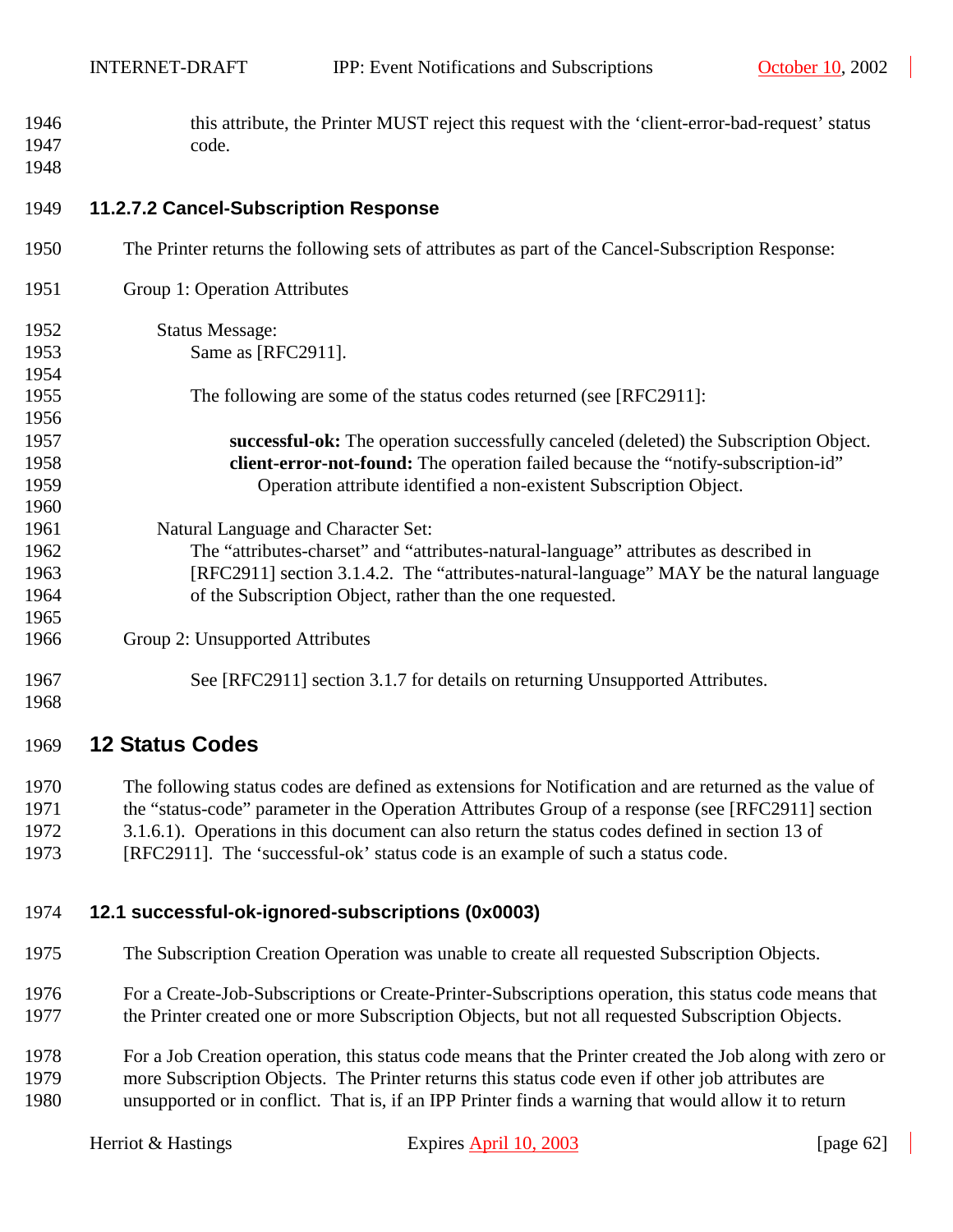<span id="page-62-0"></span>1981 'successful-ok-ignored-subscriptions' and either 'successful-ok-ignored-or-substituted-attributes'

1982 and/or 'successful-ok-conflicting-attributes', it MUST return 'successful-ok-ignored-subscriptions'.

#### 1983 **12.2 client-error-ignored-all-subscriptions (0x0414)**

- 1984 This status code is the same as 'successful-ok-ignored-subscriptions' except that only the Create-Job-
- 1985 Subscriptions and Create-Printer-Subscriptions operation return it. They return this status code only
- 1986 when the Printer creates zero Subscription Objects.

# 1987 **13 Status Codes in Subscription Attributes Groups**

- 1988 This section contains values of the "notify-status-code" (type2 enum) attribute that the Printer returns 1989 in a Subscription Attributes Group in a response when the corresponding Subscription Object:
- 1990 1. is not created or
- 1991 2. is created and some of the client-supplied attributes are not supported.
- 1992 The following sections are ordered in decreasing order of importance of the status-codes.

### 1993 **13.1 client-error-uri-scheme-not-supported (0x040C)**

- 1994 This status code is defined in [RFC2911]. This document extends its meaning and allows it to be in a 1995 Subscription Attributes Group of a response.
- 1996 The scheme of the client-supplied URI in a "notify-recipient-uri" Subscription Template Attribute in a 1997 Subscription Creation Operation is not supported. See section [5.3.1.](#page-19-0)

#### 1998 **13.2 client-error-attributes-or-values-not-supported (0x040B)**

- 1999 This status code is defined in [RFC2911]. This document extends its meaning and allows it to be in a 2000 Subscription Attributes Group of a response.
- 2001 The method of the client-supplied keyword in a "notify-pull-method" Subscription Template Attribute 2002 in a Subscription Creation Operation is not supported. See section [5.3.2.](#page-20-0)

# 2003 **13.3 client-error-too-many-subscriptions (0x0415)**

2004 The number of Subscription Objects supported by the Printer would be exceeded if this Subscription 2005 Object were created (see section [5.2\)](#page-15-0).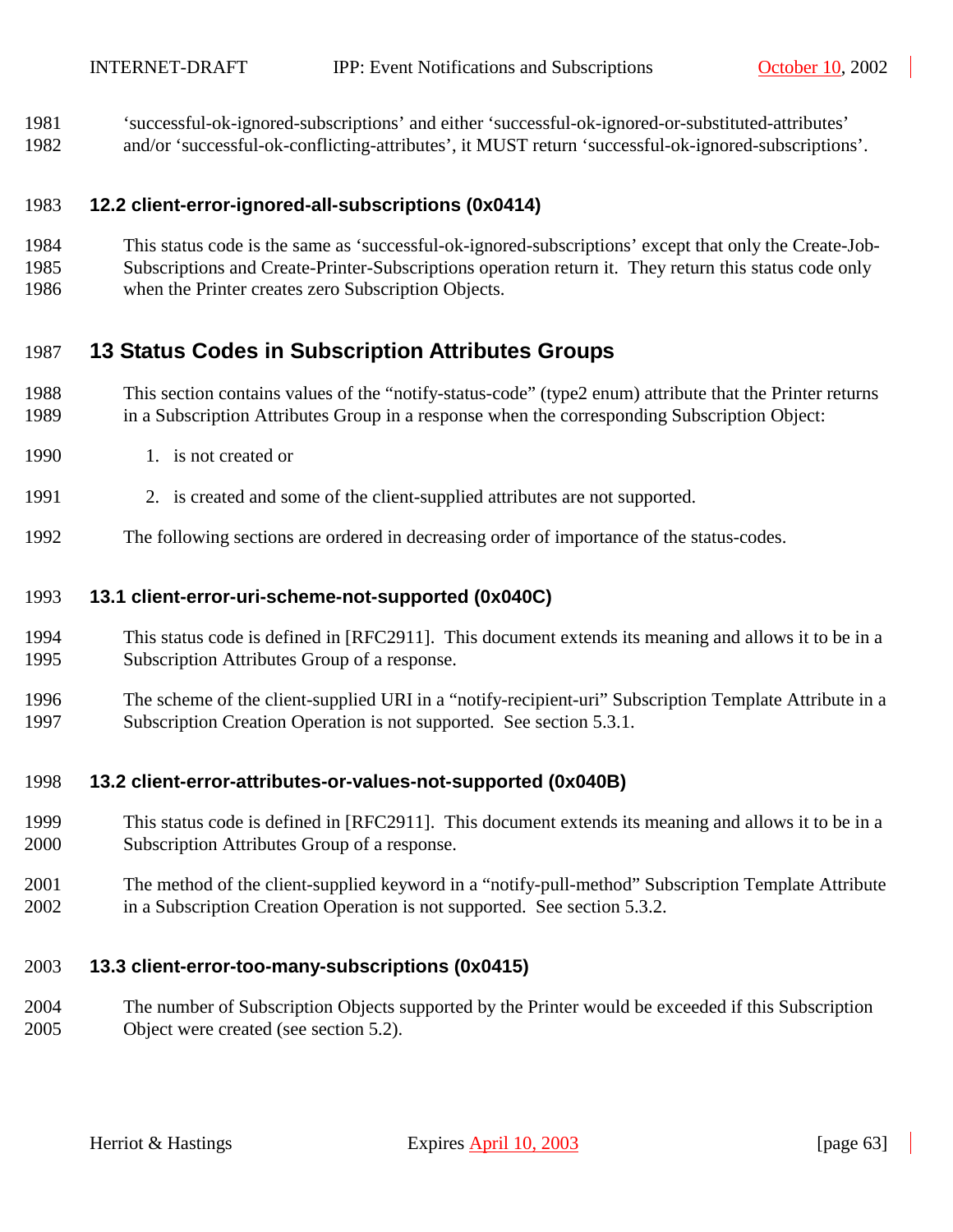#### <span id="page-63-0"></span>2006 **13.4 successful-ok-too-many-events (0x0005)**

2007 The client supplied more Events in the "notify-events" operation attribute of a Subscription Creation 2008 Operation than the Printer supports, as indicated in its "notify-max-events-supported" Printer attribute 2009 (see section [5.3.3\)](#page-20-0).

#### 2010 **13.5 successful-ok-ignored-or-substituted-attributes (0x0001)**

2011 This status code is defined in [RFC2911]. This document extends its meaning to include unsupported 2012 Subscription Template Attributes and it can appear in a Subscription Attributes Group.

# 2013 **14 Encodings of Additional Attribute Tags**

- 2014 This section assigns values to two attributes tags as extensions to the encoding defined in [RFC2910]).
- 2015 The "subscription-attributes-tag" delimits Subscription Template Attributes Groups in requests and 2016 Subscription Attributes Groups in responses.
- 2017 The "event-notification-attributes-tag" delimits Event Notifications in Delivery Methods that use an 2018 IPP-like encoding.
- 2019 The following table specifies the values for the delimiter tags:

| Tag Value (Hex) | Meaning                             |
|-----------------|-------------------------------------|
| 0x06            | "subscription-attributes-tag"       |
| 0x07            | "event-notification-attributes-tag" |

#### 2020 **15 Conformance Requirements**

2021 It is OPTIONAL for IPP clients and Printers to implement this Event Notification specification.

#### 2022 **15.1 Conformance requirements for clients**

2023 If this Event Notification specification is implemented by a client, the client MUST support the 2024 'ippget' Pull Delivery Method and meet the conformance requirements as defined in [ipp-get-method] 2025 for clients. A client MAY support additional Delivery Methods.

#### 2026 **15.2 Conformance requirements for Printers**

- 2027 If this Event Notification specification is implemented by a Printer, the Printer MUST:
- 2028 meet the Conformance Requirements detailed in section 5 of [RFC2911].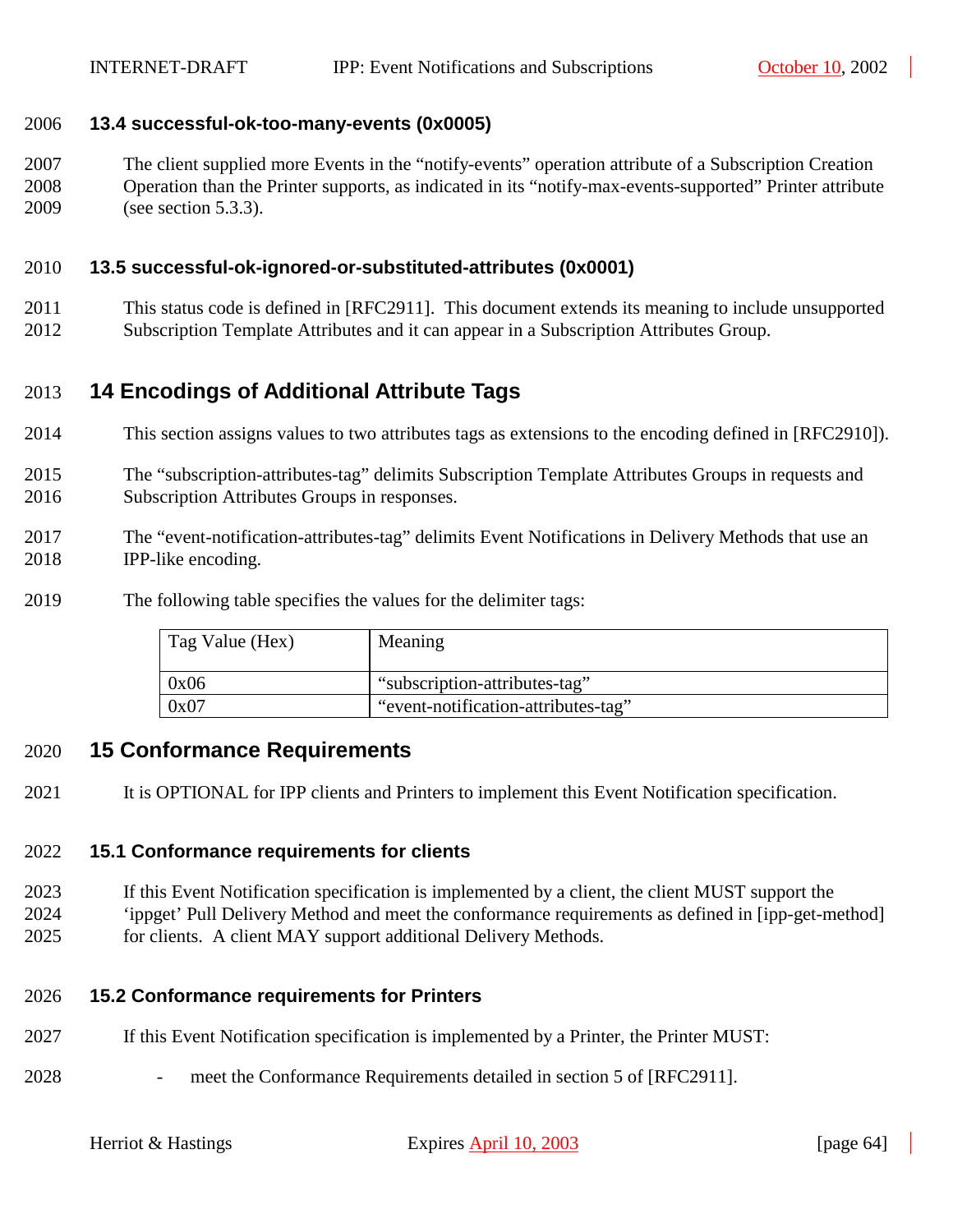- 2029 support the Subscription Template Attributes Group in requests and the Subscription 2030 Attributes Group in responses.
- 2031 support all of the following attributes:
- 2032 a. REQUIRED Subscription Object attributes in section [5.](#page-13-0)
- 2033 b. REQUIRED Printer Description object attributes in section [6.](#page-34-0)
- 2034 c. REQUIRED attributes in Event Notification content in section [8.](#page-35-0)
- 2035 support the 'ippget' Pull Delivery Method and meet the conformance requirements as defined 2036 in [ipp-get-method] for Printers. The Printer MAY support additional Push and Pull Delivery 2037 Methods.
- 2038 senddeliver Event Notifications that conform to the requirements of section [9](#page-36-0) and the 2039 requirements of the Delivery Method Document for each supported Delivery Method (the 2040 conformance requirements for Delivery Method Documents is specified in section [10\)](#page-44-0).
- 2041 for all of the Job Creation Operations that the Printer supports, MUST support the 2042 REQUIRED extensions for notification defined in section [11.1.3.](#page-49-0)
- 2043 meet the conformance requirements for operations as described in Table 16 and meet the 2044 requirements for Printers as specified in the indicated sub-sections of section [11:](#page-45-0)

| 2045 | Table 16 – Printer Conformance Requirements for Operations |  |
|------|------------------------------------------------------------|--|
|      |                                                            |  |

| Operation                                     | <b>Printer Conformance</b><br>Requirements |
|-----------------------------------------------|--------------------------------------------|
| Create-Printer-Subscriptions (section 11.1.2) | <b>REQUIRED</b>                            |
| Create-Job-Subscriptions (section 11.1.1)     | <b>OPTIONAL</b>                            |
| Get-Subscription-Attributes (section 11.2.3)  | <b>REQUIRED</b>                            |
| Get-Subscriptions (section 11.2.5)            | <b>REQUIRED</b>                            |
| Renew-Subscription (section 11.2.6)           | <b>REQUIRED</b>                            |
| Cancel-Subscription (section 11.2.7)          | <b>REQUIRED</b>                            |

2046

# 2047 **16 Appendix A - Model for Notification with Cascading Printers (Informative)**

- 2048 With this model (see [Figure 2](#page-65-0) [below\)](#page-65-0), there is an intervening Print server between the human user and 2049 the output-device. So the system effectively has two Printer objects. There are two cases to consider.
- 2050 1. When the Printer 1 (in the server) generates Events, the system behaves like the client and Printer 2051 in [Figure 1.](#page-9-0) In this case, Printer 1 senddelivers Event Notifications that are shown as Event 2052 Notifications (A) of [Figure 2,](#page-65-0)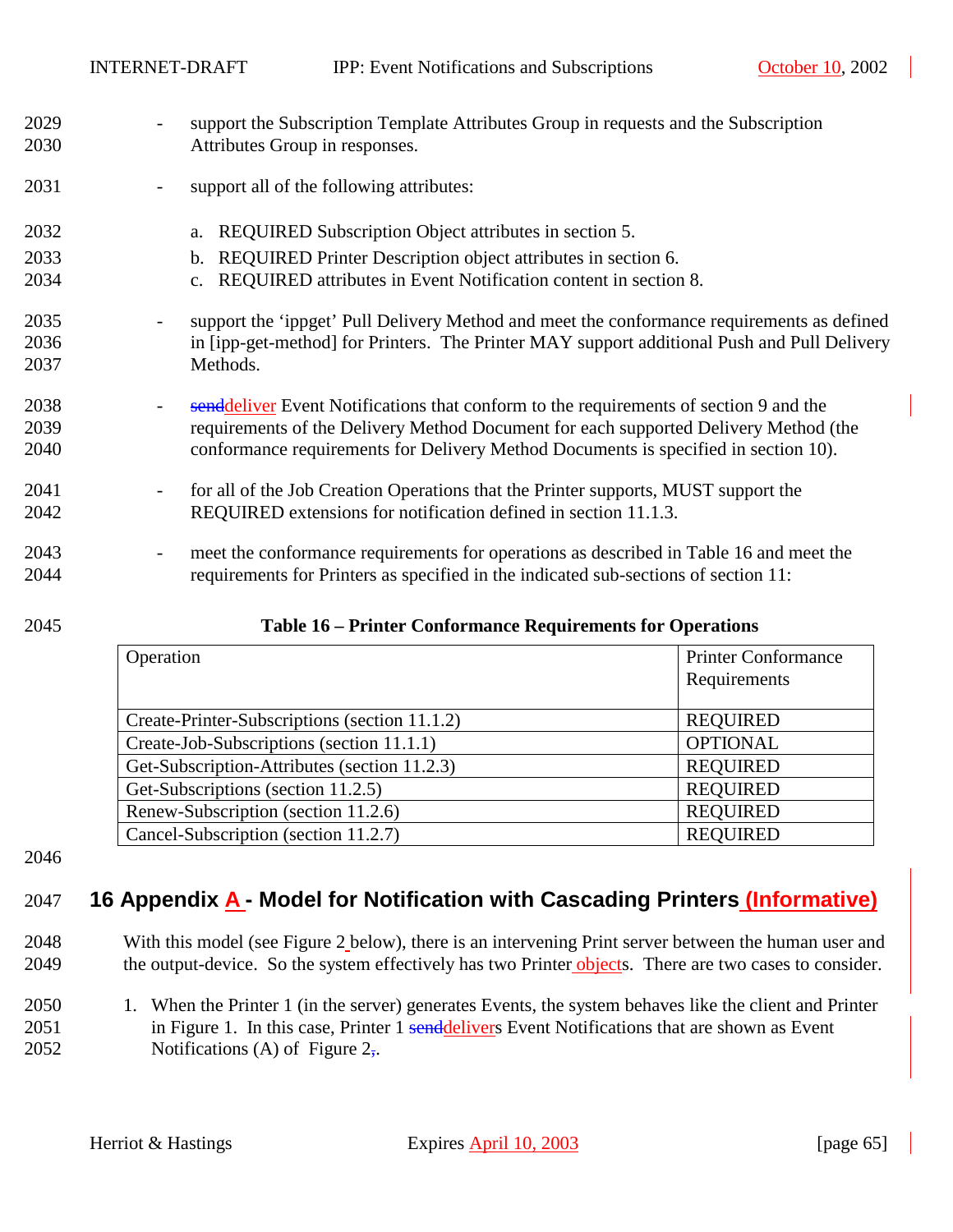<span id="page-65-0"></span>

| 2084         | Figure 2 – Model for Notification with Cascading Printers                                                                |  |
|--------------|--------------------------------------------------------------------------------------------------------------------------|--|
| 2083         | +--------+                                                                                                               |  |
| 2082         | cipient                                                                                                                  |  |
| 2081         | ation Re <------------Event Notifications(C)-----------------+                                                           |  |
| 2080         | Notific- <-Notifications(A)-+ +-- Event Notifications(B)--+                                                              |  |
| 2079         | $+ - - - - - - - +$<br>Event                                                                                             |  |
| 2078         | ### ####### <br>Operation   $\#$ ### # #####<br>$+ - - - -$   --- ^---+<br>$+$ - - - - - $ - $ - - - - +                 |  |
| 2076<br>2077 | +--------+ Operation   # Object 1# ---Creation------  ># Object 2#                                                       |  |
| 2075         | client  --Creation ----># Printer # <br>Subscription<br># Printer #                                                      |  |
| 2074         | +--------+ Subscription   ############<br>###########                                                                    |  |
| 2073         |                                                                                                                          |  |
| 2072         | +------------+                                                                                                           |  |
| 2071         | device A<br>server S                                                                                                     |  |
| 2070         | Events for jobs it submits and not for other jobs.                                                                       |  |
| 2069         | Server S wants to receive Job Events that the client didn't request and Server S wants these<br>$\overline{\phantom{a}}$ |  |
| 2068         | Device A is configured to accept (IPP or non-IPP) requests from other servers.<br>$\overline{\phantom{a}}$               |  |
|              |                                                                                                                          |  |
| 2067         | when:                                                                                                                    |  |
| 2066         | Printer 2 to create additional Subscription Objects (called "piggy-backing"). Piggy-backing is useful                    |  |
| 2065         | Note: when Printer 1 is forwarding Subscription Creation Operations to Printer 2, it may request                         |  |
| 2064         | Creation Operation to Printer 2 if it would create a duplicate Subscription Object on Printer 2.                         |  |
| 2063         | client performs a Subscription Creation Operation, Printer 1 need not forward the Subscription                           |  |
| 2062         | client-supplied Notification Recipient (as Event Notifications(A) in the diagram). Note, when a                          |  |
| 2061         | to Notification Recipient of Printer 1, which relays the received Event Notification (B) to the                          |  |
| 2060         | Printer 1. When an Event occurs in Printer 2, Printer 2 senddelivers the Event Notification (B)                          |  |
| 2059         | Subscription Creation Operations to Printer 2 with the Notification Recipient changed to be the                          |  |
| 2058         | b) Printer 1 performs the client-supplied Subscription Creation Operations and also forwards the                         |  |
|              |                                                                                                                          |  |
| 2057         | Recipients supplied by the Client (Event Notifications (C) in the diagram).                                              |  |
| 2056         | Printer 2 and lets Printer 2 senddeliver the Event Notifications directly to the Notification                            |  |
| 2055         | a) Printer 1 forwards the client-supplied Subscription Creation Operations to the downstream                             |  |
| 2054         | configurations:                                                                                                          |  |
| 2053         | 2. When the Printer 2 (in the output-device) generates Events, there are two possible system                             |  |
|              |                                                                                                                          |  |

# 2085 **17 Appendix B - Distributed Model for Notification (Informative)**

2086 A Printer implementation could use some other remote notification serverice to provide some or most 2087 of the service. For example, the remote notification serverice could senddeliver Event Notifications 2088 using Delivery Methods that are not directly supported by the output device or serverPrinter object. Or, 2089 the remote notification serverice could store Subscription Objects (passed to it from the output device 2090 in response to Subscription Creation requests), accept Events, format the Event Notification in the 2091 natural language of the Notification Recipient, and senddeliver the Event Notifications to the 2092 Notification Recipient(s).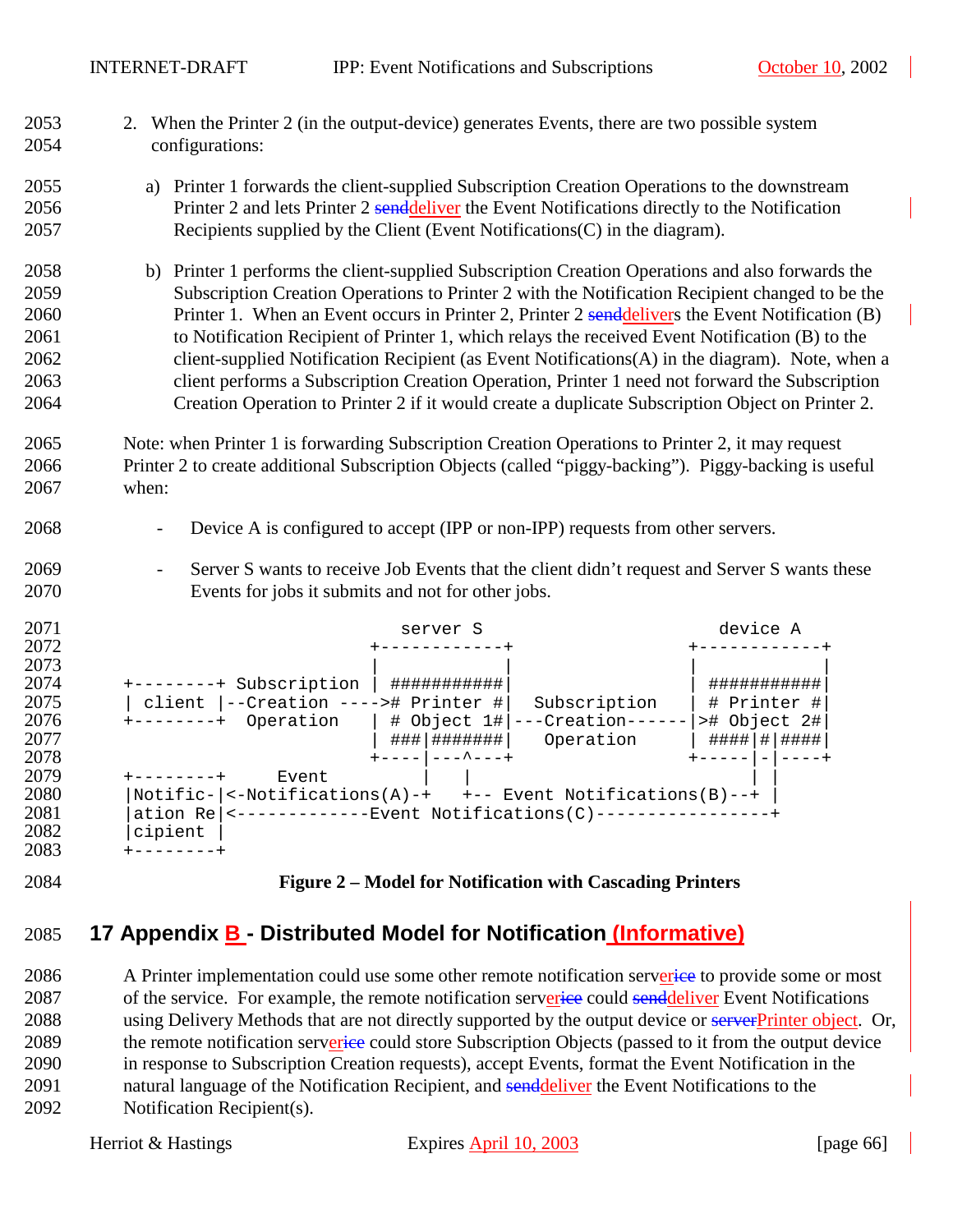2093 Figure 3 shows this partitioning. The interface between the output device (or serverPrinter object) and 2094 the remote notification serverice is outside the scope of this document and is intended to be transparent 2095 to the client and this document. The combination of the output device (or server) and the notification 2096 service together constitute an IPP Printer conforming to this Notification document.

| $\Delta$ UJI |                                                     |                                                |
|--------------|-----------------------------------------------------|------------------------------------------------|
| 2098         |                                                     |                                                |
| 2099         |                                                     | $\star$                                        |
| 2100         |                                                     | * Printer <del>(including</del> in combination |
| 2101         |                                                     | * with the distributed                         |
| 2102         |                                                     | * Notification Server <del>ice</del> )         |
| 2103         |                                                     | $\ast$                                         |
| 2104         |                                                     | * output device or server                      |
| 2105         |                                                     |                                                |
| 2106         | PDA, desktop, or server                             | $\ast$<br>###########                          |
| 2107         | ----+                                               | # partial<br>$\star$<br>#                      |
| 2108         | client  <br>---IPP Subscription--------># Printer # |                                                |
| 2109         | Creation operation<br>$+ - - - - - - - +$           | # Object<br>$\star$<br>- #                     |
| 2110         |                                                     | #####   #####<br>$\ast$                        |
| 2111         |                                                     |                                                |
| 2112         |                                                     | $\star$<br>Subscriptions                       |
| 2113         |                                                     | OR Event<br>$\ast$                             |
| 2114         |                                                     | Notifications<br>$\ast$                        |
| 2115         | Notification<br>IPP-defined                         | $\ast$                                         |
| 2116         | Recipient   <--Event Notifications---               | Notification                                   |
| 2117         |                                                     | $\star$<br>Server <del>ice</del>               |
| 2118         |                                                     | *                                              |
| 2119         |                                                     | $\star$                                        |
| 2120         |                                                     | *************************                      |
| 2121         | *** = Implementation configuration opaque boundary  |                                                |

# 

**Figure 3 – Opaque Use of a Notification Serverice Transparent to the Client** 

# **18 Appendix C - Extended Notification Recipient (Informative)**

2125 The model allows for an extended Notification Recipient that is itself a notification serverice that 2126 forwards each Event Notification to another recipient (called the Ultimate Notification Recipient in this 2127 section). The Delivery Method to the Ultimate Recipient is probably different from the Delivery 2128 Method used by the Printer to the extended Notification Recipient.

- 2129 This extended Notification Recipient is transparent to the Printer but not to the client.
- 2130 When a client performs a Subscription Creation Operation, it specifies the extended Notification
- 2131 Recipient as it would any Notification Recipient. In addition, the client specifies the Ultimate
- 2132 Notification Recipient in the Subscription Creation Operation in a manner specified by the extended
- 2133 Notification Recipient. Typically, it is either some bytes in the value of "notify-user-data" or some
- 2134 additional parameter in the value of "notify-recipient-uri". The client also subscribes directly with the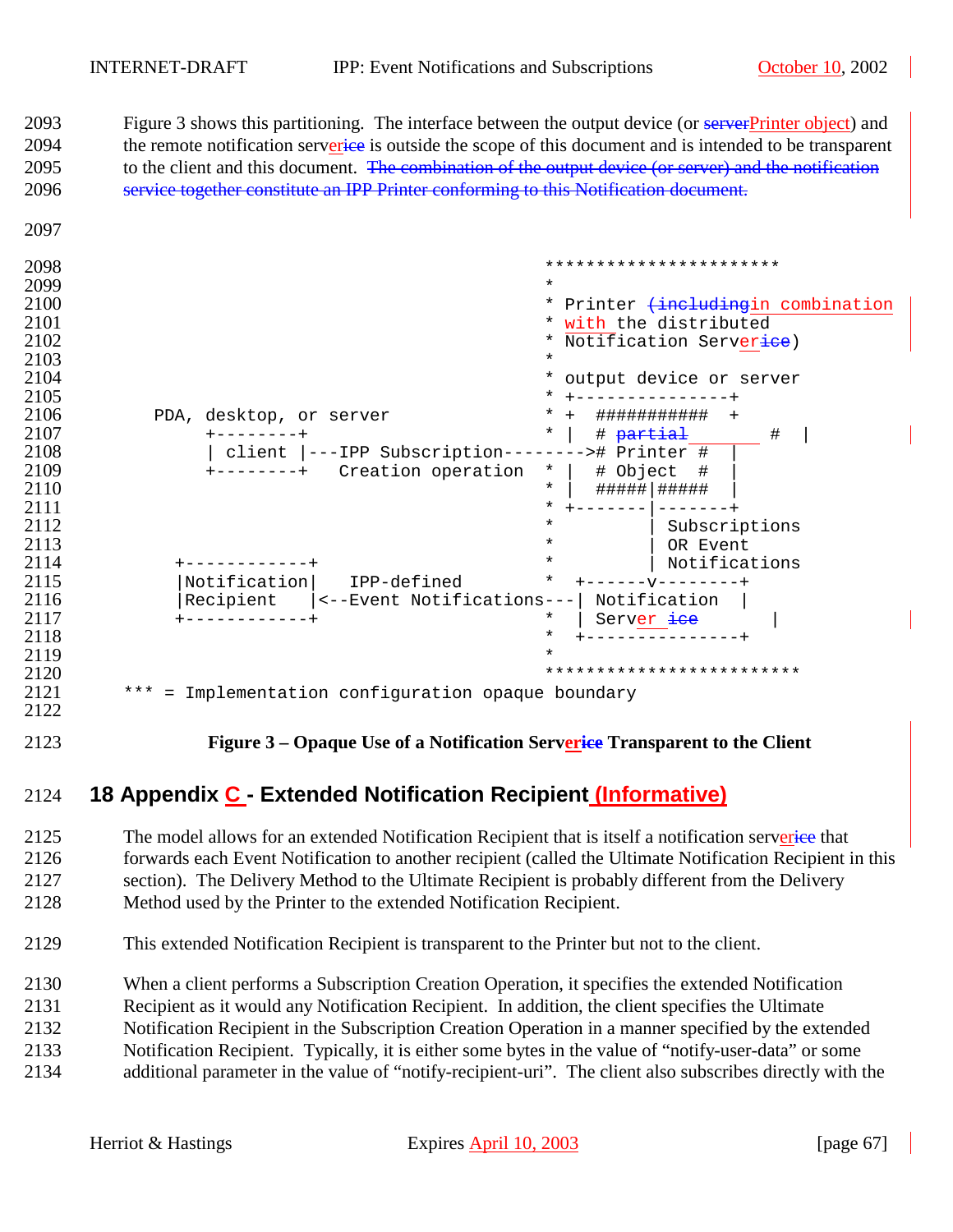2135 extended Notification Recipient (by means outside this document), since it is a notification serverice in 2136 its own right.

2137 The IPP Printer treats the extended Notification Recipient like any other Notification Recipient and the

2138 IPP Printer is not aware of the forwarding. The Delivery Method that the extended Notification

- 2139 Recipient uses for delivering the Event Notification to the Ultimate Notification Recipient is beyond 2140 the scope of this document and is transparent to the IPP Printer.
- 2141 Examples of this extended Notification Recipient are paging, immediate messaging services, general 2142 notification services, and NOS vendors' infrastructure. Figure 4 shows this approach.

| 2144 | PDA, desktop, or server |     |                                                          |             |               | server or output device |
|------|-------------------------|-----|----------------------------------------------------------|-------------|---------------|-------------------------|
| 2145 |                         |     |                                                          |             |               |                         |
| 2146 |                         |     |                                                          |             | ###########   |                         |
| 2147 |                         |     | client  ---Subscription Creation -----------># Printer # |             |               |                         |
| 2148 | --------+               |     | Operation                                                |             | # Object #    |                         |
| 2149 |                         |     |                                                          |             | #####   ##### |                         |
| 2150 |                         |     |                                                          | IPP-defined |               |                         |
| 2151 | Ultimate                | any | Notification  <--Event Notifications----+                |             |               |                         |
| 2152 | $Notification$   <----  |     | Recipient                                                |             |               |                         |
| 2153 | Recipient               |     |                                                          |             |               |                         |
| 2154 |                         |     | (Notification Server <del>ice</del> )                    |             |               |                         |
|      |                         |     |                                                          |             |               |                         |

2143

2155 **Figure 4 – Use of an Extended Notification Recipient transparent to the Printer** 

# 2156 **19 Appendix D - Details about Conformance Terminology (Normative)**

- 2157 The following paragraphs provide more details about conformance terminology.
- 2158 **REQUIRED**  an adjective used to indicate that a conforming IPP Printer implementation MUST 2159 support the indicated operation, object, attribute, attribute value, status code, or out-of-band value 2160 in requests and responses. See [RFC2911] "Appendix A - Terminology for a definition of 2161 "support". *Since support of this entire Notification specification is OPTIONAL for*  2162 *conformance to IPP/1.1, the use of the term REQUIRED in this document means*  2163 *"REQUIRED if this OPTIONAL Notification specification is implemented".*
- 2164 **RECOMMENDED**  an adjective used to indicate that a conforming IPP Printer implementation is 2165 recommended to support the indicated operation, object, attribute, attribute value, status code, or 2166 out-of-band value in requests and responses. *Since support of this entire Notification*  2167 *specification is OPTIONAL for conformance to IPP/1.1, the use of the term RECOMMENDED*  2168 *in this document means "RECOMMENDED if this OPTIONAL Notification specification is*  2169 *implemented".*
- 2170 **OPTIONAL**  an adjective used to indicate that a conforming IPP Printer implementation MAY, but is 2171 NOT REQUIRED to, support the indicated operation, object, attribute, attribute value, status code, 2172 or out-of-band value in requests and responses.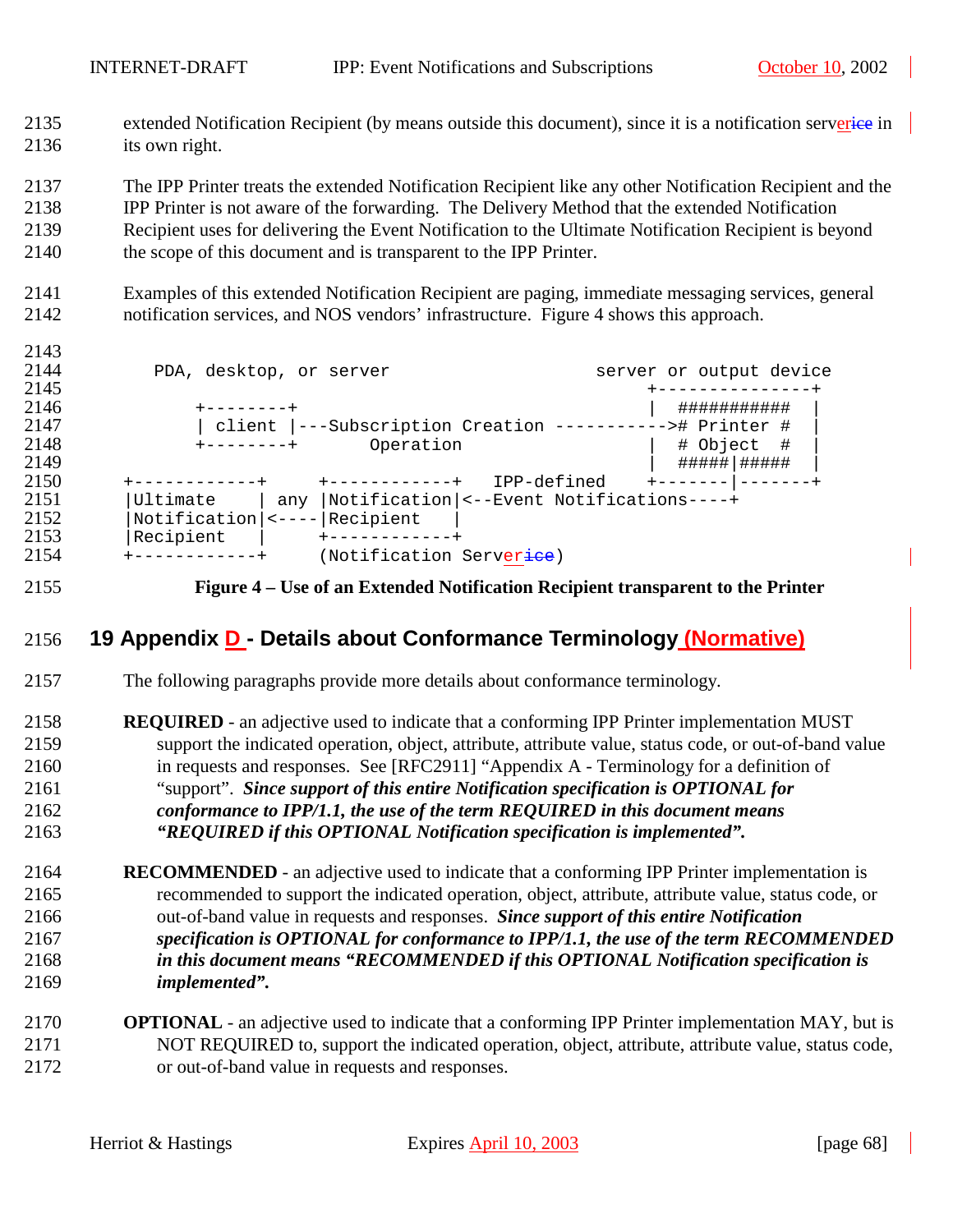# **20 Appendix E - Object Model for Notification (Normative)**

2174 This section describes the Notification object model that adds a Subscription Object which together 2175 with the Job and Printer object provide the complete Notification semantics.



2176 The object relationships can be seen pictorially as:

2206 s1, s2, and s3 are Per-Printer Subscription Objects and can identify Printer and/or Job Events. 2207 s4, s5, and s6 are Per-Job Subscription Objects and can identify Printer and/or Job Events.

# **20.1 Appendix - Object relationships**

2209 This sub-section defines the object relationships between the Printer, Job, and Subscription Objects by 2210 example. Whether Per-Printer Subscription Objects are actually contained in a Printer object or are 2211 just bi-directionally associated with them in some way is IMPLEMENTATION DEPENDENT and is 2212 transparent to the client. Similarly, whether Per-Job Subscription Objects are actually contained in a 2213 Job object or are just bi-directionally associated with them in some way is IMPLEMENTATION 2214 DEPENDENT and is transparent to the client. The object relationships are defined as follows: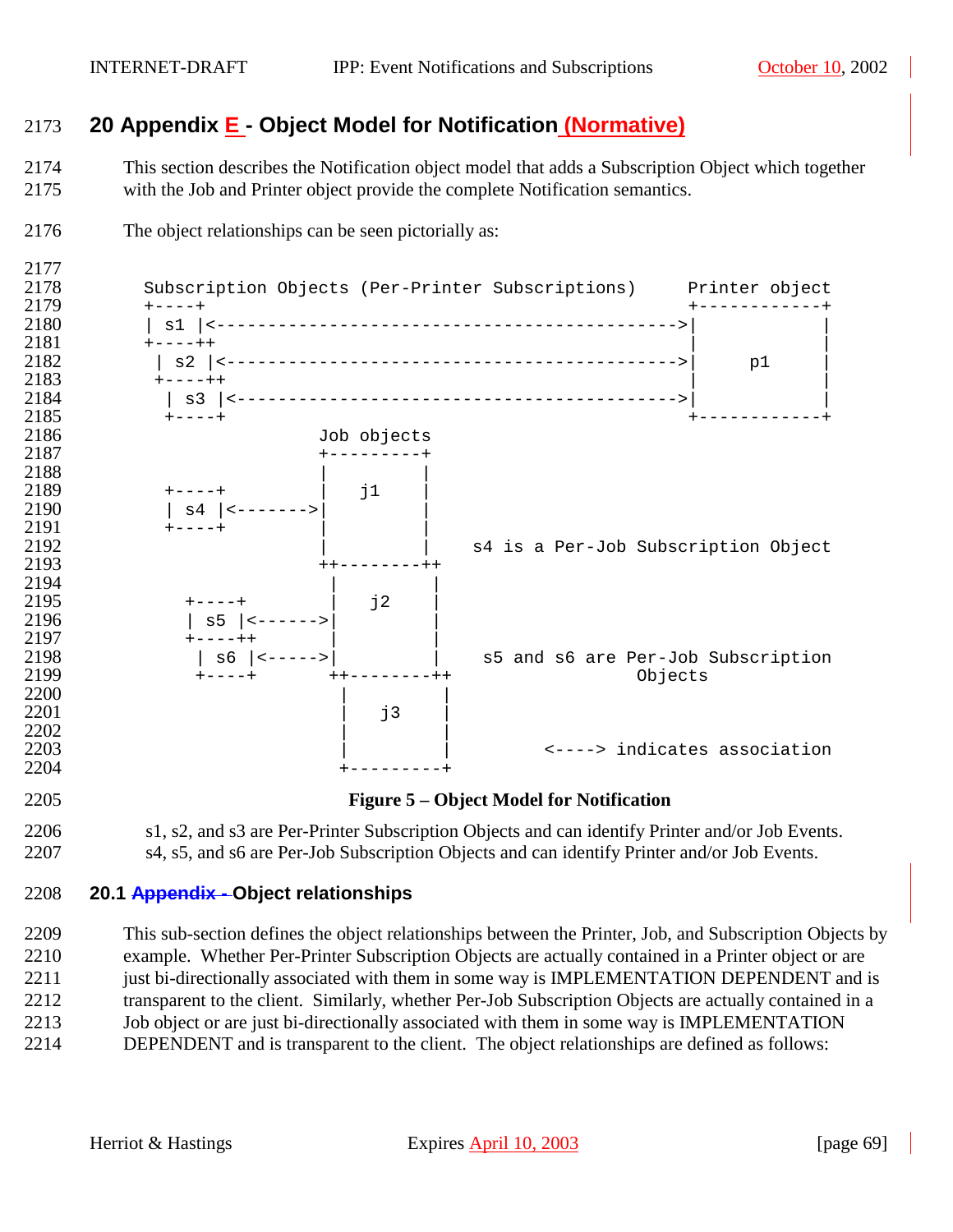#### 2215 **20.2 Printer Object and Per-Printer Subscription Objects**

- 2216 1. The Printer object contains (is associated with) zero or more Per-Printer Subscription Objects 2217 (p1 contains s1-s3 Per-Printer Subscription Objects).
- 2218 2. Each Per-Printer Subscription Object (s1, s2, and s3) is contained in (or is associated with) 2219 exactly one Printer object (p1).

#### 2220 **20.3 Job Object and Per-Job Subscription Objects**

- 2221 1. A Job object (j1, j2, j3) is associated with zero or more Per-Job Subscription Objects (s4-s6). 2222 Job j1 is associated with Per-Job Subscription Object s4, Job j2 is associated with Per-Job 2223 Subscription Objects s5 and s6, and Job j3 is not associated with any Per-Job Subscription 2224 Object.
- 2225 2. Each Per-Job Subscription Object is associated with exactly one Job object.

# 2226 **21 Appendix F - Per-Job versus Per-Printer Subscription Objects (Normative)**

2227 Per-Job and Per-Printer Subscription Objects are quite similar. Either type of Subscription Object can 2228 subscribe to Job Events, Printer Events, or both. Both types of Subscription Objects can be queried 2229 using the Get-Subscriptions and Get-Subscription-Attributes operations and canceled using the Cancel-2230 Subscription operation. Both types of Subscription Objects create Subscription Objects which have the 2231 same Subscription Object attributes defined. However, there are some semantic differences between 2232 Per-Job Subscription Objects and Per-Printer Subscription Objects. A Per-Job Subscription Object is 2233 established by the client when submitting a job and after creating the job using the Create-Job-2234 Subscriptions operation by specifying the "job-id" of the Job with the "notify-job-id" attribute. A Per-2235 Printer Subscription Object is established between a client and a Printer using the Create-Printer-2236 Subscriptions operation. Some specific differences are:

- 2237 1. A client usually creates one or more Per-Job Subscription Objects as part of the Job Creation 2238 operations (Create-Job, Print-Job, and Print-URI), rather than using the OPTIONAL Create-Job-2239 Subscriptions operation, especially since Printer implementations NEED NOT support the 2240 Create-Job-Subscriptions operation, since it is OPTIONAL.
- 2241 2. For Per-Job Subscription Objects, the Subscription Object is only valid while the job is "not-2242 complete" (see sections [5.4.3\)](#page-31-0) while for the Per-Printer Subscription Objects, the Subscription 2243 Object is valid until the time (in seconds) that the Printer returned in the "notify-lease-2244 expiration-time" operation attribute.
- 2245 3. Job Events in a Per-Job Subscription Object apply only to "one job" (the Job created by the Job 2246 Creation operation or references by the Create-Job-Subscriptions operation) while Job Events in 2247 a Per-Printer Subscription Object apply to ALL jobs contained in the IPP Printer.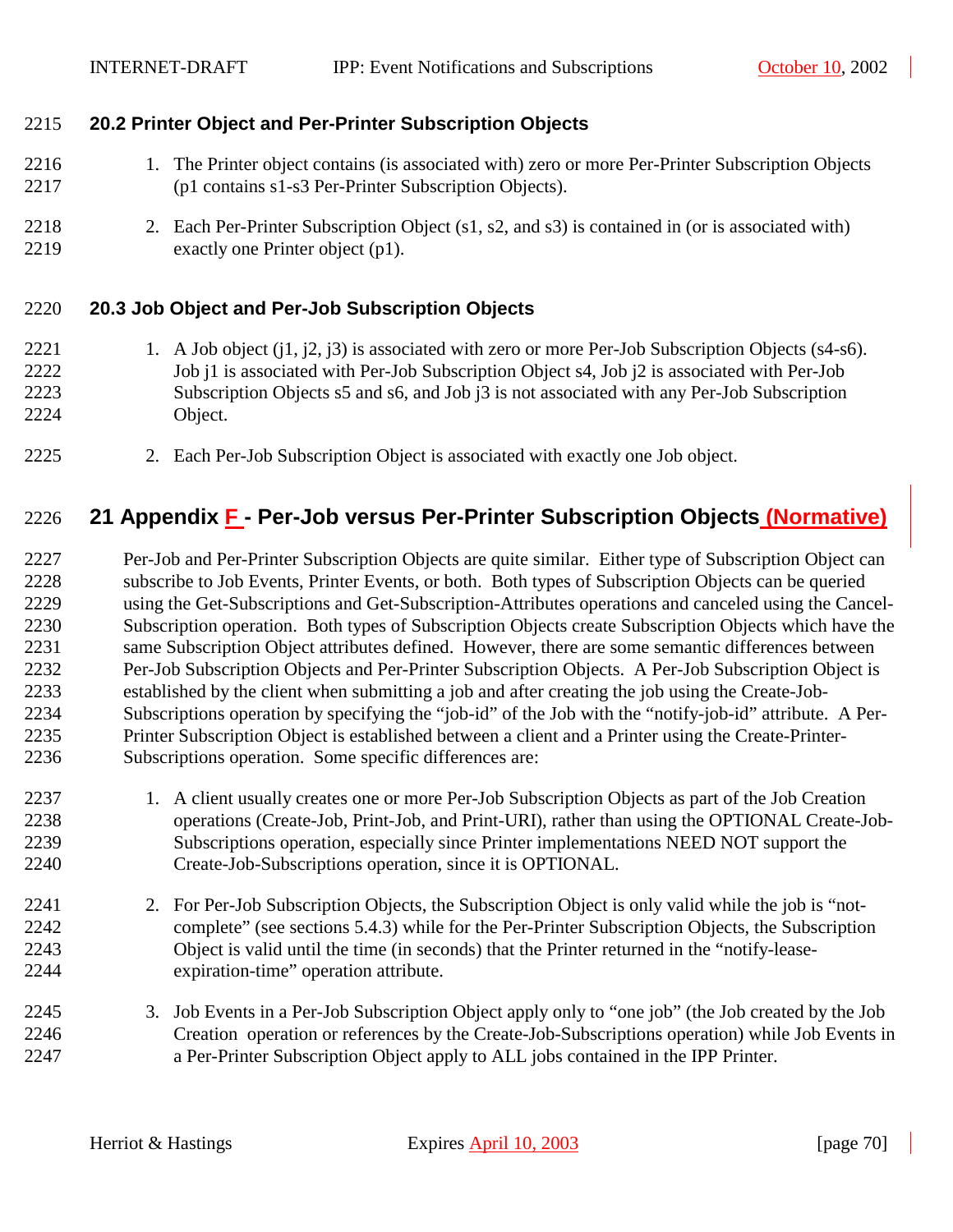# 2248 **22 Normative References**

| 2249 | [ipp-get-method]                                                                                                          |
|------|---------------------------------------------------------------------------------------------------------------------------|
| 2250 | Herriot, R., and T. Hastings, "Internet Printing Protocol (IPP): The 'ippget' Delivery Method for                         |
| 2251 | Event Notifications", <draft-ietf-ipp-notify-get-087.txt>, September 10June 27, 2002.</draft-ietf-ipp-notify-get-087.txt> |
| 2252 | [RFC2119]                                                                                                                 |
| 2253 | S. Bradner, "Key words for use in RFCs to Indicate Requirement Levels", RFC 2119, March 1997                              |
| 2254 | [RFC2396]                                                                                                                 |
| 2255 | Berners-Lee, T., Fielding, R., and L. Masinter, "Uniform Resource Identifiers (URI): Generic                              |
| 2256 | Syntax", RFC 2396, August 1998.                                                                                           |
| 2257 | [RFC2717]                                                                                                                 |
| 2258 | R. Petke and I. King, "Registration Procedures for URL Scheme Names", RFC 2717, November                                  |
| 2259 | 1999.                                                                                                                     |
| 2260 | [RFC2910]                                                                                                                 |
| 2261 | Herriot, R., Butler, S., Moore, P., and R. Turner, "Internet Printing Protocol/1.1: Encoding and                          |
| 2262 | Transport", RFC 2910, September 2000.                                                                                     |
| 2263 | [RFC2911]                                                                                                                 |
| 2264 | deBry, R., Hastings, T., Herriot, R., Isaacson, S., and P. Powell, "Internet Printing Protocol/1.1:                       |
| 2265 | Model and Semantics", RFC 2911, September 2000.                                                                           |
| 2266 | $[RFC3381]$ ipp-prog                                                                                                      |
| 2267 | Hastings, T., Bergman, R., and H. Lewis, H., and R. Bergman, "IPP: Job Progress Attributes",                              |
| 2268 | <draft-ietf-ipp-job-prog-03.txt> work in progressRFC 3381, July 17, 2001September 2002.</draft-ietf-ipp-job-prog-03.txt>  |
| 2269 | <b>23 Informative References</b>                                                                                          |
| 2270 | [IANA-CON]                                                                                                                |
| 2271 | Narte, T. and H. Alvestrand, "Guidelines for Writing an IANA Considerations Section in RFCs",                             |
| 2272 | BCP 26, RFC 2434, October 1998.                                                                                           |
| 2273 | [ipp-not-req]                                                                                                             |
| 2274 | deBry, R., Lewis, H., and T. Hastings, "Internet Printing Protocol/1.1: Requirements for IPP                              |
| 2275 | Notifications", <draft-ietf-ipp-not-06.txt>, work in progress, July 17, 2001.</draft-ietf-ipp-not-06.txt>                 |
| 2276 | $[RFC2565]$                                                                                                               |

- 2277 Herriot, R., Butler, S., Moore, P., and R. Turner, "Internet Printing Protocol/1.0: Encoding and 2278 Transport", RFC 2565, April 1999.
- 2279 [RFC2566] 2280 deBry, R., , Hastings, T., Herriot, R., Isaacson, S., and P. Powell, "Internet Printing Protocol/1.0: 2281 Model and Semantics", RFC 2566, April 1999.

| Herriot & Hastings | Expires April 10, 2003 | [page $71$ ] |
|--------------------|------------------------|--------------|
|--------------------|------------------------|--------------|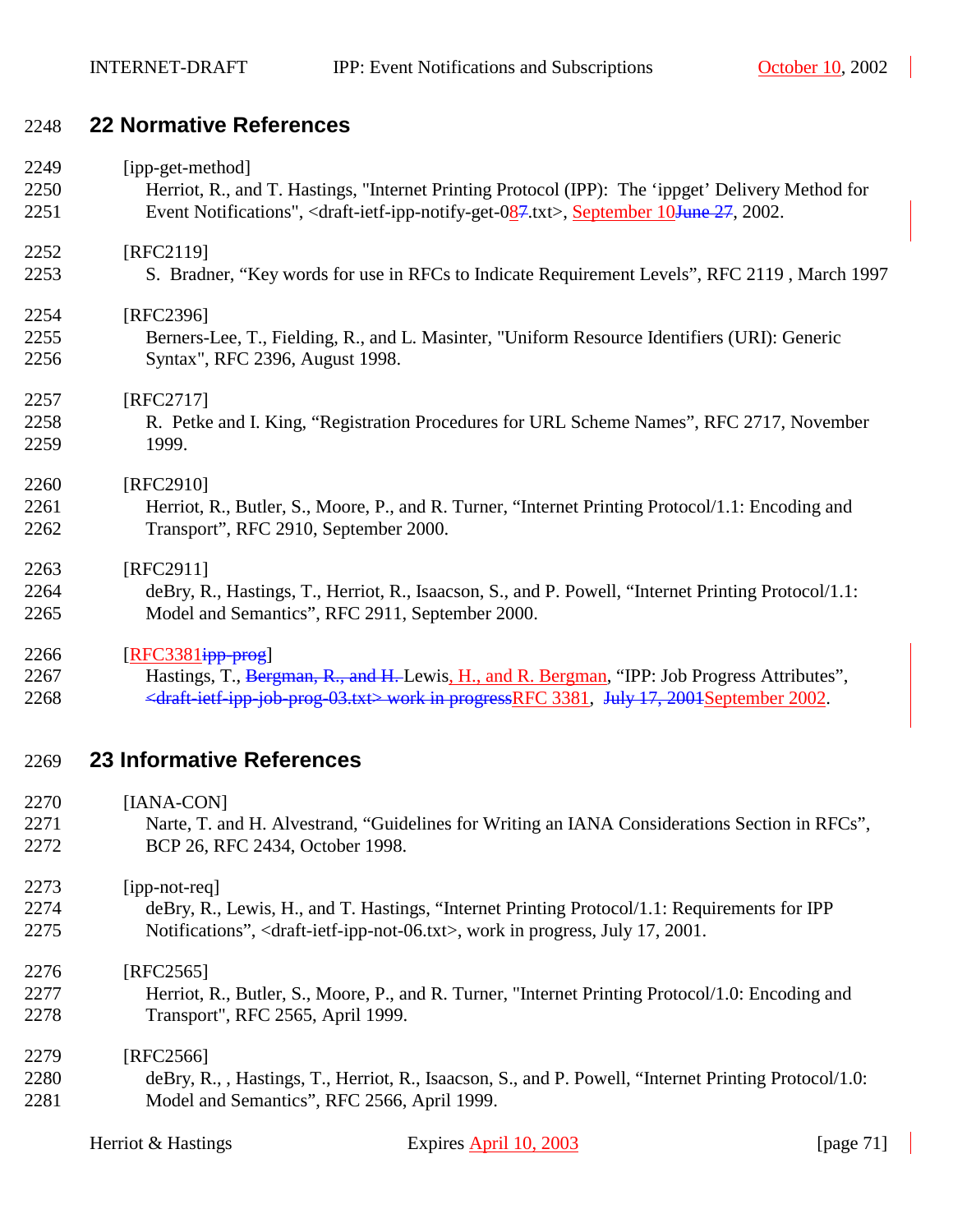| 2282 | [RFC2567]                                                                                            |  |  |  |
|------|------------------------------------------------------------------------------------------------------|--|--|--|
| 2283 | Wright, D., "Design Goals for an Internet Printing Protocol", RFC 2567, April 1999.                  |  |  |  |
| 2284 | [RFC2568]                                                                                            |  |  |  |
| 2285 | Zilles, S., "Rationale for the Structure and Model and Protocol for the Internet Printing Protocol", |  |  |  |
| 2286 | RFC 2568, April 1999.                                                                                |  |  |  |
| 2287 | [RFC2569]                                                                                            |  |  |  |
| 2288 | Herriot, R., Hastings, T., Jacobs, N., and J. Martin, "Mapping between LPD and IPP Protocols",       |  |  |  |
| 2289 | RFC 2569, April 1999.                                                                                |  |  |  |
| 2290 | [RFC2616]                                                                                            |  |  |  |
| 2291 | Fielding, R., Gettys, J., Mogul, J., Frystyk, H., Masinter, L., Leach, P., and T. Berners-Lee,       |  |  |  |
| 2292 | "Hypertext Transfer Protocol - HTTP/1.1", RFC 2616, June 1999.                                       |  |  |  |
| 2293 | [RFC3196]                                                                                            |  |  |  |
| 2294 | Hastings, T., Manros, C., Zehler, P., Kugler, C., and H. Holst, "Internet Printing Protocol/1.1:     |  |  |  |
| 2295 | Implementer's Guide", RFC3196, November 2001.                                                        |  |  |  |

### 2296 **24 IANA Considerations**

2297 This section contains the registration information for IANA to add to the various IPP Registries 2298 according to the procedures defined in RFC 2911 [RFC2911] section 6 to cover the definitions in this 2299 document. In addition, this section defines how Events and Delivery Methods will be registered when 2300 they are defined in other documents. The resulting registrations will be published in the 2301 http://www.iana.org/assignments/ipp-registrations registry.

2302 *Note to RFC Editors: Replace RFC NNNN below with the RFC number for this document, so that it*  2303 *accurately reflects the content of the information for the IANA Registry.* 

#### 2304 **24.1 Attribute Registrations**

2305 The following table lists all the attributes defined in this document. These are to be registered 2306 according to the procedures in RFC 2911 [RFC2911] section 6.2.

| 2307 | Subscription Template attributes:                   | Ref. |          | Section: |  |
|------|-----------------------------------------------------|------|----------|----------|--|
| 2308 | notify-attributes (1setOf type2 keyword)            |      | RFC NNNN | 5.3.4    |  |
| 2309 | notify-attributes-supported (1set0f type2 keyword)  |      |          |          |  |
| 2310 |                                                     |      | RFC NNNN | 5.3.4.1  |  |
| 2311 | notify-charset (charset)                            |      | RFC NNNN | 5.3.6    |  |
| 2312 | notify-events (1setOf type2 keyword)                |      | RFC NNNN | 5.3.3    |  |
| 2313 | notify-events-default (1setOf type2 keyword)        |      | RFC NNNN | 5.3.3.1  |  |
| 2314 | notify-events-supported (1setOf type2 keyword)      |      | RFC NNNN | 5.3.3.2  |  |
| 2315 | notify-lease-duration (integer(0:67108863))         |      | RFC NNNN | 5.3.8    |  |
| 2316 | notify-lease-duration-default (integer(0:67108863)) |      |          |          |  |
| 2317 |                                                     |      | RFC NNNN | 5.3.8.1  |  |
|      |                                                     |      |          |          |  |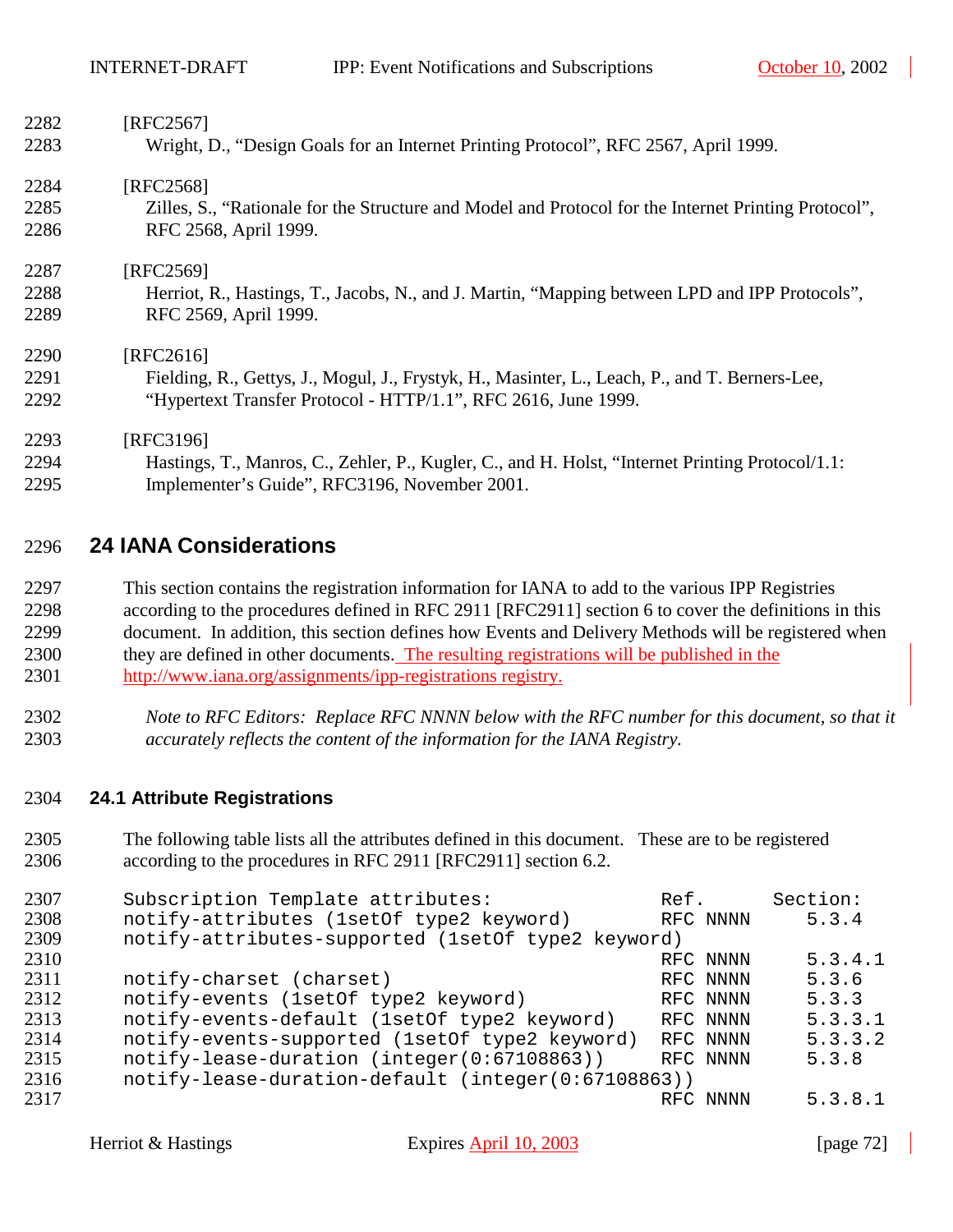| 2318 | notify-lease-duration-supported (1setOf (integer(0: 67108863)  |          |         |
|------|----------------------------------------------------------------|----------|---------|
| 2319 | rangeOfInteger(0:67108863)))                                   | RFC NNNN | 5.3.8.2 |
| 2320 | notify-max-events-supported (integer(2:MAX))                   | RFC NNNN | 5.3.3.3 |
| 2321 | notify-natural-language (naturalLanguage)                      | RFC NNNN | 5.3.7   |
| 2322 | notify-pull-method (type2 keyword)                             | RFC NNNN | 5.3.2   |
| 2323 | notify-pull-method-supported (1setOf type2 keyword)            |          |         |
| 2324 |                                                                | RFC NNNN | 5.3.2.1 |
| 2325 | notify-recipient-uri (uri)                                     | RFC NNNN | 5.3.1   |
| 2326 | notify-schemes-supported (1setOf uriScheme)                    | RFC NNNN | 5.3.1.1 |
| 2327 | notify-time-interval (integer(0:MAX))                          | RFC NNNN | 5.3.9   |
| 2328 | notify-user-data (octetString(63))                             | RFC NNNN | 5.3.5   |
| 2329 |                                                                |          |         |
| 2330 | Subscription Description Attributes:                           |          |         |
| 2331 | $notify-job-id (integer(1:MAX)))$                              | RFC NNNN | 5.4.6   |
| 2332 | notify-lease-expiration-time (integer(0:MAX)))                 | RFC NNNN | 5.4.3   |
| 2333 | notify-printer-up-time (integer(1:MAX)))                       | RFC NNNN | 5.4.4   |
| 2334 | notify-printer-uri (uri))                                      | RFC NNNN | 5.4.5   |
| 2335 | notify-sequence-number (integer (0:MAX)))                      | RFC NNNN | 5.4.2   |
| 2336 | notify-subscriber-user-name (name(MAX)))                       | RFC NNNN | 5.4.7   |
| 2337 | notify-subscription-id (integer (1:MAX)))                      | RFC NNNN | 5.4.1   |
| 2338 |                                                                |          |         |
| 2339 | Printer Description Attributes:                                |          |         |
| 2340 | printer-state-change-date-time (dateTime))                     | RFC NNNN | 6.2     |
| 2341 | printer-state-change-time (integer(1:MAX)))                    | RFC NNNN | 6.1     |
| 2342 |                                                                |          |         |
| 2343 | Attributes Only in Event Notifications                         |          |         |
| 2344 | notify-subscribed-event (type2 keyword)                        | RFC NNNN | 8.1     |
| 2345 | notify-text (text(MAX))                                        | RFC NNNN | $8.2\,$ |
| 2346 |                                                                |          |         |
| 2347 | The resulting attribute registrations will be published in the |          |         |
| 2348 | ftp://ftp.iana.org/in-notes/iana/assignments/ipp/attributes/   |          |         |
| 2349 | area.                                                          |          |         |

## **24.2 Additional Enum Attribute Value Registrations for the "operations-supported" Printer Attribute**

2353 The following table lists all the new enum attribute values defined in this document as additional type2 2354 enum values for use with the "operations-supported" Printer Description attribute. These are to be 2355 registered according to the procedures in RFC 2911 [RFC2911] section 6.1.

| Attribute |                                   |           |         |
|-----------|-----------------------------------|-----------|---------|
| Value     | Name                              | Reference | Section |
|           |                                   |           |         |
|           | operations-supported (type2 enum) | RFC2911   | 4.4.15  |
| 0x0016    | Create-Printer-Subscriptions      | RFC NNNN  | 7.1     |
| 0x0017    | Create-Job-Subscriptions          | RFC NNNN  | 7.1     |
| 0x0018    | Get-Subscription-Attributes       | RFC NNNN  | 7.1     |
| 0x0019    | Get-Subscriptions                 | RFC NNNN  | 7.1     |
|           |                                   |           |         |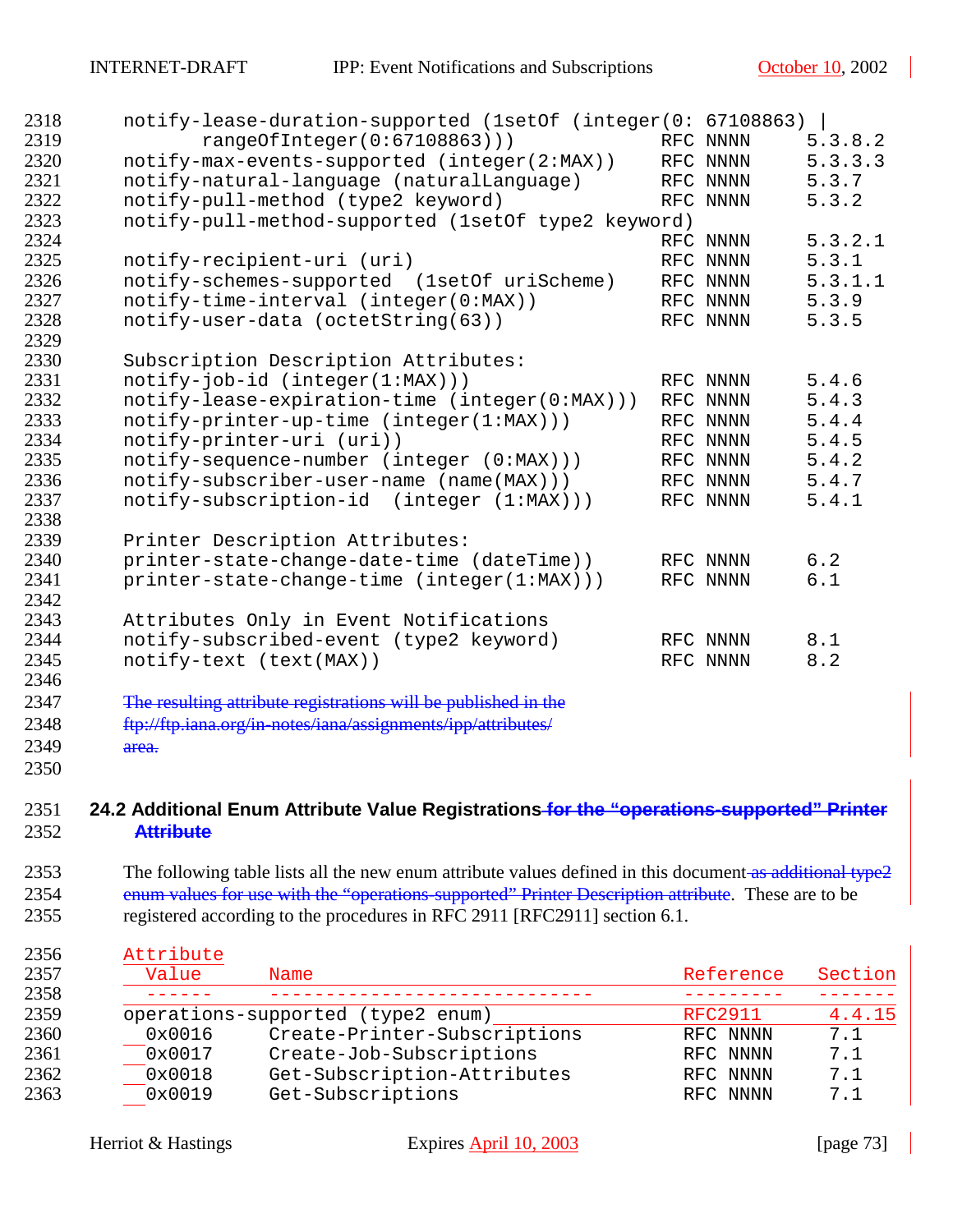INTERNET-DRAFT IPP: Event Notifications and Subscriptions October 10, 2002

| 2364 | 0x001A | Renew-Subscription  | RFC NNNN | 7.1 |
|------|--------|---------------------|----------|-----|
| 2365 | 0x001B | Cancel-Subscription | RFC NNNN | 7.1 |
| 2366 |        |                     |          |     |

2367 The resulting enum attribute value registrations will be published in the 2368 ftp://ftp.iana.org/in-notes/iana/assignments/ipp/attribute-values/operations-supported/ 2369 area.

#### **24.3 Operation Registrations**

2372 The following table lists all of the operations defined in this document. These are to be registered 2373 according to the procedures in RFC 2911 [RFC2911] section 6.4.

| 2374 | Operations:                            | Ref. |          | Section: |
|------|----------------------------------------|------|----------|----------|
| 2375 | Cancel-Subscription Operation          |      | RFC NNNN | 11.2.7   |
| 2376 | Create-Job-Subscriptions Operation     |      | RFC NNNN | 11.1.1   |
| 2377 | Create-Printer-Subscriptions Operation |      | RFC NNNN | 11.1.2   |
| 2378 | Get-Printer-Attributes - Extensions    |      | RFC NNNN | 11.2.3   |
| 2379 | Get-Subscription-Attributes Operation  |      | RFC NNNN | 11.2.4   |
| 2380 | Get-Subscriptions Operation            |      | RFC NNNN | 11.2.5   |
| 2381 | Job Creation Operations - Extensions   |      | RFC NNNN | 11.1.3   |
| 2382 | Renew-Subscription Operation           |      | RFC NNNN | 11.2.6   |
| 2383 | Validate-Job Operation - Extensions    |      | RFC NNNN | 11.2.2   |
| 2384 |                                        |      |          |          |

2385 The resulting operation registrations will be published in the 2386 ftp://ftp.iana.org/in-notes/iana/assignments/ipp/operations/

- 2387 area.
- 

#### **24.4 Status code Registrations**

2390 The following table lists all the status codes defined in this document. These are to be registered 2391 according to the procedures in RFC 2911 [RFC2911] section 6.6.

| 2392 | Value                                                                                                                                      | Name                                                                          | Ref.                                                         | Section:        |
|------|--------------------------------------------------------------------------------------------------------------------------------------------|-------------------------------------------------------------------------------|--------------------------------------------------------------|-----------------|
| 2393 |                                                                                                                                            |                                                                               |                                                              |                 |
| 2394 |                                                                                                                                            | $0x0000:0x00FF - "successful"$                                                |                                                              |                 |
| 2395 | 0x0003                                                                                                                                     | successful-ok-ignored-subscriptions                                           | RFC NNNN                                                     | 12.1            |
| 2396 |                                                                                                                                            |                                                                               |                                                              |                 |
| 2397 |                                                                                                                                            | 0x0400:0x04FF - "client-error"                                                |                                                              |                 |
| 2398 | 0x0414                                                                                                                                     | client-error-ignored-all-subscriptions                                        | RFC NNNN                                                     | 12.2            |
| 2399 |                                                                                                                                            |                                                                               |                                                              |                 |
| 2400 |                                                                                                                                            | Status Codes in Subscription Attributes Groups:                               |                                                              |                 |
| 2401 | $0*040C$                                                                                                                                   | client error uri scheme not supported                                         | RFC NNNN                                                     | <del>13.1</del> |
| 2402 | 0x040B                                                                                                                                     | client error attributes or values not supported                               |                                                              |                 |
| 2403 |                                                                                                                                            |                                                                               | ^ם ס<br><b>NINININI</b><br><b>ININININ</b>                   | <del>13.2</del> |
| 2404 | $0 \times 0 A1 E$<br><u> Tanto de la provincia de la provincia de la provincia de la provincia de la provincia de la provincia de la p</u> | $arrow-taq$ many cubcarint i and<br><del>ouvou rycrono</del><br><b>THOLLY</b> | מהת<br><b>NTNTNTNT</b><br><b>FAVE AVE AVE AV</b>             | <del>13.3</del> |
| 2405 | $0*0005$                                                                                                                                   | ok too many events<br><del>successful</del>                                   | מהת ח<br><b>ATATATAT</b><br><b>IVE G</b><br><b>ENFINENCE</b> | <del>13.4</del> |
| 2406 | $0 \times 0001$<br><del>uxuuui</del>                                                                                                       | <del>ok ignored or su</del><br><b>DUCCODIUI</b><br><del>pappertuccu</del>     | <del>attributes</del>                                        |                 |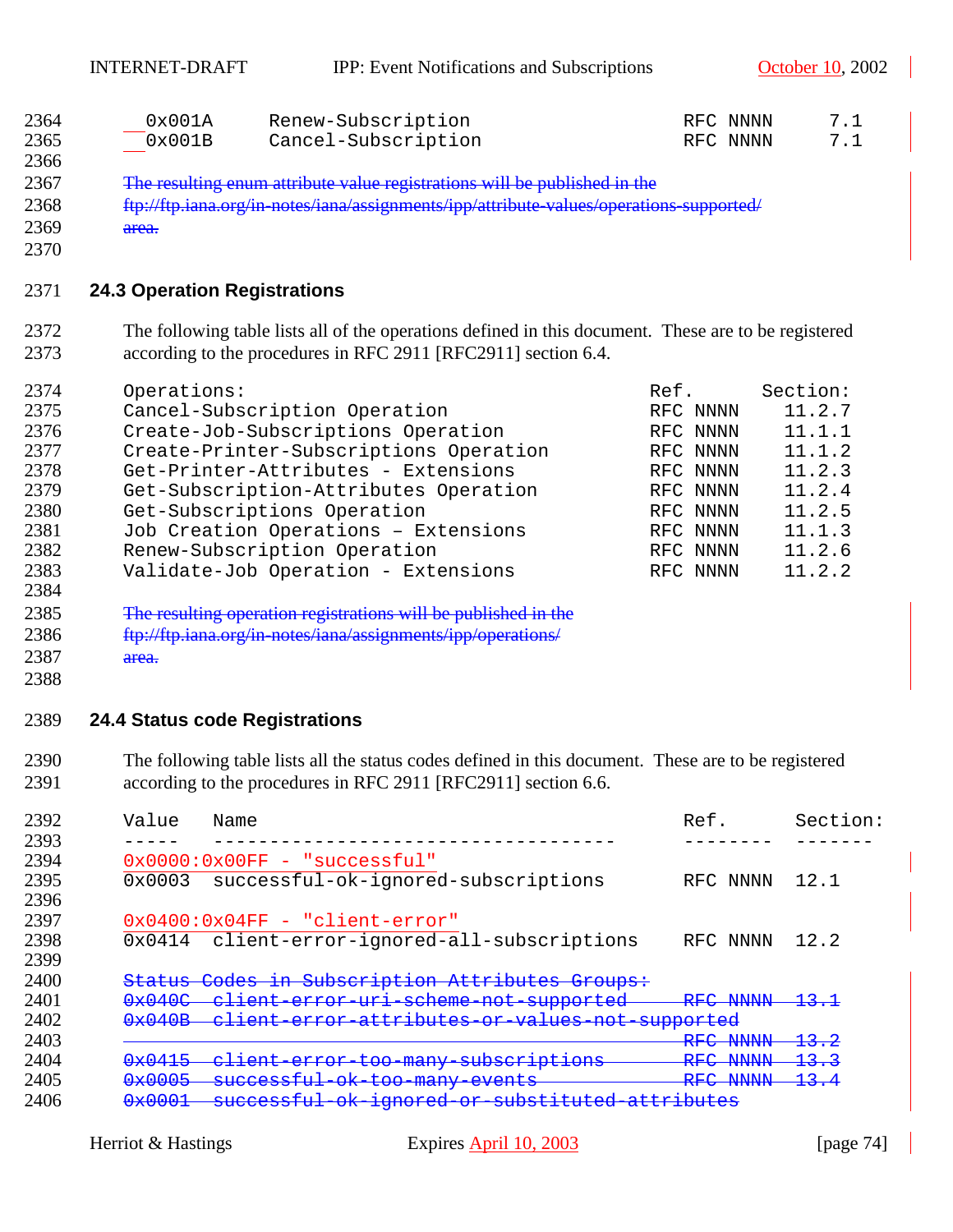|                                                                  | <b>DEC MAINTAT</b> |
|------------------------------------------------------------------|--------------------|
|                                                                  | <b>ENFAVOUR</b>    |
|                                                                  |                    |
| The resulting status code registrations will be published in the |                    |
| ftp://ftp.iana.org/in-notes/iana/assignments/ipp/status-codes/   |                    |
| area.                                                            |                    |
|                                                                  |                    |

2413 **24.5 Attribute Group tag Registrations** 

2414 The following table lists all the attribute group tags defined in this document. These are to be 2415 registered according to the procedures in RFC 2911 [RFC2911] section 6.5.

| 2416         | Value         | Name                                                                     | Ref.     | Section |
|--------------|---------------|--------------------------------------------------------------------------|----------|---------|
| 2417         |               |                                                                          |          |         |
| 2418         | $0 \times 06$ | subscription-attributes-tag                                              | RFC NNNN | 14      |
| 2419<br>2420 | 0x07          | event-notification-attributes-tag                                        | RFC NNNN | 14      |
| 2421         |               | The resulting attribute group tag registrations will be published in the |          |         |
| 2422         |               | ftp://ftp.iana.org/in-notes/iana/assignments/ipp/attribute-group-tags/   |          |         |
| 2423         | area.         |                                                                          |          |         |
| 2424         |               |                                                                          |          |         |

#### 2425 **24.6 Registration of Events**

2426 When other document define additional type2 keywords to be used with the "notify-events" 2427 Subscription Template attribute (see section [5.3.3\)](#page-20-0)), these event keywords will be registered according

2428 to the procedures of [RFC2911] section 7.1 as additional attribute values for use with the "notify-

- 2429 events" Subscription Template attribute, i.e., the "notify-events", "notify-events-default", and "notify-2430 events-supported" attributes.
- 2431 Therefore, the IPP Registry entry for an Event will be of the form:

| 2432<br>type2 keyword Attribute Values:                                                  | $D \cap F$<br>RCI | <del>Section:</del> |
|------------------------------------------------------------------------------------------|-------------------|---------------------|
| Attribute<br>2434<br>Value                                                               | Ref.              | Section             |
|                                                                                          |                   |                     |
| 2436<br>notify-events (1setOf type2 keyword)                                             |                   |                     |
| notify-events-default (1setOf type2 keyword)                                             |                   |                     |
| 2438<br>notify-events-supported (1setOf type2 keyword)                                   |                   |                     |
| <event keyword="" name=""><br/>2440</event>                                              | RFC XXXX          | m.n                 |
| The resulting type2 keyword attribute values will be published in the                    |                   |                     |
| ftp://ftp.iana.org/in-notes/iana/assignments/ipp/attribute-values/notify-events/<br>2442 |                   |                     |
| area.                                                                                    |                   |                     |
|                                                                                          |                   |                     |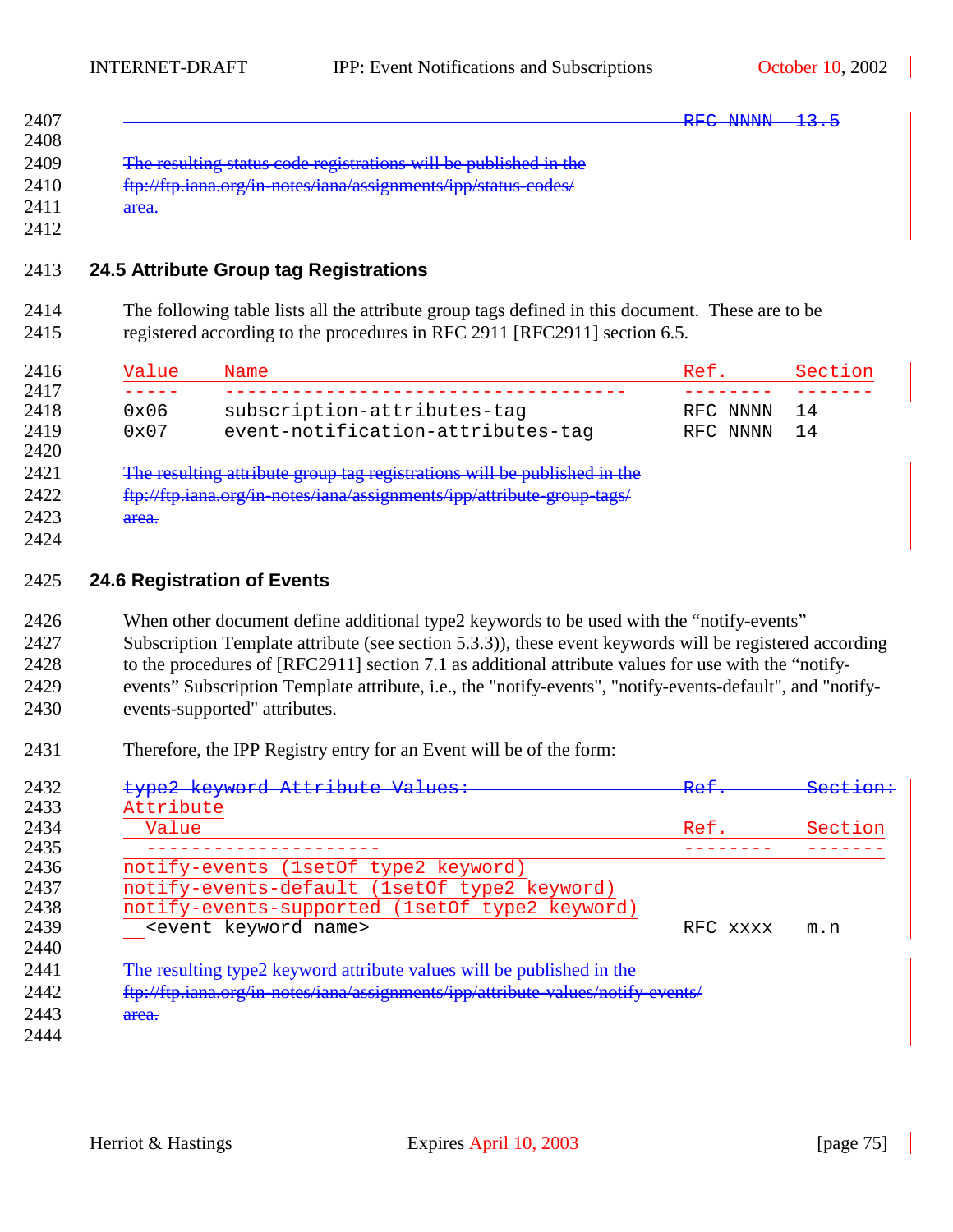#### 2445 **24.7 Registration of Event Notification Delivery Methods**

2446 This section describes the requirements and procedures for registration and publication of Event 2447 Notification Delivery Methods and for the submission of such proposals.

#### 2448 **24.7.1 Requirements for Registration of Event Notification Delivery Methods**

2449 Registered IPP Event Notification Delivery Methods are expected to follow a number of requirements 2450 described below.

#### 2451 **24.7.1.1 Required Characteristics**

- 2452 A Delivery Method Document MUST either (1) contain all of the semantics of the Delivery Method or 2453 (2) contain the IPP Delivery Method registration requirements and a profile of some other protocol that 2454 in combination is the Delivery Method (e.g., mailto). The Delivery Method Document (and any 2455 documents it requires) MUST define either (1) a URL for a Push Delivery Method that the meets the 2456 requirements of [RFC2717]. or (2) a keyword for a Pull Delivery method.
- 2458 IPP Event Notification Delivery Method Documents MUST meet the requirements of this document 2459 (see sections [9](#page-36-0) and [10\)](#page-44-0).
- 2460 In addition, a Delivery Method Document MUST contain the following information:
- 2462 Type of registration: IPP Event Notification Delivery Method
- 2463 Name of this delivery method:
- 2464 Proposed URL scheme name of this Push Delivery Method or the keyword name of this Pull
- 2465 Delivery Method:
- 2466 Name of proposer:
- 2467 Address of proposer:
- 2468 Email address of proposer:
- 2469 Is this delivery method REQUIRED or OPTIONAL for conformance to the IPP Event Notification 2470 and Subscriptions document:
- 2471 Is this delivery method defining Machine Consumable and/or Human Consumable content:
- 2472

2457

2461

## 2473 **24.7.1.2 Naming Requirements**

- 2474 Exactly one (URL scheme or keyword) name MUST be assigned to each Delivery Method.
- 2475 Each assigned name MUST uniquely identify a single Delivery Method. All Push Delivery Method 2476 names MUST conform to the rules for URL scheme names, according to [RFC2396] and [RFC2717] 2477 for schemes in the IETF tree. All Pull Delivery Method names MUST conform to the rules for 2478 keywords according to [RFC2911].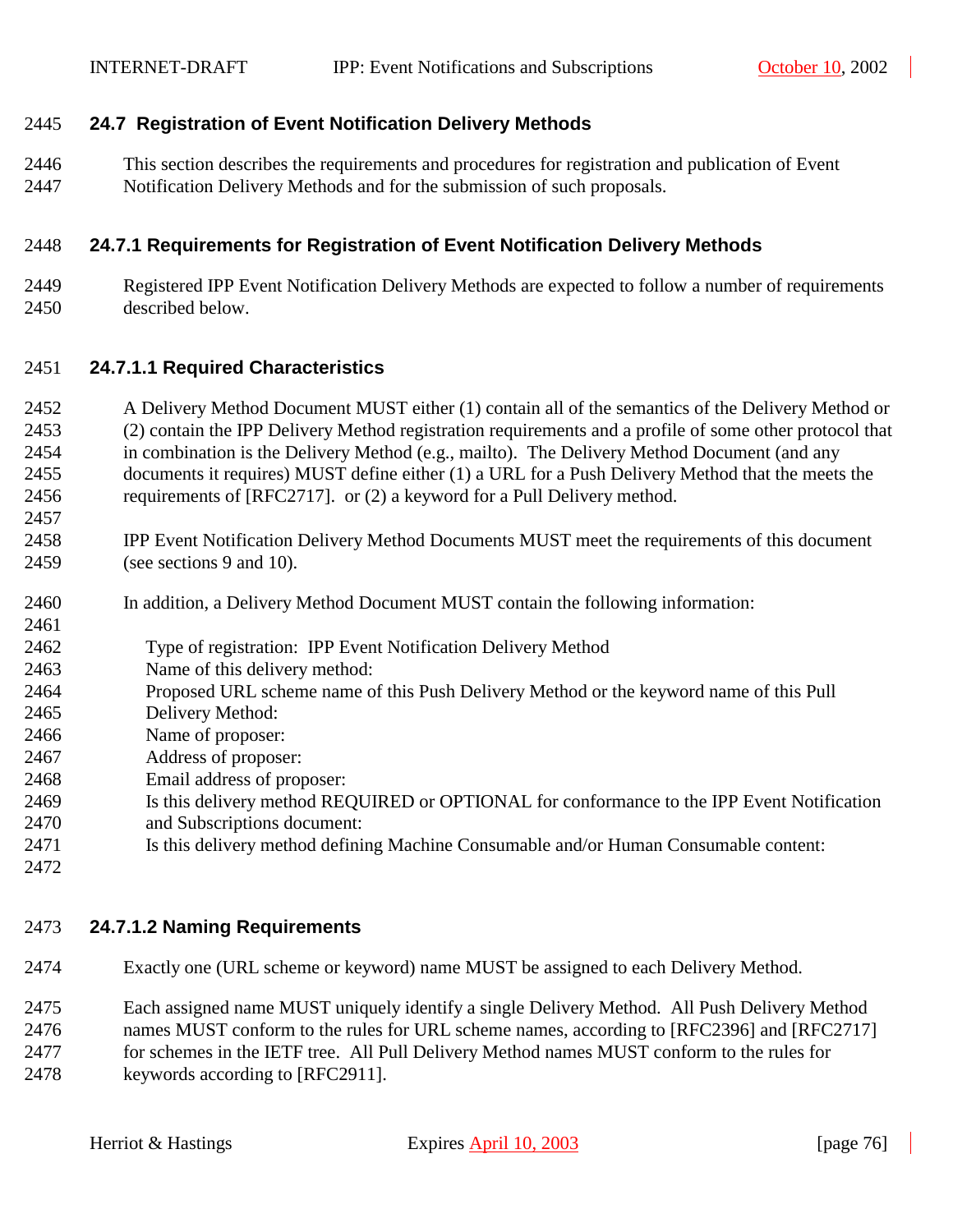#### 2479 **24.7.1.3 Functionality Requirements**

2480 Delivery Methods MUST function as a protocol that is capable of delivering (push or pull) IPP Event 2481 Notifications to Notification Recipients.

#### 2482 **24.7.1.4 Usage and Implementation Requirements**

2483 Use of a large number of Delivery Methods may hamper interoperability. However, the use of a large 2484 number of undocumented and/or unlabelled Delivery Methods hampers interoperability even more.

2485 A Delivery Method should therefore be registered ONLY if it adds significant functionality that is 2486 valuable to a large community, OR if it documents existing practice in a large community. Note that 2487 Delivery Methods registered for the second reason should be explicitly marked as being of limited or 2488 specialized use and should only be used with prior bilateral agreement.

#### 2489 **24.7.1.5 Publication Requirements**

2490 Delivery Method Documents MUST be published in a standards track, informational, or experimental 2491 RFCs.

#### 2492 **24.7.2 Registration Procedure**

2493 The IPP WG is developing a small number of Delivery Methods which are intended to be published as 2494 standards track RFCs. However, some parties may wish to register additional Delivery Methods in the 2495 future. This section describes the procedures for these additional Delivery Methods.

## 2496 **24.7.2.1 Present the proposal to the Community**

- 2497 First the Delivery Method Document MUST be an Internet-Draft with a target category of standards 2498 track, informational, or experimental. The same MUST be true for any documents that it references.
- 2499 SendDeliver the proposed Delivery Method Document proposal to the "ipp@pwg.org" mailing list. 2500 This mailing list has been established by [RFC2911] for reviewing proposed registrations and 2501 discussing other IPP matters. Proposed Delivery Method Documents are not formally registered and 2502 MUST NOT be used until approved.
- 2503 The intent of the public posting is to solicit comments and feedback on the definition and suitability of 2504 the Delivery Method and the name chosen for it over a four week period.

#### 2505 **24.7.2.2 Delivery Method Reviewer**

2506 The Delivery Method Reviewer is the same person who has been appointed by the IETF Application 2507 Area Director(s) as the IPP Designated Expert according to [RFC2911] and [IANA-CON]. When the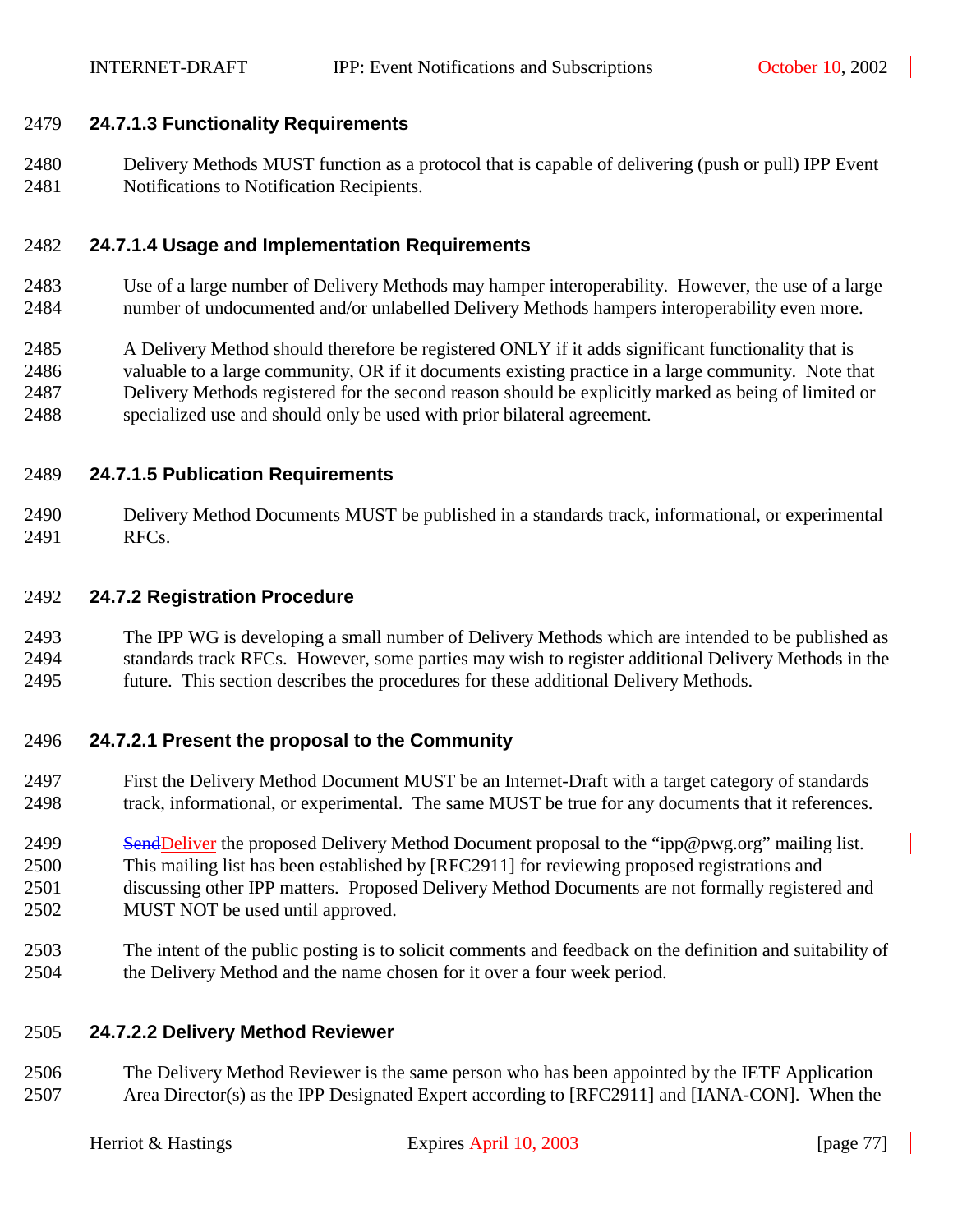- 2508 four week period is over and the IPP Designated Expert is convinced that consensus has been achieved,
- 2509 the IPP Designated Expert either approves the request for registration or rejects it. Rejection may
- 2510 occur because of significant objections raised on the list or objections raised externally.
- 2511 Decisions made by the Reviewer must be posted to the ipp@pwg.org mailing list within 14 days.
- 2512 Decisions made by the Reviewer may be appealed to the IESG.

#### 2513 **24.7.2.3 IANA Registration**

- 2514 Provided that the Delivery Method registration proposal has either passed review or has been
- 2515 successfully appealed to the IESG, the IANA will register the Delivery Method and make it available to 2516 the community.

### 2517 **24.7.3 Delivery Method Document Registrations**

2518 Each Push Delivery Method Document defines a URI scheme which is registered as an additional value 2519 of the "notify-schemes-supported" Printer attribute. These uriScheme values will be registered 2520 according to the procedures of [RFC2911] section 7.1 for additional attribute values. Therefore, the 2521 IPP Registry entry for a Push Delivery Method will be of the form:

| 2522 | uriScheme Attribute Values:                                                                           | <del>Ref</del>      | Caation            |
|------|-------------------------------------------------------------------------------------------------------|---------------------|--------------------|
| 2523 | Attribute                                                                                             |                     |                    |
| 2524 | Value                                                                                                 | Ref.                | Section            |
| 2525 |                                                                                                       |                     |                    |
| 2526 | notify-schemes-supported (type2 keyword)                                                              | RFC.<br><b>XXXX</b> | 5.3.1.1            |
| 2527 | <scheme name=""></scheme>                                                                             | RFC xxxx            | m.n                |
| 2528 |                                                                                                       |                     |                    |
| 2529 | The resulting Delivery Method URI schemes will be published in the                                    |                     |                    |
| 2530 | ftp://ftp.iana.org/in-notes/iana/assignments/ipp/attribute-values/notify-schemes-supported/           |                     |                    |
| 2531 | area.                                                                                                 |                     |                    |
| 2532 |                                                                                                       |                     |                    |
| 2533 | Each Pull Delivery Method Document defines a keyword method which is registered as an additional      |                     |                    |
| 2534 | value of the "notify-pull-method" and "notify-pull-method-supported" Printer attributes. These        |                     |                    |
| 2535 | keyword values will be registered according to the procedures of [RFC2911] section 7.1 for additional |                     |                    |
| 2536 | attribute values. Therefore, the IPP Registry entry for a Pull Delivery Method will be of the form:   |                     |                    |
|      |                                                                                                       |                     |                    |
| 2537 | keyword Attribute Values:                                                                             | <del>Ref</del>      | <del>Section</del> |
| 2538 | Attribute                                                                                             |                     |                    |
| 2539 | Value                                                                                                 | Ref.                | Section            |
| 2540 |                                                                                                       |                     |                    |
| 2541 | notify-pull-method (type2 keyword)                                                                    | ipp-ntfy]           | 5.3.2              |

notify-pull-method-supported (1setOf type2 keyword) [ipp-ntfy] 5.3.2.1 <method keyword name> RFC xxxx m.n 2545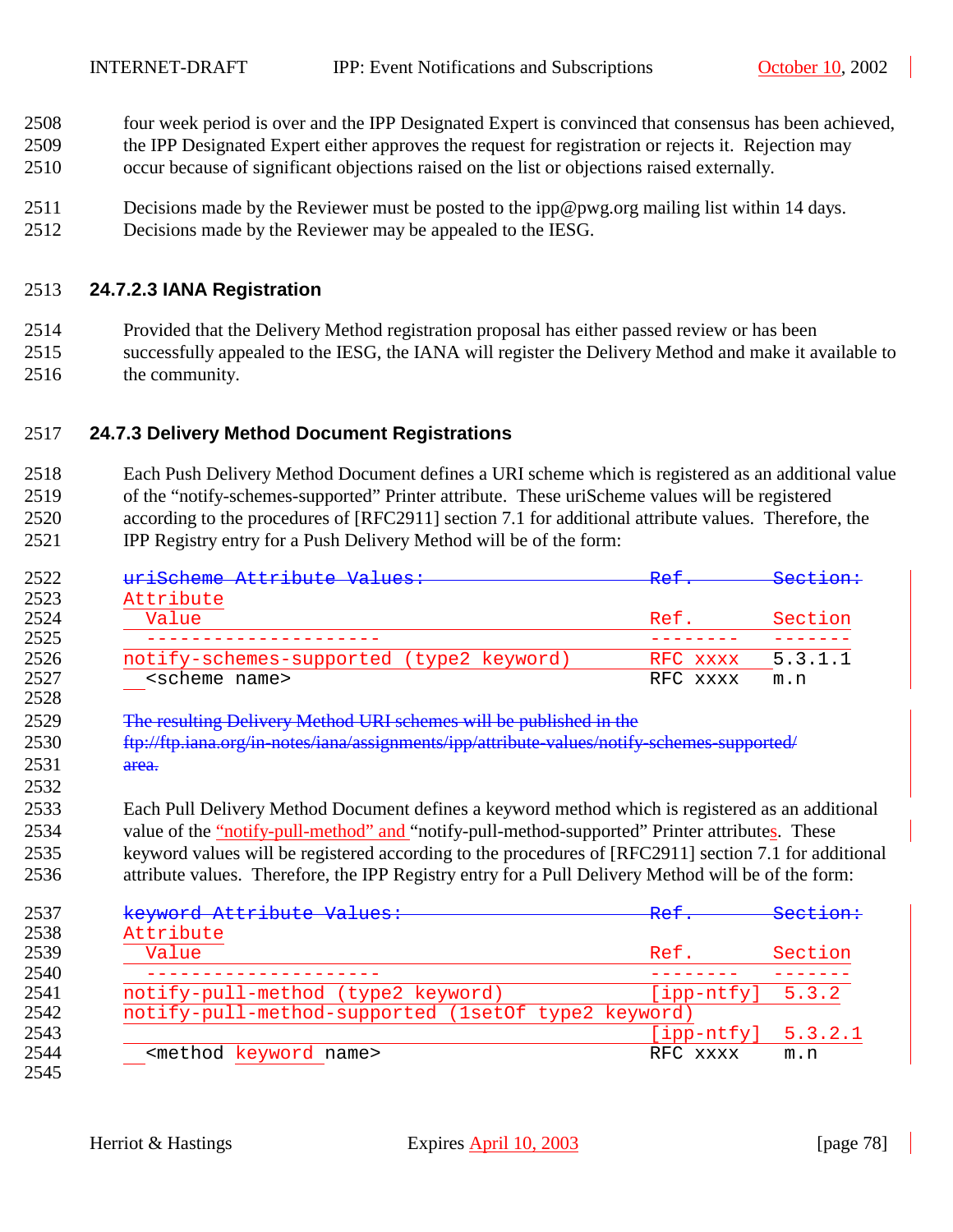| 2546<br>2547<br>2548<br>2549 | The resulting Delivery Method URI schemes will be published in the<br>ftp://ftp.iana.org/in-notes/iana/assignments/ipp/attribute-values/notify-pull-method-supported/<br>area. |
|------------------------------|--------------------------------------------------------------------------------------------------------------------------------------------------------------------------------|
| 2550                         | <b>24.7.4 Registration Template</b>                                                                                                                                            |
| 2551                         | To: ipp@pwg.org                                                                                                                                                                |
| 2552<br>2553                 | Subject: Registration of a new Delivery Method                                                                                                                                 |
| 2554                         | Delivery Method name:                                                                                                                                                          |
| 2555                         |                                                                                                                                                                                |
| 2556                         | (All Push Delivery Method names must be suitable for use as the value of a URL scheme in the IETF                                                                              |
| 2557                         | tree and all Pull Delivery Method names must be suitable IPP keywords according to [RFC2911])                                                                                  |
| 2558<br>2559                 | Published specification(s):                                                                                                                                                    |
| 2560                         |                                                                                                                                                                                |
| 2561                         | (A specification for the Delivery Method must be openly available that accurately describes what is                                                                            |
| 2562                         | being registered.)                                                                                                                                                             |
| 2563                         |                                                                                                                                                                                |
| 2564                         | Person & email address to contact for further information:                                                                                                                     |
| 2565                         | <b>25 Internationalization Considerations</b>                                                                                                                                  |
| 2566                         | This IPP Notification specification continues support for the internationalization of [RFC2911] of                                                                             |
| 2567                         | attributes containing text strings and names. Allowing a Subscribing Client to specify a different                                                                             |

2567 attributes containing text strings and names. Allowing a Subscribing Client to specify a different 2568 natural language and charset for each Subscription Object increases the internationalization support.

2569 The Printer MUST be able to localize the content of Human Consumable Event Notifications and to 2570 localize the value of "notify-text" attribute in Machine Consumable Event Notifications that it 2571 senddelivers to Notification Recipients. For localization, the Printer MUST use the value of the 2572 "notify-charset" attribute and the "notify-natural-language" attribute in the Subscription Object 2573 supplied by the Subscribing Client.

# 2574 **26 Security Considerations**

2575 Clients submitting Notification requests to the IPP Printer have the same security issues as submitting 2576 an IPP/1.1 print job request (see [RFC2911] section 3.2.1 and section 8). The same mechanisms used 2577 by IPP/1.1 can therefore be used by the client Notification submission. Operations that require 2578 authentication can use the HTTP authentication. Operations that require privacy can use the 2579 HTTP/TLS privacy. As with IPP/1.1 Print Job Objects, if there is no security on Subscription Objects, 2580 sequential assignment of subscription-ids exposes the system to a passive traffic monitoring threat.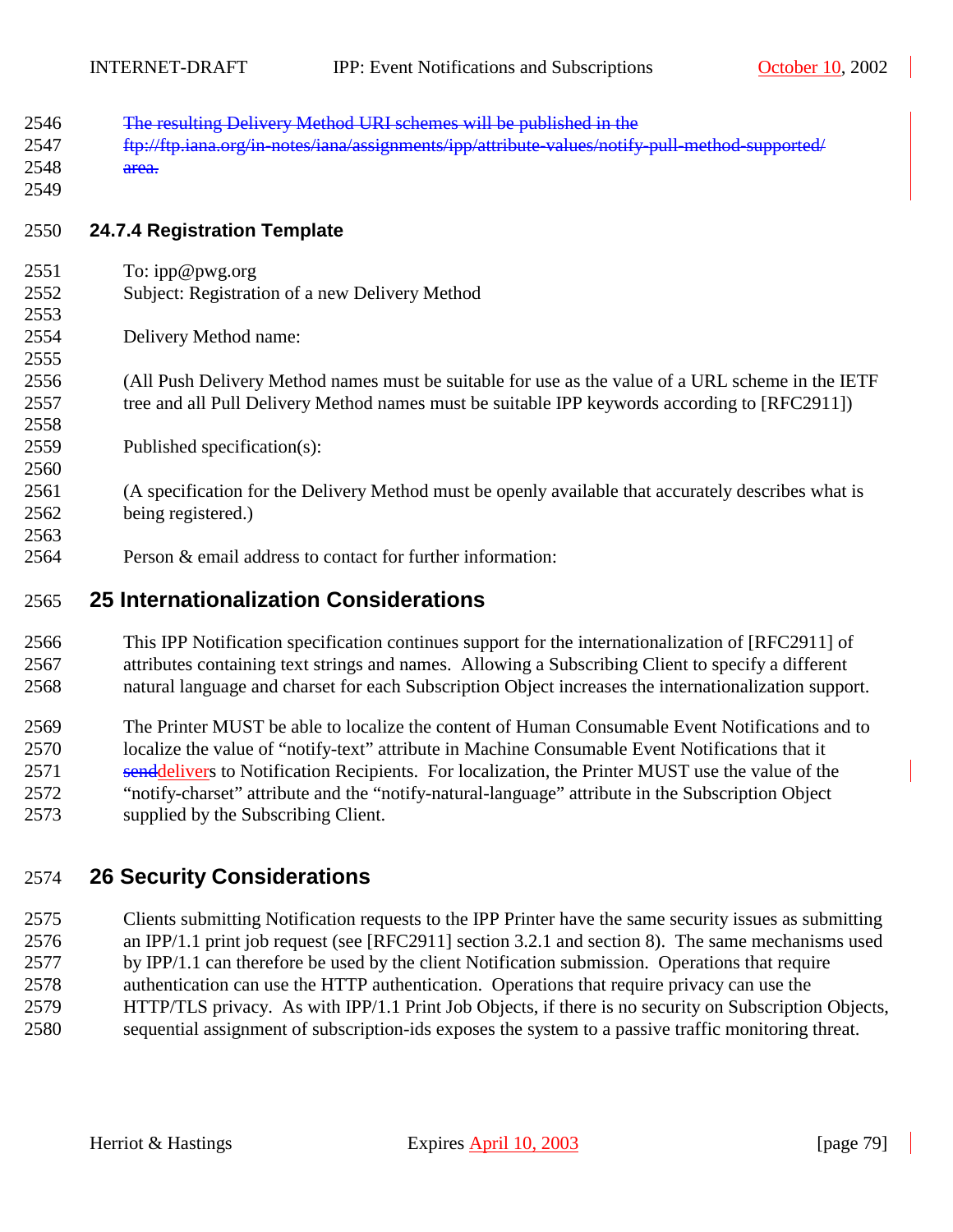#### 2581 **26.1 Client access rights**

2582 The Subscription Object access control model is the same as the access control model for Job objects. 2583 The client MUST have the following access rights for the indicated Subscription operations:

- 2584 1. Create-Job-Subscriptions (see section [11.1.1\)](#page-46-0): A Per-Job Subscription object is associated with 2585 a Job. To create Per-Job Subscription Objects, the authenticated user (see [RFC2911] section 2586 8.3) performing this operation MUST (1) be the job owner, (2) have Operator or Administrator 2587 access rights for this Printer (see [RFC2911] sections 1 and 8.5), or (3) be otherwise authorized 2588 by the Printer's administrator-configured security policy to create Per-Job Subscription Objects 2589 for the target job.
- 2590 2. Create-Printer-Subscriptions (see section [11.1.2\)](#page-48-0): A Per-Printer Subscription object is 2591 associated with the Printer. To create Per-Printer Subscription Objects, the authenticated user 2592 (see [RFC2911] section 8.3) performing this operation MUST (1) have Operator or 2593 Administrator access rights for this Printer (see [RFC2911] sections 1 and 8.5) or (2) be 2594 otherwise authorized by the Printer's administrator-configured security policy to create Per-2595 Printer Subscription Objects for this Printer.
- 2596 3. Get-Subscription-Attributes (see section [11.2.4\)](#page-52-0): The access control model for this operation is 2597 the same as that of the Get-Job-Attributes operation (see [RFC2911] section 3.3.4). The 2598 primary difference is that a Get-Subscription-Attributes operation is directed at a Subscription 2599 Object rather than at a Job object, and a returned attribute group contains Subscription Object 2600 attributes rather than Job object attributes. To query the specified Subscription Object, the 2601 authenticated user (see [RFC2911] section 8.3) performing this operation MUST (1) be the 2602 Subscription Object owner, (2) have Operator or Administrator access rights for this Printer 2603 (see [RFC2911] sections 1 and 8.5), or (3) be otherwise authorized by the Printer's 2604 administrator-configured security policy to query the Subscription Object for the target job. 2605 Furthermore, the Printer's security policy MAY limit which attributes are returned, in a manner 2606 similar to the Get-Job-Attributes operation (see [RFC2911] end of section 3.3.4.2).
- 2607 4. Get-Subscriptions (see section [11.2.5\)](#page-55-0): The access control model for this operation is the same 2608 as that of the Get-Jobs operation (see [RFC2911] section 3.2.6). The primary difference is that 2609 the operation is directed at Subscription Objects rather than at Job objects, and the returned 2610 attribute groups contain Subscription Object attributes rather than Job object attributes. To 2611 query Per-Job Subscription Objects of the specified job (client supplied the "notify-job-id" 2612 operation attribute - see section [11.2.5.1.1\)](#page-56-0), the authenticated user (see [RFC2911] section 8.3) 2613 performing this operation MUST (1) be the Subscription Object owner, (2) have Operator or 2614 Administrator access rights for this Printer (see [RFC2911] sections 1 and 8.5), or (3) be 2615 otherwise authorized by the Printer's administrator-configured security policy to query the 2616 Subscription Object for the target job. To query Per-Printer Subscription Objects of the Printer 2617 (client omits the "notify-job-id" operation attribute - see section [11.2.5.1.1\)](#page-56-0), the authenticated 2618 user (see [RFC2911] section 8.3) performing this operation MUST (1) have Operator or 2619 Administrator access rights for this Printer (see [RFC2911] sections 1 and 8.5), or (2) be 2620 otherwise authorized by the Printer's administrator-configured security policy to query Per-2621 Printer Subscription Objects for the target Printer. Furthermore, the Printer's security policy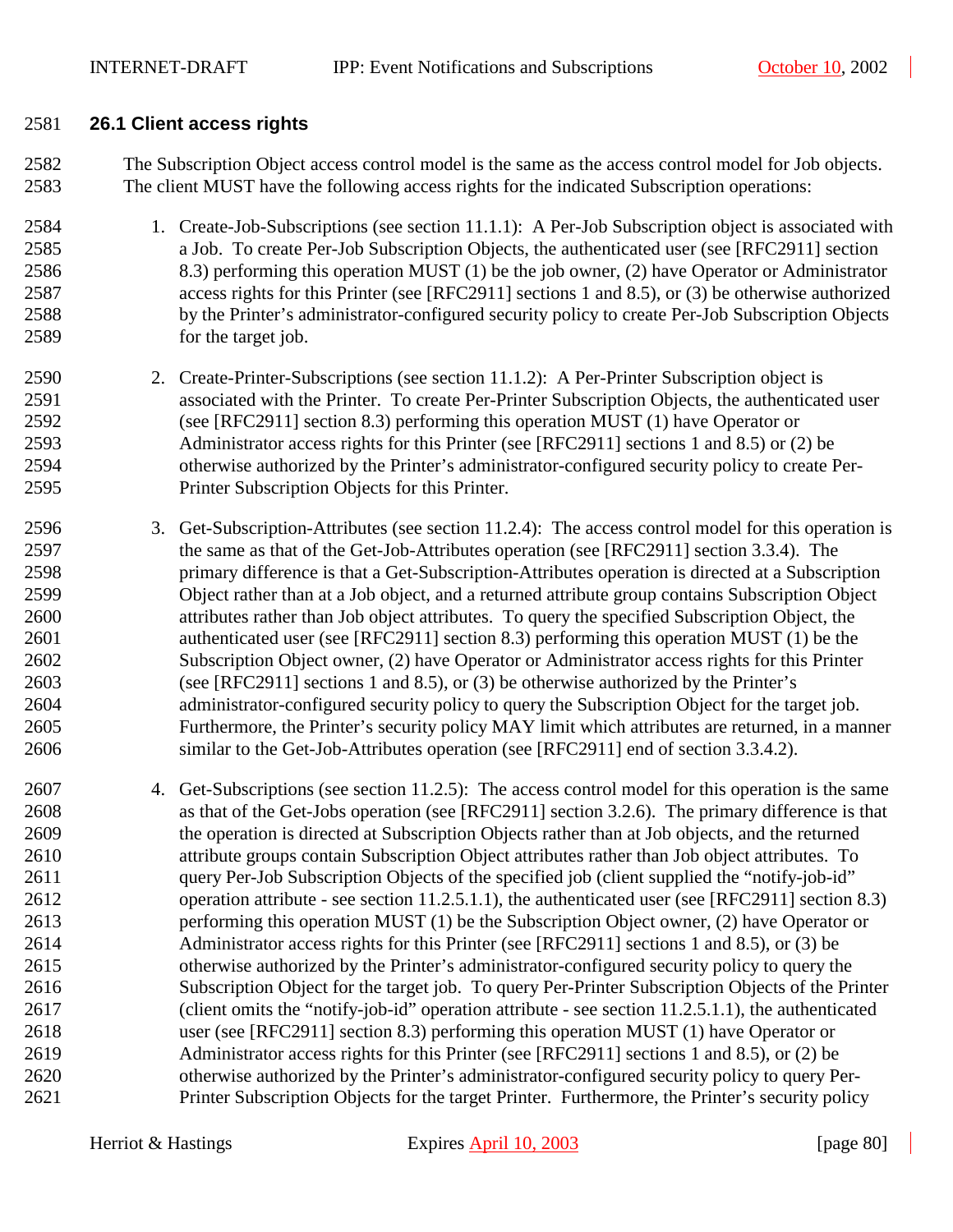- 2622 MAY limit which attributes are returned, in a manner similar to the Get-Job-Attributes 2623 operation (see [RFC2911] end of section 3.2.6.2).
- 2624 5. Renew-Subscriptions (see section [11.2.6\)](#page-57-0): The authenticated user (see [RFC2911] section 8.3) 2625 performing this operation MUST (1) be the owner of the Per-Printer Subscription Object, (2) 2626 have Operator or Administrator access rights for the Printer (see [RFC2911] sections 1 and 2627 8.5), or (3) be otherwise authorized by the Printer's administrator-configured security policy to 2628 renew Per-Printer Subscription Objects for the target Printer
- 2629 6. Cancel-Subscription (see section [11.2.7\)](#page-59-0): The authenticated user (see [RFC2911] section 8.3) 2630 performing this operation MUST (1) be the owner of the Subscription Object, (2) have Operator 2631 or Administrator access rights for the Printer (see [RFC2911] sections 1 and 8.5), or (3) be 2632 otherwise authorized by the Printer's administrator-configured security policy to cancel the 2633 target Subscription Object.

2634 The standard security concerns (delivery to the right user, privacy of content, tamper proof content) 2635 apply to each Delivery Method. Some Delivery Methods are more secure than others. Each Delivery 2636 Method Document MUST discuss its Security Considerations.

#### 2637 **26.2 Printer security threats**

2638 Notification trap door: If a Printer supports the OPTIONAL "notify-attributes" Subscription Template 2639 attribute (see section [5.3.4\)](#page-25-0) where the client can request that the Printer return any specified Job, 2640 Printer, and Subscription object attributes, the Printer MUST apply the same security policy to these 2641 requested attributes in the Get-Notifications request as it does for the Get-Jobs, Get-Job-Attributes, 2642 Get-Printer-Attributes, and Get-Subscription-Attributes requests.

#### 2643 **26.3 Notification Recipient security threats**

2644 Unwanted Events Notifications (spam): For any Push Delivery Method, by far the biggest security 2645 concern is the abuse of notification: senddelivering unwanted Event Notifications to third parties (i.e., 2646 spam). The problem is made worse by notification addresses that may be redistributed to multiple 2647 parties. There exist scenarios where third party notification is used (see Scenario #2 and #3 in [ipp-2648 not-req]). Any fully secure solution would require active agreement of all recipients before sending 2649 **outdelivering anything.** 

## 2650 **27 Contributors**

- 2651 The following people made significant contributions to the design and review of this specification:
- 2652 Scott A. Isaacson
- 2653 Novell, Inc.
- 2654 122 E 1700 S
- 2655 Provo, UT 84606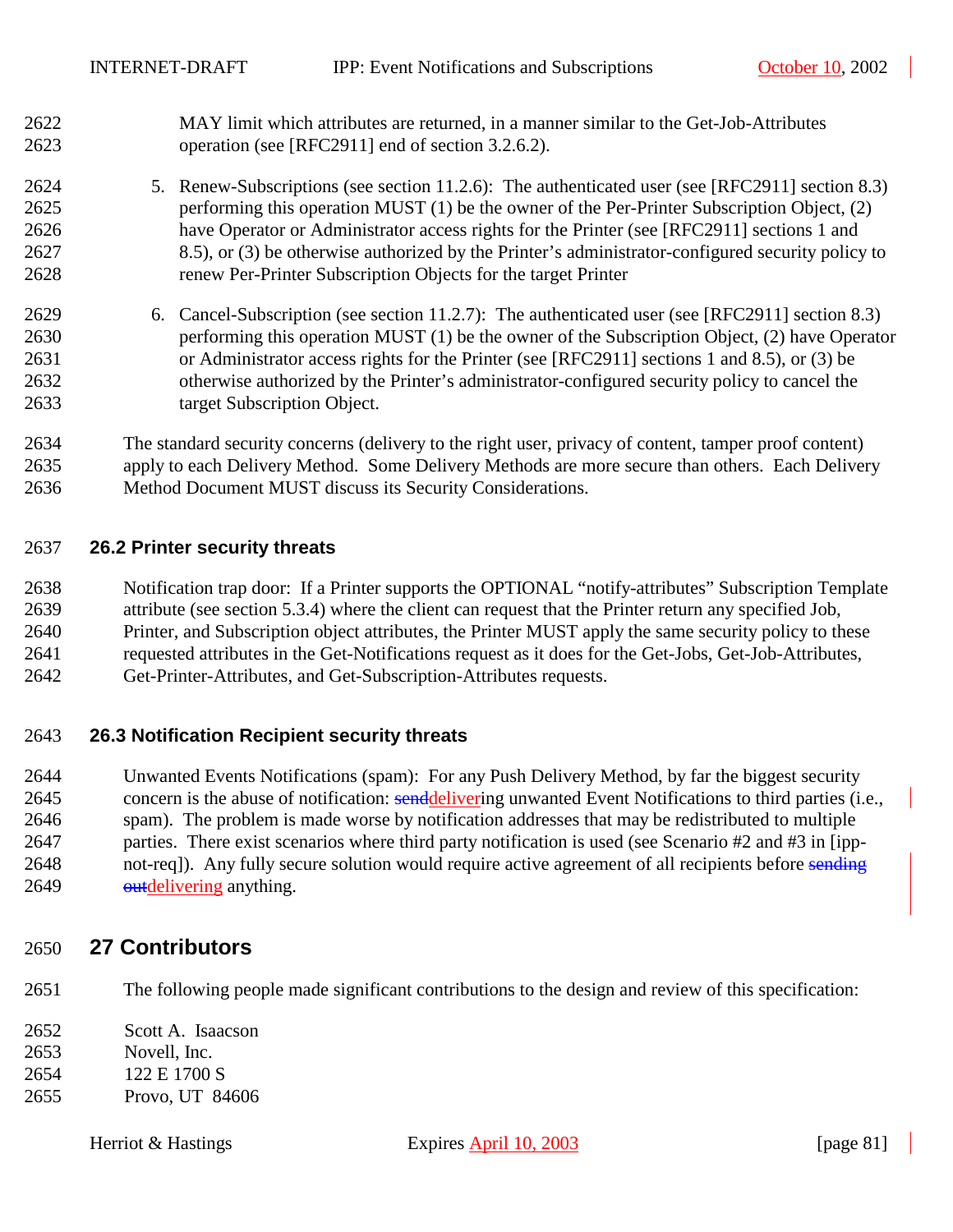| 2656 |                                   |
|------|-----------------------------------|
| 2657 | Phone: 801-861-7366               |
| 2658 | Fax: 801-861-2517                 |
| 2659 | e-mail: sisaacson@novell.com      |
| 2660 |                                   |
| 2661 | Roger deBry                       |
| 2662 | <b>Utah Valley State College</b>  |
| 2663 | Orem, UT 84058                    |
| 2664 |                                   |
| 2665 | Phone: (801) 222-8000             |
| 2666 | EMail: debryro@uvsc.edu           |
| 2667 |                                   |
| 2668 | <b>Jay Martin</b>                 |
| 2669 | Underscore Inc.                   |
| 2670 | 9 Jacqueline St.                  |
| 2671 | Hudson, NH 03051-5308             |
| 2672 | 603-889-7000                      |
| 2673 | fax: 775-414-0245                 |
| 2674 | e-mail: <i>jkm@underscore.com</i> |
| 2675 |                                   |
| 2676 | Michael Shepherd                  |
| 2677 | <b>Xerox Corporation</b>          |
| 2678 | 800 Phillips Road MS 128-51E      |
| 2679 | Webster, NY 14450                 |
| 2680 |                                   |
| 2681 | Phone: 716-422-2338               |
| 2682 | Fax: 716-265-8871                 |
| 2683 | e-mail: mshepherd@crt.xerox.com   |
| 2684 |                                   |
| 2685 | Ron Bergman                       |
| 2686 | Hitachi Koki Imaging Solutions    |
| 2687 | 1757 Tapo Canyon Road             |
| 2688 | Simi Valley, CA 93063-3394        |
| 2689 |                                   |
| 2690 | Phone: 805-578-4421               |
| 2691 | Fax: 805-578-4001                 |
| 2692 | Email: rbergma@hitachi-hkis.com   |
| 2693 | <b>28 Author's Addresses</b>      |
| 2694 | <b>Robert Herriot</b>             |
| 2695 | 706 Colorado Ave.                 |
| 2696 | Palo Alto, CA 94303               |
| 2697 |                                   |

2698 Phone: 650-327-4466

 $\overline{\phantom{a}}$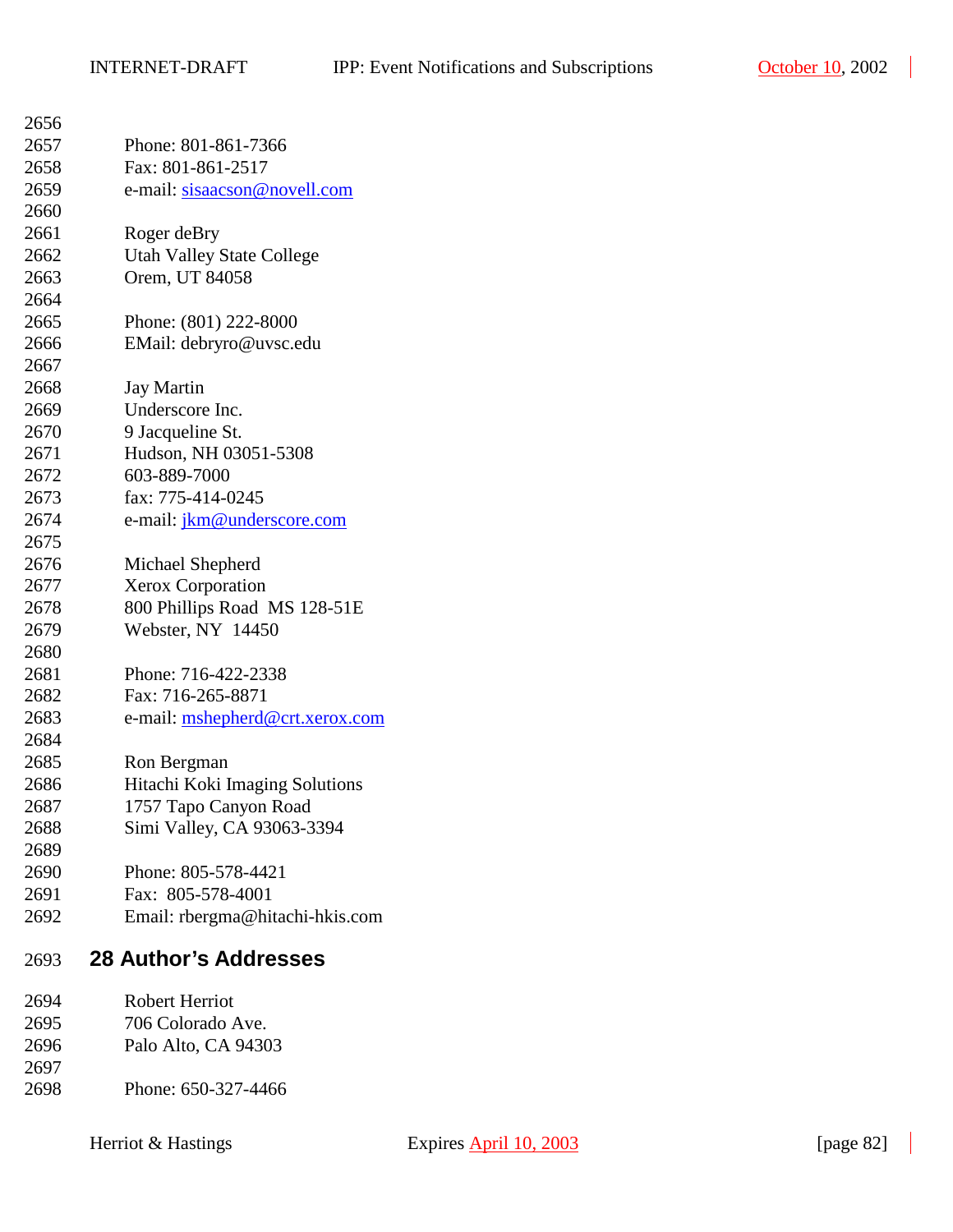| 2699 | Fax: 650-327-4466                                                                                          |
|------|------------------------------------------------------------------------------------------------------------|
| 2700 | Email: bob@herriot.com                                                                                     |
| 2701 |                                                                                                            |
| 2702 | <b>Tom Hastings</b>                                                                                        |
| 2703 | Xerox Corporation                                                                                          |
| 2704 | 737 Hawaii St. ESAE 231                                                                                    |
| 2705 | El Segundo, CA 90245                                                                                       |
| 2706 |                                                                                                            |
| 2707 | Phone: 310-333-6413                                                                                        |
| 2708 | Fax: 310-333-5514                                                                                          |
| 2709 | e-mail: hastings@cp10.es.xerox.com                                                                         |
| 2710 |                                                                                                            |
| 2711 | IPP Web Page: http://www.pwg.org/ipp/                                                                      |
| 2712 | IPP Mailing List: ipp@pwg.org                                                                              |
| 2713 |                                                                                                            |
| 2714 | To subscribe to the ipp mailing list, send the following email:                                            |
| 2715 | 1) send it to majordomo@pwg.org                                                                            |
| 2716 | 2) leave the subject line blank                                                                            |
| 2717 | 3) put the following two lines in the message body:                                                        |
| 2718 | subscribe ipp                                                                                              |
| 2719 | end                                                                                                        |
| 2720 |                                                                                                            |
| 2721 | Implementers of this specification document are encouraged to join the IPP Mailing List in order to        |
| 2722 | participate in any discussions of clarification issues and review of registration proposals for additional |
| 2723 | attributes and values. In order to reduce spam the mailing list rejects mail from non-subscribers, so      |

2724 you must subscribe to the mailing list in order to send a question or comment to the mailing list.

# 2725 **29 Appendix G - Description of the base IPP documents (Informative)**

- 2726 The base set of IPP documents includes:
- 2727 Design Goals for an Internet Printing Protocol [RFC2567]
- 2728 Rationale for the Structure and Model and Protocol for the Internet Printing Protocol [RFC2568]
- 2729 Internet Printing Protocol/1.1: Model and Semantics [RFC2911]
- 2730 Internet Printing Protocol/1.1: Encoding and Transport [RFC2910]
- 2731 Internet Printing Protocol/1.1: Implementer's Guide [RFC3196]
- 2732 Mapping between LPD and IPP Protocols [RFC2569]
- 2733
- 2734 The "Design Goals for an Internet Printing Protocol" document takes a broad look at distributed 2735 printing functionality, and it enumerates real-life scenarios that help to clarify the features that need to 2736 be included in a printing protocol for the Internet. It identifies requirements for three types of users: 2737 end users, operators, and administrators. It calls out a subset of end user requirements that are satisfied 2738 in IPP/1.0 [RFC2566, RFC2565]. A few OPTIONAL operator operations have been added to IPP/1.1 2739 [RFC2911, RFC2910].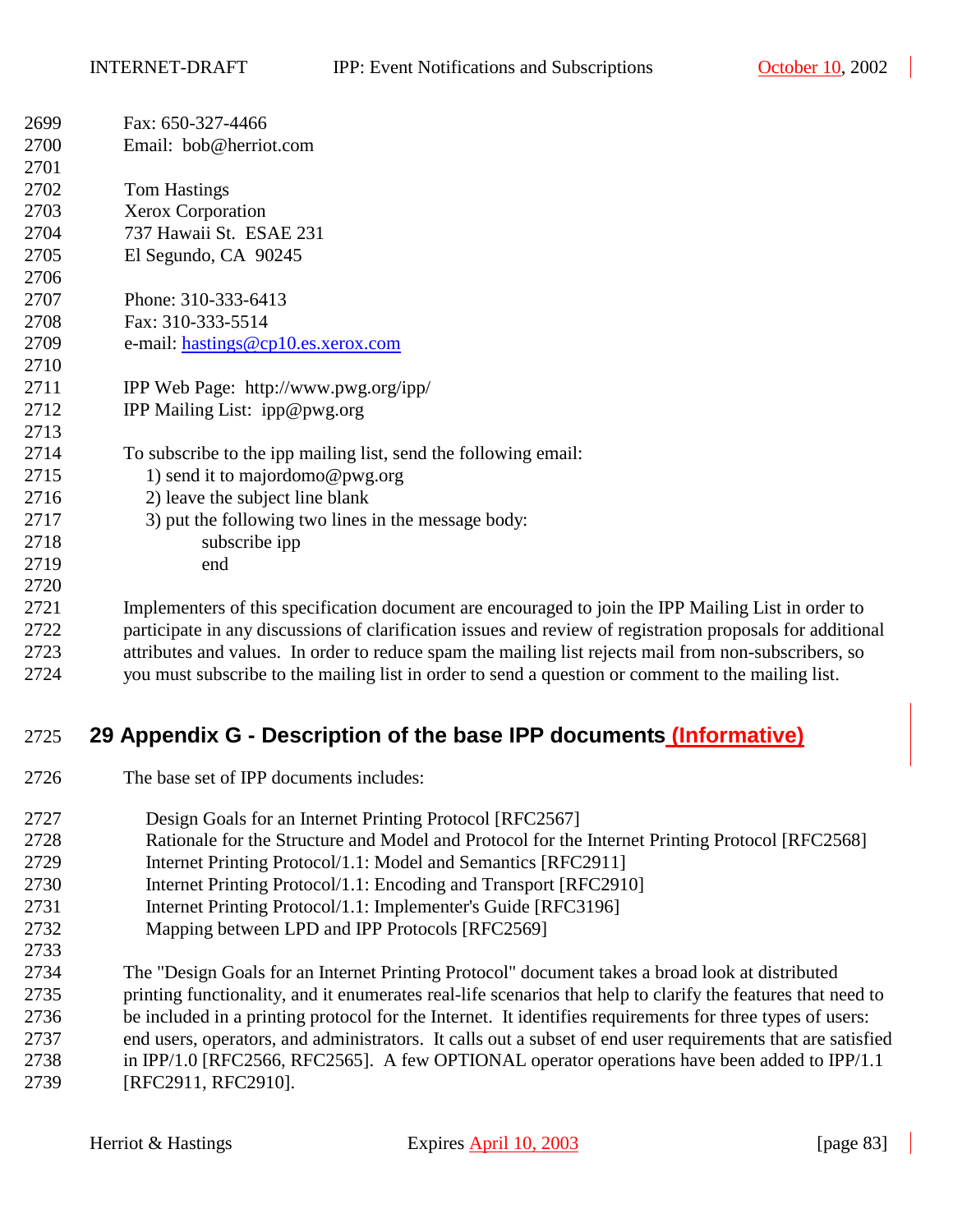2740 The "Rationale for the Structure and Model and Protocol for the Internet Printing Protocol" document 2741 describes IPP from a high level view, defines a roadmap for the various documents that form the suite 2742 of IPP specification documents, and gives background and rationale for the IETF IPP working group's 2743 major decisions.

2744 The "Internet Printing Protocol/1.1: Model and Semantics" document describes a simplified model 2745 with abstract objects, their attributes, and their operations. The model introduces a Printer and a Job. 2746 The Job supports multiple documents per Job. The model document also addresses how security, 2747 internationalization, and directory issues are addressed.

2748 The "Internet Printing Protocol/1.1: Encoding and Transport" document is a formal mapping of the 2749 abstract operations and attributes defined in the model document onto HTTP/1.1 [RFC2616]. It also 2750 defines the encoding rules for a new Internet MIME media type called "application/ipp". This 2751 document also defines the rules for transporting over HTTP a message body whose Content-Type is 2752 "application/ipp". This document defines the 'ipp' scheme for identifying IPP printers and jobs.

2753 The "Internet Printing Protocol/1.1: Implementer's Guide" document gives insight and advice to 2754 implementers of IPP clients and IPP objects. It is intended to help them understand IPP/1.1 and some 2755 of the considerations that may assist them in the design of their client and/or IPP object 2756 implementations. For example, a typical order of processing requests is given, including error 2757 checking. Motivation for some of the specification decisions is also included.

2758 The "Mapping between LPD and IPP Protocols" document gives some advice to implementers of 2759 gateways between IPP and LPD (Line Printer Daemon) implementations.

## 2760 **30 Appendix H - Full Copyright Statement (Informative)**

2761 Copyright (C) The Internet Society (1998,1999,2000,2001,2002). All Rights Reserved

2762 This document and translations of it may be copied and furnished to others, and derivative works that 2763 comment on or otherwise explain it or assist in its implementation may be prepared, copied, published 2764 and distributed, in whole or in part, without restriction of any kind, provided that the above copyright 2765 notice and this paragraph are included on all such copies and derivative works. However, this 2766 document itself may not be modified in any way, such as by removing the copyright notice or 2767 references to the Internet Society or other Internet organizations, except as needed for the purpose of 2768 developing Internet standards in which case the procedures for copyrights defined in the Internet 2769 Standards process must be followed, or as required to translate it into languages other than English.

- 2770 The limited permissions granted above are perpetual and will not be revoked by the Internet Society or 2771 its successors or assigns.
- 2772 This document and the information contained herein is provided on an "AS IS" basis and THE 2773 INTERNET SOCIETY AND THE INTERNET ENGINEERING TASK FORCE DISCLAIMS ALL 2774 WARRANTIES, EXPRESS OR IMPLIED, INCLUDING BUT NOT LIMITED TO ANY 2775 WARRANTY THAT THE USE OF THE INFORMATION HEREIN WILL NOT INFRINGE ANY